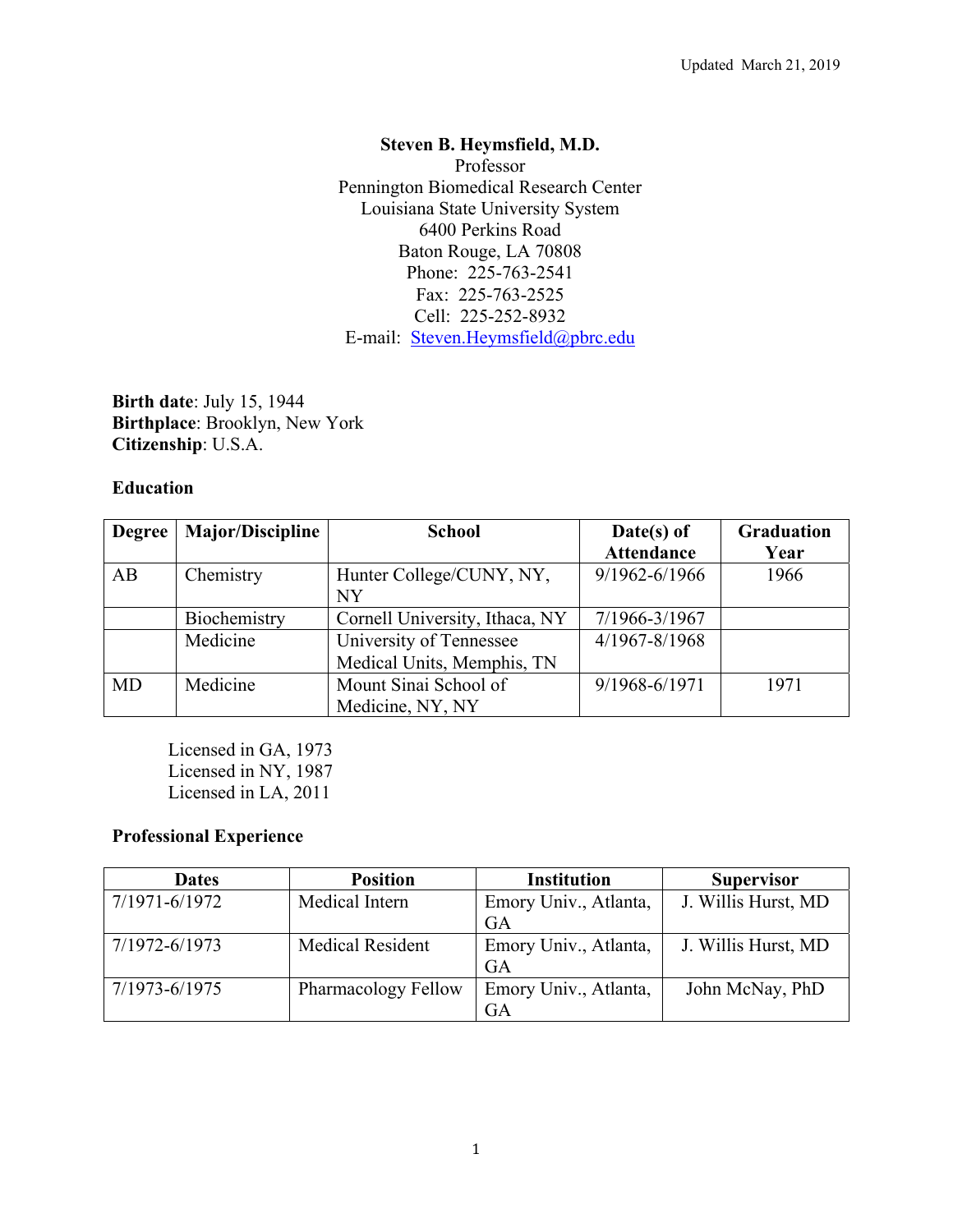| <b>Dates</b>        | <b>Position</b>                                      | <b>Institution</b>                 | <b>Supervisor</b>           |
|---------------------|------------------------------------------------------|------------------------------------|-----------------------------|
| $7/1975-$           | <b>Assistant Professor of Medicine</b>               | Emory Univ.,                       | J. Willis Hurst,            |
| 6/1978              |                                                      | Atlanta, GA                        | MD                          |
| $7/1975-$           | <b>Assistant Director, NIH Clinical</b>              | Emory Univ.,                       | Daniel Rudman,              |
| 6/1983              | <b>Research Facility</b>                             | Atlanta, GA                        | MD                          |
| $7/1978-$           | <b>Associate Professor of Medicine</b>               | Emory Univ.,                       | J. Willis Hurst,            |
| 6/1986              |                                                      | Atlanta, GA                        | <b>MD</b>                   |
| 7/1980-             | Director/Division of Nutrition in                    | Emory Univ.,                       | J. Willis Hurst,            |
| 6/1984              | Medicine                                             | Atlanta, GA                        | <b>MD</b>                   |
| 7/1986-             | <b>Associate Professor of Medicine</b>               | Columbia University,               | Theodore Van                |
| 6/1994              |                                                      | NY, NY                             | Itallie                     |
| 7/1986-             | Director, Human Body Composition                     | Columbia University,               | Theodore                    |
| 10/2004             | Laboratory and Weight Control Unit,                  | College of Physicians              | VanItallie, MD &            |
|                     | New York Obesity Research Center,                    | and Surgeons, NY,                  | Xavier PiSunyer,            |
|                     | St. Luke's-Roosevelt Hospital                        | NY                                 | <b>MD</b>                   |
| 9/1986-             | <b>Visiting Physician</b>                            | Rockefeller                        | Jules Hirsch, MD            |
| 6/1994              |                                                      | University, NY, NY                 |                             |
| $7/1987 -$          | Research Scientist, Department of                    | <b>Brookhaven National</b>         | Stanton Cohn,               |
| 10/2004             | Energy                                               | Laboratory, Upton,                 | PhD                         |
|                     |                                                      | <b>NY</b>                          |                             |
| 7/1990-             | <b>Associate Professor of Applied</b>                | Teachers College,                  | Robert Gutin,               |
| 6/1997              | Physiology                                           | Columbia Univ., NY                 | PhD                         |
| 1/1990-             | Deputy Director, New York Obesity                    | Columbia University,               | Xavier PiSunyer,            |
| 10/2004             | Research Center, St. Luke's-Roosevelt                | College of Physicians              | <b>MD</b>                   |
|                     | Hospital                                             | and Surgeons, NY,                  |                             |
|                     |                                                      | NY                                 |                             |
| 7/1994-             | Professor of Medicine                                | Columbia University,               | Myron Weisfeldt,            |
| 10/2004             |                                                      | College of Physicians              | <b>MD</b>                   |
|                     |                                                      | and Surgeons, NY,                  |                             |
|                     |                                                      | <b>NY</b>                          |                             |
| 1/1998-             | Affiliate Faculty Member, Department                 | Columbia University,               | Van Mow, PhD                |
| 10/2004             | of Biomedical Engineering                            | College of Physicians              |                             |
|                     |                                                      | and Surgeons, NY,                  |                             |
|                     |                                                      | <b>NY</b>                          |                             |
| 11/2004-<br>12/2007 | Executive Director, Clinical Sciences,<br>Metabolism | Merck & Co.,                       | John Amatruda,<br><b>MD</b> |
| 11/2004-            | Visiting Scientist, New York Obesity                 | Rahway, NJ<br>Columbia University, | Xavier PiSunyer,            |
| 5/2010              | Research Center, St. Luke's-Roosevelt                | College of Physicians              | MD                          |
|                     | <b>Hospital Center</b>                               | and Surgeons, NY,                  |                             |
|                     |                                                      | <b>NY</b>                          |                             |
| $1/2008 -$          | Global Director, Scientific Affairs,                 | Merck & Co.,                       | Richard                     |
| 5/2010              | Obesity; Merck & Co.                                 | Rahway, NJ                         | Pasternak, MD               |
|                     |                                                      |                                    |                             |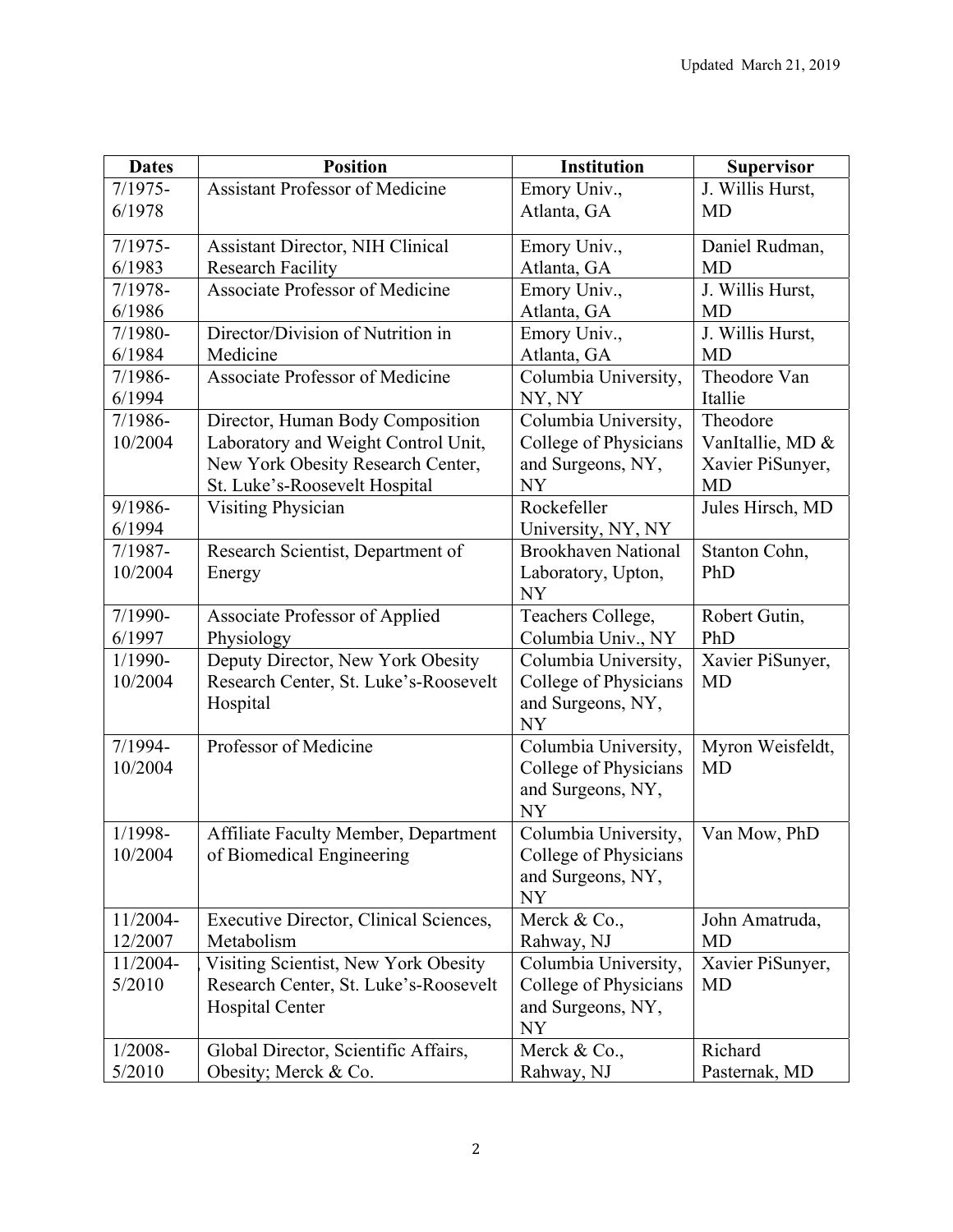| <b>Dates</b> | <b>Position</b>                 | <b>Institution</b>       | <b>Supervisor</b> |
|--------------|---------------------------------|--------------------------|-------------------|
| $6/2010-$    | Executive Director, Pennington  | Louisiana State          | John V.           |
| 5/2013       | Biomedical Research Center,     | University, Baton Rouge, | Lombardi, PhD     |
|              | George George A. Bray Chair     | LA                       |                   |
|              | in Nutrition                    |                          |                   |
| $6/2013-$    | Professor, Director, Metabolism | Louisiana State          | John Kirwan,      |
|              | & Body Composition              | University, Baton Rouge, | PhD; Eric         |
|              | Laboratory                      | LA                       | Ravussin, PhD     |
| $4/1/2014$ - | <b>Consultant in Nutrition</b>  | Massachusetts General    | Anne Klibanski,   |
|              |                                 | Hospital, Harvard        | MD/Steven         |
|              |                                 | Medical School, Boston,  | Grinspoon, MD     |
|              |                                 | <b>MA</b>                |                   |
| 12/15/2015-  | Chair, Advisory Board           | LSU Museum of Art        | Stacia Haynie,    |
|              |                                 |                          | PhD               |

### **Professional Organization Memberships**

American Physiological Society American Society of Nutrition (Fellow) Southern Society of Clinical Investigation (inactive) American Society of Parenteral and Enteral Nutrition (Fellow) The Obesity Society (Fellow) Society for the Study of Sarcopnia, Cachexia, and Wasting Disorders (Fellow) IEEE, Engineering in Medicine and Biology Section.

#### **Honors and Awards**

Dean's List, 1965, 1966 - Hunter College, City University of New York. Phi Sigma, 1966 - Phi Sigma, Biological Sciences Honor Society; Hunter College Dean's List, 1968, 1969 - Medical Units, University of Tennessee. Mosby Award in Clinical Medicine, 1971 - Mt. Sinai School of Medicine. First Place Award - Annual Emory Univ. Housestaff Research Day, 1972. Crutcher Award - Annual Emory Univ. Housestaff Research Day, 1974. Clinical and Research Scholar, American College of Physicians, 1979-1982. Honorary Member, Latin American & Argentine Medical Associations, 1985. Horowitz Alumni Award, Mount Sinai School of Medicine - Outstanding Medical Investigator, 1987. Burroughs-Welcome Scholar in Basic Science, 1988. Honorary Member, American Dietetic Association, 1996. Honorary Member, Chilean Clinical Nutrition Association, 1997. Honorary Member, New York Dietetic Association, 1997. Fourth Beaudette-Thompson Lectureship, Rutgers University, 1998. Hellenistic Medical Society Lectureship, 1999. Fifth Annual Clinical Nutrition Foundation Lectureship, 1999.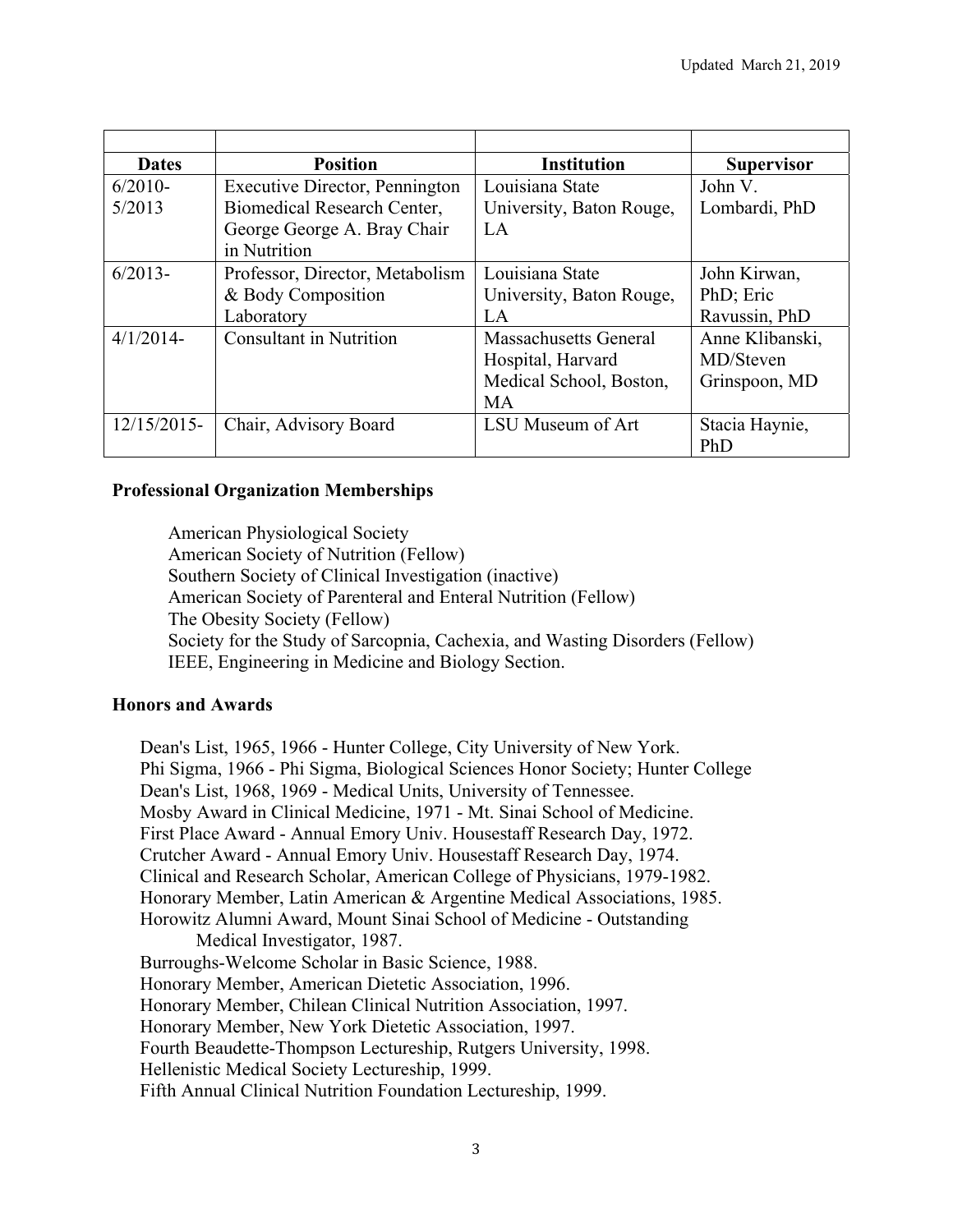Rhoades Award, American Society of Parenteral and Enteral Nutrition, 2002.

TOPS Award, North American Association for the Study of Obesity, 2003.

Mayor's Award for Science and Technology, 2004.

- Gilbert B. Forbes Memorial Lecture, International Society of Body Composition Research, 2005.
- Daniel Rudman Memorial Lecture, Medical College of Wisconsin, 2005.

Keynote Speaker, Alberta Obesity Summit, 2006.

- Keynote Speaker, Nutrition & Cancer, GANEPAO; Brazil, 2006.
- Keynote Speaker, 11<sup>th</sup> Congresso Portugues de Obesidade, 2007.
- Keynote Speaker, XVII Congresso Brasileiro de Nutricao Parenteral e Enteral, 2007.
- Keynote Speaker, Most Significant Advances in Obesity Research, Pennington Biomedical Research Center, 2008.

 Keynote Speaker, Kieler-Woche, Christian-Albrechts Univ. zu Kiel, Germany, 2009. Fellow of the American Society for Nutrition, 2010.

3<sup>rd</sup> Annual Alfredo Lopez-S Nutrition Lecture, Louisiana State University, 2011.

Fellow of the American Society for Parental and Enteral Nutrition, 2012.

SCOPE International Fellowship, 2012.

- Keynote Speaker, SCAN annual meeting, Chicago, 2013.
- Keynote Speaker, Korean Endocrine Society annual meeting, Seoul, 2013.
- Keynote Speaker, Prader-Willi Syndrome annual meeting, 2013.

Keynote Speaker, Chinese Endocrinology Society annual meeting, Xian, 2013.

- Keynote Speaker, Hippocrates Lecture, Sarcopenia & Cachexia Society Annual Meeting, Kobe, 2013.
- Fellow of the Obesity Society, 2014.
- Keynote Speaker, International Congress on Body Composition Research, Lisbon, 2014.

Keynote Speaker, Advances and Novel Targets in Energy Balance and Obesity, Harvard, 2014.

Keynote Speaker, Food & Nutrition Congress Expo, 2014.

Keynote Speaker, Royal Society of Medicine, 2014.

Keynote Speaker, American Society of Parenteral and Enteral Nutrition: Dudrick Symposium, 2015.

Robert H. Herman Award, American Society of Nutrition, 2015.

McCay Lecture, 150<sup>th</sup> Anniversary/Cornell University, 2015.

George A. Bray Founders Award, The Obesity Society 2016

Fellow of the Society on Sarcopenia, Cachexia, and Wasting Disorders, 2017

Keynote Speaker: American Diabetes Association, 2017

Keynote Speaker: EMBS/IEEE Biannual Meeting, 2017

W.O. Atwater Award, American Society of Nutrition/USDA, 2018

## **PUBLICATIONS**

## **Original Peer-Reviewed Articles**

Metzger AL, Heymsfield SB, Grundy SM. The lithogenic index - a numerical expression for the relative lithogenicity of bile. Gastroenterology 62:499-501, 1972.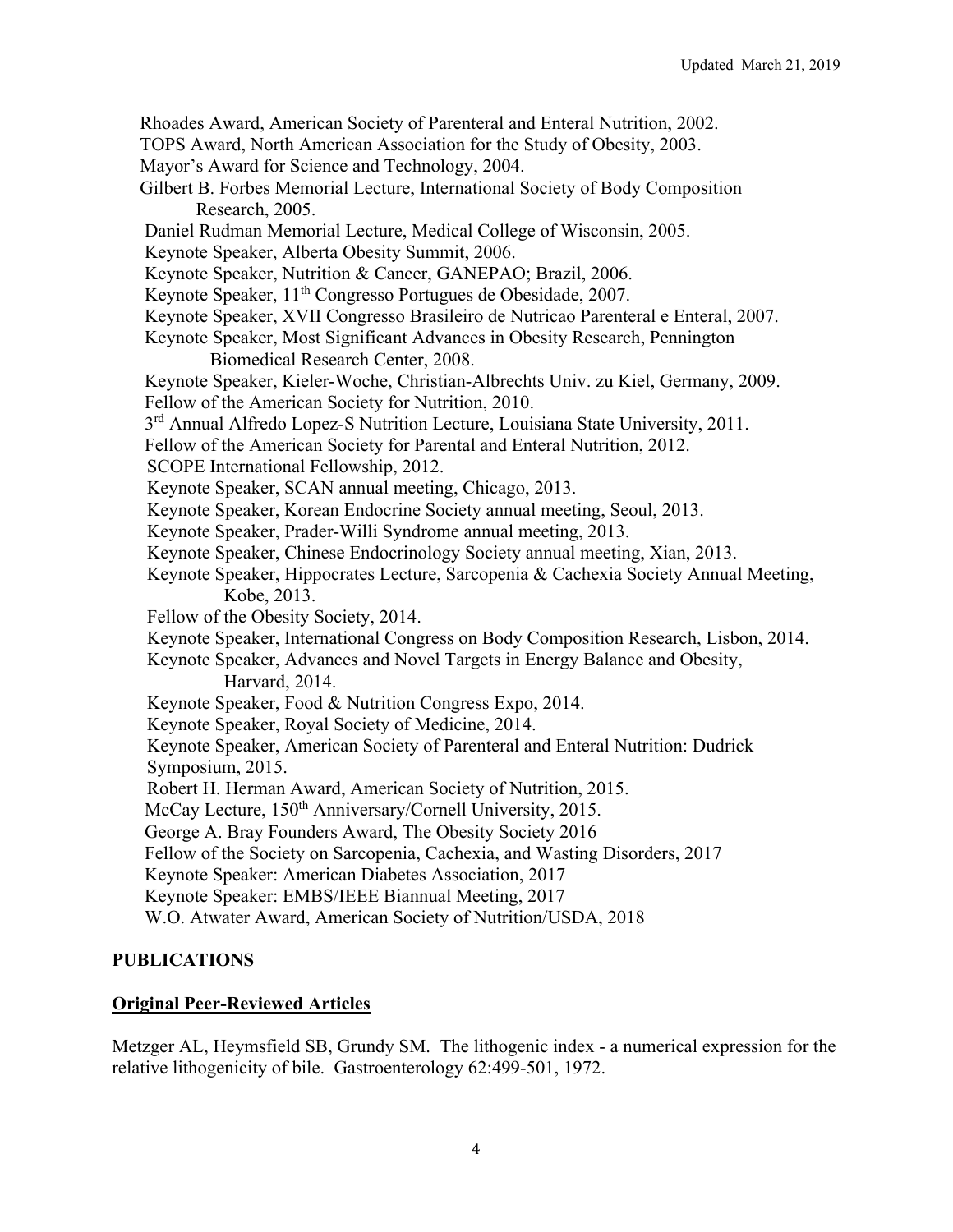Metzger AL, Adler R, Heymsfield SB, Grundy SM. Diurnal variation in biliary lipid composition. N Eng J Med 288:333-336, 1973.

Heymsfield SB. Cystic dilation of the intrahepatic biliary tree (Carolis Disease) - a suggested treatment. Gastroenterolgy 64:663, 1973.

Wenger J, Heymsfield SB. Adsorption of bile by aluminum hydroxide. J Pharmacol Exp Ther 14:163-165, 1974.

Heymsfield SB. Clinical data: the basis of normal and abnormal. In: Walder HK, Hall SD, Hurst JW, eds. Clinical Methods: the history, physical and laboratory examinations. Boston: Butterworth Publishers, 1033-1040, 1976.

Rudman D, Chawla RK, Heymsfield SB, Bethel RA, Shoji M, Vogler WR, Nixon DW. Urinary excretion of the cancer-related glycoprotein EDCI: effect of chemotherapy. Ann Intern Med 86:174-179, 1977.

Chawla RK, Heymsfield SB, Wadsworth AA, Shoji M, Rudman D. Isolation and characterization of a glycoprotein (JBB5) in the urine of a patient with carcinoma of the colon. Cancer Res 37:873-878, 1977.

Heymsfield SB, Bethel RA, Rudman D. Hyperresponsiveness of patients with clinical and premyopathic myotonic dystrophy to human growth hormone. J Clin Endocrinol Metab 45:147- 158, 1977.

Schlant RC, Felner JM, Heymsfield SB, Gilbert CA, Shulman NB, Tuttle EP, Blumenstein BA. Echocardiographic studies of left ventricular anatomy and function in essential hypertension. Cardiovasc Med 2:477-491, 1977.

Gilbert CA, Nutter DO, Felner JM, Perkins JV, Heymsfield SB, Schlant RC. Echocardiographic study of cardiac dimensions and function in the endurance-trained athlete. Am J Cardiol 40:528- 533, 1977.

Cutter G, Heymsfield SB, Kraus J, Lee ES, McDill M, Stamler T, Watson R. Race, education and prevalence of hypertension. Am J Epidemiol 106:351-361, 1977.

Heymsfield SB, Bethel RA, Hall EC, Mills JB, Moseley MH, Kostyo JL, Rudman D. Anabolic actions of reduced and S-Carbamidomethylated human growth hormone and its plasmin digest in man. J Clin Invest 60:563-570, 1977.

Vincenti FG, Heymsfield SB. Reversible malignant hypertension and azotemia due to urethral stricture. Arch Intern Med 137:370-372, 1977.

Heymsfield SB, Bethel RA, Ansley JD, Gibbs DM, Felner JM, Nutter DO. Cardiac abnormalities in cachectic patients before and during nutritional repletion. Am Heart J 95:584-594, 1978.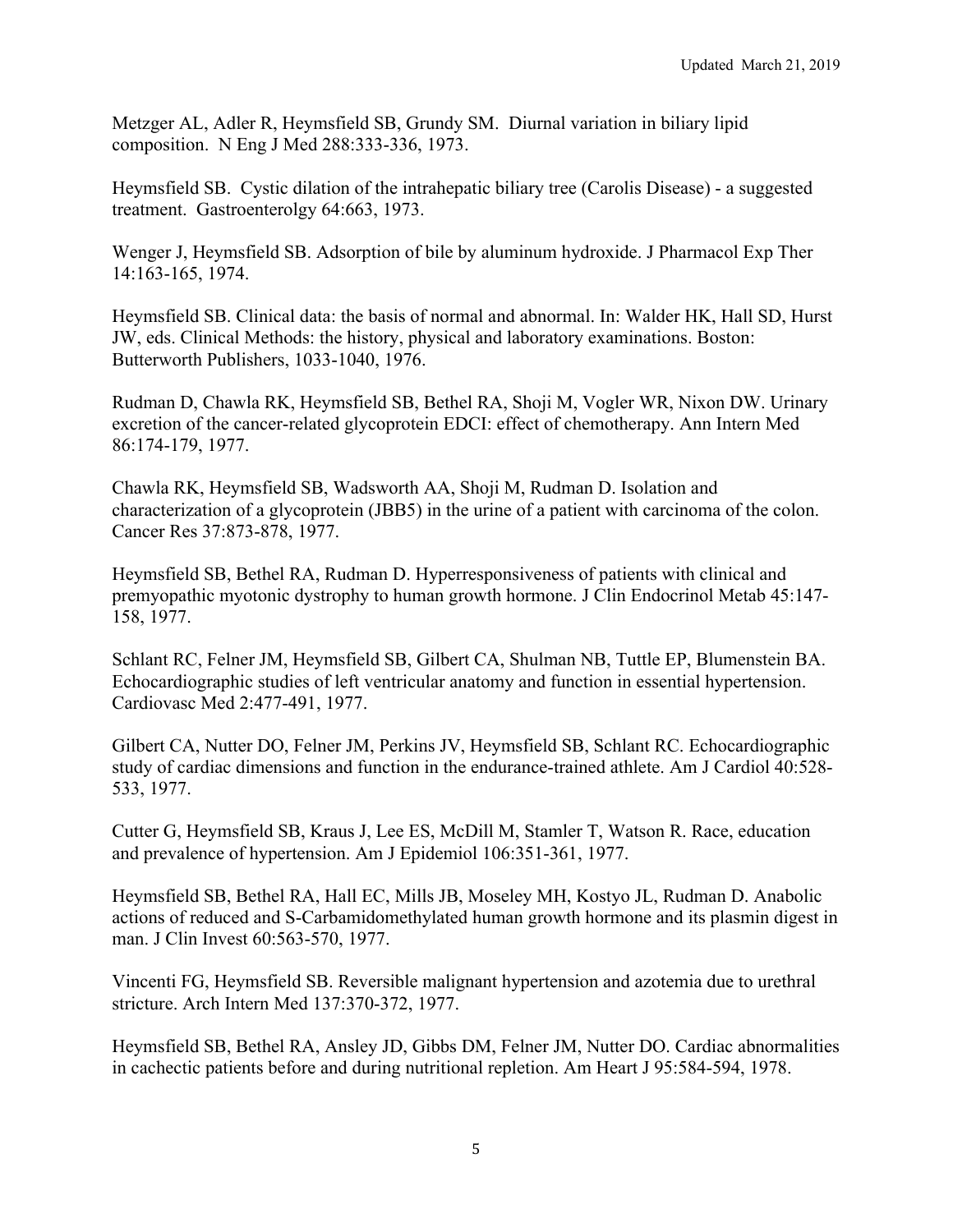Heymsfield SB, McNish T, Perkins JV, Felner JM. Sequence of cardiac changes in Duchenne muscular dystrophy. Am Heart J 95:283-294, 1978.

Rudman D, Davis GT, Priest JH, Patterson JH, Kutner MH, Heymsfield SB, Bethel RA. Prevalence of growth hormone deficiency in children with cleft lip or palate. J Pediatr 93:378- 382, 1978.

Bethel RA, Jansen RD, Heymsfield SB, Ansley JD, Hersh T, Rudman D. Nasogastric hyperalimentation through a polyethylene catheter: an alternative to central venous hyperalimentation. Am J Clin Nutr 32:1112-1120, 1979.

Heymsfield SB, Olafson RP, Kutner MH, Nixon DW. A radiographic method of quantifying protein-calorie undernutrition. Am J Clin Nutr 32:693-702, 1979.

Nutter DO, Murray G, Heymsfield SB, Fuller EO. The effect of chronic protein-calorie undernutrition in the rat on myocardial function and cardiac function. Circ Res 45:144-152, 1979.

Heymsfield SB, Fulenwider T, Nordlinger B, Barlow R, Sones P, Kutner M. Accurate measurement of liver, kidney and spleen volume and mass by computerized axial tomography. Ann Intern Med 90:185-187, 1979.

Heymsfield SB, Noel R, Lynn M, Kutner M. Accuracy of soft tissue density predicted by CT. J Comput Assist Tomogr 3:859-360, 1979.

Heymsfield SB, Bethel RA, Ansley JD, Nixon DW, Rudman D: Enteral hyperalimentation: an alternative to central venous hyperalimentation. Ann Intern Med 90:63-71, 1979.

Heymsfield SB, Nutter DO. The heart in protein-calorie undernutrition. In: Hurst JW, ed. Update 1: The Heart. New York: McGraw-Hill, 191-209, 1979.

Heymsfield SB, Horowitz J, Lawson D. Enteral hyperalimentation. In: Berk E, ed. Developments in digestive diseases. Philadelphia: Lea & Febiger, 59-83, 1980.

Nixon DW, Heymsfield SB, Cohen AE, Kutner MH, Ansley J, Lawson DH, Rudman D. Proteincalorie undernutrition in hospitalized cancer patients. Am J Med 68:683-690, 1980.

Horowitz JH, Smith J, Heymsfield SB. Nutritional support of the trauma patient. J Med Assoc 69:815-819, 1980.

Heymsfield SB, Smith J, Kasriel S, Barlow J, Lynn MJ, Nixon D, Lawson D. Energymal absorption: measurement and nutritional consequences. Am J Clin Nutr 34:1954-1960, 1981.

Horowitz JH, Rypins EB, Henderson JM, Heymsfield SB, Moffitt SD, Bain RP, Chawla RK, Bleier JC, Rudman D. Evidence for impairment of transsulfuration pathway in cirrhosis. Gastroenterology 81:668-675, 1981.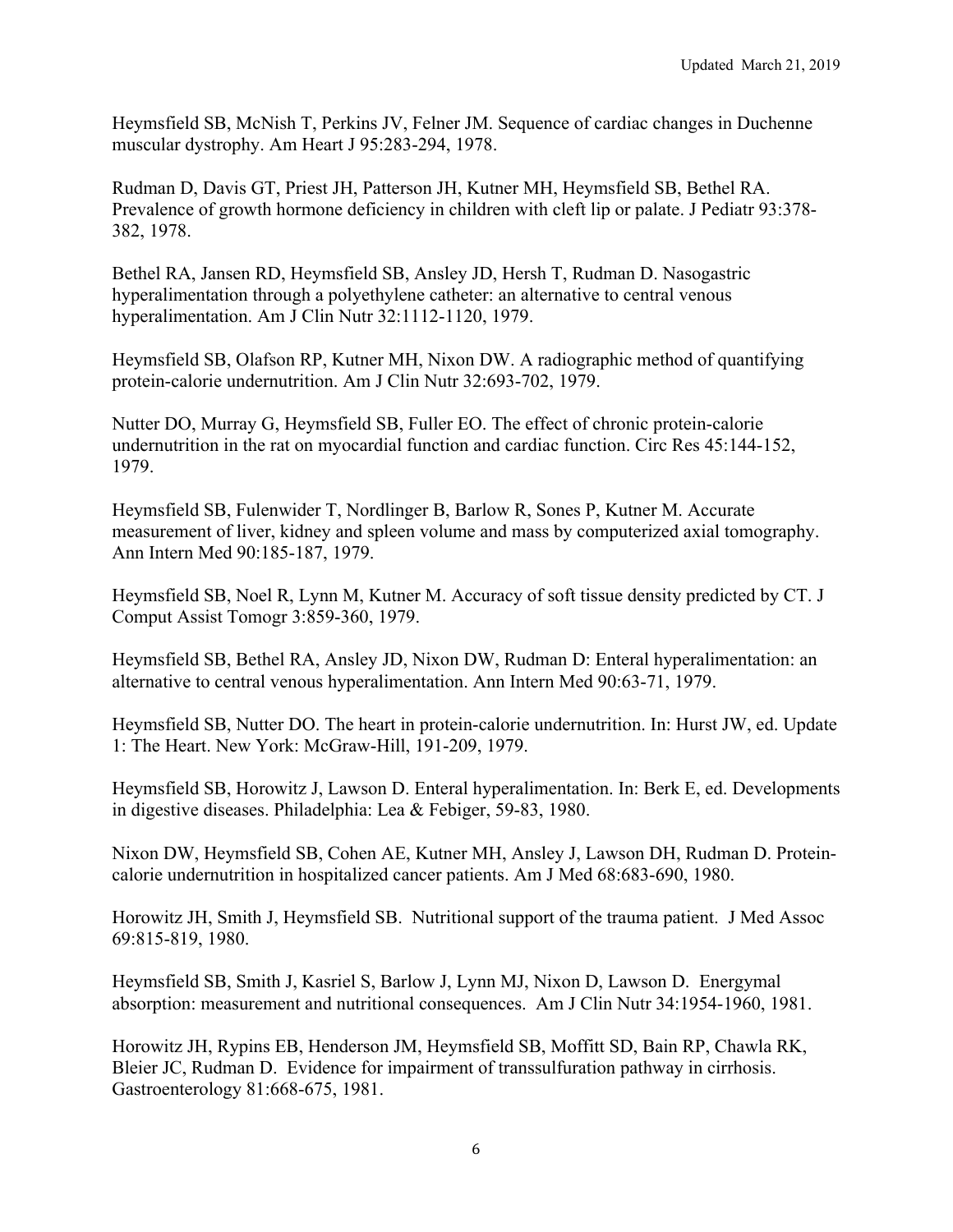Lawson DH, Nixon DW, Kutner MH, Heymsfield SB, Rudman D, Moffitt S, Ansley J, Chawla R. Enteral versus parenteral nutritional support in cancer patients. Cancer Treat Rep 65 (supplement 5): 101-106, 1981.

Nixon DW, Lawson DH, Kutner M, Ansley J, Schwartz M, Heymsfield SB, Chawla R, Cartwright TH, Rudman D. Hyperalimentation of the cancer patient with protein-calorie undernutrition. Cancer Res 41:2038-2045, 1981.

Henderson JM, Heymsfield SB, Horowitz J, Kutner MH. Measurement of liver and spleen volume by computed tomography. An assessment of reproducibility, and changes found following a selective distal splenorenal shunt. Radiology 141:525-527, 1981.

Nixon DW, Moffitt S, Lawson DH, Ansley J, Lynn MJ, Kutner MH, Heymsfield SB, Wesley M, Chawla R, Rudman D. Total parenteral nutrition as an adjunct to chemotherapy of metastatic colorectal cancer. Cancer Treat Rep 65; Supplement 5;121-128, 1981.

Darsee JR, Fulenwider JT, Rikkers LF, Ansley JD, Nordlinger BF, Ivey G,Heymsfield SB. Hemodynamics of LeVeen shunt pulmonary edema. Ann Surg. 1981;194:189-92.

Heymsfield SB, Noel R. Radiographic analysis of body composition by computerized axial tomography. In: Ellison N and Newell G, eds. Nutr Cancer 17:161-172, 1981.

Nixon DW, Moffitt S, Olkowski Z, Ansley J, Kutner M, Lawson DH, Heymsfield SB, Lynn M, Rudman D. Parenteral nutrition supplementation in cancer. In: Howard, Alan, Baird, McLean, eds. Recent Advances in Clinical Nutrition. London: John Libby & Co, 1981.

Heymsfield SB, Smith JL, Redd S, Whitworth HB. Nutritional support in cardiac failure. In: Mullen JL, Crosby LO, Rombeau JL, eds. Symposium on surgical nutrition. Surg Clin North Am 61:635-652, 1981.

Horowitz J, Smith J, Lawson D, Heymsfield SB. Nutritional management of the surgical patient. In: Walker H and Lubin M, eds. Management of the Surgical Patient. Boston: Butterworth Publishers, 1982.

Smith J, Horowitz J, Henderson JM, Heymsfield SB. Enteral hyperalimentation in undernourished patients with cirrhosis and ascites. Am J Clin Nutr 35:56-72, 1982.

Heymsfield SB, McManus C, Smith J, Stevens V, Nixon DW. Anthropometric measurement of muscle mass: revised equations for calculating bone-free arm muscle area. Am J Clin Nutr 36:680-690, 1982.

Smith JL, Arteaga C, Heymsfield SB. Increased ureagenesis and impaired nitrogen use during infusion of a synthetic amino acid formula. N Eng J Med 306:1013-1018, 1982.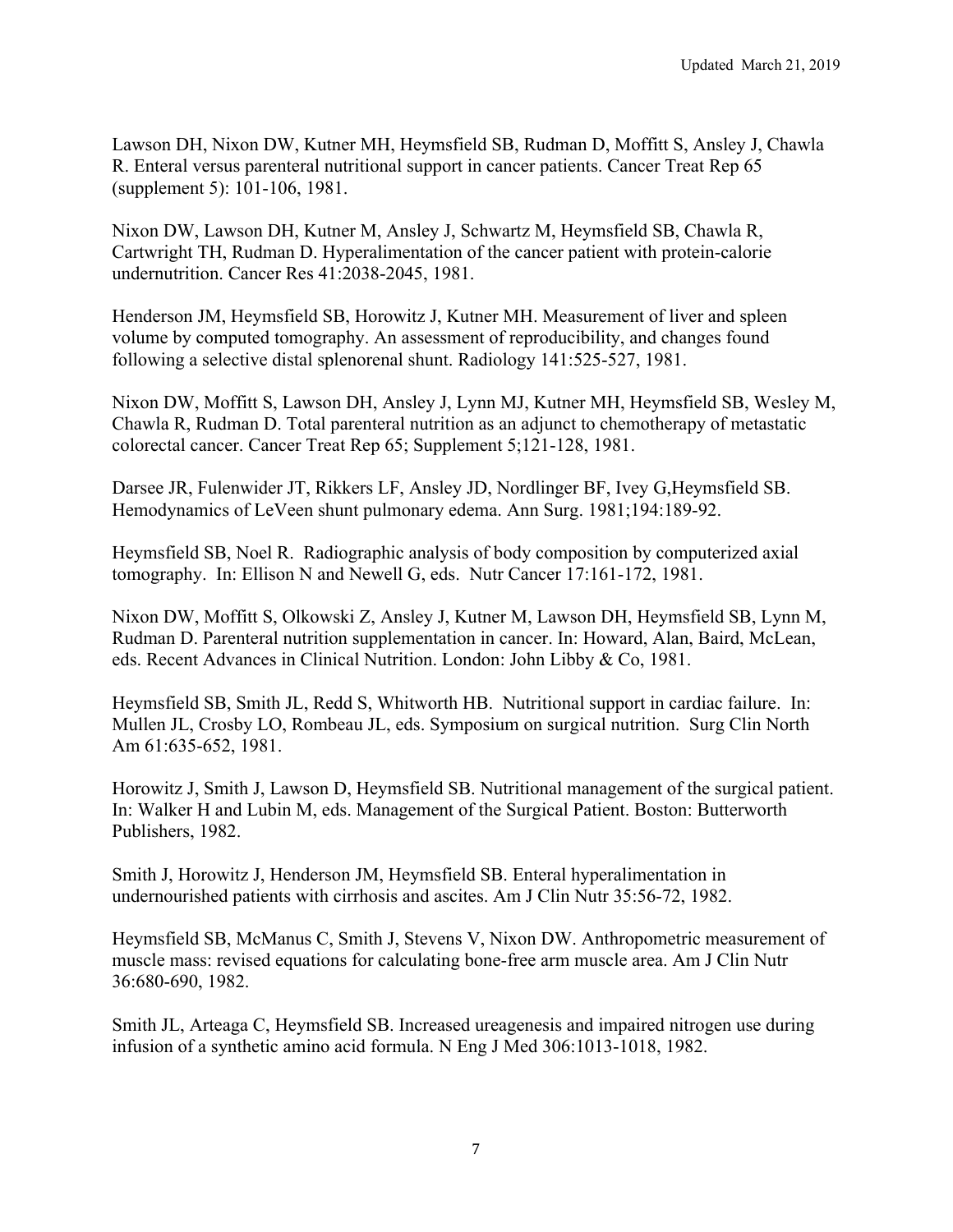Heymsfield SB, McManus C, Stevens V, Smith J. Muscle mass: Reliable indicator of proteinenergy malnutrition severity and outcome. Am J Clin Nutr 35:1192-1199, 1982.

Heymsfield SB, Stevens V, Noel R, McManus C, Smith J, Nixon D. Biochemical composition of muscle in normal and semistarved human subjects: relevance to anthropometric measurements. Am J Clin Nutr 36:131-142, 1982.

Brubaker LH, Prisant ML, Heymsfield SB. Computer-assisted nutritional assessment. Phys Comp 1:39-41, 1983.

Heymsfield SB, Arteaga C, McManus C, Smith J, Moffitt S. Measurement of muscle mass in humans: validity of the 24 hour urinary creatinine method. Am J Clin Nutr 37:478-494, 1983.

Smith JL, Heymsfield SB. Enteral nutritional support: formula preparation from modular ingredients. JPEN 7:280-288, 1983.

Heymsfield SB, Smith- Andrews JL, Hersh T. Home nasoenteric feeding for malabsorption and weight loss refractory to conventional therapy. Ann Intern Med. 98:168-170, 1983.

Pilbeam SP, Head A, Grossman GD, Staton GW, Heymsfield SB. Undernutrition and the respiratory system (part 1). Metabolic and physiologic consequences. Resp Ther 13:65-69, 1983.

Pilbeam SP, Head A, Grossman GD, Staton GW, Heymsfield SB. Undernutrition and the respiratory system (part 2). Nutritional support. Resp Ther 13:72-78, 1983.

Heymsfield SB, Smith-Andrews JL, Hersh T. Home nasoenteric feeding for malabsorption and weight loss refractory to conventional therapy. Ann Intern Med 98:168-170, 1983.

Affarah HB, Mars RL, Someren A, Smith III HWB, Heymsfield SB. Myoglobinuria and acute renal failure: association with intravenous infusion. Southern Med J 77:918-921, 1984.

Heymsfield SB, Tochilin N, McManus CB, Gerron G. Nitrogen Balance. Clin Consult 4(1), 1984.

Heymsfield SB, McManus III C, Seitz S, Nixon D, Smith J. Anthropometric assessment of adult protein-energy malnutrition. In: Wright RA and Heymsfield SB, eds. Nutritional Assessment of the Hospitalized Patient. Boston: Blackwell Scientific Publications, Inc, 27-82, 1984.

Bagatell CJ, Heymsfield SB. Effect of meal size on myocardial oxygen requirements: implications for postmyocardial infarction diet. Am J Clin Nutr, 39:421-426, 1984.

Heymsfield SB, Bleier J, Whitmire L, McManus C, Smith-Andrews J, Hallenbeck J, Hersh T. Nutrient bioavailability from nasojejunally administered enteral formulas: comparison to solid food. Am J Clin Nutr 39:243-250, 1984.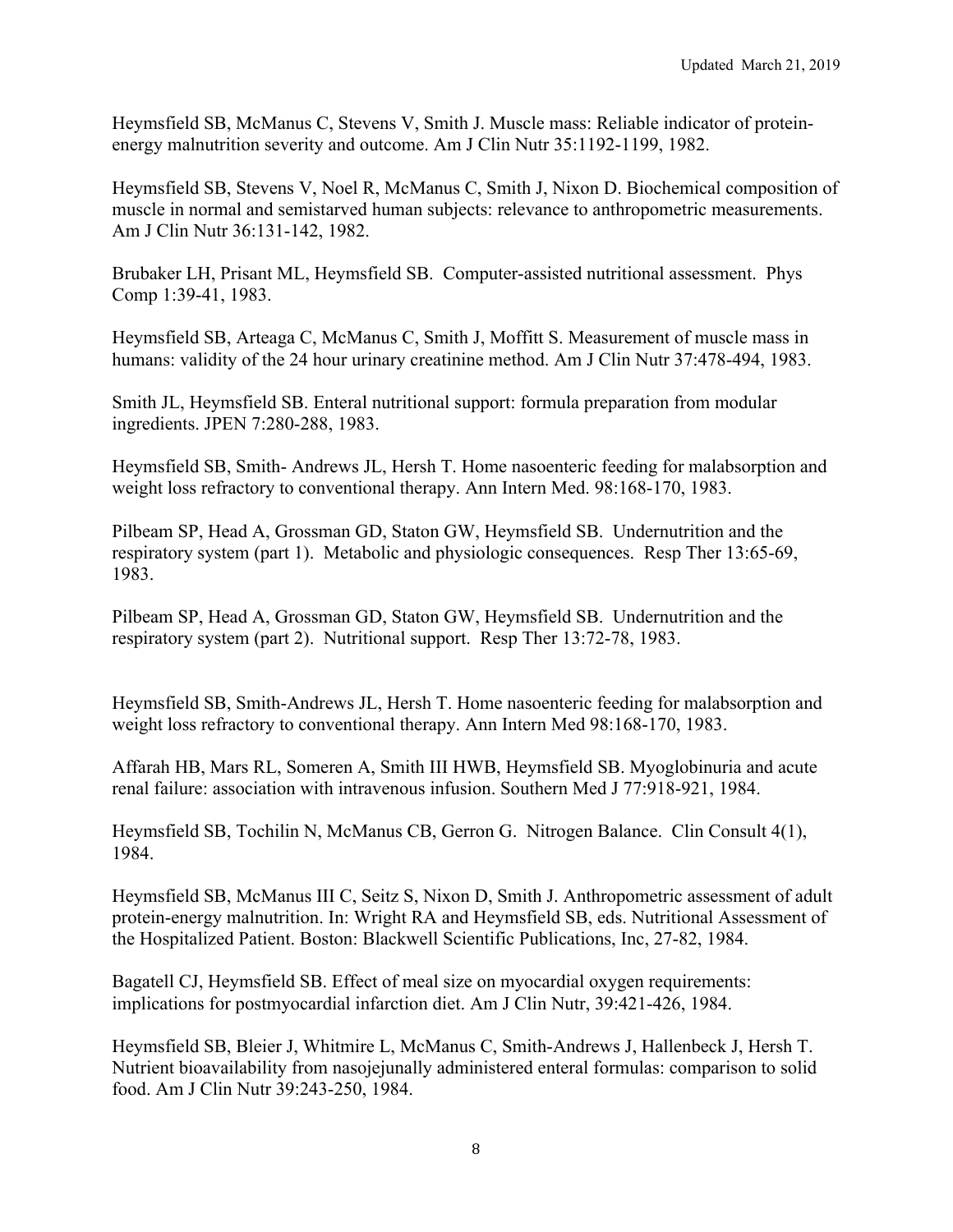McManus C, Newhouse H, Seitz S, Nixon D, Poppendiek H, Heymsfield S. Human gradientlayer calorimeter: development of an accurate and practical instrument for clinical studies. JPEN 8(3):317-320, 1984.

Head CA, McManus CB, Seitz S, Grossman GD, Staton GW, Heymsfield SB. A simple and accurate indirect calorimetry system for assessment of resting energy expenditure. JPEN 8(1):45- 48, 1984.

Hill JO, Heymsfield SB, McManus III C, DiGirolamo M. Meal size and thermic response to food in male subjects as a function of maximum aerobic capacity. Metabolism 33:743-749, 1984.

Heymsfield SB, Head CA, McManus III CB, Seitz S, Staton GW, Grossman GD. Respiratory, cardiovascular, and metabolic effects on enteral hyperalimentation: Influence of formula dose and composition. Am J Clin Nutr 40:116-130, 1984.

Daly JM, Heymsfield SB, Head CA, Harvey LP, Nixon DW, Katzeff H, Grossman GD. Human energy requirements: Overestimation by widely used prediction equation. Am J Clin Nutr 42:1170-1174, 1985.

Isner JM, Roberts WC, Heymsfield SB, Yager J. Anorexia nervosa and sudden death. Ann Intern Med 102:49-52, 1985.

Hill JO, DiGirolamo M, Heymsfield SB. Thermic effect of food after ingested versus tubedelivered meals. Am J Physiol 248:370-374, 1985.

Head CA, Grossman GD, Jordan JC, Hepler EL, Heymsfield SB. A valve system for the accurate measurement of energy expenditure during mechanically ventilated patients. Resp Care 30:969- 973, 1985.

Hill JO, DiGirolamo M, Heymsfield SB. A new approach for studying the thermic response to dietary fuels. Am J Clin Nutr 42:1290-1298, 1985.

Lawson DH, Stockton LH, Bleier JC, Acosta PB, Heymsfield SB, Nixon DW. The effect of a phenylalanine and tyrosine restricted diet on elemental balance studies and plasma aminograms of patients with disseminated malignant melanoma. Am J Clin Nutr 41:73-84, 1985.

Heymsfield SB, McManus CB. Tissue components of weight loss in cancer patients. Cancer 55:238-249, 1985.

Heymsfield SB, McManus C, Hill J, DiGirolamo M, Nixon D, Head A, Grossman G. Bioenergetic studies in adult patients recovering from semi-starvation. Int J of Obesity 9(supp. 2): 147-153, 1985. Heymsfield SB, Andrews JS. Enteral nutritional support. In: Berk JE, ed. Bockus:

Gastroenterology. Vol 7, 4th edition. Philadelphia: W.B. Saunders Co, 4361-4378, 1985.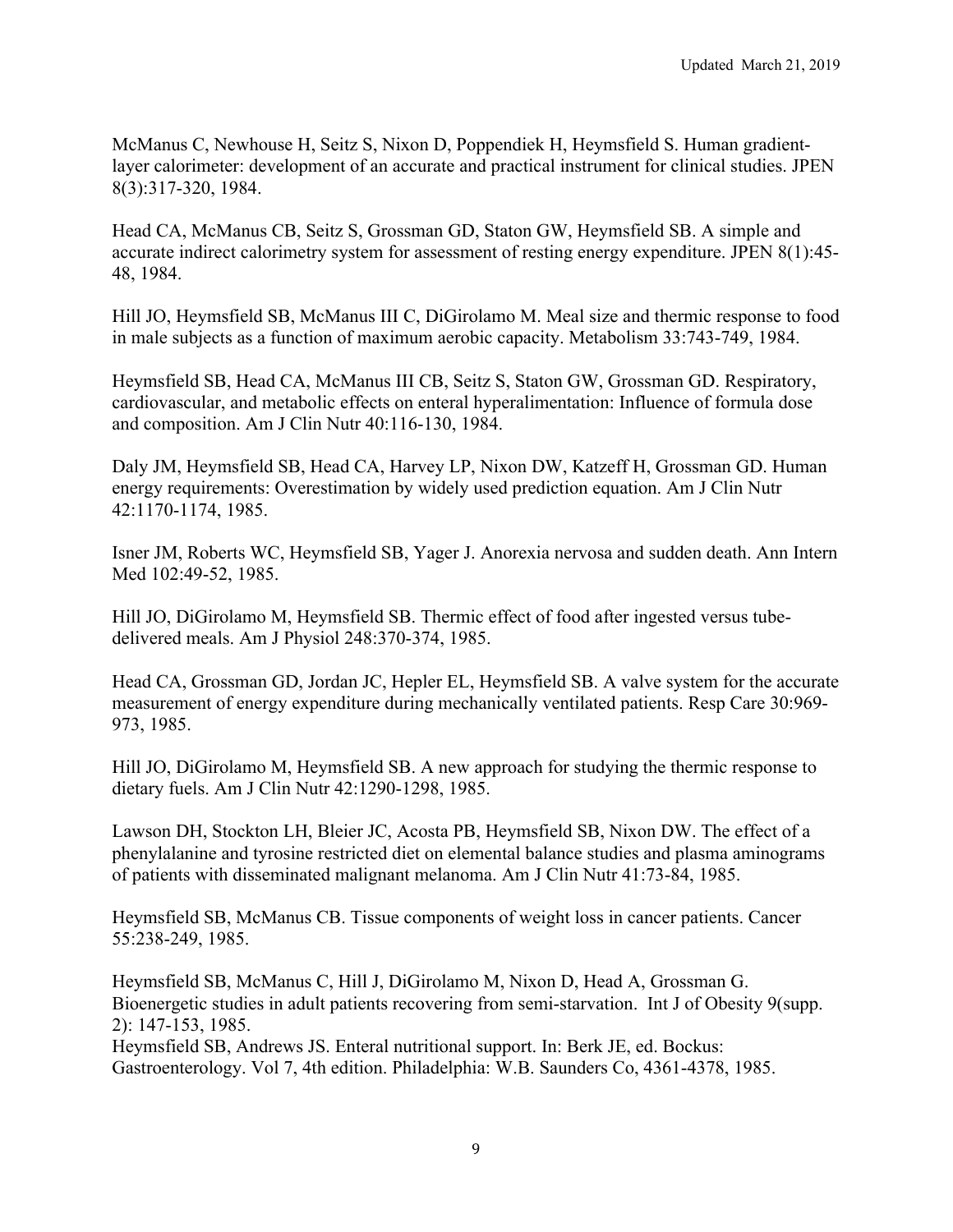Heymsfield SB. Human Body Composition: Analysis by computerized axial tomography and nuclear magnetic resonance. In: Vargan NG, ed. Human Body Composition and Fat Distribution. EURO-NUT report 8; CIP-Gegevens Koninklijke Bibliotheek, Den Haag, 1985.

Heymsfield SB. Clinical Assessment of Lean Tissues: Future Directions. In: Roche, AF, ed. Body-Composition Assessments in Youth and Adults. Ohio: Ross Laboratories, 6th Conference, 53-59, 1985.

Affarah HB, Hall WD, Heymsfield SB, Kutner M, Wells JO, Tuttle EP. High- carbohydrate diet: Antinatriuretic and blood pressure response in normal men. Am J Clin Nutr 44:341-348, 1986.

Heymsfield SB, Erbland M, Casper K, Grossman G, Roongpisuthipong C, Hoff J, Head A. Enteral Nutritional Support: Metabolic, Cardiovascular and Pulmonary Interrelations. In: Askanazi J ed. Clinics in Chest Medicine. Vol 7(1), Philadelphia: W.B. Saunders, 41-67, 1986.

Heymsfield SB, Casper K. Anthropometric assessment of the adult hospitalized patient. JPEN 11:36S-41S, 1987.

Heymsfield SB, Casper K, Funfar J. Physiologic response and clinical implications of nutrition support. Am J Cardiol 60:75G-81G, 1987

Heymsfield SB, Hill JO, Evert M, Casper K, DiGirolamo M. Energy Expenditure during continuous intragastric infusion of fuel: influence of formula infusion rate. Am J Clin Nutr 45:526-533, 1987.

Roongpisuthipong C, Heymsfield SB, Casper K, Hill JO. Continuous nasoenteral feeding: inverse relation between infusion rate and serum levels of bilirubin. JPEN 11:544-546, 1987.

Heymsfield SB, Rolandelli R, Casper K, Settle RG, Korunda M. Application of electromagnetic and sound waves in nutritional assessment. JPEN 11:64S-69S, 1987.

Leff ML, Hill JO, Yates AA, Costonis GA, Heymsfield SB. Resting metabolic rate: measurement reliability. JPEN 11(4):354-358, 1987.

Heymsfield SB, Casper K, Grossman GD. Bioenergetic and metabolic response to continuous versus intermittent nasoenteric feeding. Metabolism 36(6):570-575, 1987.

Evans WK, Nixon DW, Daly JM, Ellenberg SS, Gardner L, Wolfe E, Shepherd FA, Feld R, Gralla R, Fine S, Kemeny N, Jeejeebhoy KN, Heymsfield S, Hoffman FA. A randomized study of oral nutritional support versus ad lib nutritional intake during chemotherapy for advanced colorectal and non-small-cell lung cancer. J Clin Oncol 5(1):113-124, 1987.

Heller PA, Shronts E, Akrabawi S, Heymsfield SB. Free amino acid formula: nitrogen utilization and metabolic effects in normal subjects. JPEN 11(6):533-539, 1987. Heymsfield SB. Human body composition: analysis by computerized axial tomography and nuclear magnetic resonance. AIN Symposium Proceedings. Nutrition, 1987.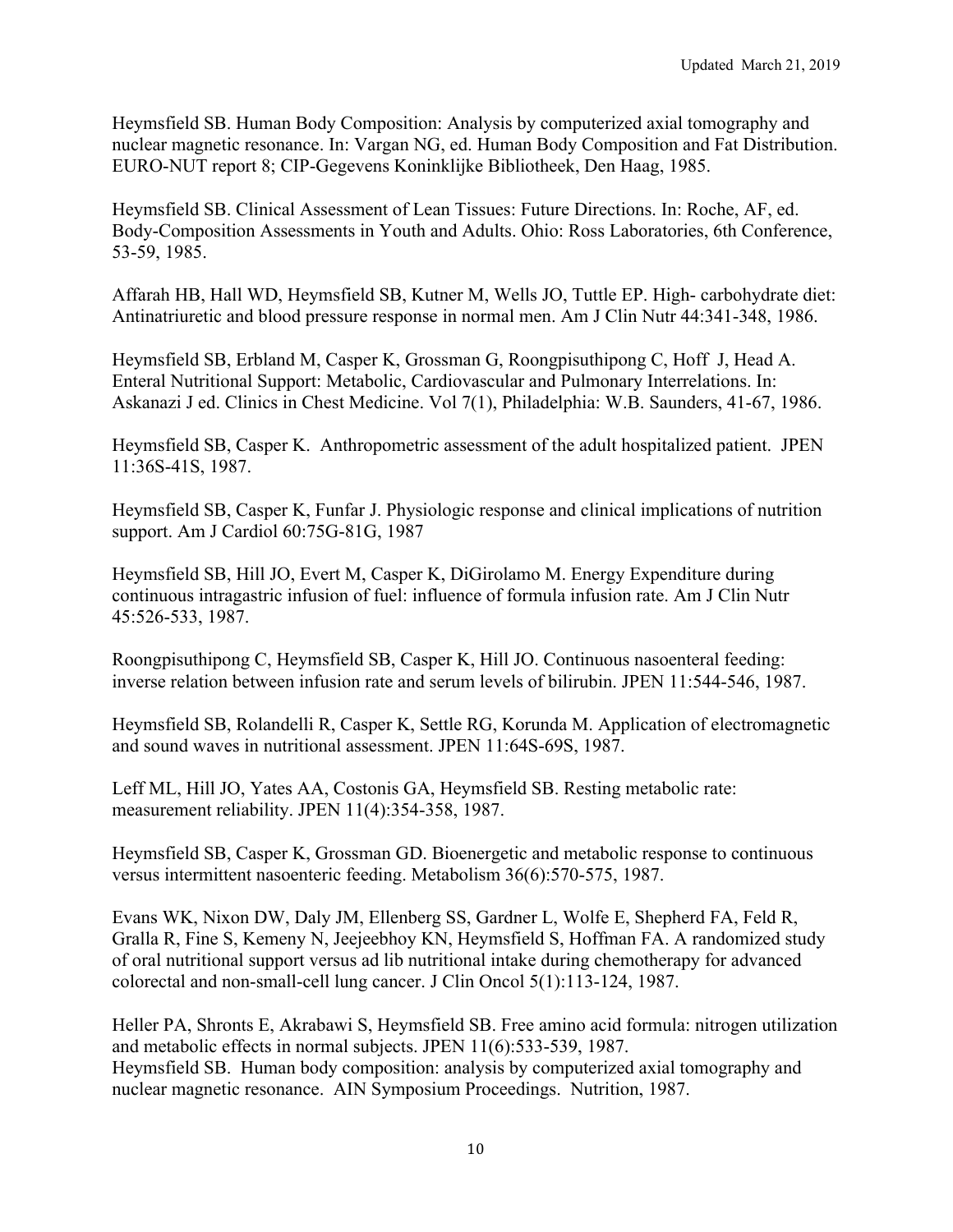Heymsfield SB, Smith-Andrews J, Hood R, Williams PJ, Bagatell CJ. Nutrition and the heart. In: Grand R and Sutphin D, eds. The Theory and Practice of Nutrition in Pediatrics. Boston: Butterworths Publishers, 1987.

Nixon DW, Kutner M, Heymsfield SB, Foltz AT, Carty C, Seitz S, Casper K, Evans WK, Jeejeebhoy KN, Daly JM, Heber D, Poppendiek H, Hoffman FA. Resting energy expenditure in lung and colon cancer. Metabolism 37(11):1059-1064, 1988.

Heymsfield SB, Roongpisuthipong C, Evert M, Casper K, Heller P, Akrabawi SS. Fiber supplementation of enteral formulas: effects on the bioavailability of major nutrients and gastrointestinal tolerance. JPEN 12:265-73, 1988.

Heymsfield SB, Casper K. Continuous nasoenteric feeding: bioenergetic and metabolic response during recovery from semistarvation. Am J Clin Nutr 47:900-910, 1988.

Baumgartner RN, Heymsfield SB, Roche AF, Bernardino M. Abdominal composition quantified by computed tomography. Am J Clin Nutr 48:936-945, 1988.

Heymsfield SB, Hoff RD, Gray TF, Galloway J, Casper K. Heart Diseases. In: Kinney JM, ed. Nutrition and Metabolism in Patient Care. Philadelphia: W.B. Saunders Co, 1988.

Heymsfield SB, Williams PJ. Nutritional assessment by clinical and biochemical methods. In: Shils ME and Young VR, eds. Modern Nutrition in Health and Disease. Philadelphia: Lea & Febiger, Seventh edition, 817-860, 1988.

Horowitz J, Roongpisuthipong C, Hoff J, Heymsfield SB. Nutritional Management of the Surgical Patient; Chapter 1 in Medical Management of the Surgical Patient, 1st and 2nd edition. Boston: Butterworth Publishers, 1982 (1st ed), and 1988 (2nd ed).

Horowitz J, Roongpisuthipong C, Hoff J, Heymsfield SB. Methods of Nutritional Support; Chapter 2 in Medical Management of the Surgical Patient, 2nd edition. Boston: Butterworth Publishers, 1988.

Heymsfield SB. Anthropometric measurements in acute and chronic illness. In: Lohman TG, Roche AF, Martorell R, eds. Anthropometric Standardization Reference Manual. Champaign, III: Human Kinetics Books, 1988.

Heymsfield SB, Christy GW, Bills E, Payne Y. Nutrition and Cardiovascular Disease. Current Therapy in Nutrition. K Jeejeebhoy, B.C. Decker, Burlinton, Ontario, 245-260, 1988.

Heymsfield SB. Editor of Nutrition Section and author/co-author of nine chapters in Medicine for the Practicing Physician. Hurst W, ed. Boston: Butterworth Publishers, 1983. 2nd edition, 1988.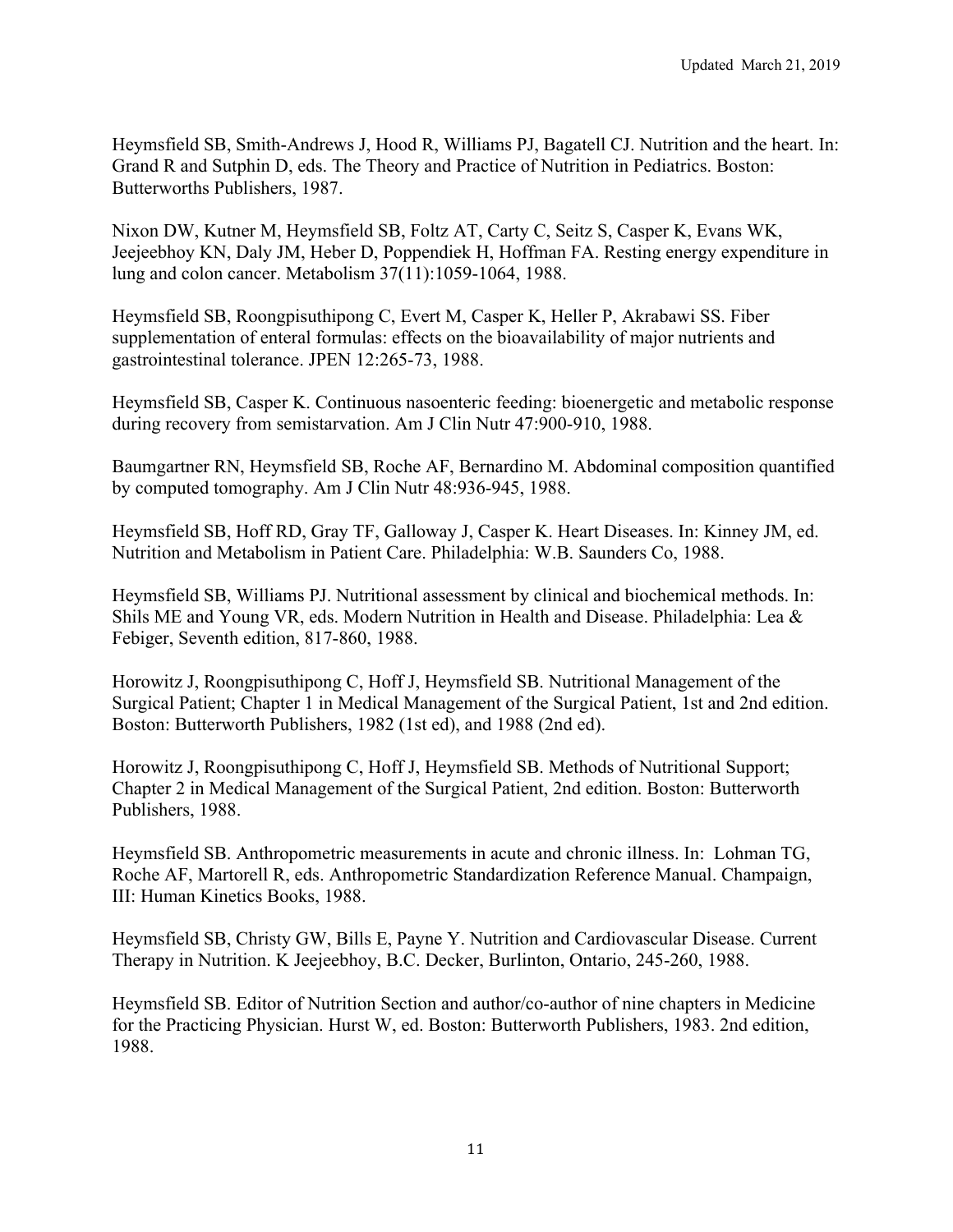Heymsfield SB, Hoff RD, Gray TF, Galloway J, Casper K. Heart Diseases. In: Kinney JM, Jeejeebhoy KN, Hill GL, Owen OE, eds. Nutrition and Metabolism in Patient Care. Philadelphia: W.B. Saunders Co., Ch. 26, 477-509, 1988.

Merritt RJ, Heymsfield SB, Howard L, Rombeau J. Biennial survey of physician clinical nutrition training programs. Am J Clin Nutr 47:911-921, 1988.

Heymsfield SB. Postgraduate physician training in nutrition: the 1985 American Society of Clinical Nutrition survey. J Nutr Educ 20(1):S20-S24, 1988. Heymsfield SB, Ferraro R, Mezitis NHE. Parenteral nutrition in adults. In: Rakel R.E. ed. Conn's Current Therapy. Philadelphia: W.B. Saunders Co., 537-541, 1989.

Heymsfield SB, Casper K, Hearn J, Guy D. Rate of weight loss during underfeeding: relation to level of physical activity. Metabolism 38(3):215-223, 1989.

Heymsfield SB, Casper K. Congestive heart failure: clinical management by use of continuous nasoenteric feeding. Am J Clin Nutr 50:539-544, 1989.

Heymsfield SB, Wang J, Heshka S, Kehayias JJ, Pierson RN Jr. Dual-photon absorptiometry: comparison of bone mineral and soft tissue mass measurement in vivo with established methods. Am J Clin Nutr 49:1283-1289, 1989.

Heymsfield SB, Wang J, Kehayias J, Heshka S, Lichtman S, Pierson RN Jr. Chemical determination of human body density in vivo: relevance to hydrodensitometry. Am J Clin Nutr 50:1282-1289, 1989.

Wang J, Heymsfield SB, Aulet M, Thornton JC, Pierson RN Jr. Body fat from body density: underwater weighing vs. dual photon absorptiometry. Am J Physiol E829-E834, 1989.

Heymsfield SB, Wang J, Lichtman S, Kamen Y, Kehayias J, Pierson RN Jr. Body composition in elderly subjects: a critical appraisal of clinical methodology. Am J Clin Nutr 50:1167-1175, 1989.

Reinus JF, Heymsfield SB, Wiskind R, Casper K, Galambos JT. Ethanol: relative fuel value and metabolic effects in vivo. Metabolism 38:125-135, 1989.

Heymsfield SB, Smith R, Aulet M, Bensen B, Lichtman S, Wang J, Pierson RN Jr. Appendicular skeletal muscle mass: measurement by dual photon absorptiometry. Am J Clin Nutr 52:214-218, 1990.

Heymsfield SB, Lichtman S, Baumgartner RN Jr, Wang J, Kamen Y, Aliprantis A, Pierson RN Jr. Body composition of humans: comparison of two improved four-compartment models that differ in expense, technical complexity, and radiation exposure. Am J Clin Nutr 52:52-58, 1990.

Devlin MJ, Walsh BT, Kral JG, Heymsfield SB, Pi-Sunyer FX, Dantzic S. Metabolic abnormalities in bulimia nervosa. Arch Gen Psych 47:144-148, 1990.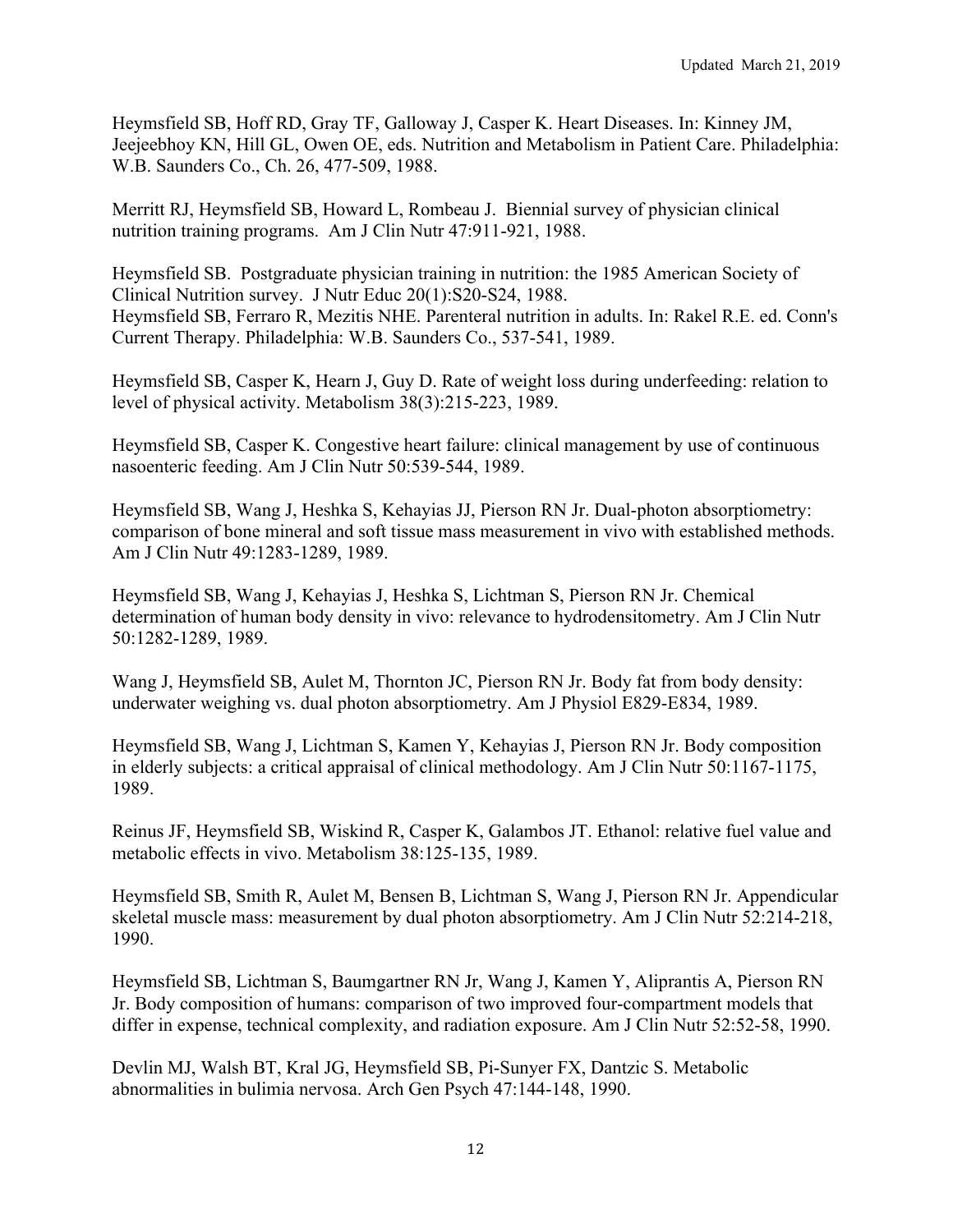Casper K, Matthews DE, Heymsfield SB. Overfeeding: cardiovascular and metabolic response during continuous formula infusion in adult humans. Am J Clin Nutr 52:602-609, 1990.

VanItallie TB, Yang MU, Heymsfield SB, Funk RC, Boileau RA. Height-normalized indices of the body's fat-free mass and fat mass: potentially useful indicators of nutritional status. Am J Clin Nutr 52:953-959, 1990.

Heymsfield SB, Wang J, Aulet M, Kehayias J, Lichtman S, Kamen Y, Dilmanian FA, Lindsay R, Pierson RN Jr. Dual photon absorptiometry: validation of mineral and fat measurements. In: Yasumura S, et al, eds. Advances in Vivo Body Composition Studies. New York: Plenum Press, 327-337, 1990.

Heymsfield SB. Cardiac cachexia: An overview. In: Tanaka T, Okada, eds. A Nutritional Support in Organ Failure. Amsterdam: Exerpta Medica, 1990.

Dilmanian FA, Weber DA, Yasumura S, Kamen Y, Lidofsky L, Heymsfield SB, Pierson RN Jr, Wang J, Kahayias JJ, Ellis KJ. The performance of the BNL delayed-and prompt-gamma neutron activation systems. In: Yasumura S, et al, eds. Advances in Vivo Body Composition Studies. New York: Plenum Press, 309-316, 1990.

Kehayias JJ, Heymsfield SB, Dilmanian FA, Wang J, Gunther DM, Pierson RN Jr. Measurement of body fat by neutron inelastic scattering: comments on installation, operation and error analysis. In: Yasumura S, et al, eds. Advances in Vivo Body Composition Studies. New York: Plenum Press, 339-346, 1990.

Pierson RN Jr, Wang J, Heymsfield SB, Dilmanian FA, Weber DA. High precision in vivo neutron activation analysis: a new era for compartmental analysis in body composition. In: Yasumura S, et al, eds. Advances in Vivo Body Composition Studies. New York: Plenum Press, 317-325, 1990.

Heymsfield SB. Anthropometric measurements: application in hospitalized patients. Infusionstherapie 17 (suppl 3):48-51, 1990.

Heymsfield SB, Lichtman SW. New approaches to body composition research: a reexamination of two-compartment model assumptions. Infusionstherapie 17(suppl 3): 4-8, 1990.

Heymsfield SB, Waki M. Body composition in humans: advances in the development of multicompartment chemical models. Nutr Rev 49:97-108, 1991.

Kotler DP, Tierney AR, Ferraro R, Cuff P, Wang J, Pierson RN Jr, Heymsfield SB. Enteral alimentation and repletion of body cell mass in malnourished patients with acquired immunodeficiency syndrome. Am J Clin Nutr 53:1-6, 1991.

Kehayias JJ, Heymsfield SB, LoMonte AF, Wang J, Pierson RN Jr. In vivo determination of body fat by measuring total body carbon. Am J Clin Nutr 53:1339-1344, 1991.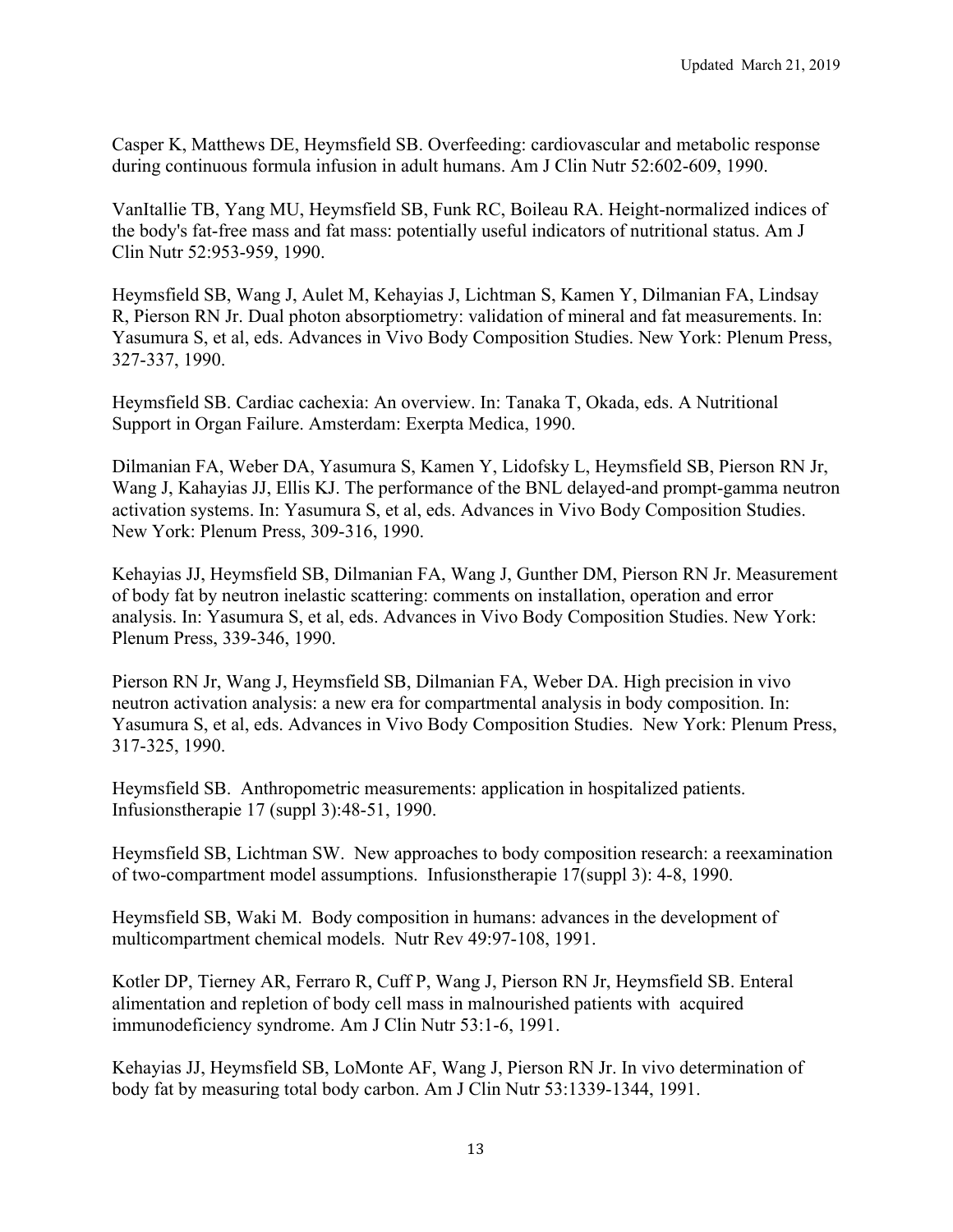Heymsfield SB, Waki M, Kehayias J, Lichtman S, Dilmanian FA, Kamen Y, Wang J, Waki M, Pierson RN Jr. Chemical and elemental analysis of human in vivo using improved body composition models. Am J Physiol 261:190-198, 1991.

Pierson RN Jr, Wang J, Heymsfield SB, Aulet M, Mazariegos M, Tierney M, Smith R, Thornton J. Measuring body fat: calibrating the rulers. intermethod comparisons in 389 normal Caucasian subjects. Am J Physiol 261:103-108, 1991.

Baumgartner RN, Heymsfield SB, Lichtman S, Wang J, Pierson RN Jr. Body composition in elderly people: effect of criterion estimates on predictive equations in the elderly. Am J Clin Nutr 53:1345-1353, 1991.

Geliebter A, Melton PM, McCray RS, Gage D, Heymsfield SB, Abiri M, Hashim SA. Clinical trial of silicone-rubber gastric balloon to treat obesity. Intern J Obesity 15:259-266, 1991.

Waki M, Kral JG, Mazariegos M, Wang J, Pierson RN Jr, Heymsfield SB. Relative expansion of extracellular fluid in obese versus nonobese women. Am J Physiol 261:199-203, 1991. Matthews DE, Heymsfield SB. ASPEN 1990 research workshop on energy metabolism. JPEN 15:3-14, 1991.

Heymsfield SB, Baumgartner RN, Dilmanian FA, Lichtman S, Kamen Y. Assessment of body composition: In: Brodoff B, Bjorntorp P, Lippincott JB, eds. Obesity. Philadelphia, Pa, 1991.

Heymsfield SB, Cuff P, Kotler DP. Acquired Immunodeficiency Syndrome: Enteral and Parenteral Support. In: Kotler DP, ed. Nutritional Management of the AIDS Patient. New York: Raven Press, 1991.

Heymsfield SB. Body composition methodology: advanced methods. In: Fidanza F, ed. Nutritional Status Assessment: A manual for population studies. London: Chapman & Hall, 83- 96, 1991.

Ortiz O, Russell M, Daley TL, Baumgartner RN, Waki M, Lichtman S, Wang J, Pierson RN Jr, Heymsfield SB. Differences in skeletal muscle and bone mineral mass between black and white females and their relevance to estimates of body composition. Am J Clin Nutr 55:8-13, 1992.

Berman WH, Raynes-Berman E, Heymsfield SB, Fauci M, Ackerman S. The incidence and comorbidity of psychiatric disorders in obesity. J Pers Dis 6:168-175, 1992.

Wang J, Russell M, Mazariegos M, Burastero S, Thornton J, Lichtman S, Heymsfield SB, Pierson RN Jr. Body fat by dual photon absorptiometry: comparisons with traditional methods in Asians, blacks, and Caucasians. Am J Hum Biol 4:501-510, 1992.

Wang ZM, Pierson RN Jr, Heymsfield SB. The five level model: a new approach to organizing body composition research. Am J Clin Nutr 56:19-28, 1992.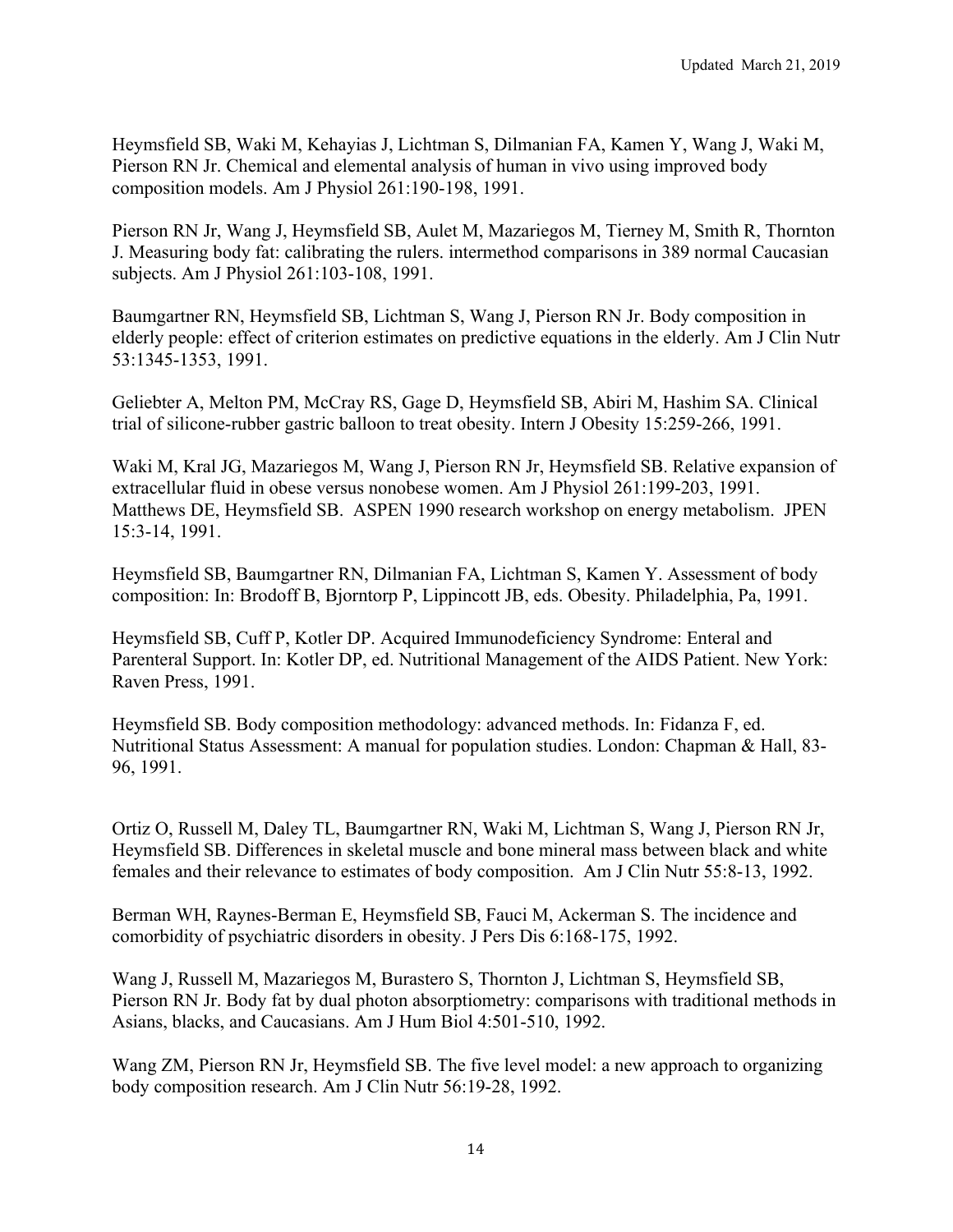Lichtman SW, Pisarska K, Berman E, Pestone M, Dowling H, Offenbacher E, Weisel H, Heshka S, Matthews DE, Heymsfield SB. Discrepancy between self-reported and actual caloric intake and exercise in obese subjects. N Eng J Med 327:1893-1898, 1992.

Mazariegos M, Kral JG, Wang J, Waki M, Heymsfield SB, Pierson RN Jr, Thornton JC, Yasumura S. Body composition and surgical treatment of obesity: effects of weight loss on fluid distribution. Ann Surg 216:69-73, 1992.

Allison DB, Heshka S, Pierson RN Jr, Wang J, Heymsfield SB. The analysis and identification of homologizer/moderator variables when the moderator is continuous: an illustration with anthropometric data. Am J Human Biol 4:775-782, 1992.

Albu J, Smolowitz J, Lichtman S, Heymsfield SB, Wang J, Pierson RN Jr., Pi-Sunyer FX. Composition of weight loss in severely obese women: a new look at old methods. Metabolism 41(10):1068-1074, 1992.

Heymsfield SB, Wang ZM, Baumgartner RN, Dilmanian FA, Ma R, Yasumura S. Body Composition and aging: a study by in vivo neutron activation analysis. J Nutr 123:432-437, 1993.

Harlan LC, Coates RJ, Block G, Greenberg R, Ershow A, Forman M, Austin DF, Chen V, Heymsfield SB. Estrogen receptor status and dietary intakes in breast cancer patients. Epidemiology 4:25-31, 1993.

Berman WH, Berman ER, Heymsfield SB, Fauci M, Ackerman S. The effect of psychiatric disorders on weight loss in obesity clinical patients. Behav Med 18:167-172, 1993.

Waki M, Heshka S, Heymsfield SB. Long-term lipid lowering, behavior modification, and weight loss in obese women. Nutrition 9:23-28, 1993.

Baumgartner RN, Rhyne RL, Garry PJ, Heymsfield SB. Imaging techniques and anatomical body composition in aging. J Nutr 123 (Suppl 2):444-8, 1993.

Heshka S, Feld K, Yang M, Allison DB, Heymsfield SB. Resting energy expenditure in the obese: a cross-validation and comparison of prediction equations. J Am Diet Assoc 93:1031-6, 1993.

Allison DB, Hoy K, Fournier A, Heymsfield SB. Can ethnic differences in men's preferences for woman's body shapes contribute to ethnic differences in female adiposity? Obes Res 1:425-432, 1993.

Allison DB, Heshka S, Heymsfield SB. Evidence of a major gene with pleiotropic action for a cardiovascular disease risk syndrome in children younger than 14 years. Am J Dis Child 147:1298-1302, 1993.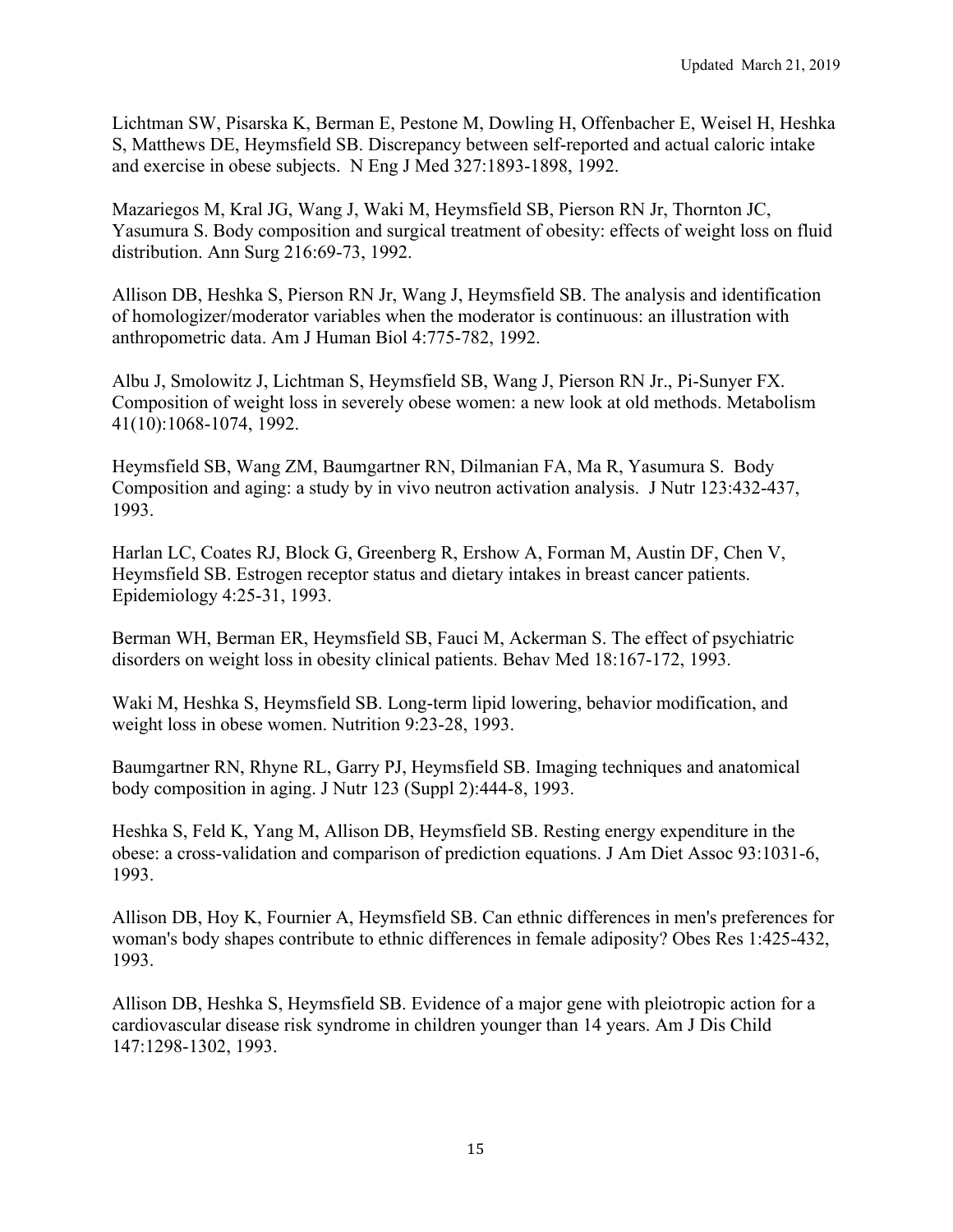Allison DB, Heshka S, Sepulveda D, Heymsfield SB. Counting calories: caveat emptor. JAMA 270:1454-1456, 1993.

Allison DB, Heshka S, Gorman BS, Heymsfield SB. Evidence of commingling in human eating behavior. Obes Res 1:339-344, 1993.

Roubenoff R, Kehayias JJ, Dawson-Hughes B, Heymsfield SB. Use of dual energy x-ray absorptiometry in body composition studies: not yet a gold standard. Am J Clin Nutr 58:589-91, 1993.

Heymsfield SB, Wang ZM. Bioimpedance analysis: modeling approach at the five-levels of body composition and influence of ethnicity. Age Nutr 5:106-110, 1994.

Heymsfield SB, Heshka S, Matthews DE. Doubly labeled water measures energy use. Scientific American; Sci Med 1: 74-83, 1994.

Zumoff B, Strain GW, Heymsfield SB, Lichtman S. A randomized double-blind crossover study of the antiobesity effects of etiocholanedione. Obes Res 2(1):13-18, 1994.

Penn I, Wang ZM, Buhl K, Allison DB, Burastero S, Heymsfield SB. Body composition and two-compartment model assumptions in male long distance runners. Med Sci Sports Exerc 26:392-7, 1994.

Heymsfield SB, Allison DB, Pi-Sunyer FX, Sun Y. Columbia respiratory chamber indirect calorimeter: a new approach to air flow modeling. Med Biol Eng Comp 32:406-410, 1994.

Allison DB, Neale MC, Heshka S, Heymsfield SB. Race effects in the genetics of adolescent's body mass index. Int J Obes 18:363-368, 1994.

Gerace L, Aliprantis A, Russell M, Baumgartner RN, Wang ZM, Wang J, Pierson RN Jr, Heymsfield SB. Skeletal differences between black and white males and their relevance body composition estimates. Am J Hum Biol 6:255-62, 1994.

Mazariegos M, Wang ZM, Gallagher D, Baumgartner RN, Wang J, Pierson RN Jr, Heymsfield SB. Aging in females: changes in the five levels of body composition and their relevance to the two-compartment chemical model. J Gerontol Med Sci 49:201-208, 1994.

Paccagnella A, Calo M, Caenaro G, Salandin V, Jus P, Simini G, Heymsfield SB. Cardiac cachexia: Pre-operative and post-operative nutritional management. JPEN 18:409-416, 1994.

Allison DB, Heshka S, Neale MC, Lykken DT, Heymsfield SB. A genetic analysis of relative weight among 4020 twin pairs with an emphasis of sex effects. Health Psych 13(4):362-365, 1994.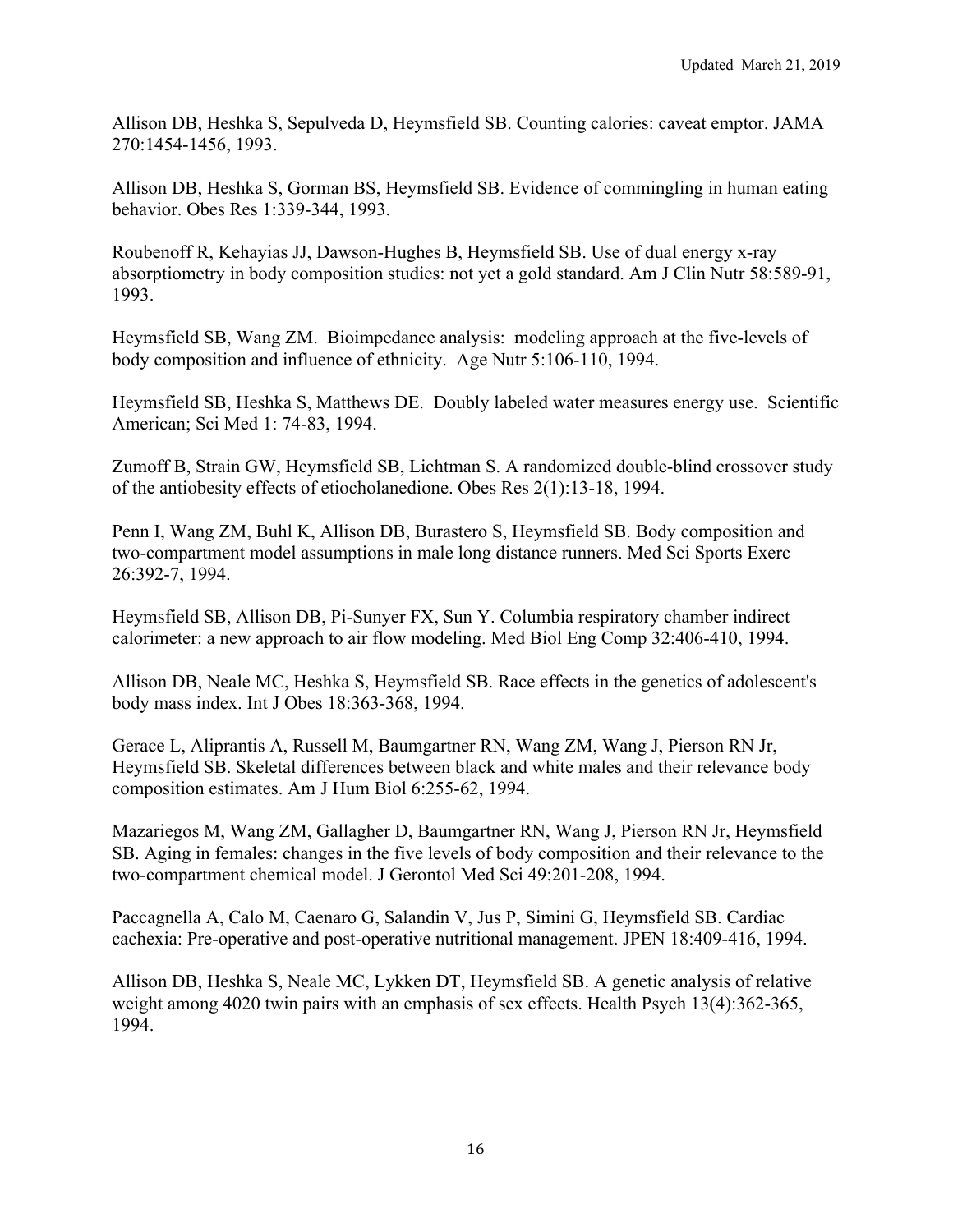Wang J, Thornton JC, Russell M, Burastero S, Heymsfield SB, Pierson RN Jr. Asians have lower body mass index but higher fat % than whites: comparisons of anthropometric measurements. Am J Clin Nutr 60:23-8, 1994.

Kanders BS, Ullmann-Joy P, Foreyt JP, Heymsfield SB, Heber D, Elashoff RM, Ashley JM, Reeves RS, Blackburn GL. The black American lifestyle intervention (BALI): the design of a weight loss program for working class African American women. J Am Diet Assoc 34(3):310-2, 1994.

Bursztein De Myttenaere S, Gil K, Heymsfield SB, Furst P, Askanazi J, D'Attellis N, Elwyn DH. Gastric emptying in humans: influence of different regimens of parenteral nutrition. Am J Clin Nutr 60:244-8, 1994.

Hoy K, Heshka S, Allison D, Grasset E, Blank R, Abiri M, Heymsfield SB. Obesity and hepatobiliary abnormalities: reduced risk of liver function test changes and new gallstone formation with weight loss on low calorie diets. Am J Clin Nutr 60:249-54, 1994.

Heymsfield SB, Gallagher D, Poehlman ET, Wolper C, Nonas K, Nelson D, Wang ZM. Menopausal changes in body composition and energy expenditure. Exp Gerontol 29:377-389, 1994.

Steinbach G, Heymsfield SB, Olansen NE, Tighe A, Holt PR. Effect of caloric restriction on colonic proliferation in obese persons: implications for colon cancer prevention. Cancer Res 54:1194-7, 1994.

Blank DM, Clark RV, Heymsfield SB, Rudman DR, Blank MS. Endogenous opioids and hypogonadism in human obesity. Brain Res Bulletin 34:571-574, 1994.

Economos CD, Nelson ME, Fiatarone MA, Dallal G, Kehayias J, Heymsfield SB, Wang J, Zhao M, Yasumura S, Ma RM, Vaswani A, Pierson R. Determination of bone mineral content by Lunar, Hologic, and Norland dual energy x-ray absorptiometers (DXA), delayed gamma neutron activation (DGNA), and chemical analysis. Am J Clin Nutr 56:93-98, 1994.

Heymsfield SB, Darby PC, Muhlheim LS, Gallagher D, Wolper C, Allison DB. The calorie: myth, measurement, and reality. Am J Clin Nutr 62:1034S-1041S, 1995.

Spitz A, Heymsfield SB, Blank RC. Drug therapy for obesity: clinical considerations. End Pract 1(4):274-279, 1995.

Wang J, Thornton JC, Burastero S, Heymsfield SB. Pierson RN Jr. Bio-impedance analysis for estimation of total body potassium, total body water, and fat-free mass in white, black and Asian adults. Am J Hum Biol 7: 33-40, 1995.

Allison DB, Kanders BS, Osage GD, Heymsfield SB, Heber D, Foreyt JP, Elashoff RM, Blackburn GL. Weight-related attitudes and beliefs among obese African American Women. J Nutr Ed 27(1):18-23, 1995.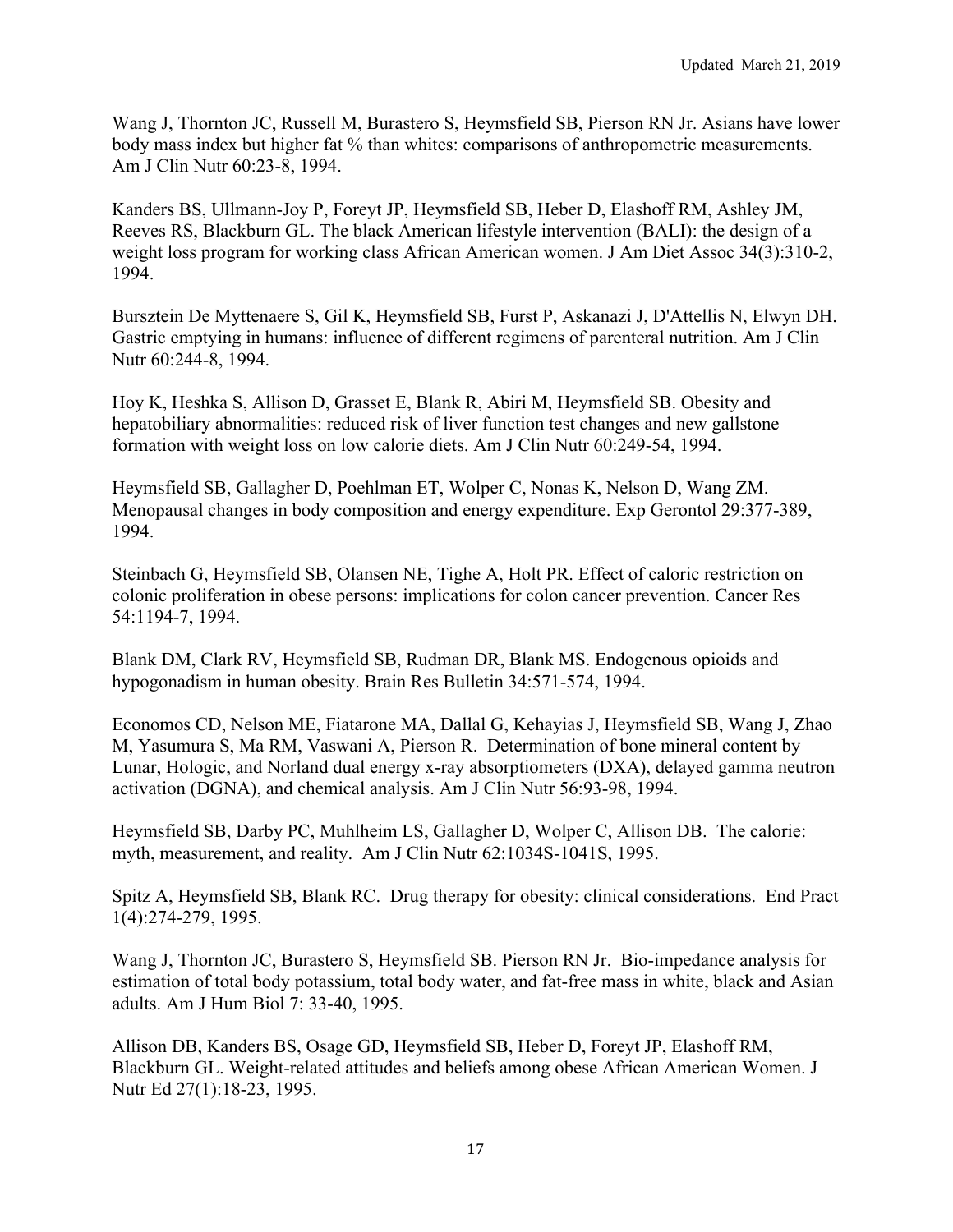Sepulveda D, Allison DB, Gomez JE, Brown RA, Pierson RN Jr, Heymsfield SB. Low spinal and pelvic bone mineral density among individuals with down syndrome. Am J Ment Retard 100:109-114, 1995.

Allison DB, Gomez JE, Heshka S, Babbitt RL, Geliebter A, Kreibich K, Heymsfield SB. Decreased resting metabolic rate among persons with down syndrome. Int J Obes 19:858-861, 1995.

Allison DB, Paultre F, Heymsfield SB, PiSunyer FX. Is the intra-uterine period really a critical period for the development of adiposity? Int J Obes 19:397-402, 1995.

Allison DB, Heshka S, Neale MC, Tishler PV, Heymsfield SB. Genetic, environmental, and phenotypic links between body mass index and blood pressure among women. Am J Med Gen 55:335-341, 1995.

Buhl KM, Gallagher D, Hoy K, Matthews DE, Heymsfield SB. Unexplained disturbance in body weight regulation: diagnostic outcome in patients referred for obesity evaluation reporting low energy intakes. J Am Diet Assoc 12:1393-1400, 1995.

Allison DB, Paultre F, Goran MI, Poehlman ET, Heymsfield SB. Statistical considerations regarding the use of ratios to adjust data. Int J Obes 19:638-643, 1995.

El-Gamal A, Gallagher D, Nawras A, Gandhi P, Gomez J, Allison D, Steinberg JS, Shumacher D, Blank R, Heymsfield SB. Effects of obesity on QT, RR, and QTc intervals. Am J Cardiol 75:956-959, 1995.

Gasperino JA, Wang J, Pierson RN Jr, Heymsfield SB. Age-related changes in musculoskeletal mass between black and white women. Metabolism 44: 30-34, 1995.

Pierson RN Jr, Wang J, Thornton JC, Kotler DP, Heymsfield SB, Weber DA, Ma RM. Bone mineral and body fat measurements by two absorptiometry systems: comparisons with neutron activation analysis. Calc Tissue Int 56:93-98, 1995.

Allison DB, Kreibich K, Heshka S, Heymsfield SB. A randomized placebo-controlled clinical trial of an acupressure device for weight loss. Int J Obes 19:653-658, 1995.

Wang ZM, Heshka S, Pierson R, Heymsfield SB. Systematic organization of body-composition methodology: an overview with emphasis on component-based methods. Am J Clin Nutr 61: 457-65, 1995.

Heymsfield SB, Gallagher D, Visser M, Nuñez C, Wang ZM. Measurement of skeletal muscle: laboratory and epidemiological methods. Journal of Gerontology 50: A23-A29, 1995.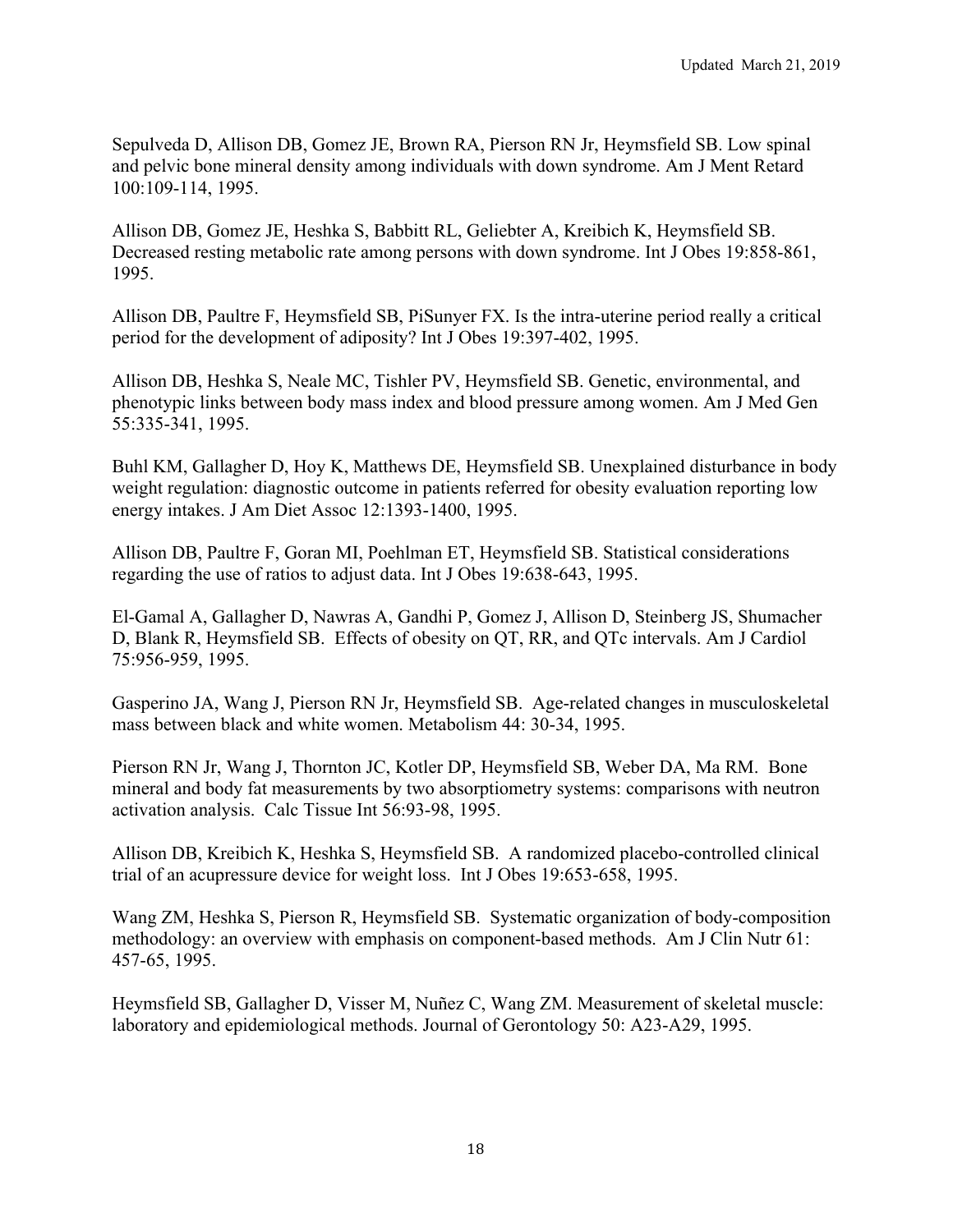Heymsfield SB, Wang ZM, Visser M, Gallagher D, Pierson RN Jr. Techniques used in the measurement of body composition: an overview with emphasis on bioelectrical impedance analysis. Am J Clin Nutr 64:487S-494S, 1996.

Heshka S, Heymsfield SB, Nuñez C, Fittante AM, Spitz A, Pisunyer FX. Obesity and risk of gallstone development on 1200 kcal/d regular food diet. Int J Obes 20:450-454, 1996.

Wang J, Thornton JC, Burastero S, Tanenbaum S, Heymsfield SB, Pierson Jr. R.N. Comparison of body mass index and body fat percent among Puerto Ricans, Blacks, Whites, and Asians living in the New York City area. Obes Res 4:377-384, 1996.

Wang ZM, Visser M, Ma R, Baumgartner RN, Kotler D, Gallagher D, Heymsfield SB. Skeletal muscle mass: evaluation by neutron activation and dual energy X-ray absorptiometry methods. J Appl Physiol 80(3):824-831, 1996.

Gallagher D, Visser M, Sepulveda D, Pierson RN Jr, Harris T, Heymsfield SB. How useful is body mass index for comparison of body fatness across age, gender, and ethnic groups? Am J Epidem 143:228-239, 1996.

Allison DB, Neale MC, Kezis MI, Alfonso VC, Heshka S, Heymsfield SB. Assortative mating for relative weight: genetic implications. Behav Gen 26:103-111, 1996.

Rosenbaum M, Ravussin E, Matthews DE, Gilker C, Ferraro R, Heymsfield SB, Hirsch J, Leibel RL. A comparative study of different means of assessing long-term energy expenditure in humans. Am J Physiol 270:496-504, 1996.

Wang ZM, Gallagher D, Nelson MG, Matthews DE, Heymsfield SB. Total body skeletal muscle mass: evaluation of 24 hour urinary creatinine excretion method by computerized axial tomography. Am J Clin Nutr 63:863-869, 1996.

Gallagher D, Visser M, Wang ZM, Harris T, Pierson RN Jr, Heymsfield SB. Metabolically active component of fat-free body mass: influences of age, adiposity, and gender. Metabolism 45:992-997, 1996.

Wang ZM, Sun YG, Heymsfield SB. Urinary creatine skeletal muscle mass method: a prediction equation based on computerized axial tomography. Biomed Envir Sci 9: 185-190, 1996.

Rosenbaum M, Nicolson M, Hirsch J, Heymsfield SB, Gallagher D, Chu F, Leibel R. Effects of Gender, Body Composition, and Menopause on Plasma Concentrations of Leptin. J Clin Endocrinology and Metabolism 81(9): 3424-3427, 1996.

Pietrobelli A, Formica C, Wang ZM, Heymsfield SB. Dual-energy X-ray absorptiometry body composition model: review of physical concepts. Am J Physiol 271:941-51, 1996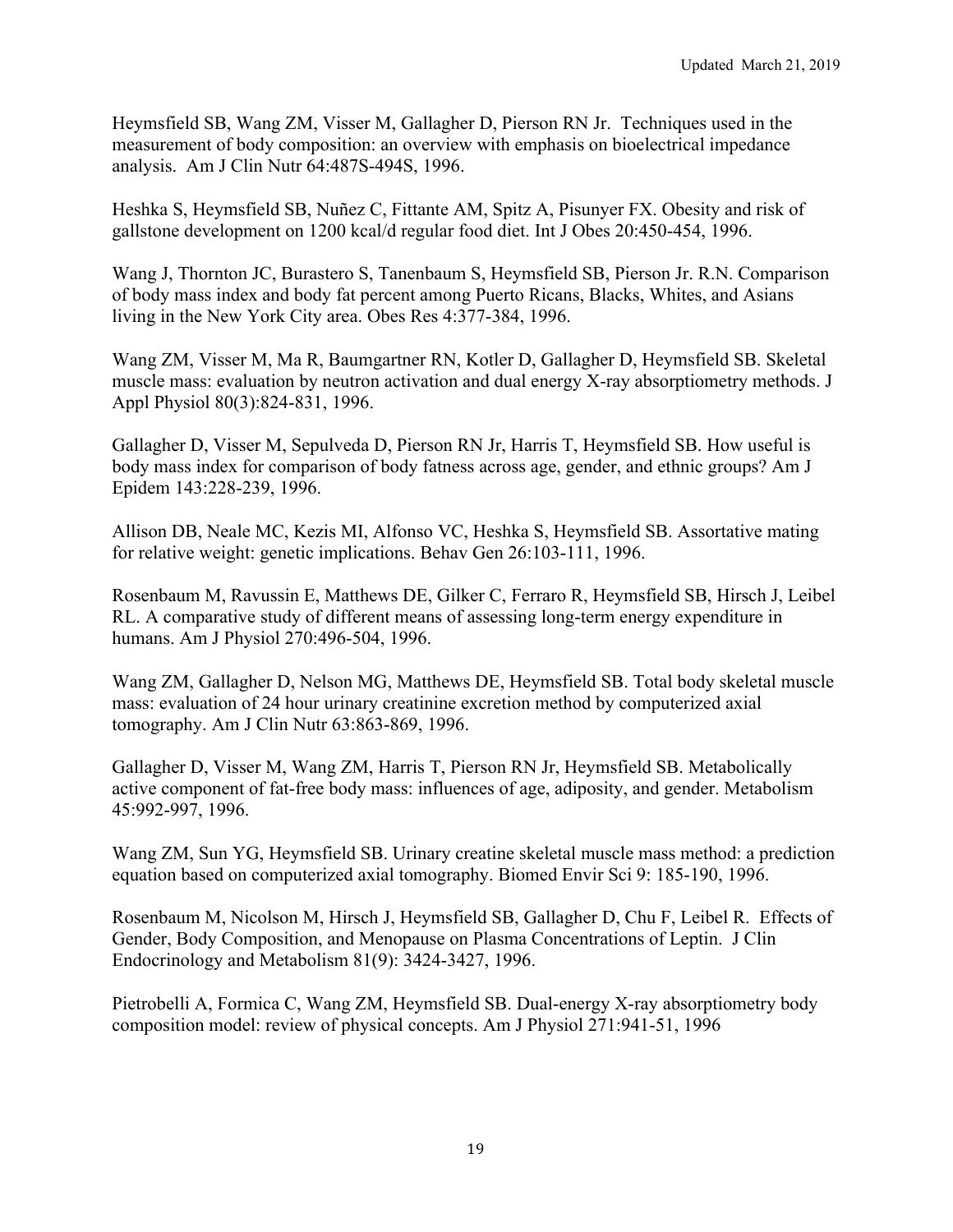Nuñez C, Gallagher D, Visser M, PiSunyer FX, Wang ZM, Heymsfield SB. Bioimpedance analysis: evaluation of leg-to-leg system based on pressure contact foot-pad electrodes. Med Sci Sports Exerc 29(4):524-531, 1997.

Gallagher D, Visser M, De Meersman RE, Sepúlveda D, Baumgartner RN, Pierson RN Jr, Harris T, Heymsfield SB. Appendicular skeletal muscle mass: effects of age, gender, and ethnicity. J Appl Physiol 82(1):229-239, 1997.

Pietrobelli A, Rothacker D, Gallagher D, Heymsfield SB. Electrocardiographic OT<sub>C</sub> interval: short-term weight loss effects. Int J Obes 21:110-114, 1997.

Roubenoff R, Heymsfield SB, Kehayias JJ, Cannon JG, Rosenberg IH. Standardization of nomenclature of body composition in weight loss. Am J Clin Nutr 66:192-196, 1997.

Zamboni M, Arnellini F, Turcato E, Todisco P, Gallagher D, Grave RD, Heymsfield SB, Bosello O. Body fat distribution before and after weight gain in anorexia nervosa. Int J Obes 21:33-36, 1997.

Visser M, Gallagher D, Deurenberg P, Wang J, Pierson RN Jr, Heymsfield SB. Density of fatfree body mass: relationship with race, age, and level of body fatness. Am J Physiol 272:781- 787, 1997.

Allison DB, Gallagher D, Heo M, Pi-Sunyer FX, Heymsfield SB. Body mass index and all-cause mortality among people age 70 and over: the longitudinal study of aging. Int J Obes 21:424-431, 1997.

Geliebter A, Maher M, Gerace L, Gutin B, Heymsfield SB, Hashim S. Effects of strength or aerobic training on body composition, resting metabolic rate, and peak oxygen consumption in obese dieting subjects. Am J Clin Nutr 66:557-563, 1997.

Albu J, Shur M, Curi M, Murphy L, Heymsfield SB, Pi-Sunyer FX. Resting metabolic rate in obese, premenopausal black women. Am J Clin Nutr 66:531-538, 1997.

Wang ZM, Deurenberg P, Wang J, Heymsfield SB. Proportion of adipose tissue-free body mass as skeletal muscle: magnitude and constancy in men. Am J Hum Bio 9:487-492, 1997.

Lederman SA, Paxton A, Heymsfield SB, Wang J, Thornton J, Pierson RN Jr. Body fat and water changes during pregnancy in women with different body weight and weight gain. Obst Gynecol 90(4):483-488, 1997.

Economos CD, Nelson ME, Fiatarone MA, Dallal GE, Heymsfield SB, Wang J, Yasumara, Ma R, Vaswani AN, Russell-Aulet M, Pierson RN. A multi-center comparison of dual energy x-ray absorptiometers: in vivo and in vitro soft tissue measurement. Euro J Clin Nutr 51:312-317, 1997.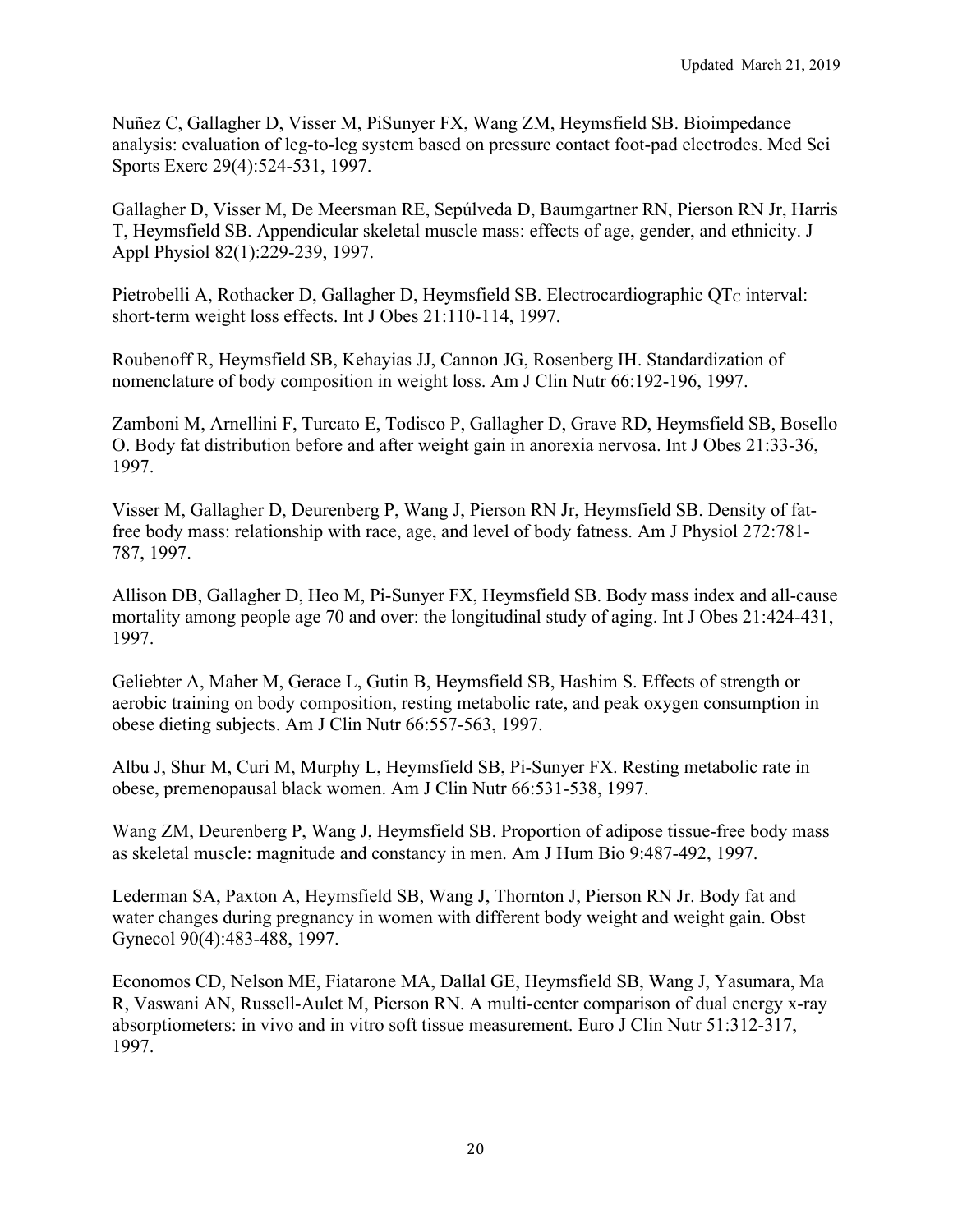Nagy D, DeMeersman R, Gallagher D, Pietrobelli A, Zion AS, Daly D, Heymsfield SB. QTc interval (cardiac repolarization): lengthening after meals. Obes Res 5(6): 531-537, 1997.

Tan YX, Nuñez C, Sun Y, Zhang K, Wang ZM, Heymsfield SB. New electrode system for rapid whole-body and segmental bioimpedance assessment. Med Sci Sports Exerc 29:1269-1273, 1997.

Economos CD, Nelson ME, Fiatarone MA, Dallall GE, Heymsfield SB, Wang J, Yasumura S, Ma R, Vaswani AN, Russell-Aulet M, Pierson RN. A multi-center comparison of dual-energy X-ray absorptiometers: in vivo and in vitro soft tissue measurements. Eur J Clin Nutr 1997 May; 51(5):312-7.

Baumgartner RN, Koehler K, Ross RR, Romen L, Gallagher D, Heymsfield SB, Garry PJ, Lindeman RD. Epidemiology of sarcopenia in elderly people in New Mexico. Am J Epidemiol. 1998 Apr 15; 147(8):755-63.

Baumgartner RN, Ross R, Heymsfield SB. Does adipose tissue influence bioelectrical impedance in obese men and women? J Appl Physiol 84(1):257-262, 1998.

Pietrobelli A, Faith MS, Allison DB, Gallagher D, Chiumello G, Heymsfield SB. Body mass index as a measure of adiposity among children and adolescents: a validation study. J Ped. 132(2):204-210, 1998.

Wang ZM, Deurenberg P, Guo SS, Pietrobelli A, Wang J, Pierson Jr. R, Heymsfield SB. Sixcompartment body composition model: Inter-method comparisons of total body fat measurement. Int J Obes. 22:329-337, 1998.

Gallagher D, Heymsfield SB. Muscle distribution: variations with body weight, gender, and age. Appl Radiat Isot. 49(5/6):733-734, 1998.

Pietrobelli A, Gallagher D, Baumgartner RN, Ross R, Heymsfield SB. Lean R Value for DXA two-component soft-tissue model: Influence of age and tissue or organ type. Appl Radiat Isot 49(5/6):743-744, 1998.

Heymsfield SB, Gallagher D, Grammes J, Nuñez C, Wang ZM, Pietrobelli A. Upper extremity skeletal muscle mass: potential of measurement with single frequency bioimpedance analysis. Appl Radiat Isot 49(5/6):473-474, 1998.

Wang ZM, Deurenberg P, Ruimei MA, Kotler D, Heymsfield SB. Total body oxygen: Assessment from body weight and total body water. Appl Radiat Isol 49(5/6):603-605, 1998.

Wang ZM, Deurenberg P, Matthews DE, Heymsfield SB. Urinary 3-methylhistidine excretion: association with total body skeletal muscle mass by computerized axial tomography. JPEN. 22(2): 82-86, 1998.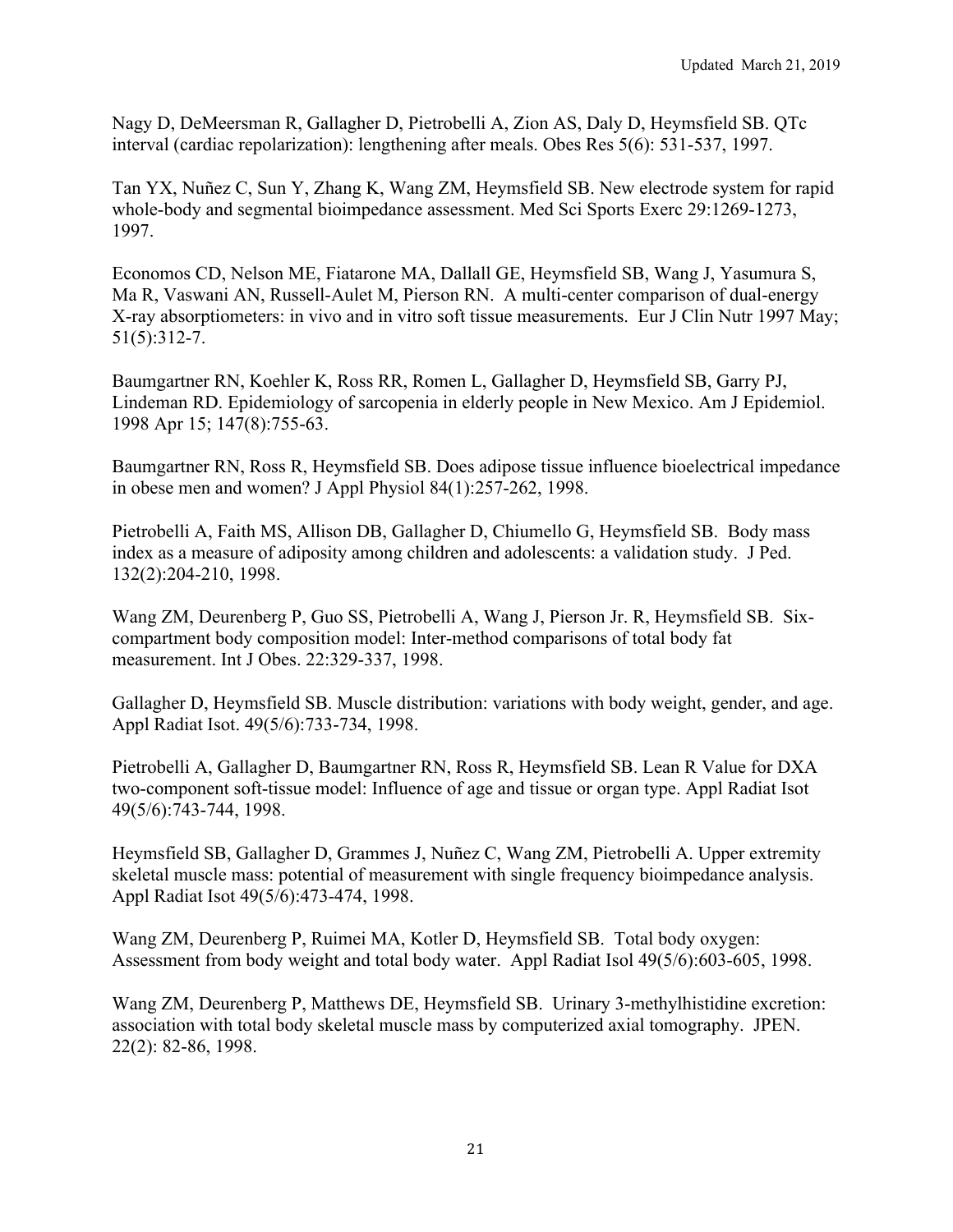Pietrobelli A, Allison D, Faith M, Beccaria L, Bosio L, Chiumello G, Campfield LA, Heymsfield SB. Prader-Willi Syndrome: Relationship of adiposity to plasma leptin levels. Obes Res 6(3): 196-201, 1998.

Comizio R, Pietrobelli A, Tan YX, Wang ZM, Withers RT, Heymsfield SB, Boozer CN. Total body lipid and triglyceride response to energy deficit: relevance to body composition model. Am J Physiol. 274: E860-E866, 1998.

Pietrobelli A, Wang ZM, Formica C, Heymsfield SB. Dual-energy x-ray absorptiometry: fat estimation errors due to variation in soft tissue hydration. Am J Physiol 274: E808-E816, 1998.

Gallagher D, Belmonte D, Deurenberg P, Wang ZM, Krasnow N, Pi-Sunyer FX, Heymsfield SB. Organ-tissue mass measurement allows modeling of REE and metabolically active tissue mass. Am J Physiol 275(2): E249-E258, 1998.

Ricci TA, Chowdhury HA, Heymsfield SB, Stahl T, Pierson RN Jr, Shapses SA. Calcium supplementation suppresses bone turnover during weight reduction. J Bone and Mineral Res 13(6): 1045-1050, 1998.

Wang ZM, Deurenberg P, Wang W, Pierson RN, Heymsfield SB. Fraction of carbon-free body mass as oxygen is a constant body composition ratio in men. J. Nutr 128:1008-1010, 1998.

Pietrobelli A, Morini P, Battistini N, Chiumello G, Nuñez C, Heymsfield SB. Appendicular skeletal muscle mass: prediction from multiple frequency segmental bioimpedance analysis. Eur J Clin Nutr 52: 507-511, 1998.

Mitsiopoulos N, Baumgartner RN, Heymsfield SB, Lyons W, Gallagher D, Ross R. Cadaver validation of magnetic resonance imaging and computerized tomography measurement of human skeletal muscle. J Appl Physiol 85(1): 115-122, 1998.

Muhlheim LS, Allison DB, Heshka S, Heymsfield SB. Do unsuccessful dieters intentionally underreport food intake? Int J Eat Disord 24: 259-266, 1998.

Allison DB, Nathan JS, Albu JB, Heymsfield SB, Duprat LJ, Pi-Sunyer X. Measurement challenges and other practical concerns when studying massively obese individuals. Int J Eat Disord 24: 275-284, 1998.

Shapses SA, Heymsfield SB, Ricci TA. Voluntary weight reduction increases bone turnover and loss. Serono Symposium 19:180-184, 1998.

Heymsfield SB, Allison DB, Vasselli JR, Greenfield D, Nuñez C. *Garcinia cambogia* (Hydroxycitric Acid) as a potential anti-obesity agent: A randomized-double blind controlled trial. JAMA 280 (18): 1596-1600, 1998.

Paxton A, Lederman SA, Heymsfield SB, Wang J, Thornton JC, Pierson RN Jr. Anthropometric equations for studying body fat in pregnant women. Amer J Clin Nutr 67:104-10, 1998.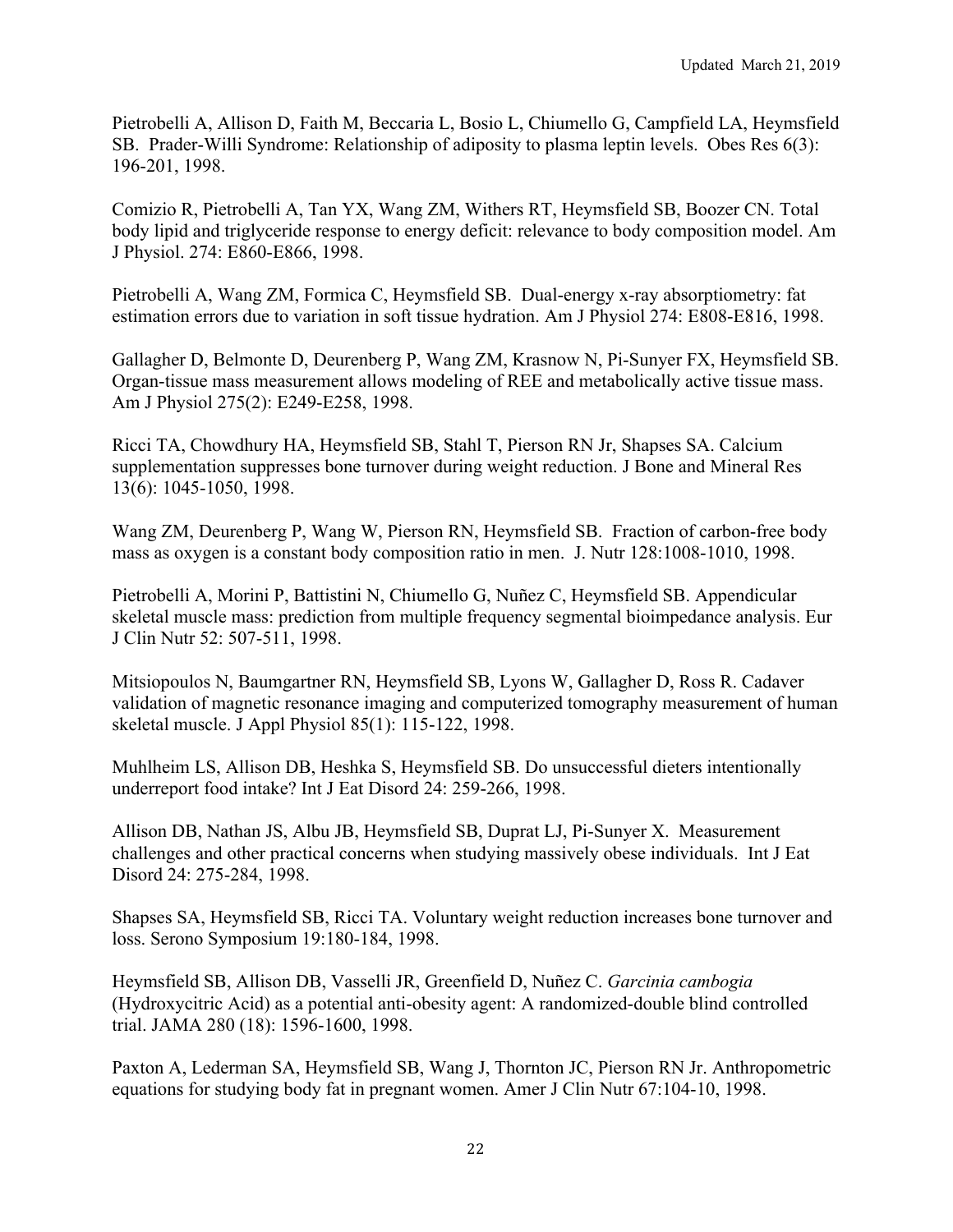Davidson M, DiGirolamo M, Foreyt J, Halstead C, Hauptman J, Heber D, Heimburger D, Heymsfield SB, Lucas C, Robbins D, Chung J. Long-term weight control and reduction in risk factors in obese subjects receiving orlistat: a lipase inhibitor. JAMA 281 (3): 875-883, 1999.

Lederman SA, Paxton A, Heymsfield SB, Wang J, Thornton J, Pierson RN Jr. Maternal fat and water gain during pregnancy: do they raise infant birth weight? Am J Obstet Gynecol 180: 235- 240, 1999.

Nuñez C, Gallagher D, Grammes J, Baumgartner RN, Ross R, Wang ZM, Thornton J, Heymsfield SB. Bioimpedance analysis: potential for measuring lower limb skeletal muscle mass. J Par Ent Nutr 23: 96-103, 1999.

Pietrobelli A, Lee RC, Capristo E, Deckelbaum RJ, Heymsfield SB. An independent, inverse association of high-density lipoprotein cholesterol concentration with nonadipose body mass. Am J Clin Nutr 69(4): 614-620, 1999.

Gu W, Tu Z, Kleyn PW, Kissebah A, Duprat L, Lee J, Chin W, Maruti S, Deng N, Fisher SL, Franco LS, Burn P, Yagaloff KA, Nathan J, Heymsfield SB, Albu J, Pi-Sunyer X, Allison DB. Identification and functional analysis of novel human melanocortin-4 receptor variant. Diabetes 48(3): 635-639, 1999.

Kim J, Wang ZM, Gallagher D, Kotler DP, Ma K, Heymsfield SB. Extracellular water: sodium bromide dilution estimates compared to other markers in patients with acquired immunodeficiency syndrome. JPEN 23(2): 61-66, 1999.

Mott JW, Wang J, Thornton JC, Allison DB, Heymsfield SB, Pierson RN. The relationship between body fat and age in 4 ethnic groups. Am J Clin Nutr 69: 1007-1013,1999.

Clasey JL, Kanaley JA, Wideman L, Heymsfield SB, Teates CD, Gutgesell ME, Thorner MO, Hartman ML, Weltman A. Validity of body composition assessment in younger and older males and females. J Appl Physiol 86(5): 1728-1738, 1999.

Nuñez C, Kovera AJ, Pietrobelli A, Heshka S, Horlick M, Kehayias JJ, Wang ZM, Heymsfield SB. Body composition in children and adults by air displacement plethysmography. Eur J Clin Nutr 53: 382-387, 1999.

Allison DB, Zannolli R, Faith MS, Heo M, Pietrobelli A, VanItalie TB, Pi-Sunyer FX, Heymsfield SB. Weight loss increases and fat loss decreases all-cause mortality rate: Results from two independent cohort studies. Int J Obesity 23: 603-611, 1999.

Wang ZM, Deurenberg P, Wang W, Pietrobelli A, Baumgartner RN, Heymsfield SB. Hydration of fat-free body mass: new physiological modeling approach. Am J Physiol 276: E995-E1003, 1999.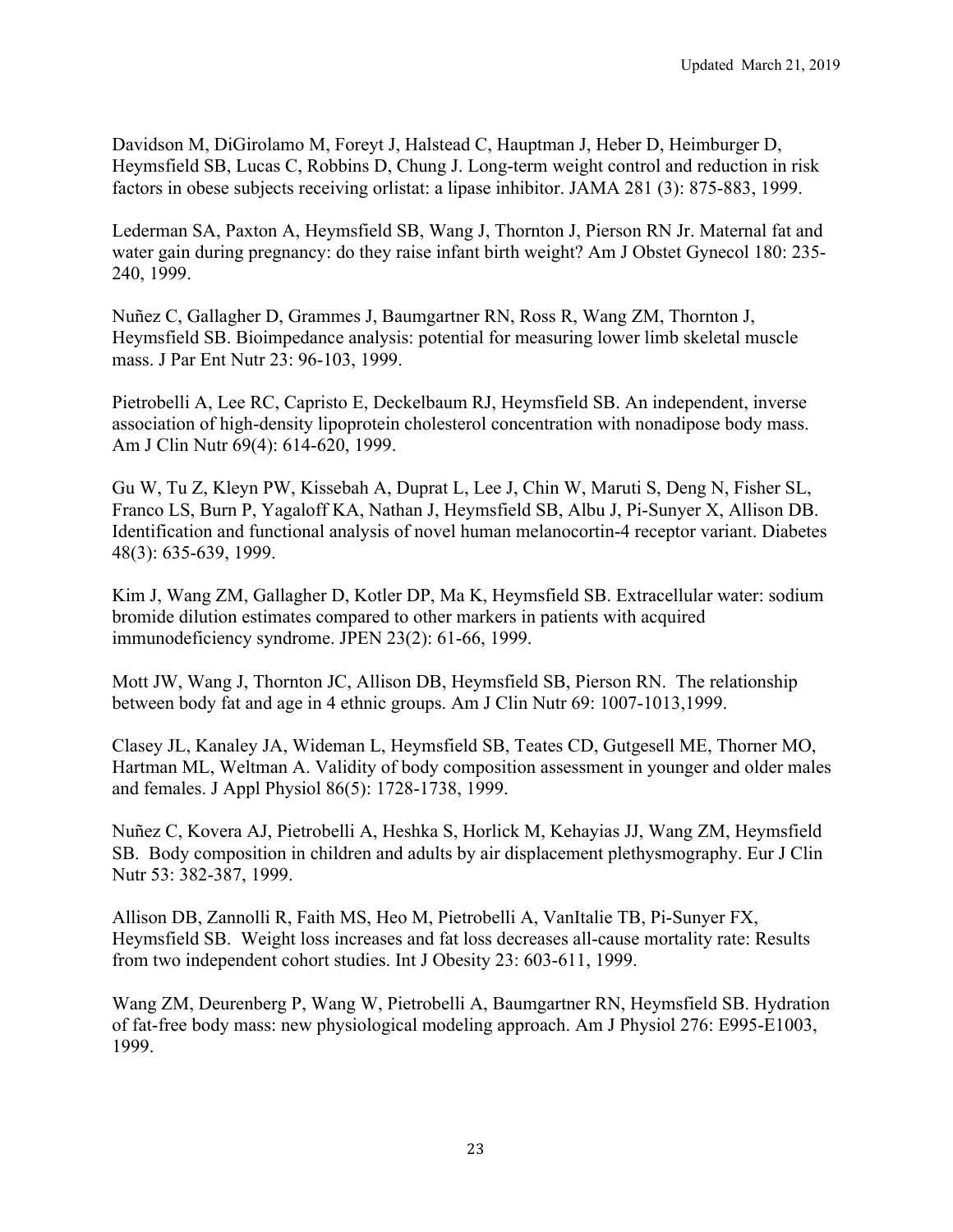Faith MS, Pietrobelli A, Nuñez C, Heo M, Heymsfield SB, Allison DB. Evidence for independent genetic influences on fat mass and body mass index in a pediatric twin sample. Pediatrics 104:61-67, 1999.

Engelson ES, Kotler DP, Tan YX, Agin D, Wang J, Pierson RN, Heymsfield SB. Fat distribution in HIV-infected patients reporting truncal enlargement quantified by whole-body magnetic resonance imaging. Am J Clin Nutr 69:1162-1169,1999.

Heymsfield SB, Greenberg AS, Fujioka D, Dixon RM, Kushner R, Hunt T, Lubina JA, Patane J, Self B, Hunt P, McCamish M. Effect of escalating dose recombinant leptin on weight loss in obese and non-obese adults: a randomized controlled trial. JAMA 282:1493-1596, 1999.

Wang W, Wang ZM, Faith Ms, Kotler D, Shih R, Heymsfield SB. Regional skeletal muscle measurement: evaluation of new dual-energy x-ray absorptiometry model. J Appl Physiol 87(3): 1568-1575, 1999.

Wang J, Horlick M, Thornton JC, Levine L, Heymsfield SB, Pierson RN Jr. Correlations between Skeletal Muscle Mass and Bone Mass in Children 6-18 Years: Influences of Sex, Ethnicity, and Pubertal Status. Growth, Development & Aging 63:99-109, 1999.

Economos CD, Nelson ME, Fiatarone MA, Singh MA, Kehayias JJ, Dallall GE, Heymsfield SB, Wang J, Yasumura S, Ma R, Pierson RN. Bone mineral measurements: a comparison of delayed gamma neutron activation, dual energy X-ray absorptiometry and direct chemical analysis. Osteoporos Int 1999; 10(3):200-6.

Zamboni M, Turcato E, Santana H, Maggi S, Harris TB, Pietrobelli A, Heymsfield SB, Micciolo R, Bosello O. The relationship between body composition and physical performance in older women. J Am Geriatr Soc 1999; 47:1403-1408.

Heymsfield SB, Greenberg AS, Fujioka K, Dixon R, Kushner R, Hunt T, Patane J, Self B, McCamish M, Hunt P, Lubina J. Preliminary Safety and Efficacy of Leptin in Lean and Obese Subjects. JAMA 282:1230-1240, 1999.

Zingaretti G, Nuñez C, Gallagher D, Heymsfield SB. A New Theoretical Model for Predicting Bioelectrical Impedance Analysis. Annals of The New York Academy of Sciences. 904:227- 228, 2000.

Punyanita M, Nuñez C, Rubiano F, Heymsfield SB. The Assessment of Stature Using an Infrared Technique. Annals of The NY Academy of Sciences 904:276-279, 2000.

Heymsfield SB, Gallagher D, Wang ZM. Body Composition Modeling: Application to Exploration of the Resting Energy Expenditure Fat-free Mass Relationship. Annals of the NY Academy of Sciences 904:290-298, 2000.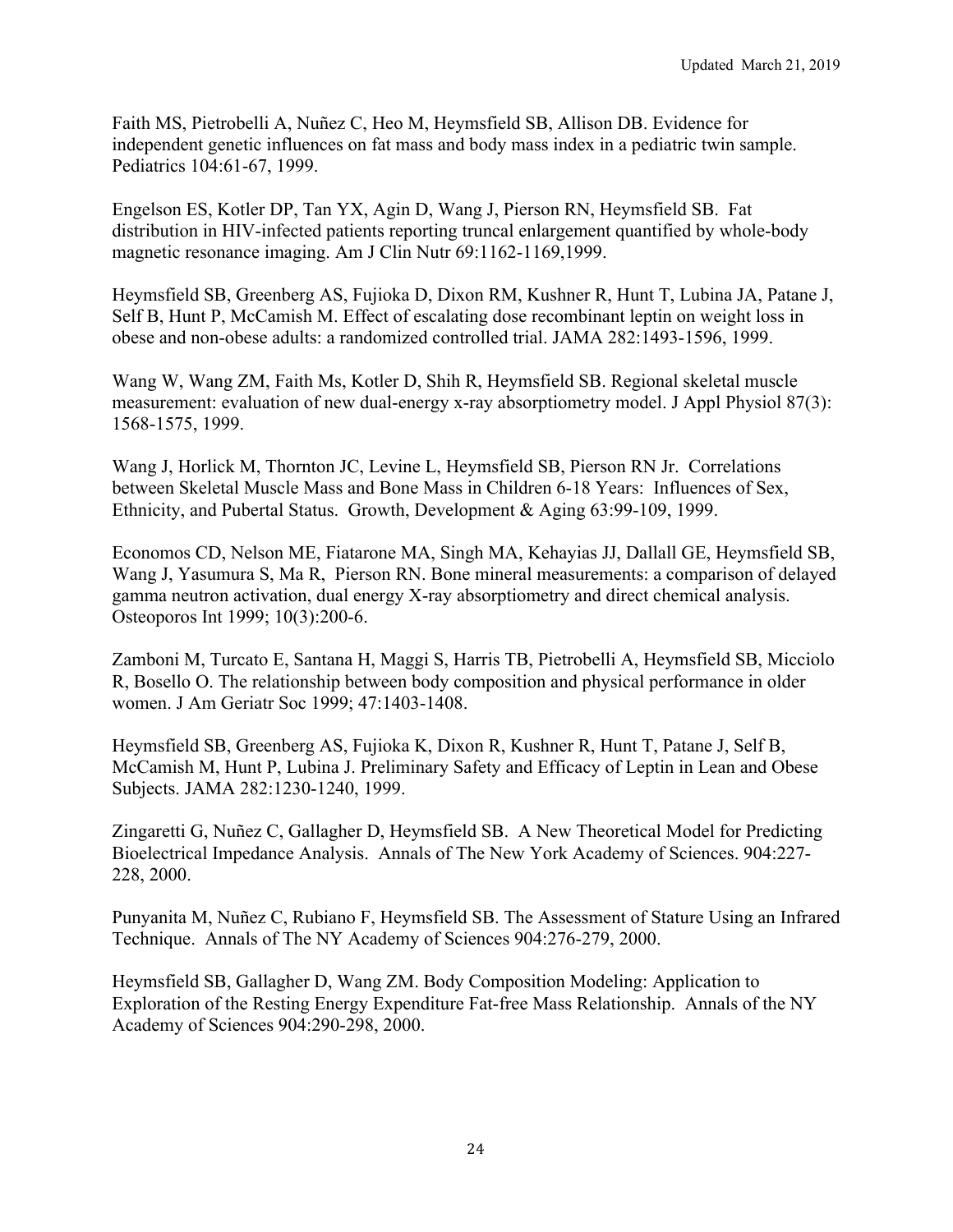Wang ZM, Deurenberg P, Heymsfield SB. Cellular-Level Body Composition Model: A New Approach to Studying Fat-Free Mass Hydration. Annals of the NY Academy of Sciences 904:306-311, 2000.

Kotler DP, Lopes J, Engelson ES, Wang J, Agin D, Heymsfield SB. Interactions among sex, HIV infection, and fat redistribution. AIDS Read. 2000;10:589-94.

Wielopolski L, Vartsky D, Pierson R, Goldberg M, Heymsfield S, Yasumura S, Melnychuk ST, Sredniawski J. Gamma resonance absorption. New approach in human body composition studies. Ann N Y Acad Sci. 2000;904:229-35.

Nuñez C, Tan Y, Zingaretti G, Puyanita M, Rubiano F, Wang Z, Heymsfield SB. The Best Predictive Model for Estimating Fat-Free Mass. Annals of the NY Academy of Sciences 904:333-334, 2000.

Rubiano F, Nuñez C, Heymsfield SB. A Comparison of Body Composition Techniques. Annals of the NY Academy of Sciences 904:335-338, 2000.

Gallagher D, Allen A, Wang ZM, Heymsfield SB, Krasnow N. Smaller Organ Tissue Mass in the Elderly Fails to Explain Lower Resting Metabolic Rate. Annals of the NY Academy of Sciences 904: 449-455, 2000.

Bedogni G, Pietrobelli A, Heymsfield SB, Rountauroli C, Borghi A, Ferrari F, Battistini N, Salvioli G. Influence of Body Composition on Bone Mineral Content in Elderly Women: A Preliminary Report. Annals of the NY Academy of Sciences 904:489-490, 2000.

Leone P, Galllagher D, Wang J, Heymsfield SB. Relative Overhydration of Fat-free Mass in Postobese versus Never-Obese Subjects. Ann NY Academy of Sciences 904: 514-519, 2000.

Heymsfield SB, Nuñez C, Testolin C, Gallagher D. Anthropometry and methods of body composition measurement for research and field application in the elderly. Eur J Clin Nutri 54(supp 3):S26-S32, 2000.

Gallagher D, Heymsfield SB, Heo M, Jebb SA, Murgatroyd PR, Sakamoto Y. Healthy percent body fat ranges: an approach for developing guidelines based upon body mass index. Am J Clin Nutr 72: 694-701, 2000.

Heymsfield SB, Segal KR, Hauptman J, Lucas CP, Boldrin MN, Rissanen A, Wilding JPH, Sjostrom L. Weight loss with orlistat improves glucose tolerance and reduces progression to impaired glucose tolerance and type 2 diabetes in obese adults. Arch Int Med.160: 1321-1326, 2000.

Lee RC, Wang ZM, Heo M, Ross R, Janssen I, Heymsfield SB. Total-body skeletal muscle mass: development and cross-validation of anthropometric prediction models. Am J Clin Nutr 72: 796-803, 2000. Erratum in: Am J Clin Nutr 2001;73:995.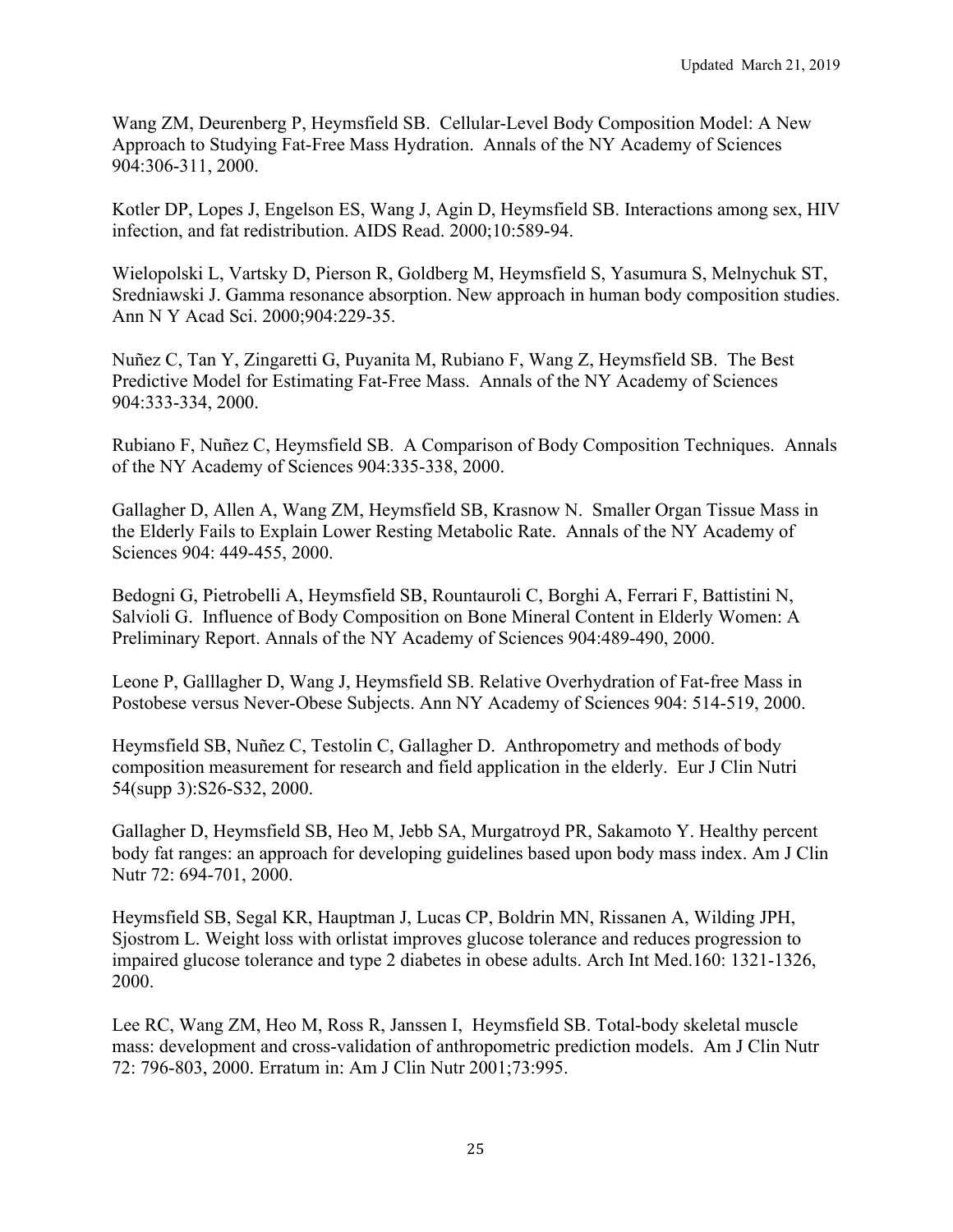Testolin CG, Gore R, Rivkin T, Horlick M, Arbo J, Wang ZM, Chiumello G, Heymsfield SB. Dual-Energy X-Ray Absorptiometry in Pediatrics: Analysis of Percent Fat Estimated Errors Due to Variation in Soft Tissue Hydration. J Appl Physiol, 2000 Dec; 89 (6):2365-72.

Economos CD, Nelson ME, Fiatarone MA, Dallall GE, Heymsfield SB, Wang J, Russell-Aulet M, Yasumura S, Ma R, Vaswani AN, Pierson RN,. A multi-center comparison of dual-energy X-ray absorptiometers: in vivo and in vitro measurements of bone mineral content and density. Am J Clin Nutr 2000 Jun: 71 (6):1392-402.

Janssen I, Heymsfield SB, Wang ZM, Ross R. Skeletal mass and distribution in 468 men and women aged 18-88 years. J Appl Physiol 89: 81-88, 2000.

Janssen I, Heymsfield SB, Baumgartner R, Ross R. Estimation of skeletal muscle mass by bioelectrical impedance analysis. J Appl Physiol 89: 465-471, 2000.

Flancbaum L, Choban PS, Heymsfield SB. Nutrition Support of Critically Ill Obese Patients. From Nutrition Support to Pharmacologic Nutrition in the ICU. Update in Intensive Care and Emergency Medicine 34: 327-337, 2000.

Gallagher D, Ruts E, Visser M, Heshka S, Baumgartner RN, Wang J, Pierson RN, Pi-Sunyer FX, Heymsfield SB. Weight stability masks sarcopenia in elderly men and women. Am J Physiol 279: E366-E375, 2000.

Gallagher D, Kovera AJ, Clay-William G, Agin D, Leone P, Albu J, Matthews DE, Heymsfield SB. Weight loss in obese post-menopausal women: no evidence of adverse alterations in body composition and protein metabolism. Am J Physiol Endocrinol Metab 279: E124-E131, 2000.

Shih R, Wang ZM, Heo M, Wang W, Heymsfield SB. Lower limb skeletal muscle mass: development of dual-energy X-ray absorptiometry prediction model. J Appl Physiol 89: 1380- 1386, 2000.

Wang ZM, Heshka S, Gallagher D, boozer C, Kotler D, Heymsfield SB. Resting energy expenditure fat-free mass relationship: new insights provided by body composition modeling. Am J Physiol. 279: E539-E545, 2000.

Ricci TA, Heymsfield SB, Schreiber TB, Chowdhury HA, Rosato MT, Shapses SA. Moderate caloric restriction increases bone resorption in obese postmenopausal women. Am J Clin Nutr. 2001 Feb; 73(2):347-52.

Lawal A, Engelson E, Wang J, Heymsfield SB, Kotler D. Equivalent osteopenia in HIV-infected individuals studied before and during the era of highly active antiretroviral therapy. AIDS 2001 Jan 26; 15(2):278-80.

Lee R, Wang ZM, Heymsfield SB. Skeletal Muscle Mass and Aging: Regional and Whole-Body Measurement Methods. Can. J. Appl. Physiol. 26: 102-122, 2001.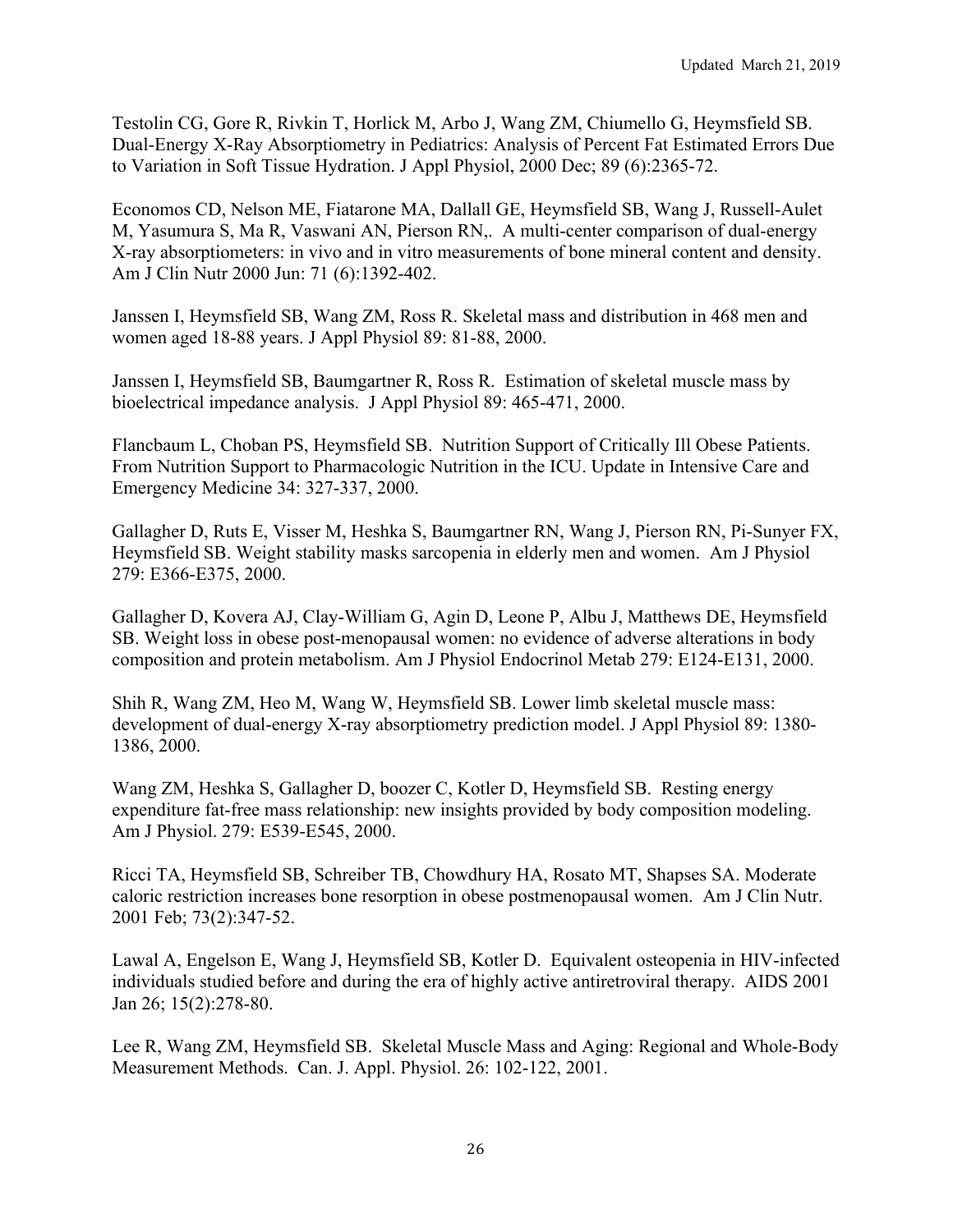Mingrone G, Bertuzzi A, Capristo E, Greco AV, Manco M, Pietrobelli A, Salinari S, Heymsfield SB. Unreliable use of standard muscle hydration value in obesity. Am J Physiol Endocrinol Metab. 2001 Feb; 280(2): E365-71.

Boozer CN, Nasser JA, Wang V, Chen G, Soloman JL, Heymsfield SB. An herbal supplement containing Ma Huang-Guarana for weight loss: a randomized, double-blind trial. Intl J Obesity 25:316-324, 2001.

Wang ZM, Pi-Sunyer, Kotler DP, Wang J, Pierson RN Jr, Heymsfield SB. Magnitude and variation of total body potassium to fat-free mass ratio: A cellular level modeling study. Am J Physiol 281: E1-E7, 2001.

Wang ZM, Heshka S, Zhang K, Boozer C, Heymsfield SB. Resting energy expenditure: Systematic organization and critique of prediction methods. Obesity Research 9(5):331-336, 2001.

Pietrobelli A, Heymsfield SB, Wang ZM, Gallagher D. Multi-component body composition models: recent advances and future directions. European Journal of Clinical Nutrition 55:69-75, 2001.

Bedogni G, Pietrobelli A, Heymsfield S B., Athos B, Manzieri A M, Morini P, Battistini N, Salvioli G. Is body mass index a measure of adiposity in elderly women? Obesity Research 9(1), January 2001.

Rosenbaum M, Pietrobelli A, Vasselli JR, Heymsfield SB, Leibel RL. Sexual dimorphism in circulating leptin concentrations is not accounted for by differences in adipose tissue distribution. International Journal of Obesity 25:1365-1371, 2001.

Shapses S, Von Thun N, Ricci T, Ospina M, Pierson R, Stahl T, Heymsfield SB. Bone turnover and density in obese premenopausal women during moderate weight loss and calcium supplementation. Journal of Bone and Mineral Research 16(1):1329-1336, 2001.

Wang ZM, O'Connor TP, Heshka S, Heymsfield SB. The reconstruction of Kleiber's law at the organ-tissue level. J Nutr 131:2967-2970, 2001.

Park YW, Allison D, Gallagher D, Heymsfield SB. Larger amounts of visceral adipose tissue in Asian-Americans. Obes Res 9:381-387, 2001.

Chumlea WC, Guo SS, Zeller CM, Reo NV, Baumgartner RN, Garry PJ, Wang J, Pierson RN Jr, Heymsfield SB, Siervogel RM. Total body water reference values and prediction equations for adults. Kidney Int 59:2250-2258, 2001.

Wang ZM, Heo M, Lee R, Kotler D, Withers R, Heymsfield SB. Muscularity in adult humans: proportion of adipose tissue-free body mass as skeletal muscle. Am J Human Biol 13(5):612- 619, 2001.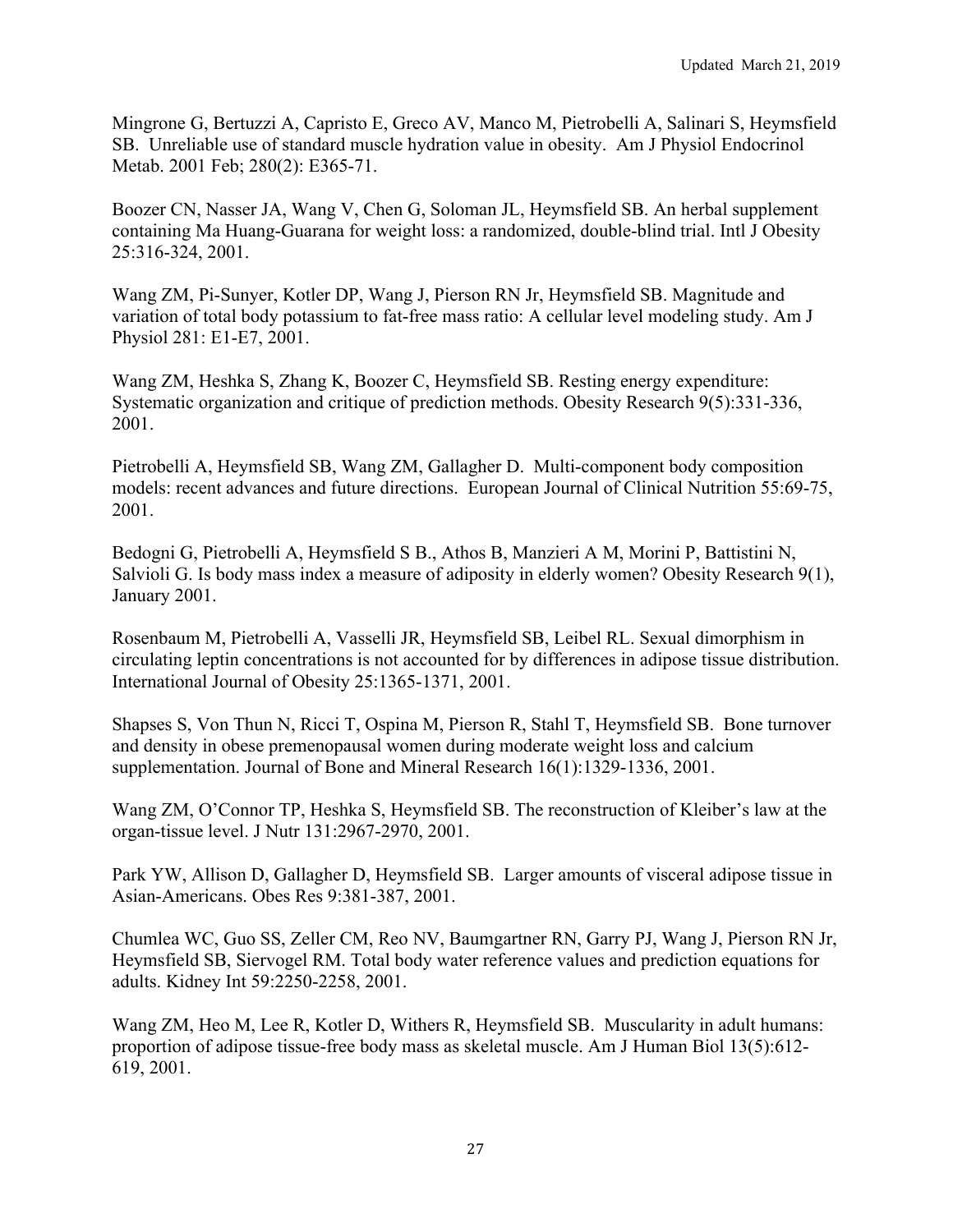Mingrone G, Marino S, DeGaetano A, Capristo E, Heymsfield SB, Gasbarrini G, Greco AV. Different limit to the body's ability of increasing fat-free mass. Metabolism 2001; 50(9):1004-7.

Agin D, Gallagher D, Wang J, Heymsfield SB, Pierson RN, Kotler D. Effects of whey protein and resistance exercise on body cell mass, muscle strength, and quality of life in women with HIV. AIDS 15(18):2431-2440, 2001.

Heymsfield SB, Gallagher D, Kotler DP, Wang ZM, Allison DB, Heshka S. Body-size dependence of resting energy expenditure can be attributed to nonenergetic homogeneity of fatfree mass. Amer J Physiol – Endocrinol Metab 282(1):E132-E138, 2002.

Rosenbaum M, Murphy EM, Heymsfield SB, Matthews DE, Leibel RL. Low dose leptin administration reverses effects of sustained weight-reduction on energy expenditure and circulating concentrations of thyroid hormones. J Clin Endocrinol Metab 87:2391-2394, 2002.

Janssen I, Heymsfield SB, Ross R. Low relative skeletal muscle mass (sarcopenia) in older persons is associated with functional impairment and physical disability. J Am Geriatr Soc 50:889-896, 2002.

Janssen I, Heymsfield SB, Ross R. Application of simple anthropometry in the assessment of health risk: Implications for the Canadian Physical Activity, Fitness and Lifestyle Appraisal. Can J Appl Physiol 27(4):396-414, 2002.

Heymsfield SB, Wang ZM, Shen W. Body composition in pediatrics to geriatrics: a lesson for nutritional monitoring. In: Labadarios D, Pichard C, eds. Clinical Nutrition: Early Intervention. Nestlé Nutrition Workshop Series Clinical & Performance Program 7:239-255, 2002. Park YW, Heymsfield SB, Gallagher D. Are dual-energy X-ray absorptiometry regional estimates associated with visceral adipose tissue mass? Int J Obes 26:978-983, 2002.

Kaufman BA, Warren MP, Dominguez JE, Wang J, Heymsfield SB, Pierson RN. Bone density and amenorrhea in ballet dancers are related to a decreased resting metabolic rate and lower leptin levels. J Clin Endocrinol Metab 87(6):2777-2783, 2002.

Engelson ES, Glesby M, Mendez D, Albu J, Wang J, Heymsfield SB, Kotler DP. Effect of Recombinant Human Growth Hormone in the Treatment of Visceral Fat Accumulation in HIV Infection. JAIDS 30:379-391, 2002.

Kim J, Wang ZM, Heymsfield SB, Baumgartner RN, Gallagher D. Total-body skeletal muscle mass: Estimation by new dual-energy X-ray absorptiometry method. Am J Clin Nutr 76:378-383, 2002.

Zhu SK, Wang ZM, Heshka S, Heo M, Faith MS, Heymsfield SB. Waist circumference and obesity-associated risk factors among whites in the third National Health and Nutrition Examination Survey: clinical action thresholds. Am J Clin Nutr 76:743-749, 2002.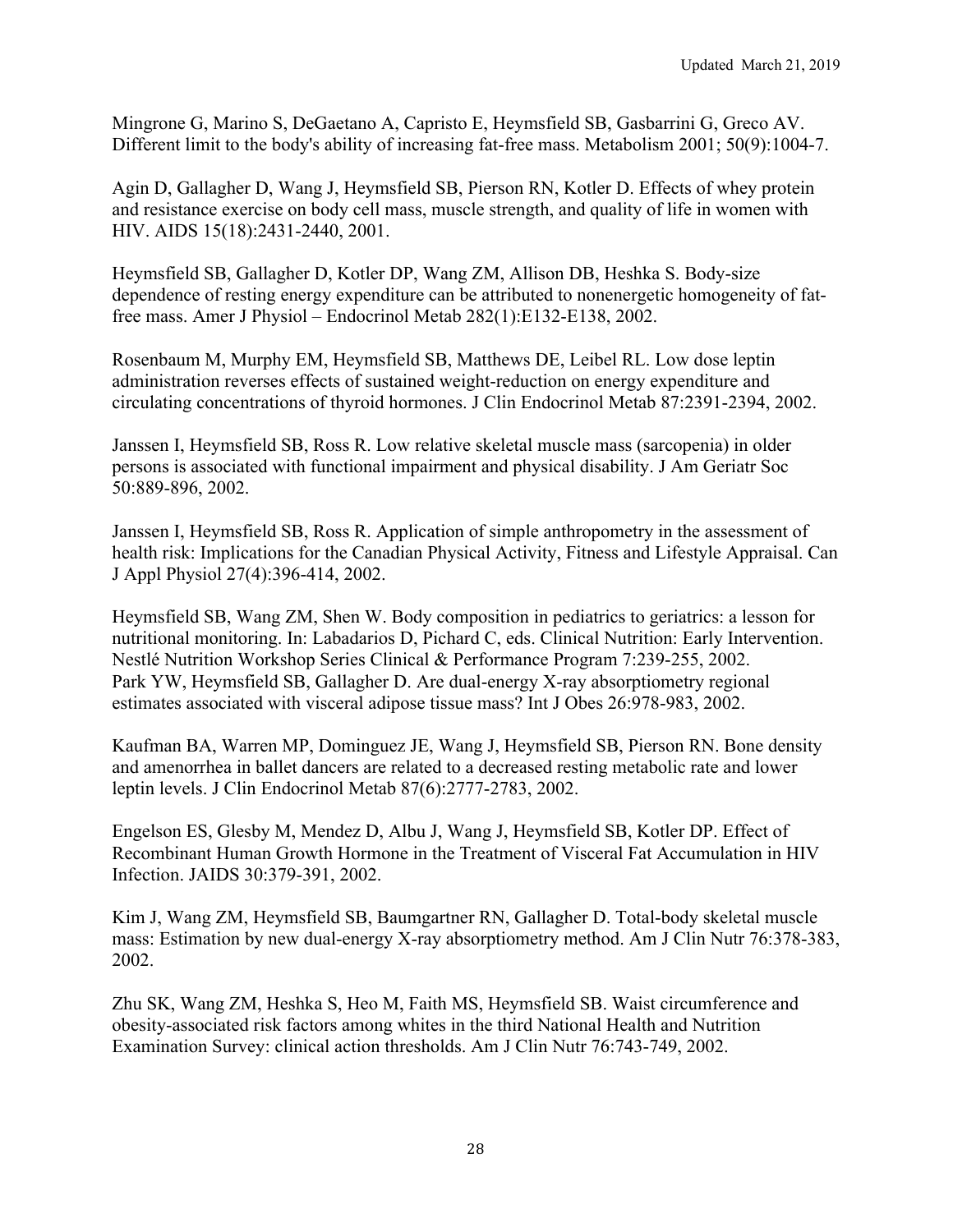Pietrobelli A, Nunez C, Zingaretti G, Battistini N, Morini P, Wang Z, Yasumura S, Heymsfield SB. Assessment by bioimpedance of forearm muscle-cell mass: A new approach to calibration. Eur J Clin Nutr 56(8):723-728, 2002.

Hayes M, Chustek M, Wang ZM, Gallagher D, Heshka S, Spungen A, Bauman W, Heymsfield SB. DXA: Potential for creating a metabolic map of organ-tissue resting energy expenditure components. Obes Res 10(10):969-977, 2002.

Fontaine KR, Gadbury G, Kral J, Albu JB, Heymsfield SB, Allison D. Quantitative prediction of body diameter in severely obese individuals. Ergonomics 2002; 45:49-60.

Chumlea WC, Guo SS, Kuczmarski RJ, Flegal KM, Johnson CL, Heymsfield SB, Lukaski HC, Friedl K, Hubbard VS. Body composition estimates from NHANES III bioelectrical impedance data. Int J Obes 26:1596-1609, 2002.

Pietrobelli A, Allison DB, Heshka S, Heo M, Wang ZM, Bertkau A, Laferrère B, Rosenbaum M, Aloia JF, Pi-Sunyer FX, Heymsfield SB. Sexual dimorphism in the energy content of weight change. Int J Obes Relat Metab Disord 26(10):1339-1348, 2002.

Pietrobelli A, Faith MS, Wang J, Brambilla P, Chiumello G, Heymsfield SB. Association of Lean Tissue and Fat Mass with Bone mineral content and density in Italian children and adolescents. Obes Res 10(1):56-60, 2002.

Salinari S, Bertruzzi A, Mingrone G, Capristo E, Pietrobelli A, Campioni P, Greco AV, Heymsfield SB. New bioimpedance analysis model accurately predicts lower limb muscle volume: validation by magnetic resonance imaging. Am J Physiol Endocrinol Metab 282(4):E960-E966, 2002.

Wang ZM, Pi-Sunyer FX, Kotler DP, Wielopolski L, Withers RT, Pierson RN Jr, Heymsfield SB. Multicomponent methods: Evaluation of new and traditional soft-tissue mineral models by in vivo neutron activation analysis. Am J Clin Nutr 76:968-974, 2002.

Janssen I, Heymsfield SB, Allison DB, Kotler DP, Ross R. Body mass index and waist circumference independently contribute to the prediction of nonabdominal, abdominal subcutaneous, and visceral fat. Am.J Clin.Nutr. 2002; 75(4):683-8.

Faith MS, Keller KL, Matz P, Johnson SL, Lewis R, Jorge MA, Ridley C, Han H, Must S, Heo M, Pietrobelli A, Heymsfield SB, Allison DB. Project Grow-2-Gether: a study of the genetic and environmental influences on child eating and obesity. Twin Res 2002 Oct;5(5):472-5.

Andrade S, Lan SJJ, Engelson ES, Agin D, Wang J, Heymsfield SB, Kotler D. Use of a Durnin-Womersley formula to estimate change in subcutaneous fat content in HIV-infected subjects. Am J Clin Nutr 75:587-592, 2002.

Fernandez JR, Heo M, Heymsfield SB, Pierson RN Jr, Pi-Sunyer FX, Wang ZM, Wang J, Hayes M, Allison DB, Gallagher D. Is percentage body fat differentially related to body mass index in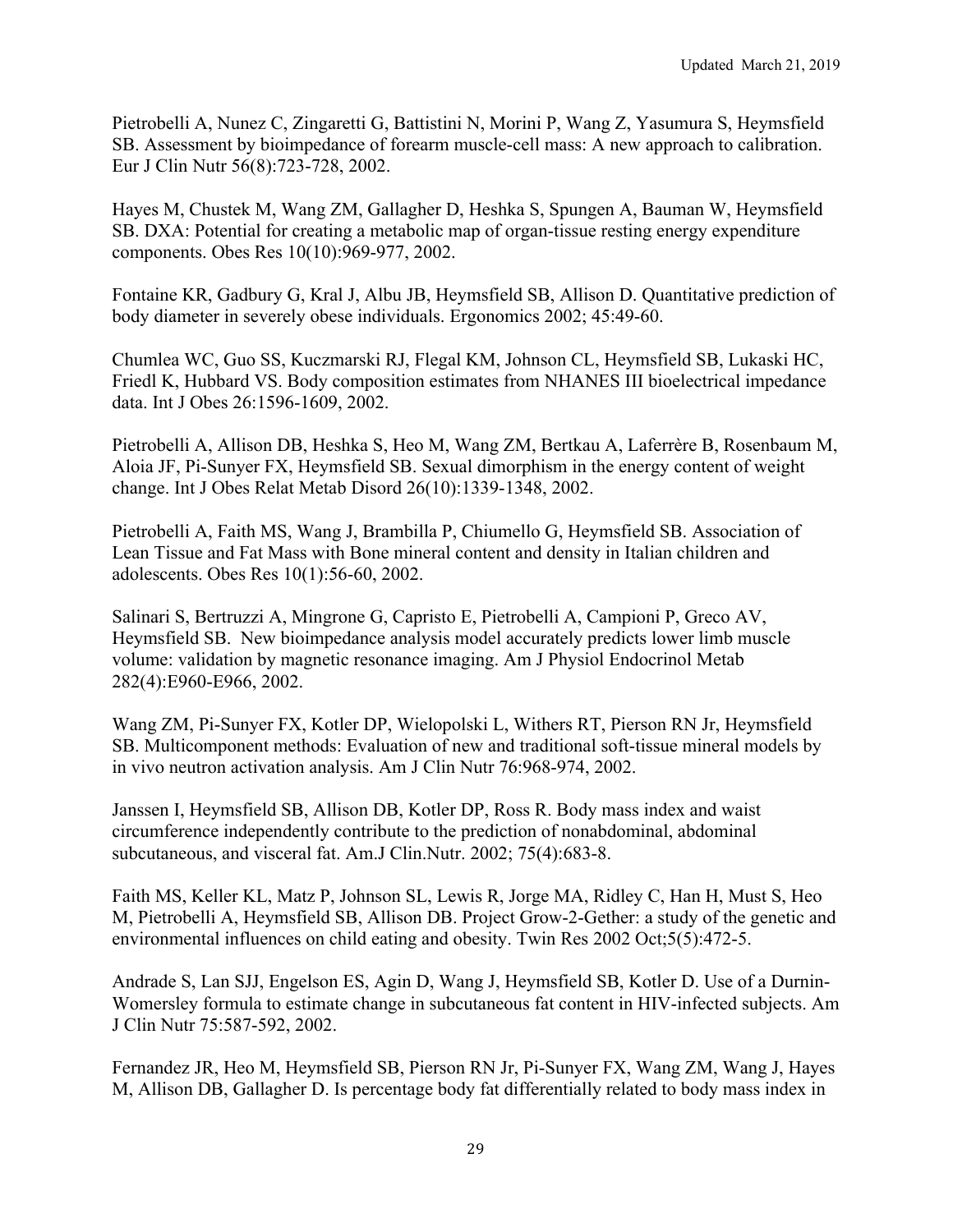Hispanic Americans, African Americans, and European Americans? Am J Clin Nutr 77(1):71- 75, 2003.

Wang Z, Zhu S, Wang J, Pierson RN Jr, Heymsfield SB. Whole-body skeletal muscle mass: Development and validation of total-body potassium prediction models. Am J Clin Nutr 77(1):76-82, 2003.

Sun SS, Chumlea WC, Heymsfield SB, Lukaski HC, Schoeller D, Friedl K, Kuczmarski RJ, Flegal KM, Johnson CL, Hubbard VS. Development of Bioelectrical Impedance Analysis Prediction Equations for Body Composition with the Use of a Multicomponent Model for Use in Epidemiological Surveys. Am J Clin Nutr 77:331-340, 2003.

Taylor JE, Poston II WSC, Haddock CK, Blackburn GL, Heber D, Heymsfield SB, Foreyt JP. Psychometric characteristics of the General Well-Being Schedule (GWB) with African-American women. Qual Life Res 12:31-39, 2003.

Wang J, Thornton JC, Bari S, Williamson B, Gallagher D, Heymsfield SB, Horlick M, Kotler D, Laferrère, Laurel Mayer, Pi-Sunyer FX, Pierson Jr. RN. Comparisons of waist circumferences measured at 4 sites. Am J Clin Nutr 77:379-384, 2003.

Wang ZM, Heshka S, Wang J, Wielopolski L, Heymsfield SB. Magnitude and variation of fatfree mass density: a cellular-level body composition modeling study. Am J Physiol Endocrinol Metab 284:E267-E273, 2003.

Park YW, Zhu SK, Palaniappan L, Heshka S, Carnethon MR, Heymsfield SB. The metabolic syndrome: prevalence and associated risk Factor Findings in the US Population From the Third National Health and Nutrition Examination Survey, 1988-1994. Arch Intern Med 163:427-436, 2003.

Salinari S, Bertuzzi A, Mingrone G, Capristo E, Scarfone A, Greco AV, Heymsfield SB. Bioimpedance analysis: a useful technique for assessing appendicular lean soft tissue mass and distribution. J Appl Physiol 2003 Apr;94(4):1552-1556.

Rosenbaum M, Vandenborne K, Goldsmith R, Simoneau JA, Heymsfield S, Joanise DR, Hirsch J, Murphy E, Matthews D, Segal KR, Leibel RL. Effects Of Experimental Weight Perturbation On Skeletal Muscle Work Efficiency In Human Subjects. Am J Physiol Regul Integr Comp Physiol 2003; 285:R183-R192.

Shen W, Wang Z, Tang H, Heshka S, Punyanitya M, Zhu S, Lei J, Heymsfield SB. Volume estimates by imaging methods: model comparisons with visible woman as the reference. Obes Res 2003 Feb; 11(2):217-25.

Shen W, Wang Z, Punyanita M, Lei J, Sinav A, Kral JG, Imielinska C, Ross R, Heymsfield SB. Adipose tissue quantification by imaging methods: a proposed classification. Obes Res 2003 Jan;  $11(1):5-16.$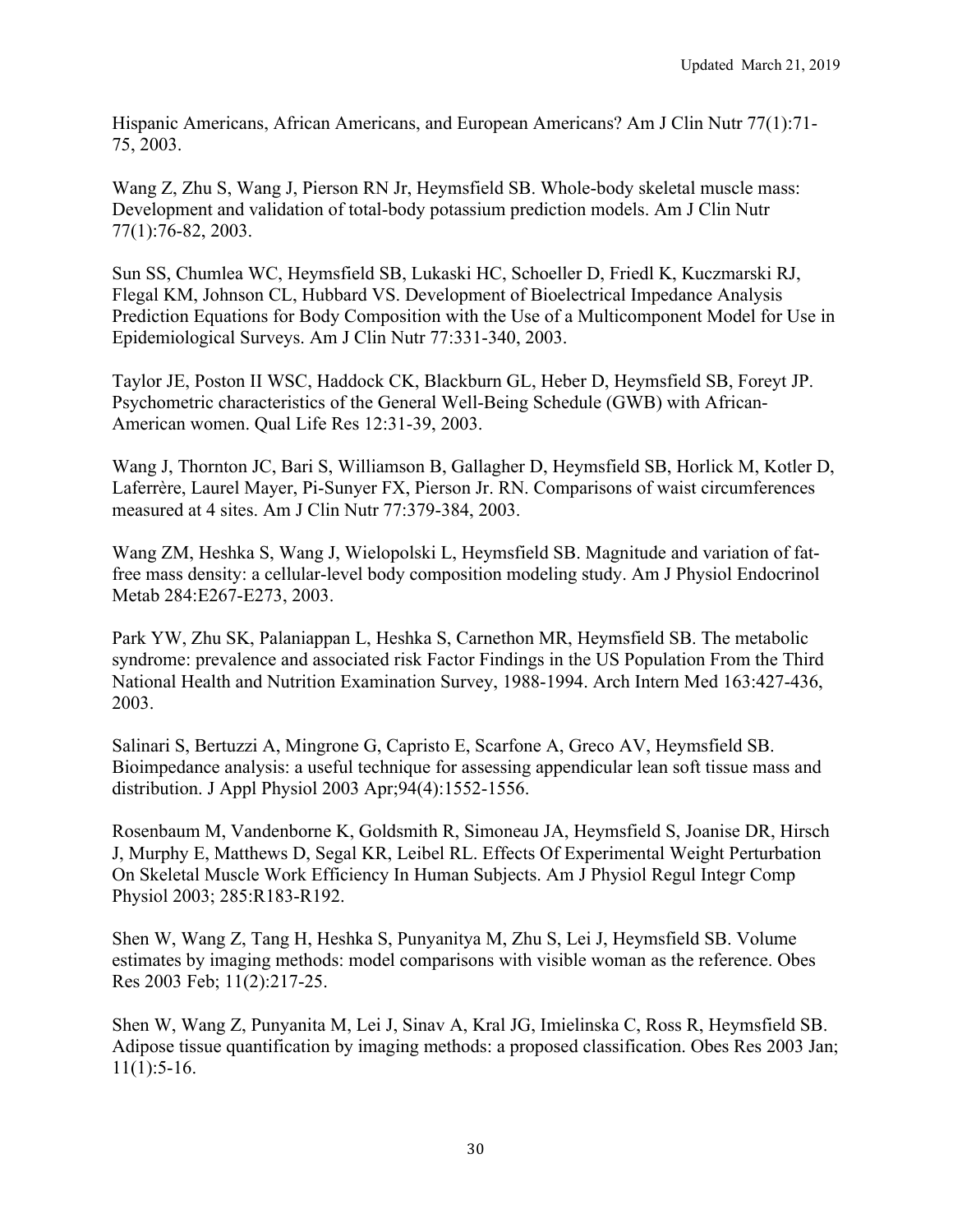Ettinger MP, Littlejohn TW, Schwartz SL, Weiss SR, McIlwain HH, Heymsfield SB, Bray GA, Roberts WG, Heyman ER, Stambler N, Vicary C, Guler HP. Recombinant variant of ciliary neurotrophic factor for weight loss in obese adults: A randomized, dose-ranging study. JAMA 2003;289(14): 1826-1832.

Allison DB, Gadbury G, Schwartz LG, Murugesan R, Kraker JL, Heshka S, Fontaine KR, Heymsfield SB. A novel soy-based meal replacement formula for weight loss among obese individuals: A randomized controlled clinical trial. Eur J Clin Nutr 2003;57(4): 514-522.

He Q, Engelson ES, Albu JB, Heymsfield SB, Kotler DP. Preferential loss of omental-mesenteric fat during growth hormone therapy of HIV-associated lipodystrophy. J Appl Physiol 2003; 94(5):2051-2057.

Heymsfield SB, van Mierlo CAJ, van der Knaap HCM, Heo M, Frier H. Weight management using a meal replacement strategy: meta and pooling analysis from six studies. Int J Obes Relat Metab Disord 2003; 27(5):537-549.

Barbosa-Silva MC, Barros AJ, Post CL, Waitzberg DL, Heymsfield SB. Can bioelectrical impedance analysis identify malnutrition in preoperative nutrition assessment? Nutr 2003; 19(5):422-426.

Phillips GB, Jing T, Heymsfield SB. Relationships in men of sex hormones, insulin, adiposity, and risk factors for myocardial infarction. Metabolism 2003; 52(6):784-790.

He Q, Heo M, Heshka S, Wang J, Pierson RN Jr, Albu J, Wang ZM, Heymsfield SB, Gallagher D. Total body potassium differs by sex and race across the adult age span. Am J Clin Nutr 2003; 78:72-77.

Lee RC, Ramirez LM, Wielopolski L, Heymsfield SB, Wang Z. Ratio of Soft-Tissue Mineral to Total-Body Water: A Stable Body Composition Ratio. International Journal of Body Composition Research 2003; 1:77-80.

Zhu SK, Wang ZM, Shen W, Heymsfield SB, Heshka S. Percentage body fat ranges associated with metabolic syndrome risk: Results based upon the third National Health and Nutrition Examination Survey (1988-94). American Journal of Clinical Nutrition 2003; 78:228-235.

Cifuentes M, Johnson MA, Lewis RD, Heymsfield SB, Chowdhury HA, Modlesky CM, Shapses S. Bone turnover and body weight relationships differ in normal-weight compared with heavier postmenopausal women. Osteoporos Int 2003; 14(2):116-122.

St-Onge MP, Heymsfield SB. Usefulness Of Artificial Sweeteners For Body Weight Control. Nutr Rev 2003; 61:219-221.

Gallagher D, Heshka S, Heymsfield SB. Dubious assumptions underlying the adjustment of metabolic rates for changes in fat-free mass. J Clin Endocrinol Metab 2003; 88:3454-5.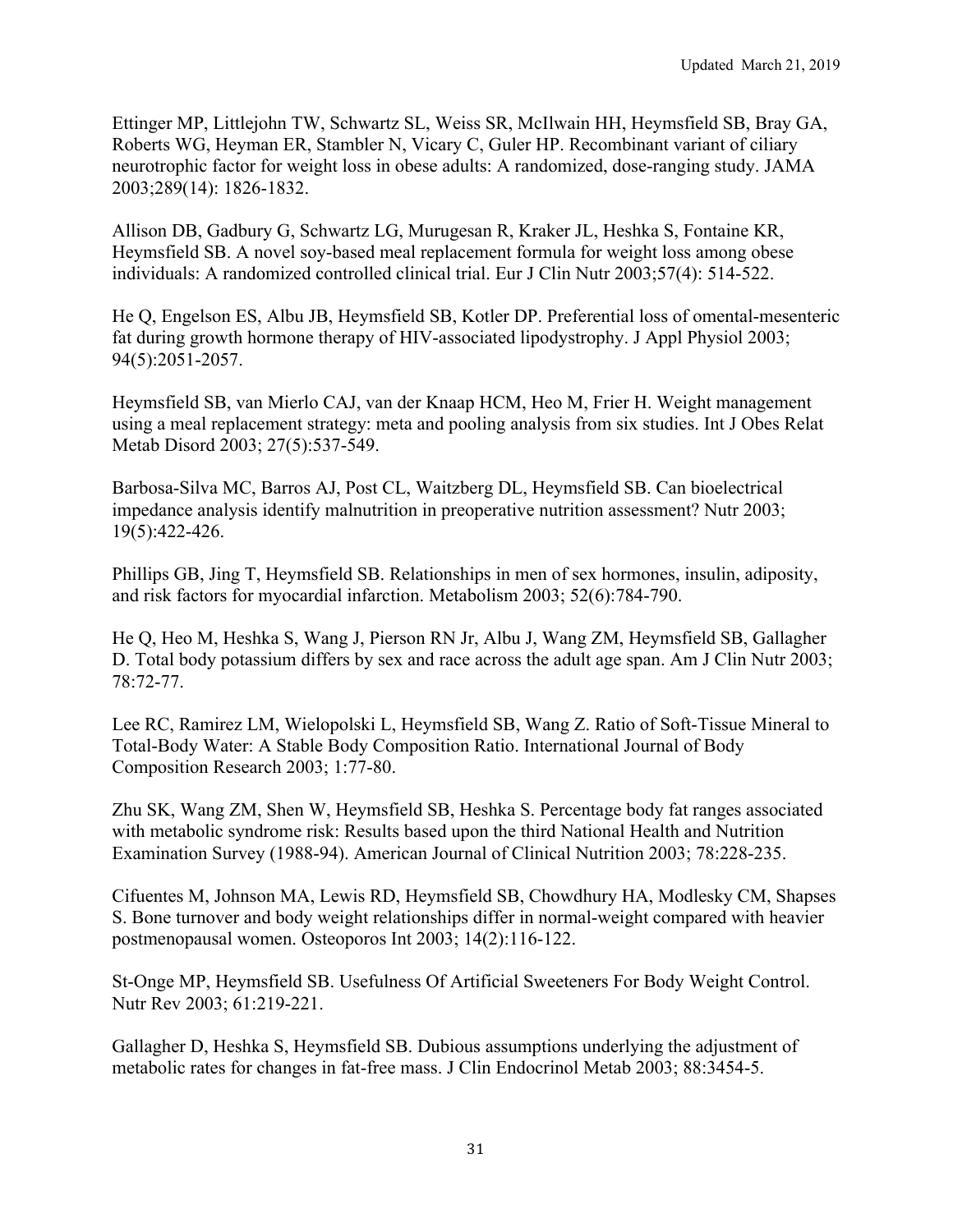Nuñez C, Gallagher D, Spungen A, Bauman W, Heymsfield SB. Are Age-Related Bioimpedance Analysis Effects Also Present in Patients with Spinal Cord Injury? Relevance to Clinical Prediction of Skeletal Muscle Mass. International Journal of Body Composition Research 2003;1(1):11-16.

Shen W, Mao X, Wang Z, Punyanitya M, Heymsfield SB, Shungu DC. Measurement of Intramyocellular Lipid Levels with 2-D Magnetic Resonance Spectroscopic Imaging at 1.5 T. Acta Diabetol 2003; 40(Suppl 1):S51-4.

Ioannidou E, Padilla J, Wang J, Heymsfield SB, Thornton JC, Horlick M, Gallagher D, Pierson RN Jr. Pencil-beam versus Fan-Beam Dual-Energy X-Ray Absorptiometry Comparisons across 4 Systems: Appendicular Lean Soft Tissue. Acta Diabetol 2003; 40(Supple 1):S83-5.

Sun AJ, Heshka S, Heymsfield SB, Wang J, Pierson RN Jr, Gallagher D. Is there an association between skeletal muscle mass and bone mineral density among African-American, Asian-American, and European-American women? Acta Diabetol 2003; 40(Suppl. 1):S309-13

Heymsfield SB. Measurements of energy balance. Acta Diabetologica. 2003;40:S117-S121

St. Onge MP, Keller KL, Heymsfield SB. Changes in Childhood Food Consumption Patterns: a Cause for Concern in Light of Increasing Body Weights. Am J Clin Nutr 2003;78:1068-73

Wielopolski L, Ramirez LM, Coyle P, Heymsfield S, Zimman J. Some aspects of measuring levels of potassium in the brain. Acta Diabetol. 2003;40 Suppl 1:S73-5.

Sun AJ, Jing T, Heymsfield SB, Phillips GB. Relationship of leptin and sex hormones to bone mineral density in men. Acta Diabetol. 2003;40 Suppl 1:S101-5

Wang Z, Shen W, Kotler DP, Heshka S, Wielopolski L, Aloia JF, Nelson ME, Pierson RN Jr, Heymsfield SB. Total body protein: a new cellular level mass and distribution prediction model. Am J Clin Nutr. 2003;78:979-84.

Jones Jr. A, Shen W, Gallagher D, Heshka S, St-Onge MP, Wang ZM, Heymsfield SB. Body composition differences between African-American and Caucasian Women: Relationship to resting energy requirements. Am J Clin Nutr 2004;79:780-6.

Shapses SA, Heshka S, Heymsfield SB. Effect of Calcium Supplementation on Weight and Fat Loss in Women. J Clin Endocrinol Metab 89:632-637, 2004.

St. Onge MP, Rubiano F, DeNino WF, Jones Jr A, Greenfield D, Fergusun PW, Akrabawi S, Heymsfield SB. Added Thermogenic and Satiety Effects of a Mixed Nutrient vs a Sugar-Only Beverage. International Journal of Obesity 2004;28:248-253.

Sopher AB, Thornton JC, Wang J, Pierson RN Jr., Heymsfield SB, Horlick M. Measurement of Percent Body Fat in 411 Children and Adolescents: A Comparison of Dual-Energy X-ray Absorptiometry to a Four-Compartment Model. Pediatrics 2004;113:1285-9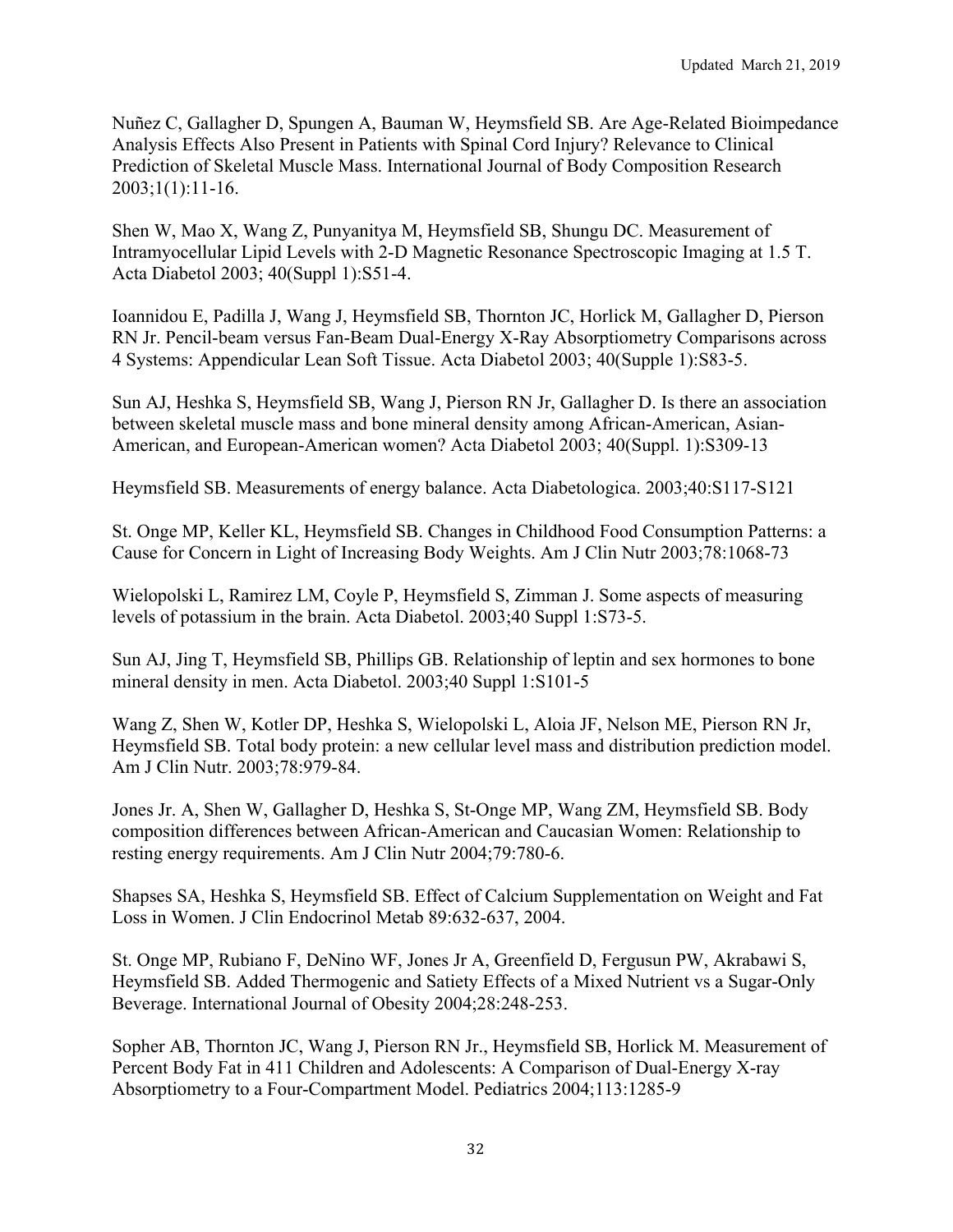Song MY, Ruts E, Kim J, Janumala I, Heymsfield S, Gallagher D. Sarcopenia and increased adipose tissue infiltration of muscle in elderly African American women. Am J Clin Nutr. 2004 May; 79(5): 874-80.

Zhu S, Heshka S, Wang Z, Shen W, Allison DB, Ross R, Heymsfield SB. Combination of BMI and Waist Circumference for Identifying Cardiovascular Risk Factors in Whites. Obes Res. 2004 Apr;12(4):633-45.

Faith MS, Keller KL, Johnson SL, Pietrobelli A, Matz PE, Must S, Jorge MA, Cooperberg J, Heymsfield SB, Allison DB. Familial aggregation of energy intake in children. Am J Clin Nutr. 2004 May;79(5):844-50.

Silva AM, Shen W, Wang Z, Aloia JF, Nelson ME, Heymsfield SB, Sardinha LB, Heshka S. Three-Compartment Model: Critical Evaluation Based Upon Neutron Activation Analysis. Am J Physiol Endocrinol Metab. 2004 Jun 8

Wielopolski L, Ramirez LM, Coyle PK, Wang ZM, Heymsfield SB. Proof-of-Principle to Measure Potassium in the Human Brain: a Feasibility Study. International Journal of Body Composition Research 2004;2-37-43.

Schneider B, Wang J, Thornton JC, Arbo J, Horlick M, Heymsfield SB, Pierson RN. Accuracy, Reproducibility, and Normal Total Body Potassium (TBK) Ranges Measured Using the Renovated Whole Body 40K Counter of St. Luke's-Roosevelt Hospital. International Journal of Body Composition Research 2004;2:51-60.

Chua SC Jr, Liu SM, Li Q, Sun A, DeNino WF, Heymsfield SB, Guo XE. Transgenic complementation of leptin receptor deficiency. II. Increased leptin receptor transgene dose effects on obesity/diabetes and fertility/lactation in lepr-db/db mice. Am J Physiol Endocrinol Metab. 2004 Mar;286(3):E384-92.

St-Onge MP, Rubiano F, Jones A Jr, Heymsfield SB. A new hand-held indirect calorimeter to measure postprandial energy expenditure. Obes Res. 2004;12:704-9.

Heymsfield SB. The weight debate: balancing food composition and physical activity. Preface. Am J Clin Nutr. 2004;79:897S-898S.

Wang Z, St-Onge MP, Lecumberri B, Pi-Sunyer FX, Heshka S, Wang J, Kotler DP, Gallagher D, Wielopolski L, Pierson RN Jr, Heymsfield SB. Body cell mass: model development and validation at the cellular level of body composition. Am J Physiol Endocrinol Metab. 2004;286:E123-128.

He Q, Engelson ES, Wang J, Kenya S, Ionescu G, Heymsfield SB, Kotler DP. Validation of an elliptical anthropometric model to estimate visceral compartment area. Obes Res. 2004;12:250-7.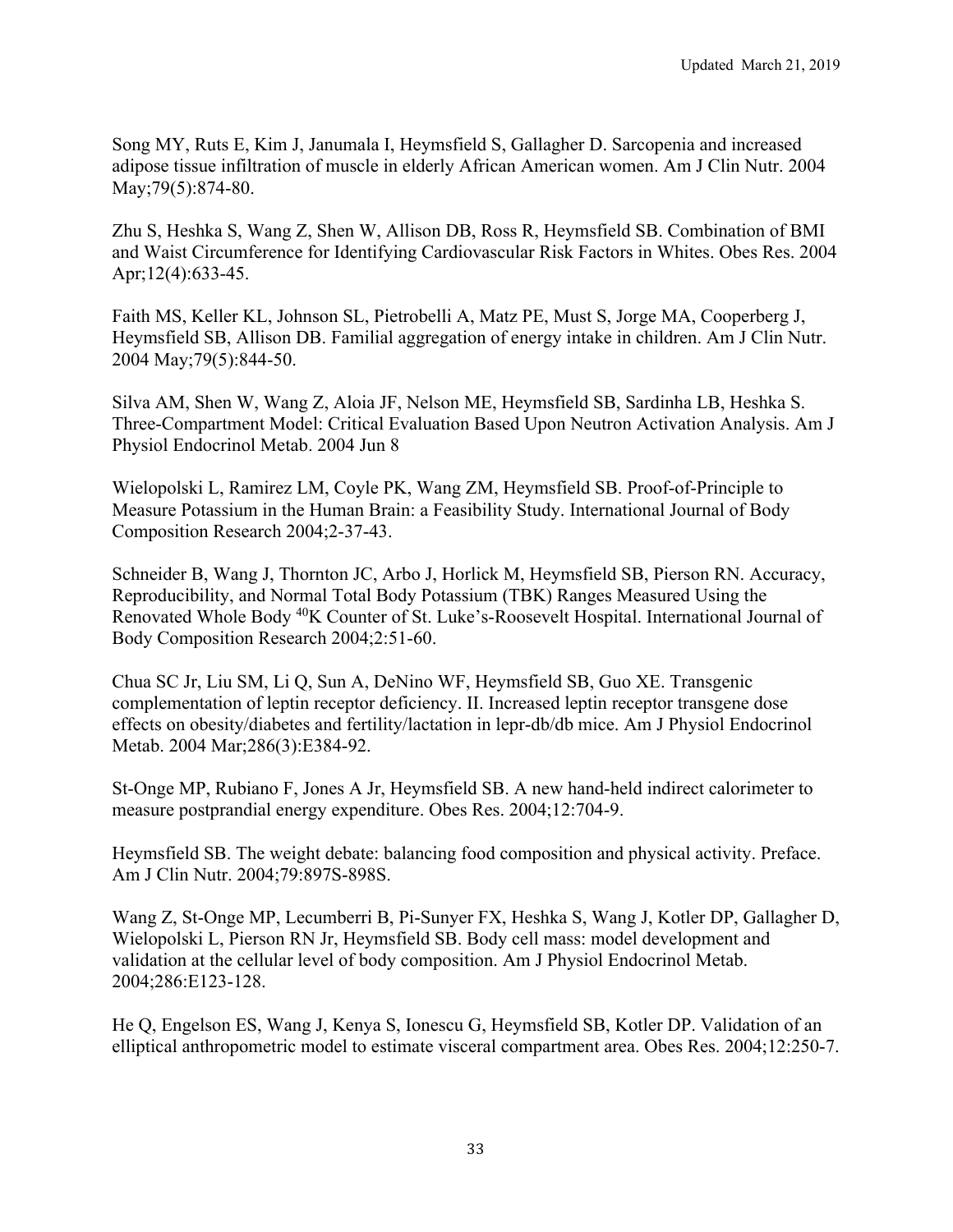Shen W, Punyanitya M, Wang Z, Gallagher D, St-Onge MP, Albu J, Heymsfield SB, Heshka S. Visceral adipose tissue: relations between single-slice areas and total volume. Am J Clin Nutr. 2004;80:271-8.

St-Onge MP, Wang Z, Horlick M, Wang J, Heymsfield SB. Dual-Energy X-Ray Absorptiometry Lean Soft Tissue Hydration: Independent Contributions of Intra- and Extracellular Water. Am J Physiol Endocrinol Metab. 2004;287:E842-7

Pietrobelli A, Rubiano F, St-Onge MP, Heymsfield SB. New bioimpedance analysis system: improved phenotyping with while-body analysis. Eur J Clin Nutr. 2004;58:1479-84.

Soriano JM, Ioannidou E, Wang J, Thornton JC, Horlick MN, Gallagher D, Heymsfield SB, Pierson RN. Pencil-beam vs fan-beam dual-energy X-ray absorptiometry comparisons across four systems: body composition and bone mineral. J Clin Densitom. 2004 Fall;7(3):281-9

Lee SJ, Janssen I, Heymsfield SB, Ross R. Relation between whole body and regional measures of human skeletal muscle. Amer J Clin Nutr. 2004;80:1215-21

Zhu S, St-Onge MP, Heshka S, Heymsfield SB. Lifestyle behaviors associated with lower risk of having the metabolic syndrome. Metabolism. 2004;53:1503-11.

Schoeller DA, Tylavsky FA, Baer DJ, Chumlea WC, Earthman CP, Fuerst T,Harris TB, Heymsfield SB, Horlick M, Lohman TG, Lukaski HC, Shepherd J,Siervogel RM, Borrud LG. QDR 4500A dual-energy X-ray absorptiometer underestimates fat mass in comparison with criterion methods in adults. Am J Clin Nutr. 2005;81:1018-25.

Vasselli JR, Weindruch R, Heymsfield SB, Pi-Sunyer FX, Boozer CN, Yi N, Wang C, Pietrobelli A, Allison DB. Intentional Weight Loss Reduces Mortality Rate in a Rodent Model of Dietary Obesity. Obesity Research 13(4): 693-702, 2005.

Hayes M, Chustek M, Heshka S, Wang Z, Pietrobelli A, Heymsfield SB. Low physical activity levels of modern Homo sapiens among free-ranging mammals. Int J Obes. 2005;29:151-6.

Barbosa-Silva MC, Barros AJ, Wang J, Heymsfield SB, Pierson RN Jr. Bioelectrical impedance analysis: population reference values for phase angle by age and sex. Am J Clin Nutr. 2005;82:49-52.

Hoffman DJ, Wang Z, Gallagher D, Heymsfield SB. Comparison of visceral adipose tissue mass in adult African Americans and whites. Obes Res. 2005;13:66-74.

Shen W, Liu H, Punyanitya M, Chen J, Heymsfield SB. Pediatric obesity phenotyping by magnetic resonance methods. Curr Opin Clin Nutr Metab Care. 2005;8:595-601.

Ginde SR, Geliebter A, Rubiano F, Silva AM, Wang J, Heshka S, Heymsfield SB. Air displacement plethysmography: validation in overweight and obese subjects. Obes Res. 2005;13:1232-7.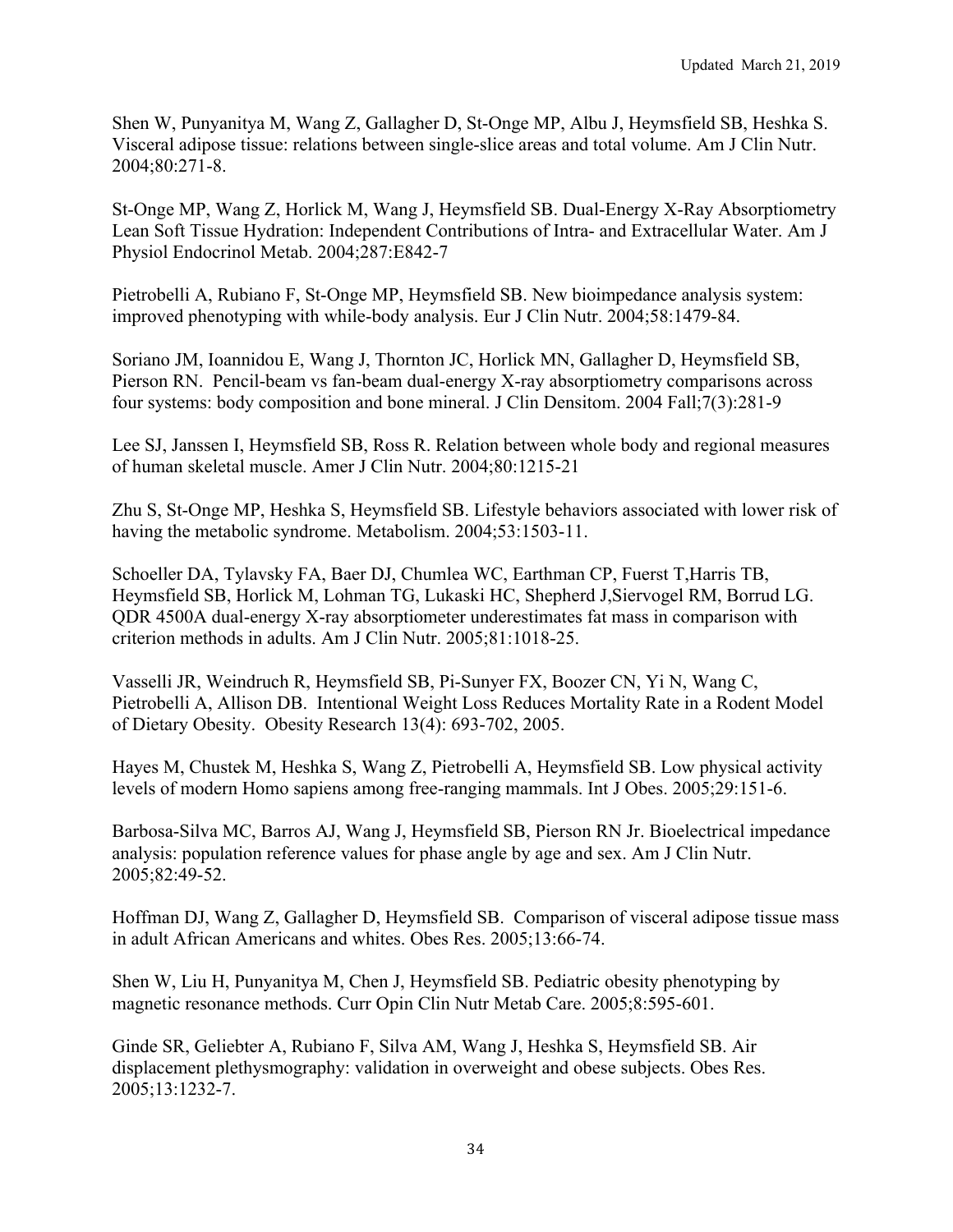Margulies L, Horlick M, Thornton JC, Wang J, Ioannidou E, Heymsfield SB. Reproducibility of Pediatric Whole Body Bone and Body Composition measures by Dual-Energy X-Ray Absorptiometry Using the GE Lunar Prodigy. J Clin Densitom. 2005;8:298-304.

Kuk JL, Lee S, Heymsfield SB, Ross R. Waist circumference and abdominal adipose tissue distribution: influence of age and sex. Am J Clin Nutr. 2005; 81(6):1330-4.

Mayer L, Walsh BT, Pierson RN Jr, Heymsfield SB, Gallagher D, Wang J, Parides MK, Leibel RL, Warren MP, Killory E, Glasofer D. Body fat redistribution after weight gain in women with anorexia nervosa. Am J Clin Nutr. 2005;81:1286-91.

Wang J, Thornton JC, Ioannidou E, Soriano JM, Gallagher D, Heymsfield SB, Horlick M, Pierson RN, Allen LR. Four Commonly Used Dual-Energy X-Ray Absorptiometry Scanners Do Not Identically Classify Subjects for Osteopenia or Osteoporosis by T-Score in Four Bone Regions. J Clin Densitom. 2005;8:191-8.

Sarkar SR, Kuhlmann MK, Khilnani R, Zhu F, Heymsfield SB, Kaysen GA, Levin NW. Assessment of body composition in long-term hemodialysis patients: rationale and methodology. J Ren Nutr. 2005;15:152-8.

Gallagher D, Kuznia P, Heshka S, Albu J, Heymsfield SB, Goodpaster B, Visser M, Harris TB. Adipose tissue in muscle: a novel depot similar in size to visceral adipose tissue. Am J Clin Nutr. 2005;81:903-10.

St-Onge MP, Sy M, Heymsfield SB, Hirsch J. Human cortical specialization for food: a functional magnetic resonance imaging investigation. J Nutr. 2005;135:1014-8.

Wang Z, Heshka S, Heymsfield SB, Shen W, Gallagher D. A cellular-level approach to predicting resting energy expenditure across the adult years. Am J Clin Nutr. 2005;81:799-806.

Shen W, St-Onge MP, Pietrobelli A, Wang J, Wang Z, Heshka S, Heymsfield SB. Fourcompartment cellular level body composition model: comparison of two approaches. Obes Res. 2005; 13:58-65.

Silva AM, Wang J, Pierson RN Jr, Wang Z, Heymsfield SB, Sardinha LB, Heshka. Extracellular water: greater expansion with age in African Americans. J Appl Physiol. 2005; 99:261-7.

Vanitallie TB, Nonas C, Di Rocco A, Boyar K, Hyams K, Heymsfield SB. Treatment of Parkinson disease with diet-induced hyperketonemia: a feasibility study. Neurology. 2005; 64:728-30.

Zhu S, Heymsfield SB, Toyoshima H, Wang Z, Pietrobelli A, Heshka S. Race-ethnicity-specific waist circumference cutoffs for identifying cardiovascular disease risk factors. Am J Clin Nutr. 2005;81:409-15.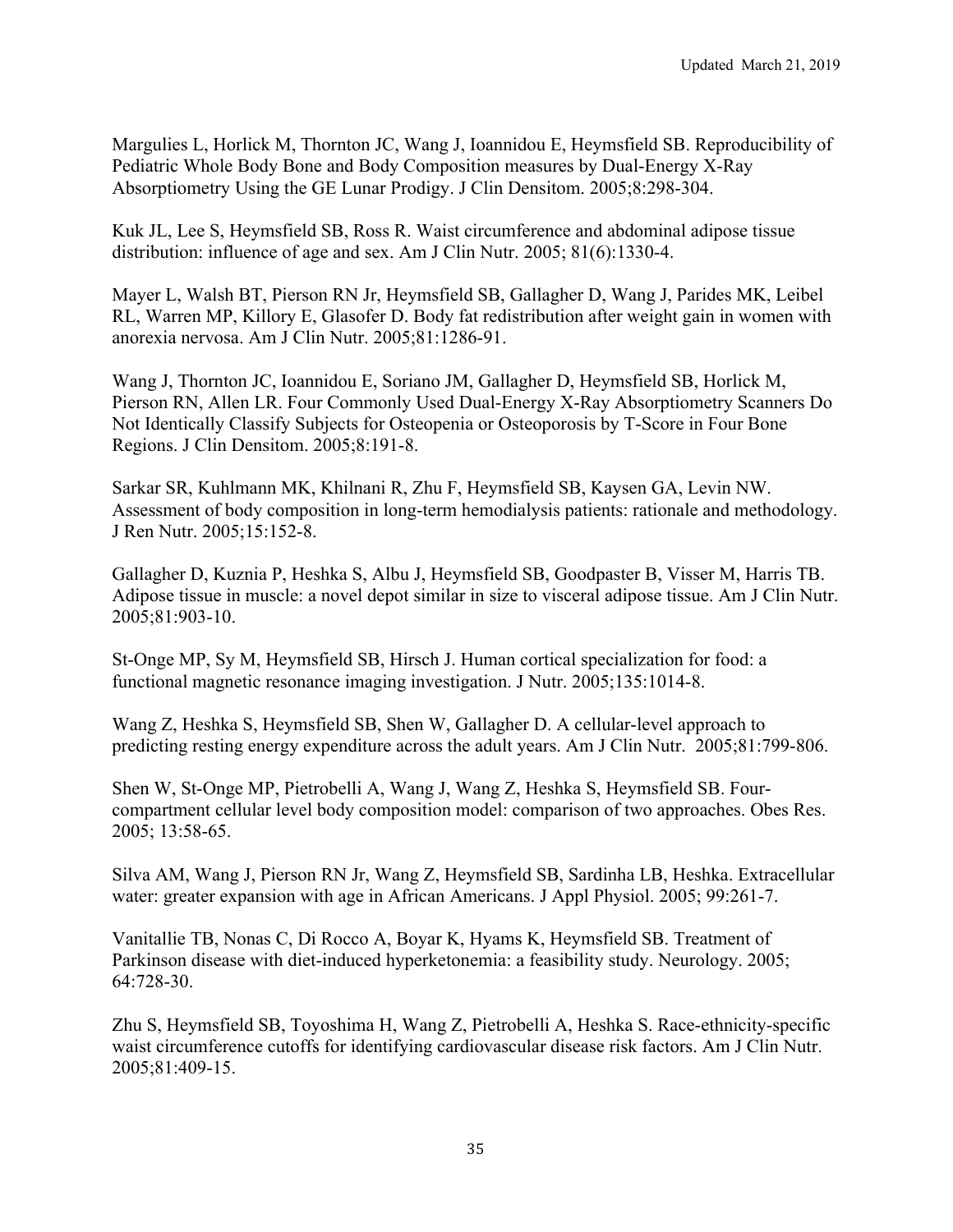Kaysen GA, Zhu F, Sarkar S, Heymsfield SB, Wang J, Kaitwatcharachai C, Kuhlmann MK, W Levine NW. Estimation of total-body and limb muscle mass in hemodialysis patients by using multifrequency bioimpedance spectroscopy Am J Clin Nutr 2005;82:988-95.

Rosenbaum M, Goldsmith R, Bloomfield D, Magnano A, Weimer L, Heymafield SB, Gallagher D, Mayer L, Murphy E, Leibel RL. Low-dose leptin reverses skeletal muscle, autonomic, and neuroendocrine adaptations to maintenance of reduced weight. The Journal of Clinical Investigation 2005; 115(12):3579-86.

Wang Z, Heshka S, Wang J, Heymsfield SB. Body cell mass: validation of total body potassium prediction model in children and adolescents. Int. J. Body Composition Res. 2005; 3(4):153- 158.

Gangwisch JE, Malaspina D, Boden-Albala B, Heymsfield SB. Inadequate sleep as a risk factor for obesity: analyses of the NHANES I. Sleep. 2005;28:1289-96.

Heymsfield SB, Fong TM, Gantz I, Erondu N. Fat and energy partitioning: longitudinal observations in leptin-treated adults homozygous for a Lep mutation. Obesity. 2006;14:258-65.

Wang Z, Heshka S, Wang J, Heymsfield SB. Total body protein mass: validation of total body potassium prediction model in children and adolescents. J Nutr. 2006;136:1032-6.

Lee H, Wang J, Gallagher D, Heshka S, Shen W, Chambers E, Heymsfield SB, Wang Z. Dualenergy X-ray absorptiometry: validity of the Lunar Prodigy fan-beam system for body composition measurement in pediatrics. Int'l Journal of Body Composition Research 2006;4:81- 86

Kim J, Shen W, Gallagher D, Jones A Jr, Wang Z, Wang J, Heshka S, Heymsfield SB. Totalbody skeletal muscle mass: estimation by dual-energy X-ray absorptiometry in children and adolescents. Am J Clin Nutr. 2006;84:1014-20.

Shen W, Punyanitya M, Chen J, Gallagher D, Albu J, Pi-Sunyer X, Lewis CE, Grunfeld C, Heshka S, Heymsfield SB. Waist circumference correlates with metabolic syndrome indicators better than percentage fat. Obesity 2006;14:727-36.

Gangwisch JE, Heymsfield SB, Boden-Albala B, Buijs RM, Kreier F, Pickering TG, Rundle AG, Zammit GK, Malaspina D. Short sleep duration as a risk factor for hypertension: analyses of the first National Health and Nutrition Examination Survey. Hypertension. 2006;47:833-9.

Williams JJ, Lund LH, LaManca J, Kunavarapu C, Cohen DJ, Heshka S, Heymsfield SB, Mancini DM. Excessive weight gain in cardiac transplant recipients. J Heart Lung Transplant. 2006;25:36-41.

Wielopolski L, Ramirez LM, Gallagher D, Heymsfield SB, Wang ZM. Measuring partial body potassium in the arm versus total body potassium. J Appl Physiol. 2006;101:945-9.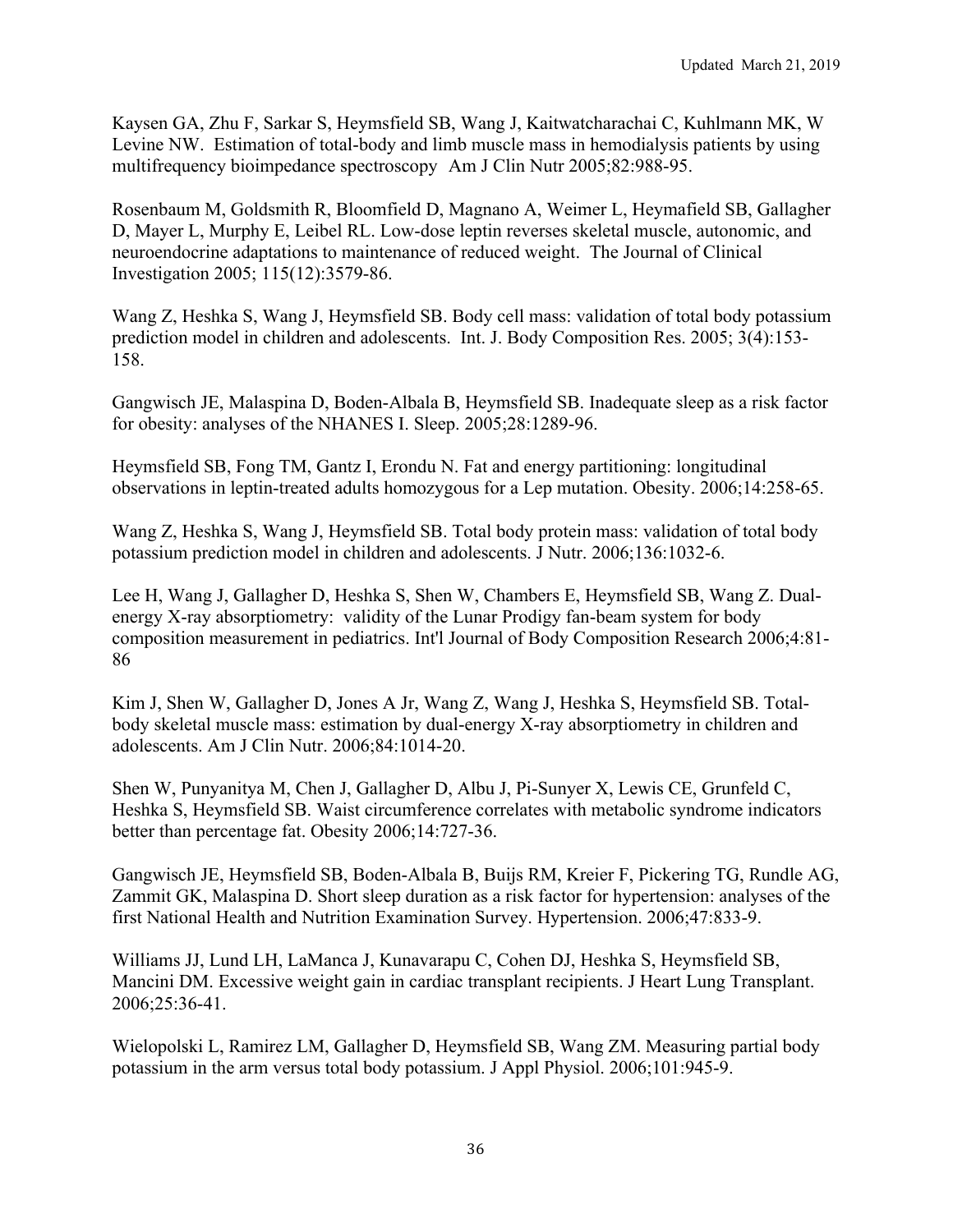Sarkar SR, Kuhlmann MK, Kotanko P, Zhu F, Heymsfield SB, Wang J, Meisels IS,Gotch FA, Kaysen GA, Levin NW. Metabolic consequences of body size and body composition in hemodialysis patients. Kidney Int. 2006;70:1832-9.

Erondu N, Gantz I, Musser B, Suryawanshi S, Mallick M, Addy C, Cote J, Bray G, Fujioka K, Bays H, Hollander P, Sanabria-Bohorquez SM, Eng W, Langstrom B, Hargreaves RJ, Burns HD, Kanatani A, Fukami T, MacNeil DJ, Gottesdiener KM, Amatruda JM, Kaufman KD, Heymsfield SB. Neuropeptide Y5 receptor antagonism does not induce clinically meaningful weight loss in overweight and obese adults. Cell Metab. 2006;4:275-82

Zhu F, Kuhlmann MK, Kaysen GA, Sarkar S, Kaitwatcharachai C, Khilnani S, Stevens L, Leonard EF, Wang J, Heymsfield SB, Levin NW. Segment-specific resistivity improves body fluid volume estimates from bioimpedance spectroscopy in hemodialysis patients. J Appl Physiol 2006;100:717-724.

Shen W, Punyanitya M, Chen J, Gallagher D, Albu J, Pi-Sunyer XF, Lewis CE, Grunfeld C, Heymsfield SB, Heshka S. Visceral adipose tissue: relationships between single slice areas at different locations and obesity-related health risks. Int J Obes. 2007; 31(5): 763-9.

Wang Z, Heshka S, Pietrobelli A, Chen Z, Silva AM, Sardinha LB, Wang J,Gallagher D, Heymsfield SB. A new total body potassium method to estimate total body skeletal muscle mass in children. J Nutr 2007;137:1988-91

Erondu N, Addy C, Lu K, Mallick M, Musser B, Gantz I, Proietto J, Astrup A, Toubro S, Rissannen AM, Tonstad S, Haynes WG, Gottesdiener KM, Kaufman KD, Amatruda JM, Heymsfield SB. NPY5R antagonism does not augment the weight loss efficacy of orlistat or sibutramine. Obesity 2007;15:2027-42

Grunfeld C, Rimland D, Gibert CL, Powderly WG, Sidney S, Shlipak MG, Bacchetti P, Scherzer R, Haffner SM, Heymsfield SB; for the Study of Fat Redistribution Metabolic Change in HIV Infection. Association of Upper Trunk and Visceral Adipose Tissue. J Acquir Immune Defic Syndr. 2007; 46(3): 283-90

Heymsfield SB, Gallagher D, Mayer L, Beetsch J, Pietrobelli A. Scaling of human body composition to stature: new insights into body mass index. Am J Clin Nutr. 2007;86:82-91.

Mayer LE, Roberto CA, Glasofer DR, Etu SF, Gallagher D, Wang J, Heymsfield SB, Pierson RN Jr, Attia E, Devlin MJ, Walsh BT. Does percent body fat predict outcome in anorexia nervosa? Am J Psychiatry. 2007;164:970-2.

Klein S, Allison DB, Heymsfield SB, Kelley DE, Leibel RL, Nonas C, Kahn R. Waist Circumference and Cardiometabolic Risk: a Consensus Statement from Shaping America's Health: Association for Weight Management and Obesity Prevention; NAASO, the Obesity Society; the American Society for Nutrition; and the American Diabetes Association. Obesity 2007;15:1061-7.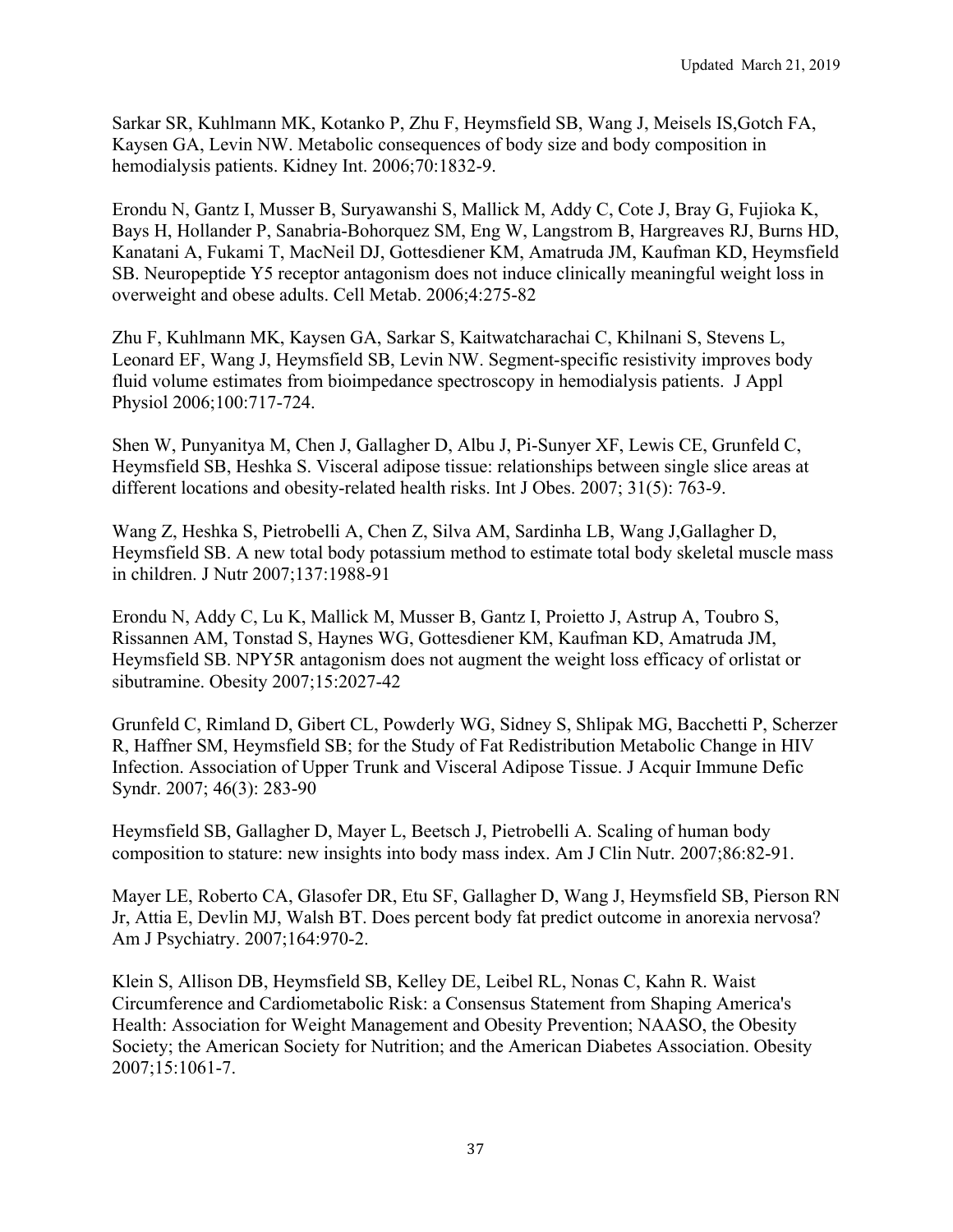Klein S, Allison DB, Heymsfield SB, Kelley DE, Leibel RL, Nonas C, Kahn R; Association for Weight Management and Obesity Prevention; NAASO, The Obesity Society; American Society for Nutrition; American Diabetes Association. Waist circumference and cardiometabolic risk: a consensus statement from Shaping America's Health: Association for Weight Management and Obesity Prevention; NAASO, The Obesity Society; the American Society for Nutrition; and the American Diabetes Association. Am J Clin Nutr. 2007;85:1197-202.

Silva AM, Wang J, Pierson RN Jr, Wang Z, Spivack J, Allison DB, Heymsfield SB, Sardinha LB, Heshka S. Extracellular water across the adult lifespan: reference values for adults. Physiol Meas. 2007;28:489-502.

Yim JE, Heshka S, Albu J, Heymsfield S, Kuznia P, Harris T, Gallagher D. Intermuscular adipose tissue rivals visceral adipose tissue in independent associations with cardiovascular risk. Int J Obes. 2007 31:1400-5.

Wu CH, Heshka S, Wang J, Pierson RN Jr, Heymsfield SB, Laferrere B, Wang Z, Albu JB, Pi-Sunyer X, Gallagher D. Truncal fat in relation to total body fat: influences of age, sex, ethnicity and fatness. Int J Obes 2007;31:1384-91.

Erondu N, Wadden T, Gantz I, Musser B, Nguyen AM, Bays H, Bray G, O'Neil PM, Basdevant A, Kaufman KD, Heymsfield SB, Amatruda JM. Effect of NPY5R antagonist MK-0557 on weight regain after very-low-calorie diet-induced weight loss. Obesity 2007;15:895-905

Klein S, Allison DB, Heymsfield SB, Kelley DE, Leibel RL, Nonas C, Kahn R; Association for Weight Management and Obesity Prevention; NAASO; Obesity Society; American Society for Nutrition; American Diabetes Association. Waist circumference and cardiometabolic risk: a consensus statement from shaping America's health: Association for Weight Management and Obesity Prevention; NAASO, the Obesity Society; the American Society for Nutrition; and the American Diabetes Association. Diabetes Care 2007;30:1647-52.

Gantz I, Erondu N, Mallick M, Musser B, Krishna R, Tanaka WK, Snyder K, Stevens C, Stroh MA, Zhu H, Wagner JA, Macneil DJ, Heymsfield SB, Amatruda JM. Efficacy and safety of intranasal peptide YY3-36 for weight reduction in obese adults. J Clin Endocrinol Metab. 2007;92:1754-7.

St-Onge MP, Claps N, Wolper C, Heymsfield SB. Supplementation with soy- protein-rich foods does not enhance weight loss. J Am Diet Assoc. 2007;107:500-5.

Levitt DG, Heymsfield SB, Pierson RN Jr, Shapses SA, Kral JG. Physiological models of body composition and human obesity. Nutr Metab 2007 20;4:19

Heymsfield SB, Harp JB, Reitman ML, Beetsch JW, Schoeller DA, Erondu N, Pietrobelli A. Why do obese patients not lose more weight when treated with low-calorie diets? A mechanistic perspective. Am J Clin Nutr. 2007;85:346-54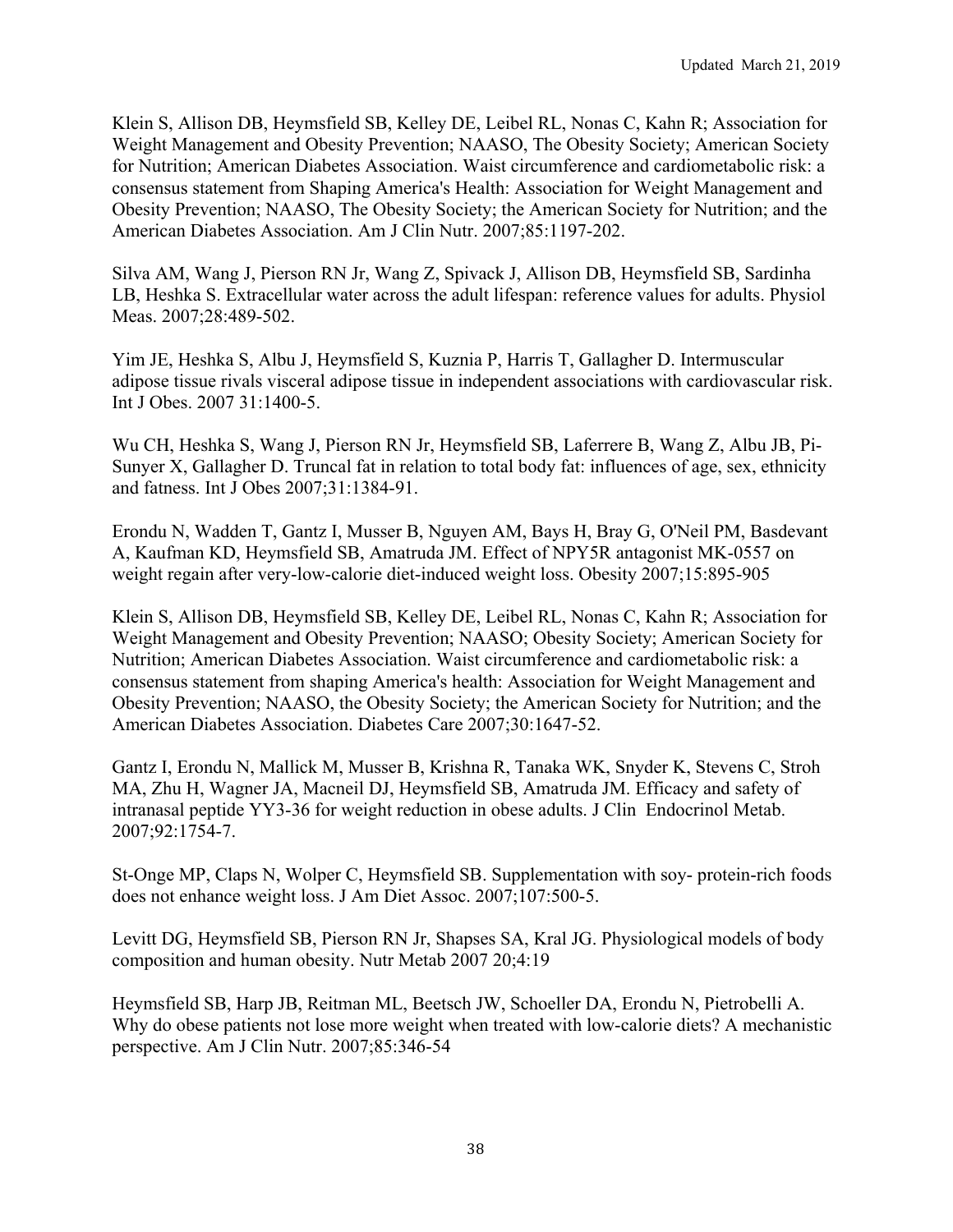Gangwisch JE, Heymsfield SB, Boden-Albala B, Buijs RM, Kreier F, Pickering TG, Rundle AG, Zammit GK, Malaspina D. Sleep duration as a risk factor for diabetes incidence in a large U.S. sample. Sleep. 2007;30:1667-73

Saris WH, Heymsfield SB. All metabolic roads lead to mitochondrial (dys)-function. Curr Opin Clin Nutr Metab Care. 2007;10:661-3.

Chen Z, Wang Z, Lohman T, Heymsfield SB, Outwater E, Nicholas JS, Bassford T, LaCroix A, Sherrill D, Punyanitya M, Wu G, Going S. Dual-energy X-ray absorptiometry is a valid tool for assessing skeletal muscle mass in older women. J Nutr. 2007;137:2775-80.

St-Onge MP, Claps N, Heshka S, Heymsfield SB, Kosteli A. Greater resting energy expenditure and lower respiratory quotient after 1 week of supplementation with milk relative to supplementation with a sugar-only beverage in children. Metabolism. 2007;56:1699-707

Heymsfield SB, Childers D, Beetsch J, Allison DB, Pietrobelli A. Body size and human energy requirements: reduced mass-specific resting energy expenditure in tall adults. J Appl Physiol. 2007;103:1543-50

Shen W, Chen J, Punyanitya M, Shapses S, Heshka S, Heymsfield SB. MRI-measured bone marrow adipose tissue is inversely related to DXA-measured bone mineral in Caucasian women. Osteoporosis Int. 2007;18(5):641-7.

Wang Z, Heshka S, Wang J, Gallagher D, Deurenberg P, Chen Z, Heymsfield SB. Metabolically active portion of fat-free mass: a cellular body composition level modeling analysis. Am J Physiol Endocrinol Metab. 2007;292:E49-53.

Shen W, Mao X, Wolper C, Heshka S, Dashnaw S, Hirsch J, Heymsfield SB, Shungu DC. Reproducibility of single- and multi-voxel (1)H MRS measurements of intramyocellular lipid in overweight and lean subjects under conditions of controlled dietary calorie and fat intake. NMR Biomed. 2008 21(5): 498-506.

Wohl D, Scherzer R, Heymsfield S, Simberkoff M, Sidney S, Bacchetti P, Grunfeld C; FRAM Study Investigators. The associations of regional adipose tissue with lipid and lipoprotein levels in HIV-infected men. J Acquir Immune Defic Syndr. 2008;48:44-52.

Madden E, Lee G, Kotler DP, Wanke C, Lewis CE, Tracy R, Heymsfield S, Shlipak MG, Bacchetti P, Scherzer R, Grunfeld C. Association of antiretroviral therapy with fibrinogen levels in HIV-infection. AIDS. 2008;22:707-15.

Freda PU, Shen W, Heymsfield SB, Reyes-Vidal CM, Geer EB, Bruce JN, Gallagher D. Lower Visceral and Subcutaneous but Higher Intermuscular Adipose Tissue Depots in Patients with GH & IGF-I Excess due to Acromegaly. J Clin Endocrinol Metab. 2008; 93(6): 2334-43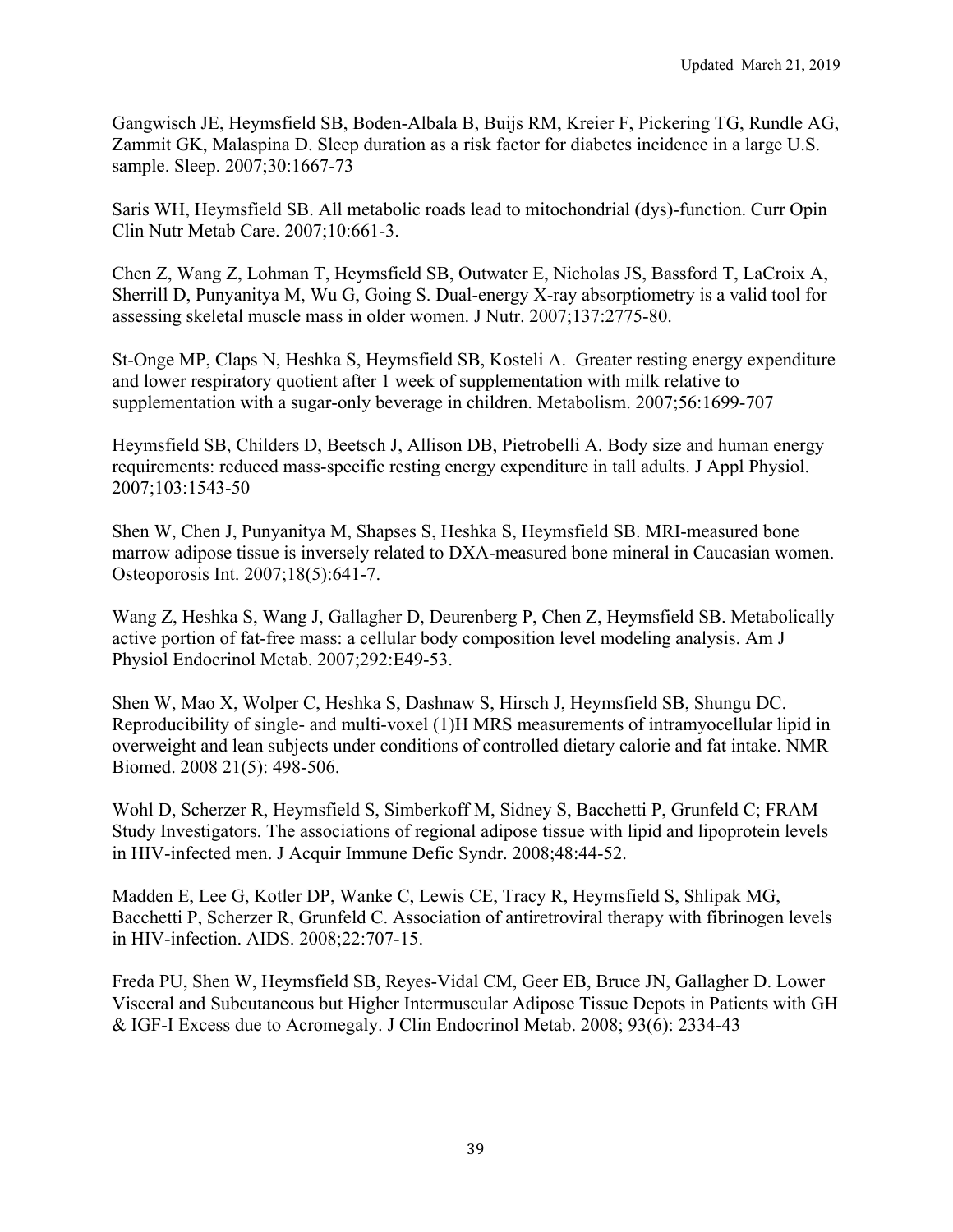Wu EX, Tang H, Tong C, Heymsfield SB, Vasselli JR. In vivo MRI quantification of individual muscle and organ volumes for assessment of anabolic steroid growth effects. Steroids. 2008;73:430-40.

Currier J, Scherzer R, Bacchetti P, Heymsfield S, Lee D, Sidney S, Tien PC; Fat Redistribution and Metabolic Changes in HIV Infection Study Investigators. Regional adipose tissue and lipid and lipoprotein levels in HIV-infected women. J Acquir Immune Defic Syndr. 2008;48:35-43

Addy C, Wright H, Van Laere K, Gantz I, Erondu N, Musser BJ, Lu K, Yuan J, Sanabria-Bohórquez SM, Stoch A, Stevens C, Fong TM, De Lepeleire I, Cilissen C, Cote J, Rosko K, Gendrano IN 3rd, Nguyen AM, Gumbiner B, Rothenberg P, de Hoon J, Bormans G, Depré M, Eng WS, Ravussin E, Klein S, Blundell J, Herman GA, Burns HD, Hargreaves RJ, Wagner J, Gottesdiener K, Amatruda JM, Heymsfield SB. The acyclic CB1R inverse agonist taranabant mediates weight loss by increasing energy expenditure and decreasing caloric intake. Cell Metab. 2008;7:68-78

Yim JE, Heshka S, Albu JB, Heymsfield S, Gallagher D. Femoral-gluteal subcutaneous and intermuscular adipose tissues have independent and opposing relationships with CVD risk. J Appl Physiol. 2008;104:700-7

Azizian H, Kramer JK, Heymsfield SB, Winsborough S. Fourier transform near infrared spectroscopy: a newly developed, non-invasive method to measure body fat : non-invasive body fat content measurement using FT-NIR. Lipids. 2008;43:97-103.

Kosmiski LA, Bacchetti P, Kotler DP, Heymsfield SB, Lewis CE, Shlipak MG, Scherzer R, Grunfeld C. Relationship of fat distribution with adipokines in human immunodeficiency virus infection. J Clin Endocrinol Metab. 2008;93:216-24.

Phillips GB, Jing T, Heymsfield SB. Does insulin resistance, visceral adiposity, or a sex hormone alteration underlie the metabolic syndrome? Studies in women. Metabolism. 2008:57:838-44

Strain GW, Wang J, Gagner M, Pomp A, Inabnet WB, Heymsfield SB. Bioimpedance for severe obesity: comparing research methods for total body water and resting energy expenditure. Obesity (Silver Spring). 2008:16:1953-6

Scherzer R, Shen W, Bacchetti P, Kotler D, Lewis CE, Shlipak MG, Heymsfield SB, Grunfeld C; Study of Fat Redistribution Metabolic Change in HIV Infection (FRAM). Simple anthropometric measures correlate with metabolic risk indicators as strongly as magnetic resonance imaging-measured adipose tissue depots in both HIV-infected and control subjects. Am J Clin Nutr. 2008:87:1809-17.

Silva AM, Heymsfield SB, Gallagher D, Albu J, Pi-Sunyer XF, Pierson RN Jr., Wang J, Heshka S, Sardinha LB, Wang Z. Evaluation of between-methods agreement of extracellular water measurements in adults and children. Am J Clin Nutr. 2008:315-23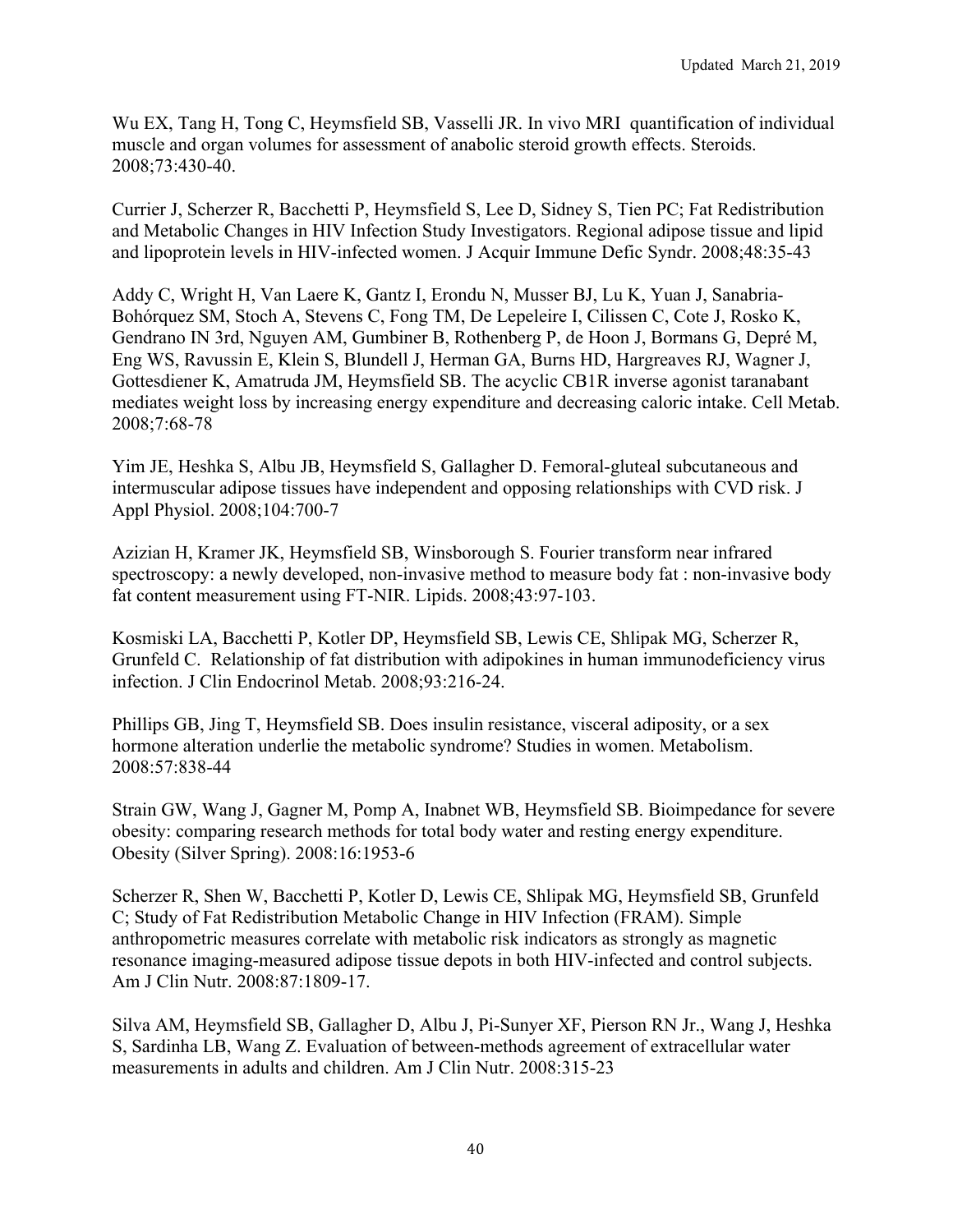Gangwisch JE, Heymsfield SB, Boden-Albala B, Buijs RM, Kreier F, Opler MG, Pickering TG, Rundle AG, Zammit GK, Malaspina D. Sleep duration associated with mortality in elderly, but not middle-aged, adults in a larger US sample. Sleep. 2008:31:1087-96.

Saris WH, Heymsfield SB, Evans WJ. Human brain evolution: food for thoughts. Curr Opin Clin Nutr Metab Care. 2008:11:683-5.

Heymsfield SB, Martin-Nguyen A, Fong TM, Gallagher D, Pietrobelli A. Body circumferences: clinical implications emerging from a new geometric model. Nutr Metab (Lond.). 2008:5:24

Scherzer R, Shen W, Bacchetti P, Kotler D, Lewis CE, Shlipak MG, Punyanitya M, Heymsfield SB, Grunfeld C; Study of Fat Redistribution Metabolic Change in HIV Infection. Comparison of dual-energy x-ray absorptiometry and magnetic resonance imaging-measured adipose tissue depots in HIV-infected and control subjects. Am J Clin Nutr. 2008:88:1088-96.

Kaysen GA, Kotanko P, Zhu F, Sarkar SR, Heymsfield SB, Kuhlmann MK, Levin NW. Estimation of adipose pools in hemodialysis patients from anthropometric measures. J Ren Nutr. 2008:18:473-8.

Nass R, Pezzoli SS, Oliveri MC, Patrie JT, Harrell FE Jr., Clasey JL, Heymsfield SB, Bach MA, Vance ML, Thorner MO. Effects of an oral ghrelin mimetic on body composition and clinical outcomes in healthy older adults: a randomized trial. Ann Intern Med. 2008:149:601-11. PMID:18981485. PMCID:PMC2757071

Shen W, Mao X, Wolper C, Heshka S, Dashnaw S, Hirsch J, Heymsfield SB, Shungu DC. Reproducibility of single- and multi-voxel (1)H MRS measurements of intramyocellular lipid in overweight and lean subjects under conditions of controlled dietary calorie and fat intake. NMR Biomed. 2008 21(5): 498-506. PMID:17955571. PMCID:PMC2892914

Tang H, Vasselli JR, Tong C, Heymsfield SB, Wu EX. In vivo MRI evaluation of anabolic steroid precursor growth effects in a guinea pig model. Steroids. 2009;74:684-93. PMID:19463691

Fong TM, Heymsfield SB. Cannabinoid-1 receptor inverse agonists: current understanding of mechanism of action and unanswered questions. Int J Obes 2009; 33(9): 947-55. PMID:19597516

Kaysen GA, Kotanko P, Zhu F, Sarkar SR, Heymsfield SB, Kuhlmann MK, Dwyer T, Usvyat L, Havel P, Levin NW. Relationship Between Adiposity and Cardiovascular Risk Factors in Prevalent Hemodialysis Patients. J Ren Nutr. 2009; 19(5): 357-64. PMID:19596588. PMCID:PMC3038251

Kolotkin RL, Norquist JM, Crosby RD, Suryawanshi S, Teixeira PJ, Heymsfield SB, Erondu N, Nguyen AM. One-year health-related quality of life outcomes in weight loss trial participants: comparison of three measures. Health Qual Life Outcomes. 2009;7:53. PMID:19505338. PMCID:PMC2700089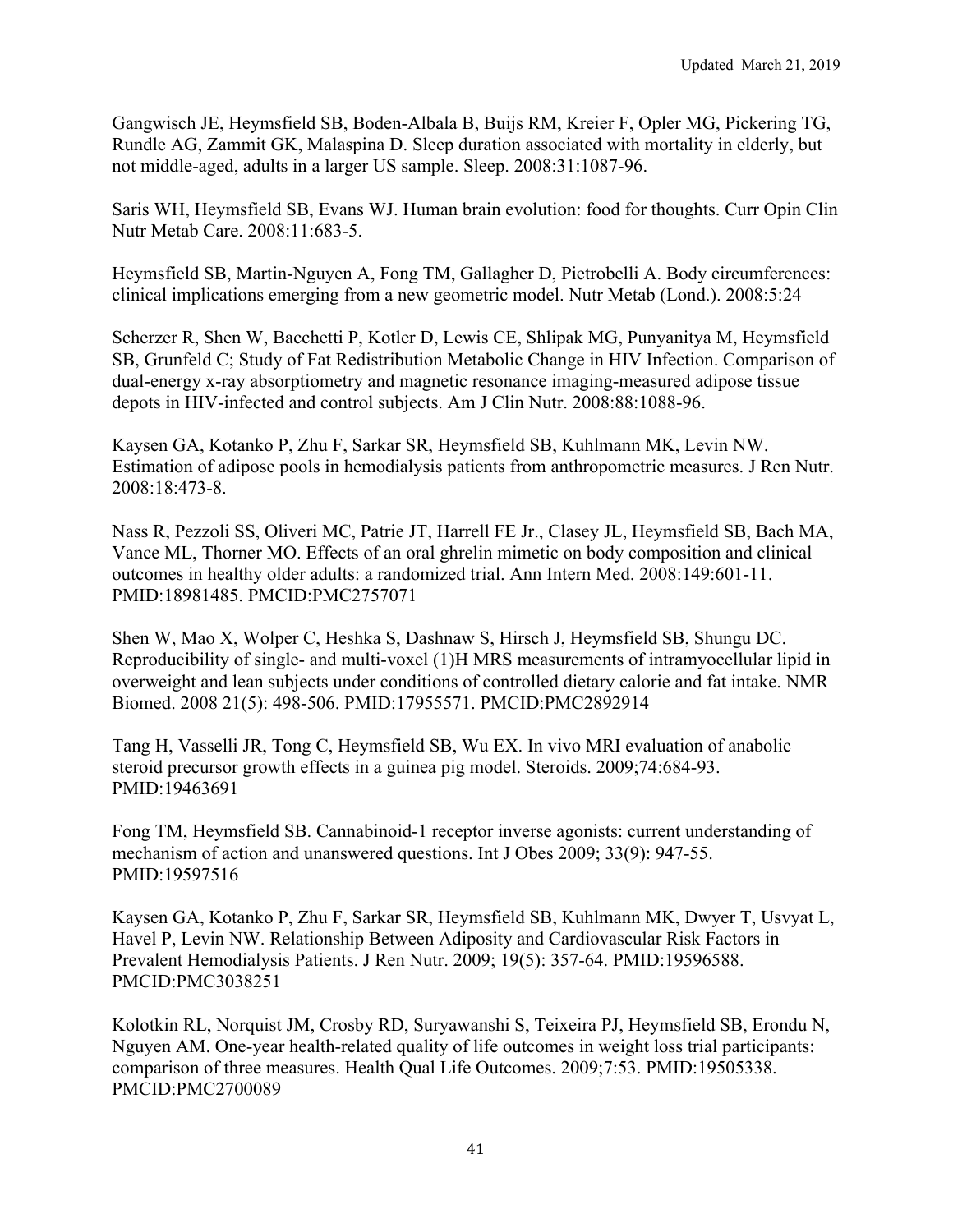Freda PU, Shen W, Reyes-Vidal CM, Geer EB, Arias-Mendoza F, Gallagher D, Heymsfield SB. Skeletal Muscle Mass in Acromegaly Assessed by Magnetic Resonance Imaging and Dual Photon X-ray Absorptiometry. J Clin Endocrinol Metab. 2009; 94(8): 2880-6. PMID:19491226. PMCID:PMC2730874

Heymsfield SB. How large is the energy gap that accounts for the obesity epidemic? Am J Clin Nutr. 2009;89:1717-8. PMID:19403628

Fabricatore AN, Wadden TA, Moore RH, Butryn ML, Heymsfield SB, Nguyen AM. Predictors of attrition and weight loss success: Results from a randomized controlled trial. Behav Res Ther. 2009; 47(8): 685-91. PMID:19497559. PMCID:PMC2713356

Fabricatore AN, Wadden TA, Moore RH, Butryn ML, Gravallese EA, Erondu NE, Heymsfield SB, Nguyen AM. Attrition from randomized controlled trials of pharmacological weight loss agents: a systematic review and analysis. Obes Rev. 2009;10:333-41. PMID:19389060. PMCID:PMC2682632

Shen W, Punyanitya M, Silva AM, Chen J, Gallagher D, Sardinha LB, Allison DB, Heymsfield SB. Sexual dimorphism of adipose tissue distribution across the lifespan: a cross-sectional whole-body magnetic resonance imaging study. Nutr Metab 2009;6:17. PMID:19371437. PMCID:PMC2678136

Levitt DG, Heymsfield SB, Pierson RN Jr, Shapses SA, Kral JG. Physiological models of body composition and human obesity. Nutr Metab (Lond). 2009;6:7. PMID:19220892. PMCID:PMC2649131

Hall KD, Heymsfield SB. Models use leptin and calculus to count calories. Cell Metab. 2009;9:3-4. PMID:19117539

Carter M, Zhu F, Kotanko P, Kuhlmann M, Ramirez L, Heymsfield SB, Handelman G, Levin NW. Assessment of body composition in dialysis patients by arm bioimpedance compared to MRI and 40K measurements. Blood Purif. 2009;27:330-7. PMID:19270452. PMCID:PMC2822666

Heymsfield SB, Chirachariyavej T, Rhyu IJ, Roongpisuthipong C, Heo M, Pietrobelli A. Differences between brain mass and body weight scaling to height: potential mechanism of reduced mass-specific resting energy expenditure of taller adults. J Appl Physiol. 2009;106:40-8. PMID:19008483

Mika Horie L, González MC, Raslan M, Torrinhas R, Rodrigues NL, Verotti CC, Cecconello I, Heymsfield SB, Waitzberg DL. Resting energy expenditure in white and non-white severely obese women. Nutr Hosp. 2009;24:676-81. PMID:20049370

Aleman Mateo H, Lee SY, Javed F, Thornton J, Heymsfield SB, Pierson RN, Pi Sunyer FX, Wang ZM, Wang J, Gallagher D. Elderly Mexicans have less muscle and greater total and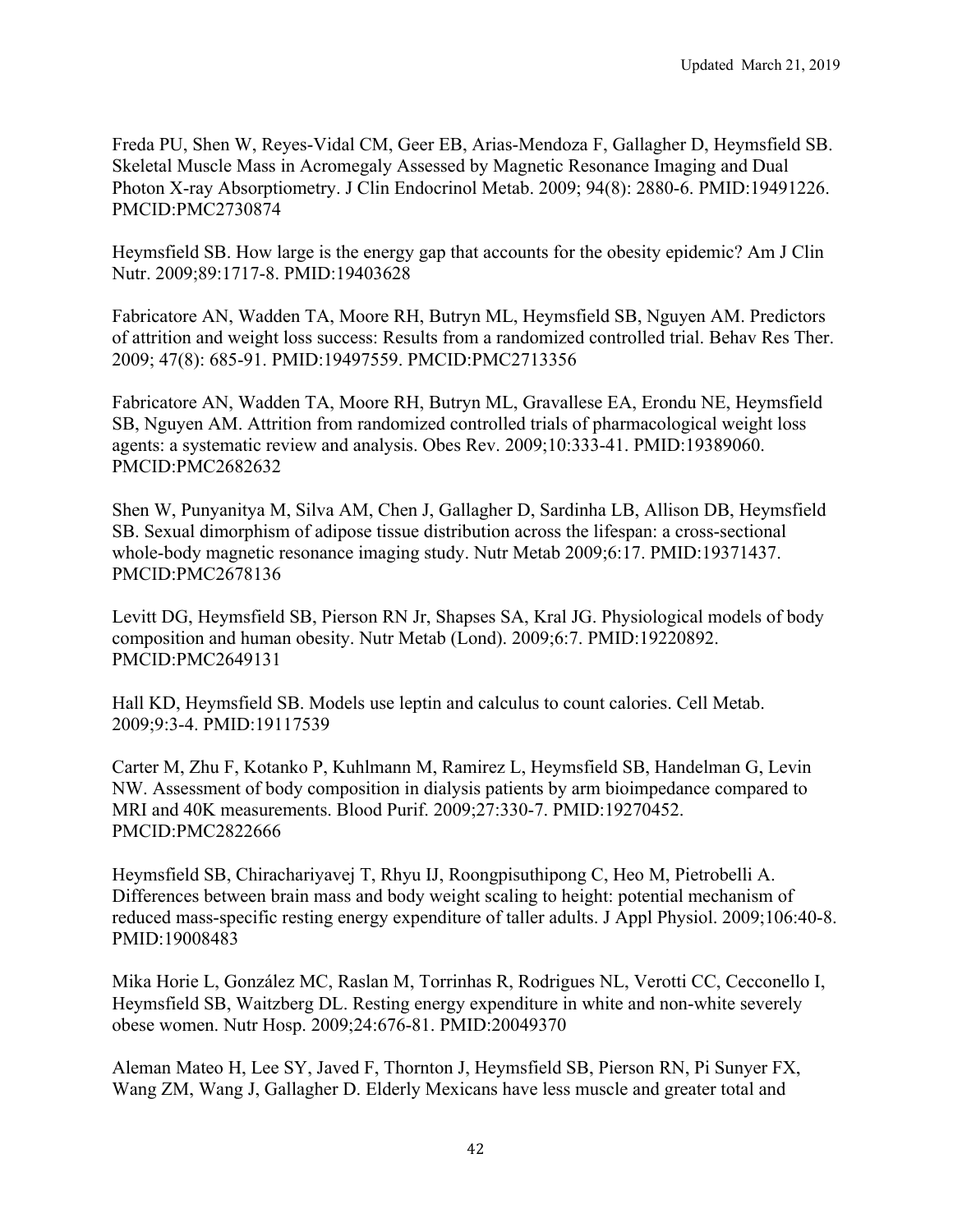truncal fat compared to African-Americans and Caucasians with the same BMI. J Nutr Health Aging. 2009;13:919-23. PMID:19924354. PMCID:PMC2819676

Mayer LE, Klein DA, Black E, Attia E, Shen W, Mao X, Shungu DC, Punyanita M, Gallagher D, Wang J, Heymsfield SB, Hirsch J, Ginsberg HN, Walsh BT. Adipose tissue distribution after weight restoration and weight maintenance in women with anorexia nervosa. Am J Clin Nutr. 2009;90:1132-7. PMID:19793856. PMCID:PMC2762154

Heymsfield SB, Scherzer R, Pietrobelli A, Lewis CE, Grunfeld C. Body mass index as a phenotypic expression of adiposity: quantitative contribution of muscularity in a populationbased sample. Int J Obes. 2009;33:1363-73. PMID:19773739. PMCID:PMC3156622

Elobeid MA, Padilla MA, McVie T, Thomas O, Brock DW, Musser B, Lu K, Coffey CS, Desmond RA, St-Onge MP, Gadde KM, Heymsfield SB, Allison DB. Missing data in randomized clinical trials for weight loss: scope of the problem, state of the field, and performance of statistical methods. PLoS One. 2009; 4:e6624. PMID:19675667. PMCID:PMC2720539

Kelly TL, Wilson KE, Heymsfield SB. Dual energy X-Ray absorptiometry body composition reference values from NHANES. PLoS One. 2009; 4:e7038. PMID:19753111. PMCID:PMC2737140

Bosy-Westphal A, Kossel E, Goele K, Later W, Hitze B, Settler U, Heller M, Gluer CC, Heymsfield SB, Muller MJ. Contribution of individual organ mass loss to weight loss-associated decline in resting energy expenditure. Am J Clin Nutr. 2009; 90:993. PMID:19710198

Krishna R, Gumbiner B, Stevens C, Musser B, Mallick M, Suryawanshi S, Maganti L, Zhu H, Han TH, Scherer L, Simpson B, Cosgrove D, Gottesdiener K, Amatruda J, Rolls BJ, Blundell J, Bray GA, Fujioka K, Heymsfield SB, Wagner JA, Herman GA. Potent and selective agonism of the melanocortin receptor 4 with MK-0493 does not induce weight loss in obese human subjects: energy intake predicts lack of weight loss efficacy. Clin Pharmacol Ther. 2009; 86:659-66. PMID:19741604

Thomas D, Das SK, Levine JA, Martin CK, Mayer L, McDougall A, Strauss BJ, Heymsfield SB. New fat free mass - fat mass model for use in physiological energy balance equations. Nutr Metab (Lond). 2010; 7:39. PMID:20459692. PMCID:PMC2879256.

Dorsey KB, Thornton JC, Heymsfield SB, Gallagher D. Greater lean tissue and skeletal muscle mass are associated with higher bone mineral content in children. Nutr Metab (Lond). 2010; 7:41. PMID:20459832. PMCID:PMC2886077

Kipnes MS, Hollander P, Fujioka K, Gantz I, Seck T, Erondu N, Shentu Y, Lu K, Suryawanshi S, Chou M, Johnson-Levonas AO, Heymsfield SB, Shapiro D, Kaufman KD, Amatruda JM. A one-year study to assess the safety and efficacy of the CB1R inverse agonist taranabant in overweight and obese patients with type 2 diabetes. Diabetes Obes Metab. 2010; 12:517-31. PMID:20518807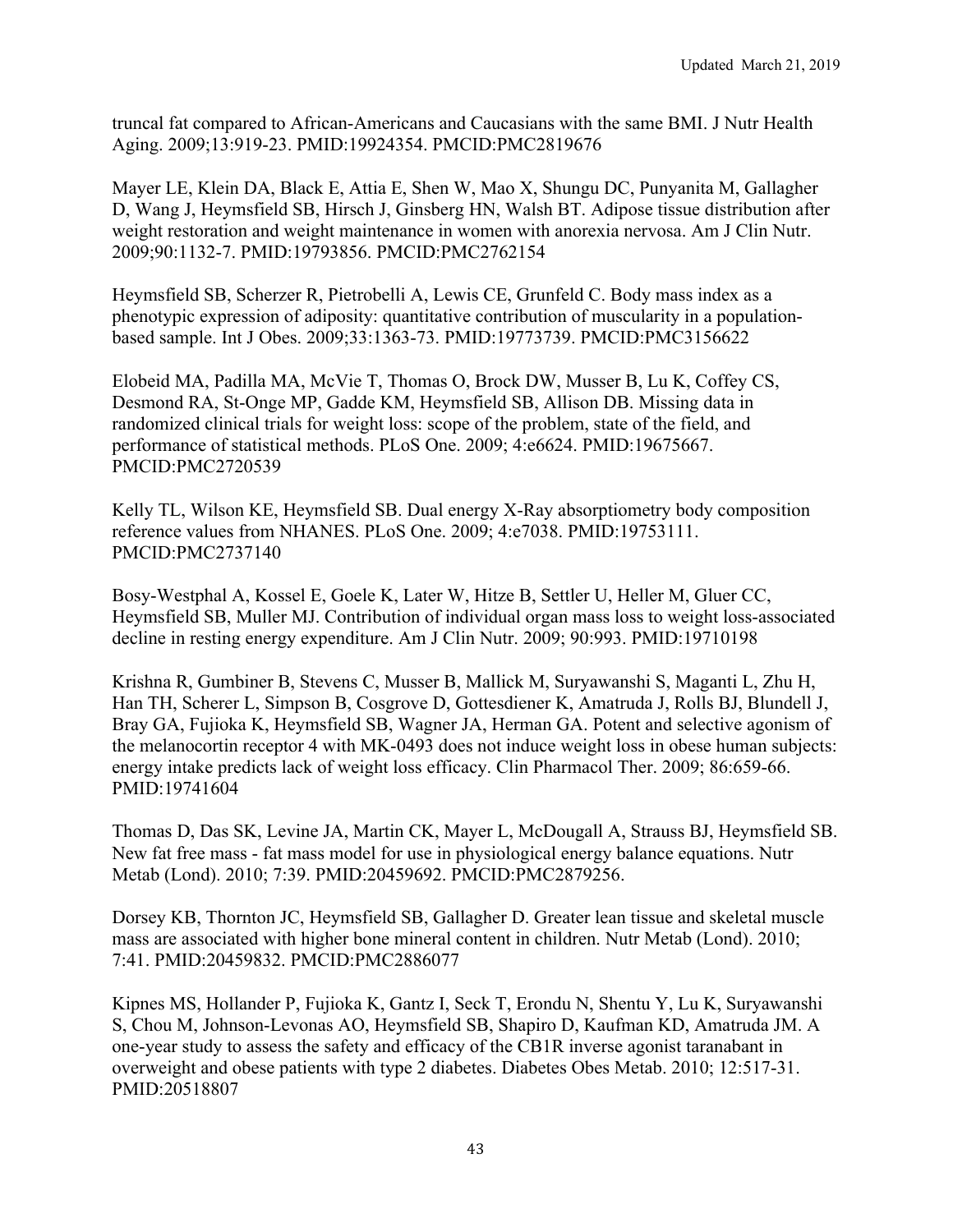Wadden TA, Fujioka K, Toubro S, Gantz I, Erondu NE, Chen M, Suryawanshi S, Carofano W, Johnson-Levonas AO, Shapiro DR, Kaufman KD, Heymsfield SB, Amatruda JM. A randomized trial of lifestyle modification and taranabant for maintaining weight loss achieved with a lowcalorie diet. Obesity (Silver Spring). 2010; 18:2301-10. PMID:20379151

Silva AM, Shen W, Heo M, Gallagher D, Wang Z, Sardinha LB, Heymsfield SB. Ethnicityrelated skeletal muscle differences across the lifespan. Am J Hum Biol. 2010; 22(1): 76-82. PMID:19533617. PMCID:PMC2795070

Wang Z, Heymsfield SB, Chen Z, Zhu S, Pierson RN. Estimation of percentage body fat by dual-energy x-ray absorptiometry: evaluation by in vivo human elemental composition. Phys Med Biol. 2010 May 7; 55:2619-35. PMID:20393230. PMCID:PMC2921899

Zhu S, Kim JE, Ma X, Shih A, Laud PW, Pintar F, Shen W, Heymsfield SB, Allison DB. BMI and risk of serious upper body injury following motor vehicle crashes: concordance of real-world and computer-simulated observations. PLoS Med. 2010 30; 7:e1000250. PMID:20361024. PMCID:PMC2846859

Santos DA, Silva AM, Matias CN, Fields DA, Heymsfield SB, Sardinha LB. Accuracy of DXA in estimating body composition changes in elite athletes using a four compartment model as the reference method. Nutr Metab. 2010 22;7:22. PMID:20307312. PMC2850896

Heymsfield SB. Meal replacements and energy balance. Physiol Behav. 2010 26;100:90-4. PMID:20193699

Aronne LJ, Tonstad S, Moreno M, Gantz I, Erondu N, Suryawanshi S, Molony C, Sieberts S, Nayee J, Meehan AG, Shapiro D, Heymsfield SB, Kaufman KD, Amatruda JM. A clinical trial assessing the safety and efficacy of taranabant, a CB1R inverse agonist, in obese and overweight patients: a high-dose study. Int J Obes 2010; 34(5):919-35. PMID:20157323

Wang Z, Heymsfield SB, Ying Z, Pierson RN Jr, Gallagher D, Gidwani S. A cellular level approach to predicting resting energy expenditure: Evaluation of applicability in adolescents. Am J Hum Biol. 2010; 22(4):476-83. PMID:20058259. PMCID:PMC2883012

Blackburn GL, Wollner S, Heymsfield SB. Lifestyle interventions for the treatment of class III obesity: a primary target for nutrition medicine in the obesity epidemic. Am J Clin Nutr. 2010;91:289S-292S. PMID:19906805. PMCID:PMC3131844

Gangwisch JE, Malaspina D, Posner K, Babiss LA, Heymsfield SB, Turner JB, Zammit GK, Pickering TG. Insomnia and sleep duration as mediators of the relationship between depression and hypertension incidence. Am J Hypertens. 2010;23:62-9. PMID:19893498

Heymsfield SB, Pietrobelli A. Body size and human energy requirements: Reduced massspecific total energy expenditure in tall adults. Am J Hum Biol. 2010;22:301-9. PMID:19856424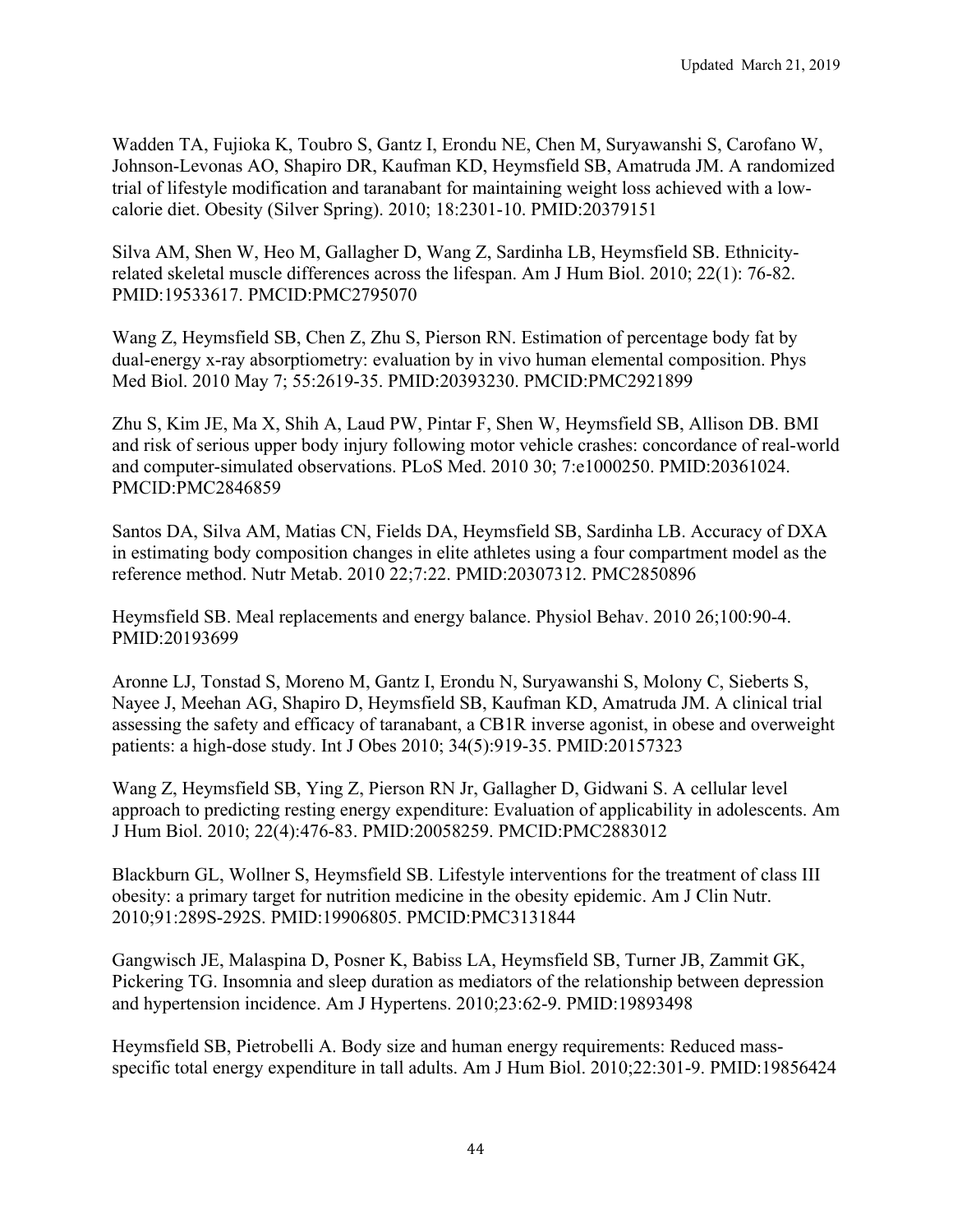Proietto J, Rissanen A, Harp JB, Erondu N, Yu Q, Suryawanshi S, Jones ME, Johnson-Levonas AO, Heymsfield SB, Kaufman KD, Amatruda JM. A clinical trial assessing the safety and efficacy of the CB1R inverse agonist taranabant in obese and overweight patients: low-dose study. Int J Obes. 2010;34:1243-5. PMID:20212496

Heo M, Pietrobelli, A, Wang D, Heymsfield SB, Faith MS. Obesity and Functional Impairment: Influence of Comorbidity, Joint Pain, and Mental Health. Obesity. 2010; 18(10): 2030-38. PMID:19893503

Gallagher D, Thornton JC, He Q, Wang J, Yu W, Bradstree TE, Burke J, Heymsfield SB, Rivas VM, Kaufman R. Quantitative Magnetic Resonance Fat Measurements in Humans Correlate with Established Methods but are Biased. Obesity. 2010; 18(10): 2047-54. PMID:20448539. PMCID:PMC3312473

Thomas DM, Schoeller DA, Redman LA, Martin CK, Levine JA, Heymsfield SB. A computational model to determine energy intake during weight loss. Am J Clin Nutr. 2010; 92:1326-31. PMID:20962159. PMCID:PMC2980958

Wang Z, Ying Z, Bosy-Westphal A, Zhang J, Schautz B, Later W, Heymsfield SB, Muller MJ. Specific metabolic rates of major organs and tissues across adulthood: evaluation by mechanistic model of resting energy expenditure. Am J Clin Nutr. 2010; 92:1369-77. PMID:20962155. PMCID:PMC2980962

Sun Q, van Dam RM, Spiegelman D, Heymsfield SB, Willett WC, Hu FB. Comparison of dual energy x-ray absorptiometric and anthropometric measures of adiposity in relation to adiposity related biologic factors. Am J Epidemiol. 2010; 172:1442-54. PMID:20952596. PMCID:PMC2998203

Muller MJ, Bosy-Westphal A, Heymsfield SB. Is there evidence for a set point that regulates human body weight? F1000 Med Rep. 2010; 2:59. PMID:21173874. PMCID:PMC2990627

Silva AM, Fields DA, Heymsfield SB, Sardinha LB. Body composition and power changes in elite judo athletes. Int J Sports Med. 2010; 31:737-41. PMID:20645233

Heymsfield SB, Heo M, Pietrobelli A. Are adult body circumferences associated with height? Relevance to normative ranges and curcumferential indexes. Am J Clin Nutr. 2011; 93:302-7. PMID:21123461

Scherzer R, Shen W, Heymsfield SB, Lewis CE, Kotler DP, Punyanitya M, Bacchetti P, Shlipak MG, Grunfeld C. Intermuscular Adipose Tissue and Metabolic Associations in HIV Infection. Obesity. 2011; 19:283-91. PMID:20539305

Davidson LE, Wang J, Thornton JC, Kaleem Z, Silva-Palacios F, Pierson RN, Heymsfield SB, Gallagher D. Predicting Fat Percent by Skinfolds in Racial Groups: Durnin and Womersley Revisited. Med Sci Sports Exerc. 2011; 43:542-9. PMID:20689462. PMCID:PMC3308342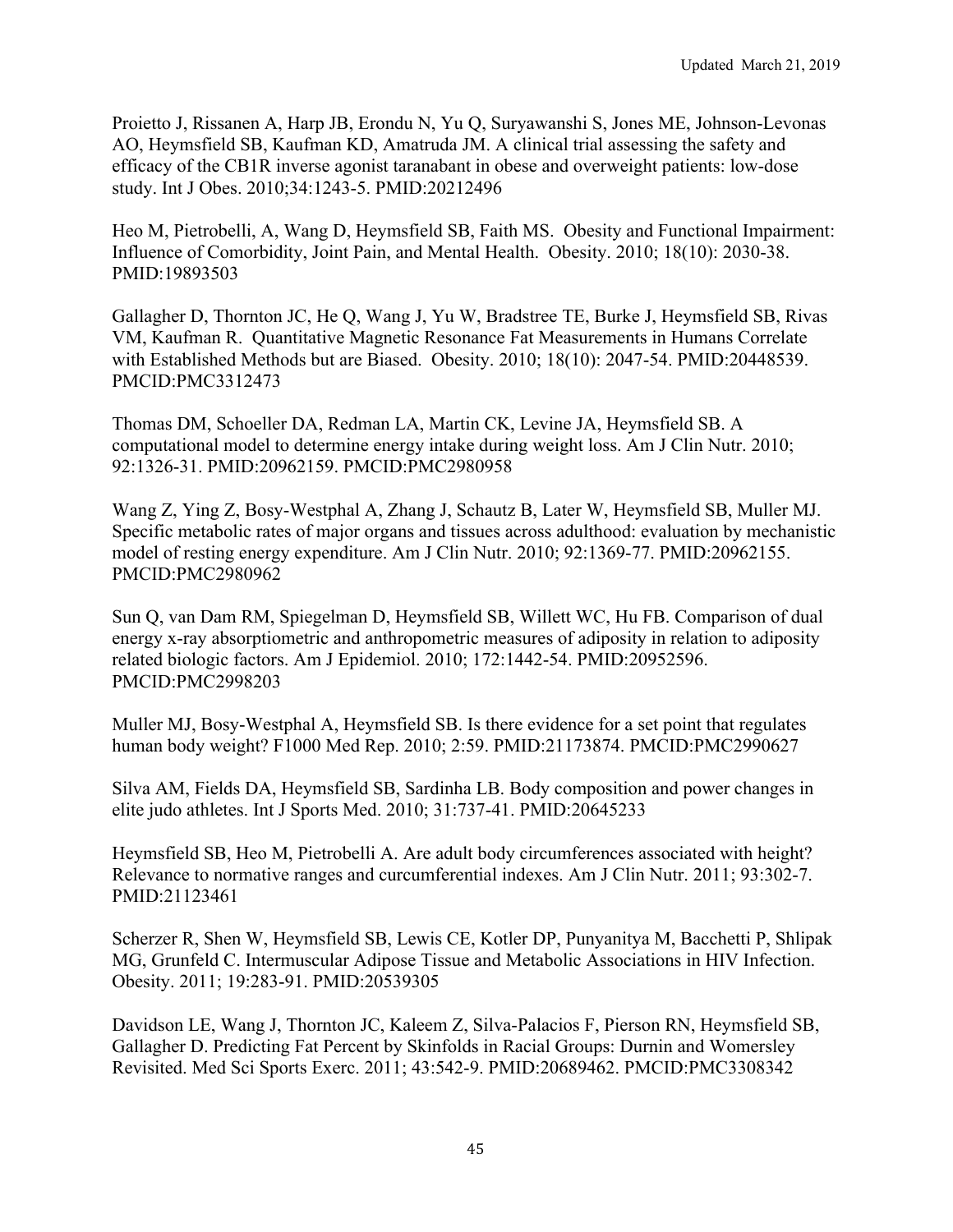Yarasheski KE, Scherzer R, Kotler DP, Dobs AS, Tien PC, Lewis CE, Kronmal RA, Heymsfield SB, Bacchetti P, Grunfeld C; for the Study of Fat Redistribution and Metabolic Change in HIV Infection (FRAM). Age-Related Skeletal Muscle Decline Is Similar in HIV-Infected and Unifected Individuals. J Gerontol A Biol Sci Med Sci. 2011; 66A:332-340. PMID:21310810. PMCID:PMC3041474

Heymsfield SB, Heo M, Thomas D, Pietrobelli A. Scaling of body composition to height: relevance to height-normalized indexes. Am J Clin Nutr. 2011; 93:736-40. PMID:21248190

Wang Z, Ying Z, Bosy-Westphal A, Zhang J, Heller M, Later W, Heymsfield SB, Muller MJ. Evaluation of specific metabolic rates of major organs and tissues: Comparison between men and women. Am J Hum Biol. 2011; 23:333-8. PMID:21484913. PMCID:PMC3139779

Heymsfield SB, Thomas D, Nguyen AM, Peng JZ, Martin C, Shen W, Strauss B, Bosy-Westphal A, Muller MJ. Voluntary weight loss: systematic review of early phase body composition changes. Obes Rev. 2011; 12:e348-61. PMID:20524998

Faith MS, Butryn M, Wadden TA, Fabricatore A, Nguyen AM, Heymsfield SB. Evidence for prospective associations among depression and obesity in population-based studies. Obes Rev. 2011; 12:e438-53. PMID:21414128

Klimentidis YC, Beasley TM, Lin HY, Murati G, Glass GE, Guyton M, Newton W, Jorgensen M, Heymsfield SB, Kemnitz J, Fairbanks L, Allison DB. Canaries in the coal mine: a crossspecies analysis of the plurality of obesity epidemics. Proc Biol Sci. 2011; 278:1626-32. PMID:21106594. PMCID:PMC3081766

He W, Zhu F, Ma X, Zhao X, Zheng M, Chen Z, Heymsfield SB, Zhu S. Actinic Skin Damage and Mortality - the First National Health and Nutrition Examination Survey Epidemiologic Follow-up Study. PLoS One. 2011; 6:e19907. PMID:21603643. PMCID:PMC3094404.

Ma X, Laud PW, Pintar F, Kim JE, Shih A, Shen W, Heymsfield SB, Allison DB, Zhu S. Obesity and non-fatal motor vehicle crash injuries: sex difference effects. Int J Obes (Lond). 2011; 35:1216-24. PMID:21224830. PMCID:PMC3135704

Hsuchou H, Kastin AJ, Tu H, Markadakis EN, Stone KP, Wang Y, Heymsfield SB, Chua SS Jr., Magrisso IJ, Pan W. Effects of cell-type specific leptin receptor mutation on leptin transport across the BBB. Peptides. 2011; 32:1392-9. PMID:21616110. PMCID:PMC3137692

Shen W, Chen J, Kwak S, Punyanitya M, Heymsfield SB. Between-slice intervals in quantification of adipose tissue and muscle in children. Int J Pediatr Obes. 2011; 6:149-56. PMID:20528126. PMCID:PMC3032021

Heymsfield SB, Shen W. Obesity: BAI as a new measure of adiposity-throw away your scale? Nat Rev Endocrinol. 2011; 7:321-2. PMID:21556023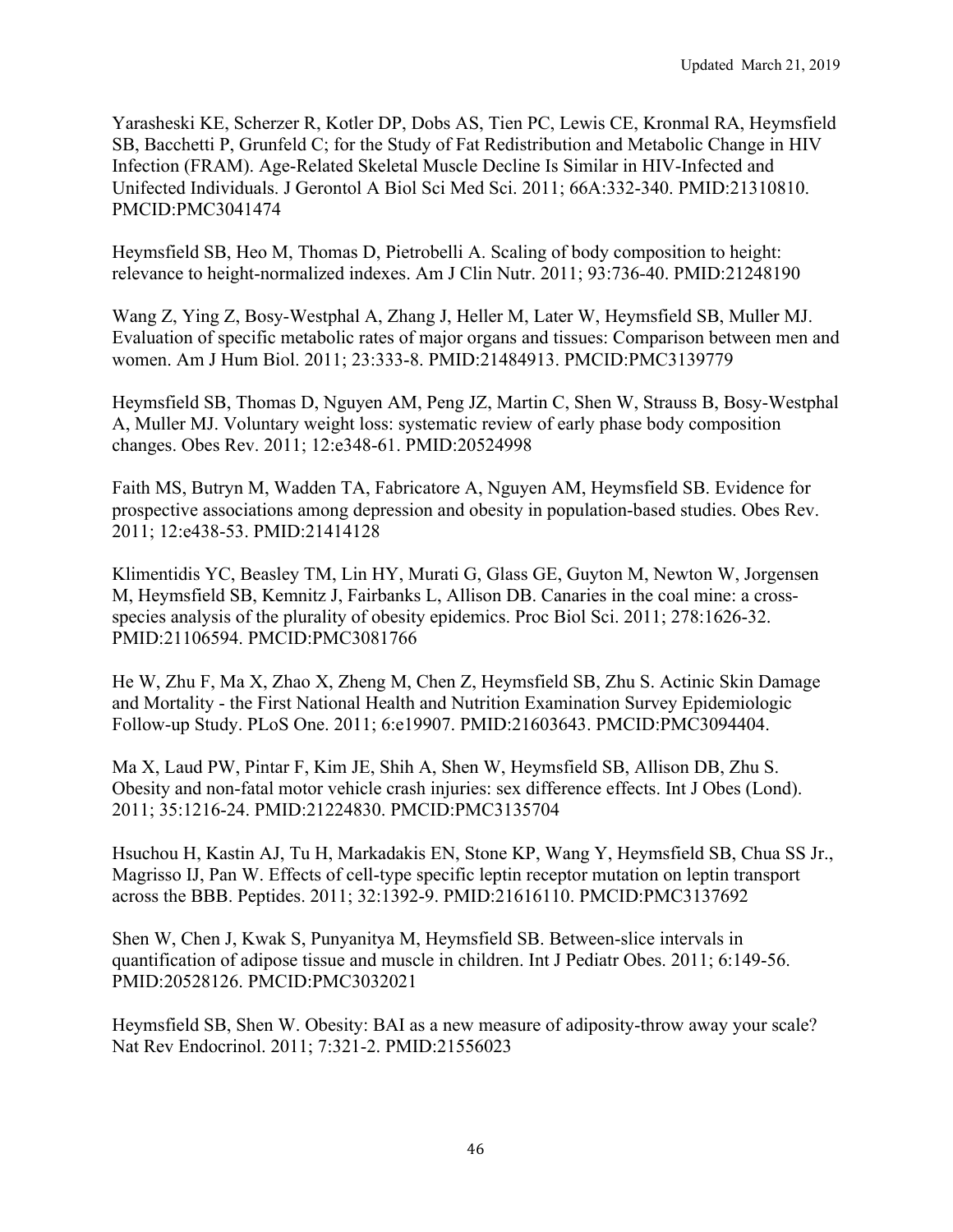Scherzer R, Heymsfield SB, Lee D, Powderly WG, Tien PC, Bacchetti P, Shlipak MG, Grunfeld C; for the Study of Fat Redistribution and Metabolic Change in HIV Infection (FRAM). Decreased limb muscle and increased central adiposity are associated with 5-year all-cause mortality in HIV infection. AIDS. 2011; 25:1405-14. PMID:21572308

Greenawalt DM, Dobrin R, Chudin E, Hatoum IJ, Suver C, Beaulaurier J, Zhang B, Castro V, Zhu J, Sieberts SK, Wang S, Molony C, Heymsfield SB, Kemp DM, Reitman ML, Lum PY, Schadt EE, Kaplan LM. A survey of the genetics of stomach, liver, and adipose gene expression from a morbidly obese cohort. Genome Res. 2011; 21:1008-16. PMID:21602305. PMCID:PMC3129244

Silva AM, Fields DA, Heymsfield SB, Sardinha LB. Relationship between changes in total-body water and fluid distribution with maximal forearm strength in elite judo athletes. J Strength Cond Res. 2011; 25:2488-95. PMID:21869630

Barreira TV, Harrington DM, Staiano AE, Heymsfield SB, Katzmarzyk PT. Body adiposity index, body mass index, and body fat in white and black adults. JAMA. 2011; 306:828-30. PMID:21862743

Muller MJ, Langemann D, Gehrke I, Later W, Heller M, Gluer CC, Heymsfield SB, Bosy-Westphal A. Effect of constitution on mass of individual organs and their association with metabolic rate in humans-a detailed view on allometric scaling. PLoS One. 2011: 6:e22732. PMID:21818376. PMCID:PMC3144246

Heymsfield SB. Energy intake: reduced as prescribed? Am J Clin Nutr. 2011; 94:3-4. PMID:21613552

Kosmiski LA, Scherzer R, Heymsfield SB, Rimland D, Simberkoff MS, Sidney S, Shlipak MG, Bacchetti P, Biggs ML, Grunfield C; for the Study of Fat Redistribution and Metabolic Change in HIV Infection (FRAM). Association of Increased Upper Trunk and Decreased Leg Fat with 2 h Glucose in Controls and HIV-Infected Persons. Diabetes Care. 2011;34:2448-2453. PMID:21926283. PMCID:PMC3198295

Lu H, Fu, X, Ma X, Wu Z, He W, Wang Z, Allison, DB, Heymsfield SB, Zhu S. Relationships of percent body fat and precent trunk fat with bone mineral density among Chinese, black, and white subjects. Osteoporos Int. 2011;22:3029-35. PMID:21243336

Fabricatore AN, Wadden TA, Higginbotham AJ, Faulconbridge LF, Nguyen AM, Heymsfield SB, Faith MS. Intentional weight loss and changes in symptoms of depression: a systematic review and meta-analysis. Int J Obes (Lond). 2011;35:1363-76. PMID:21343903. PMCID:PMC3139753

Heymsfield SB, Pietrobelli A. Individual differences in apparent energy digestibility are larger than generally recognized. Am J Clin Nutr. 2011;94:1650-1. PMID:22106417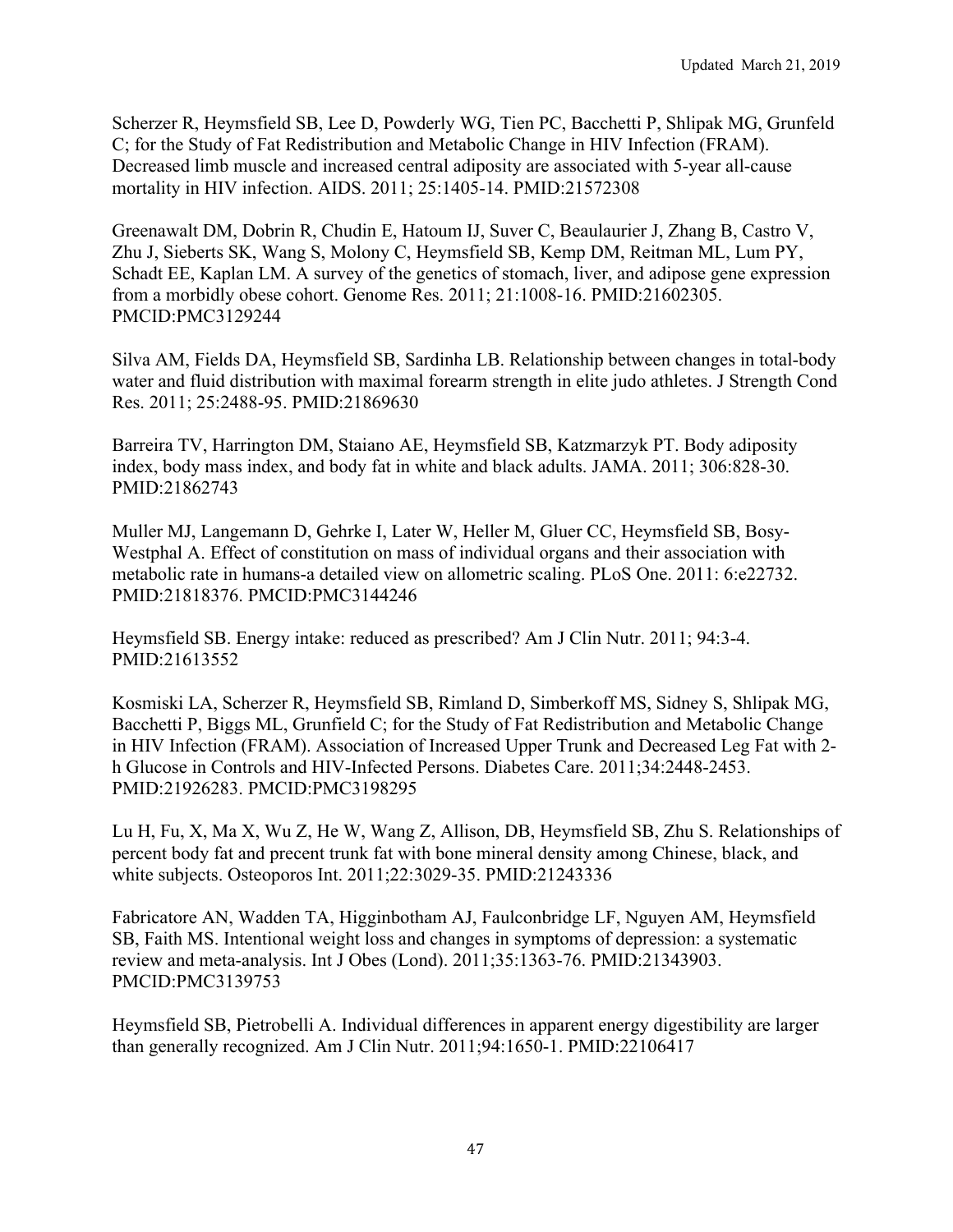Heo M. Kim RS, Wylie-Rosett J, Allison DB, Heymsfield SB, Faith MS. Inverse Association between Fruit and Vegetable intake and BMI even after Controlling for Demographic, Socioeconomic and Lifestyle Factors. Obes Facts. 2011;4:449-55. PMID:22248995. PMCID:PMC3338984

Baracos V, Caserotti P, Earthman CP, Fields D, Gallagher D, Hall KD, Heymsfield SB, Muller MJ, Rosen AN, Pichard C, Redman LM, Shen W, Shepherd JA, Thomas D. Advances in the science qnd application of body composition measurement. JPEN. 2012;36:96-107. PMID:22235108

Thomas DM, Navarro-Barrientos JE, Rivera DE, Heymsfield SB, Bredlau C, Redman LM, Martin CK, Lederman SA, M Collins L, Butte NF. Dynamic energy-based model predicting gestational weight gain. Am J Clin Nutr. 2012;95:115-22. PMID:22170365. PMCID:PMC3238455

Sala PC, Torrinhas RS, Heymsfield SB, Waitzberg DL. Type 2 Diabetes Mellitus: A Possible Surgically Reversible Intestinal Dysfunction. Obes Surg. 2012;22:167-76. PMID:22094369

Wang Z, Ying Z, Bosy-Westphal A, Zhang J, Heller M, Later W, Heymsfield SB, Muller MJ. Evaluation of Specific Metabolic Rates of Major Organs and Tissues: Comparison Between Nonobese and Obese Women. Obesity (Silver Spring). 2012;20:95-100. PMID:21836642. PMCID:PMC3319030

Katzmarsyk PT, Barreira TV, Harrington DM, Staiano AE, Heysmfield SB, Gimble JM. Relationship between abdominal fat and bone mineral density in white and African American adults. Bone. 2012;50:576-9. PMID:21549867

Heo M, Faith MS, Pietobelli A, Heymsfield SB. Percentage of body fat cutoffs by sex, age, and race-ethnicity in the US adult population from NHANES 1999-2004. Am J Clin Nutr. 2012;95:594-602. PMID:22301924

Myers MG Jr., Heymsfield SB, Haft C, Kahn BB, Laughlin M, Leibel RL, Tschop MH, Yanovski JA. Challenges and opportunities of defining clinical leptin resistance. Cell Metab. 2012;15:150-6. PMID:22326217. PMCID:PMC3281561

Berentzen TL, Anqquist L, Kotronen A, Borra R, Yki-Jarvinen H, Iozzo P, Parkkola R, Nuutila P, Ross R, Allison DB, Heymsfield SB, Overvad K, Sorensen TI, Jakobsen MU. Waist circumference adjusted for body mass index and intra-abdominal fat mass. PLoS One. 2012;7:e32213. PMID:22384179. PMCID:PMC3286444

Hall KD, Heymsfield SB, Kemnitz JW, Klein S, Schoeller DA, Speakman JR. Energy blanace and its components: implications for body weight regulation. Am J Clin Nutr. 2012;95:989-94. PMID:22434603. PMCID:PMC3302369

Schoeller DA, Alon A, Manekas D, Mixson LA, Lasseter KC, Noonan GP, Bolognese JA, Heymsfield SB, Beals CR, Nunes I. Segmental Bioimpedance for Measuring Amlodipine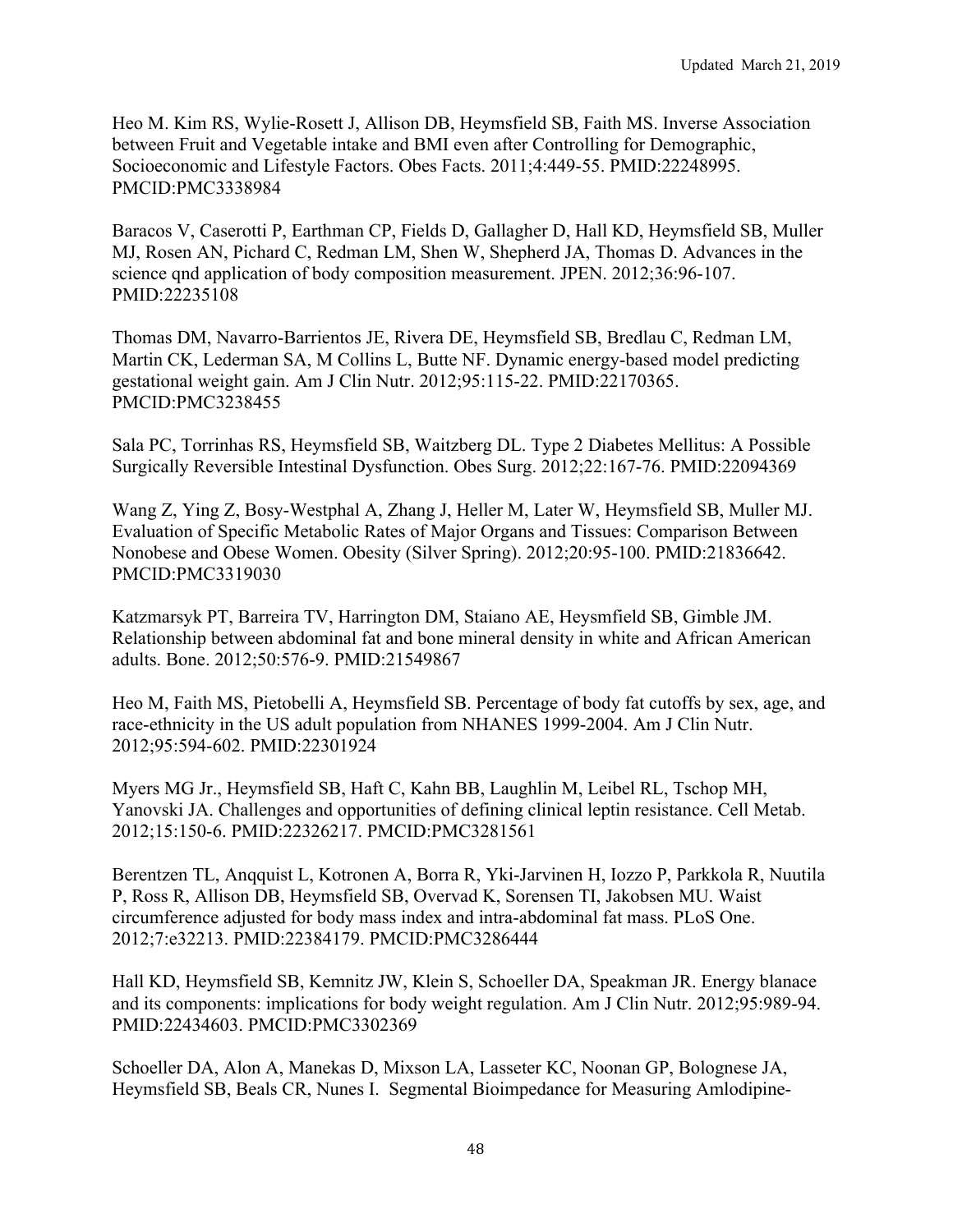Induced Pedal Edema: A Placebo-Controlled Study. Clin Ther. 2012:34:580-592. PMID:22385927

Strack AM, Nicolich S, Faidley T, Achanfuo-Yeboah J, Cunningham PK, Hora D Jr, Thompson D, Hickey G, Johnson-Levonas AO, Fong TM, Heymsfield SB. Cannabinoid-1 receptor inhibition prevents the reduction of 24-hour energy expenditure with weight loss. Metabolism. 2012;61:546-53. PMID: 22001334

Barreira TV, Staiano AE, Harrington DM, Heymsfield SB, Smith SR, Bouchard C, Katzmarzyk PT. Anthropometric correlates of body fat, abdominal adiposity, and cardiovascular disease risk factors in a biracial sample of men and women. Mayo Clin Proc. 2012;87:452-60. PMID: 22560524

Muller MJ, Bosy-Westphal A, Lagerpusch M, Heymsfield SB. Use of Balance Methods for Assessment of Short-Term Changes in Body Composition. Obesity (Silver Spring). 2012;20:701- 7. PMID: 21869755

Finkler E, Heymsfield SB, St-Onge MP. Rate of Weight Loss Can Be Predicted by Patient Characteristics and Intervention Strategies. J Acad Nutr Diet. 2012:112:75-80. PMID: 22717178

Faith MS, Pietrobelli A, Heo M, Johnson SL, Keller KL, Heymsfield SB, Allison DB. A twin study of self-regulatory eating in early childhood: estimates of genetic and environmental influence and measurement considerations. Int J Obes. 2012:36:931-7. PMID: 22249227

Shen W, Chen J, Gantz M, Punyanitya M, Heymsfield SB, Gallagher D, Albu J, Engelson E, Kotler D, Pi-Sunyer X, Shapses S. Ethnic and sex differences in bone marrow adipose tissue and bone mineral density relationship. Osteoporos Int. 2012:23:2293-301. PMID:22173789

Heymsfield SB, Thomas D, Martin CK, Redman LM, Strauss B, Bosy-Westphal A, Muller MJ, Shen W, Martin Nguyen A. Energy content of weight loss: kinetic features during voluntary caloric restriction. Metabolism. 2012:61:937-43. PMID: 22257646

Heymsfield SB, Muller MJ, Bosy-Westphal A, Thomas D, Shen W. Human brain mass: Similar body composition associations as observed across mammals. Am J Hum Biol. 2012:7:e32213. PMID: 22362729

Wang Z, Zhang J, Ying Z, Heymsfield SB. New insights into scaling of fat-free mass to height across children and adults. Am J Hum Biol. 2012:24:648-53. PMID: 22638998

Hu G, Horswell R, Wang Y, Li W, Besse J, Xiao K, Chen H, Keller JN, Heymsfield SB, Ryan DH, Katzmarzyk PT. Body Mass Index and the Risk of Dementia among Louisiana Low Income Diabetic Patients. PLoS One. 2012;7:e44537. PMID: 22957079

Shen W, Chen J, Gantz M, Punyanitya M, Heymsfield SB, Gallagher D, Albu J, Engelson E, Kotler D, Pi-Sunyer X, Gilsanz V. MRI-measured pelvic bone marrow adipose tissue is inversely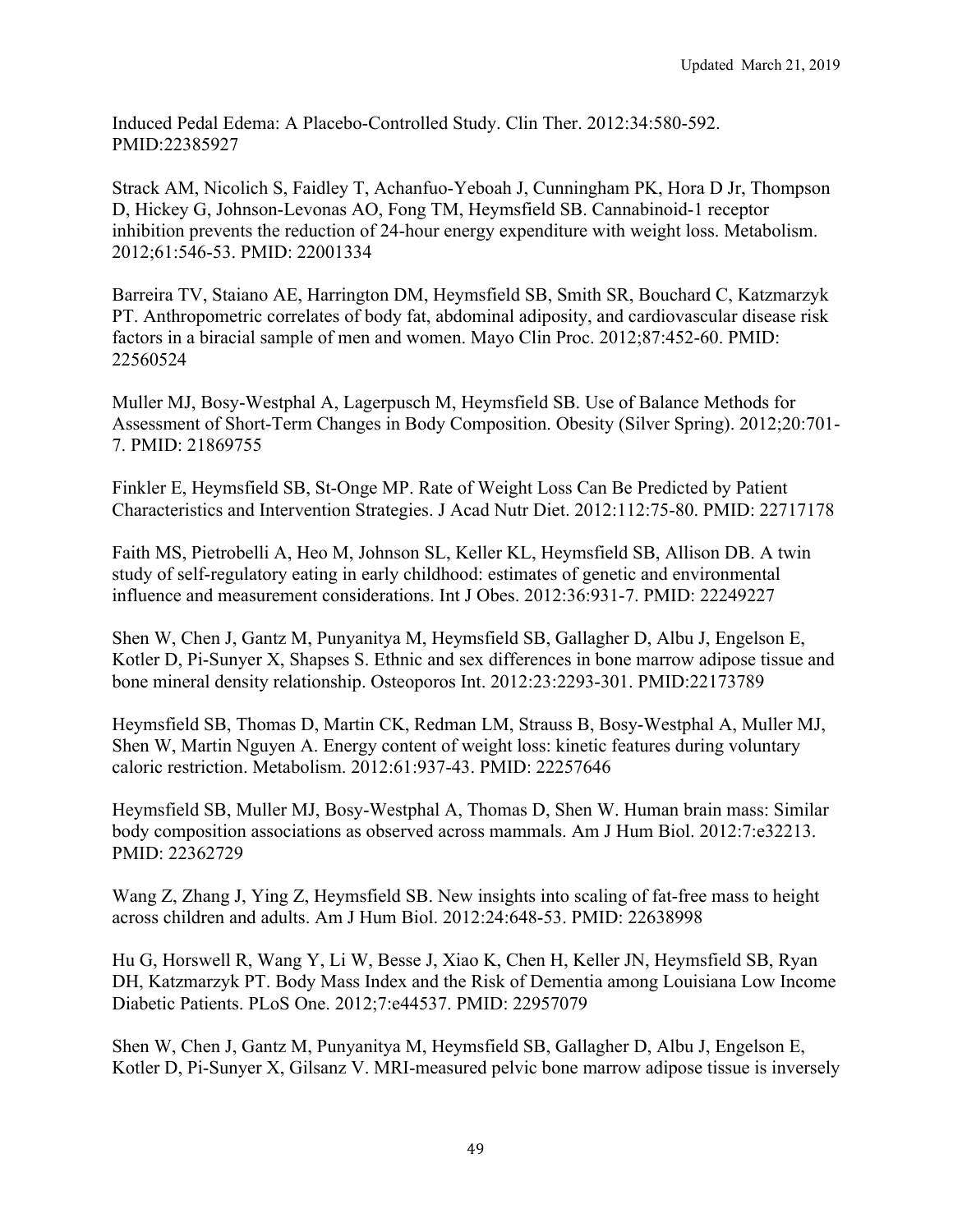related to DXA-measured bone mineral in younger and older adults. Eur J Clin Nutr. 2012;66:983-8. PMID: 22491495

Heymsfield SB, Thomas D, Bosy-Westphal A, Shen W, Peterson CM, Muller MJ. Evolving concepts on adjusting human resting energy expenditure measurements for body size. Obes Rev. 2012;13:1001-14. PMID: 22863371

Thomas DM, Bouchard C, Church T, Slentz C, Kraus WE, Redman LM, Martin CK, Silva AM, Vossen M, Westertero K, Heymsfield SB. Why do individuals not lose more weight from an exercise intervention at a defined dose? An energy balance analysis. Obes Rev. 2012;13:835-47. PMID: 22681398

Freedman DS,Thorton J, Pi-Sunyer FX, Heymsfield SB, Wang J, Pierson Jr. RN, Blanck HM, Gallagher D. The body adiposity index (hip circumference  $\div$  height(1.5)) is not a more accurate measure of adiposity than is BMI, waist circumference, or hip circumference. Obesity. 2012;20:2438-44. PMID:22484365

Shen W, Chen J, Gantz M, Valeasquez G, Punyanitya M, Heymsfield SB. A single MRI slice does not accurately predict visceral and subcutaneous adipose tissue changes during weight loss. Obesity. 2012;20:2458-63. PMID: 22728693

Wang Y, Katzmarzyk PT, Horswell R, Li W, Xiao K, Besse J, Xie W, Johnson J, Heymsfield SB, Ryan DH, Hu G. Racial Disparities in Diabetic Complications in an Underinsured Population. J Clin Endocrinol Metab. 2012;97:4446-53/ PMID: 22977274.

He W, Zhang S, Song A, Yang M, Jiao J, Allison DB, Heymsfield SB, Zhu S. Greater abdominal fat accumulation is associated with higher metabolic risk in chinese than in white people: an ethnicity study. PLoS One. 2013;8(3):e58688. PMID: 23516538.

Katzmarzyk PT, Heymsfield SB, Bouchard C. Clinical utility of visceral adipose tissue for the identification of cardiometabolic risk in white and African American adults. Am J Clin Nutr. 2013;97(3):480-6. PMID: 23364010.

Casazza K, Fonataine KR, Astrup A, Birch LL, Brown AW, Bohan Brown MM, Durant N, Dutton G, Foster EM, Heymsfield SB, McIver K, Mehta T, Menachemi N, Newby PK, Pate R, Rolls BJ, Sen B, Smith DL Jr, Thomas DM, Allison DB. Myths, presumptions, and facts about obesity. N Engl J Med. 2013;368(5):446-54. PMID:23363498.

Patel SS, Molnar MZ, Tayek JA, Ix JH, Noori N, Benner D, Heymsfield S, Kopple JD, Kovesdy CP, Kalantar-Zadeh K. Serum creatinine as a marker of muscle mass in chronic kidney disease: results of a cross0sectional study and review of literature. J Cachexia Sarcopenia Muscle. 2013;4(1):19-29. PMID: 22777757.

 Von Thun NL, Sukumar D, Heymsfield SB, Shapses SA. Does bone loss begin after weight loss ends? Results 2 years after weight loss or regain in postmenopausal women. Menopause. 2013. [Epub ahead of print] PubMed PMID: 24149920.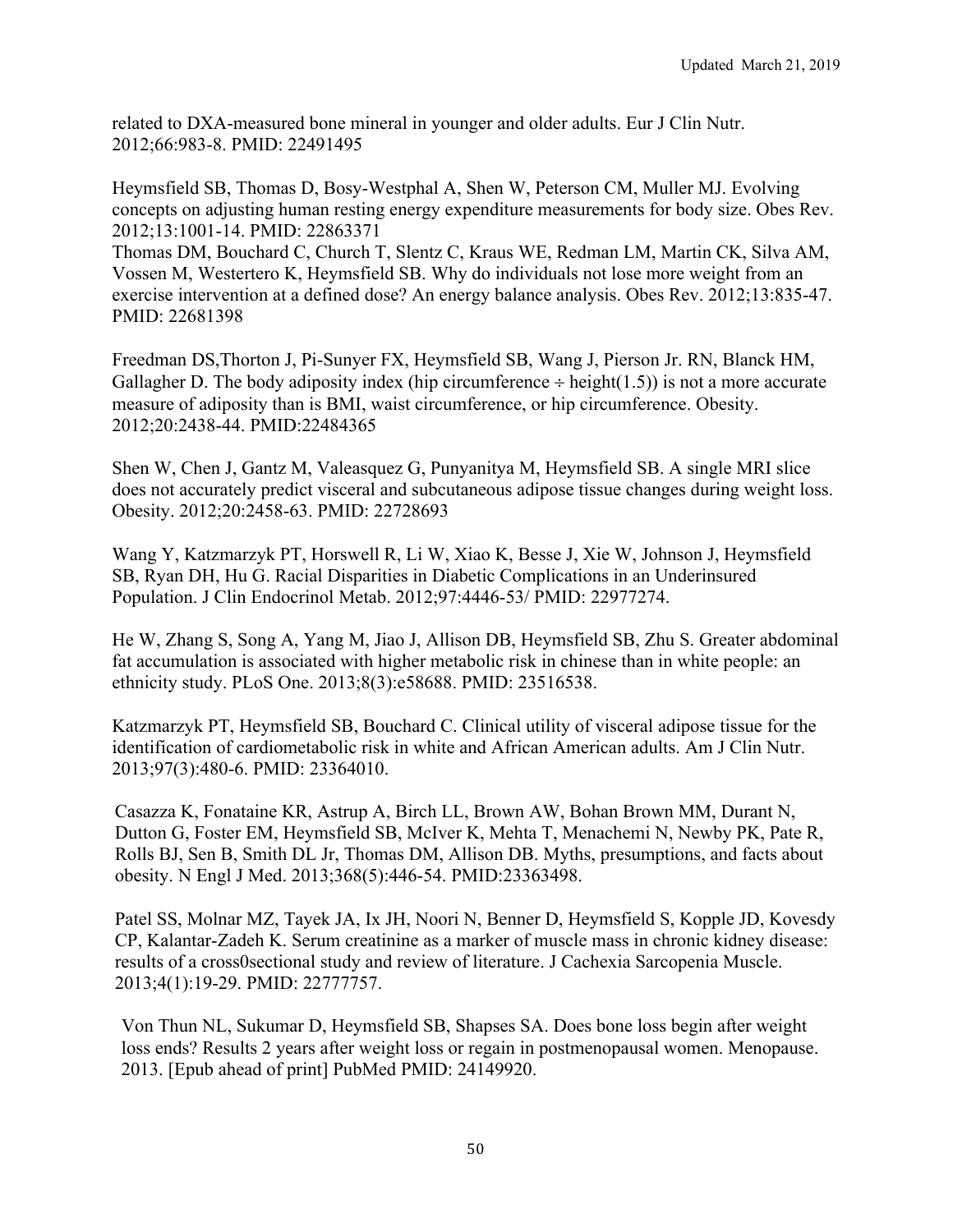Zhao W, Katzmarzyk PT, Horswell R, Wang Y, Johnson J, Heymsfield SB, Cefalu WT, Ryan DH, Hu G. HbA1c and Lower-Extremity Amputation Risk in Low-Income Patients With Diabetes. Diabetes Care. 2013;36(11):3591-8. doi: 10.2337/dc13-0437. Epub 2013. PubMed PMID: 24062322; PubMed Central PMCID: PMC3816880.

Ma X, Griffin R, McGwin G, Allison DB, Heymsfield SB, He W, Zhu S. Effectiveness of booster seats compared with no restraint or seat belt alone for crash injury prevention. Acad Emerg Med. 2013;20(9):880-7. doi: 10.1111/acem.12204. PubMed PMID: 24050794; PubMed Central PMCID: PMC3798005.

Hu G, Heymsfield SB. Is Mortality Risk Reduced in Overweight or Obese Diabetics? J Gen Intern Med. 2013 Sep 4. [Epub ahead of print] PubMed PMID: 24002636.

Silva AM, Heymsfield SB, Sardinha LB. Assessing body composition in taller or broader individuals using dual-energy X-ray absorptiometry: a systematic review. Eur J Clin Nutr. 2013;67(10):1012-21. doi: 10.1038/ejcn.2013.148. Epub 2013Aug 14. PubMed PMID: 23942178.

Müller MJ, Wang Z, Heymsfield SB, Schautz B, Bosy-Westphal A. Advances in the understanding of specific metabolic rates of major organs and tissues in humans. Curr Opin Clin Nutr Metab Care. 2013;16(5):501-8. doi: 10.1097/MCO.0b013e328363bdf9. PubMed PMID: 23924948.

Plachta-Danielzik S, Bosy-Westphal A, Kehden B, Gehrke MI, Kromeyer-Hauschild K, Grillenberger M, Willhöft C, Heymsfield SB, Müller MJ. Adiposity rebound misclassified by BMI rebound. Eur J Clin Nutr. 2013;67(9):984-9. doi: 10.1038/ejcn.2013.131. PubMed PMID: 23859998.

Thomas DM, Weedermann M, Fuemmeler BF, Martin CK, Dhurandhar NV, Bredlau C, Heymsfield SB, Ravussin E, Bouchard C. Dynamic model predicting overweight, obesity, and extreme obesity prevalence trends. Obesity. 2013. doi: 10.1002/oby.20520. [Epub ahead of print] PubMed PMID: 23804487.

Thomas DM, Martin CK, Lettieri S, Bredlau C, Kaiser K, Church T, Bouchard C, Heymsfield SB. Response to 'why is the 3500 kcal per pound weight loss rule wrong?'. Int J Obes (Lond). 2013 Dec;37(12):1614-5. doi: 10.1038/ijo.2013.113.Epub 2013 Jun 18. PubMed PMID: 23774461.

Katzmarzyk PT, Mire E, Bray GA, Greenway FL, Heymsfield SB, Bouchard C. Anthropometric markers of obesity and mortality in white and African American adults: the pennington center longitudinal study. Obesity (Silver Spring). 2013 May;21(5):1070-5. doi: 10.1002/oby.20151. PubMed PMID: 23784912; PubMed Central PMCID: PMC3695407.

Zhao W, Katzmarzyk PT, Horswell R, Wang Y, Li W, Johnson J, Heymsfield SB, Cefalu WT, Ryan DH, Hu G. Aggressive blood pressure control increases coronary heart disease risk among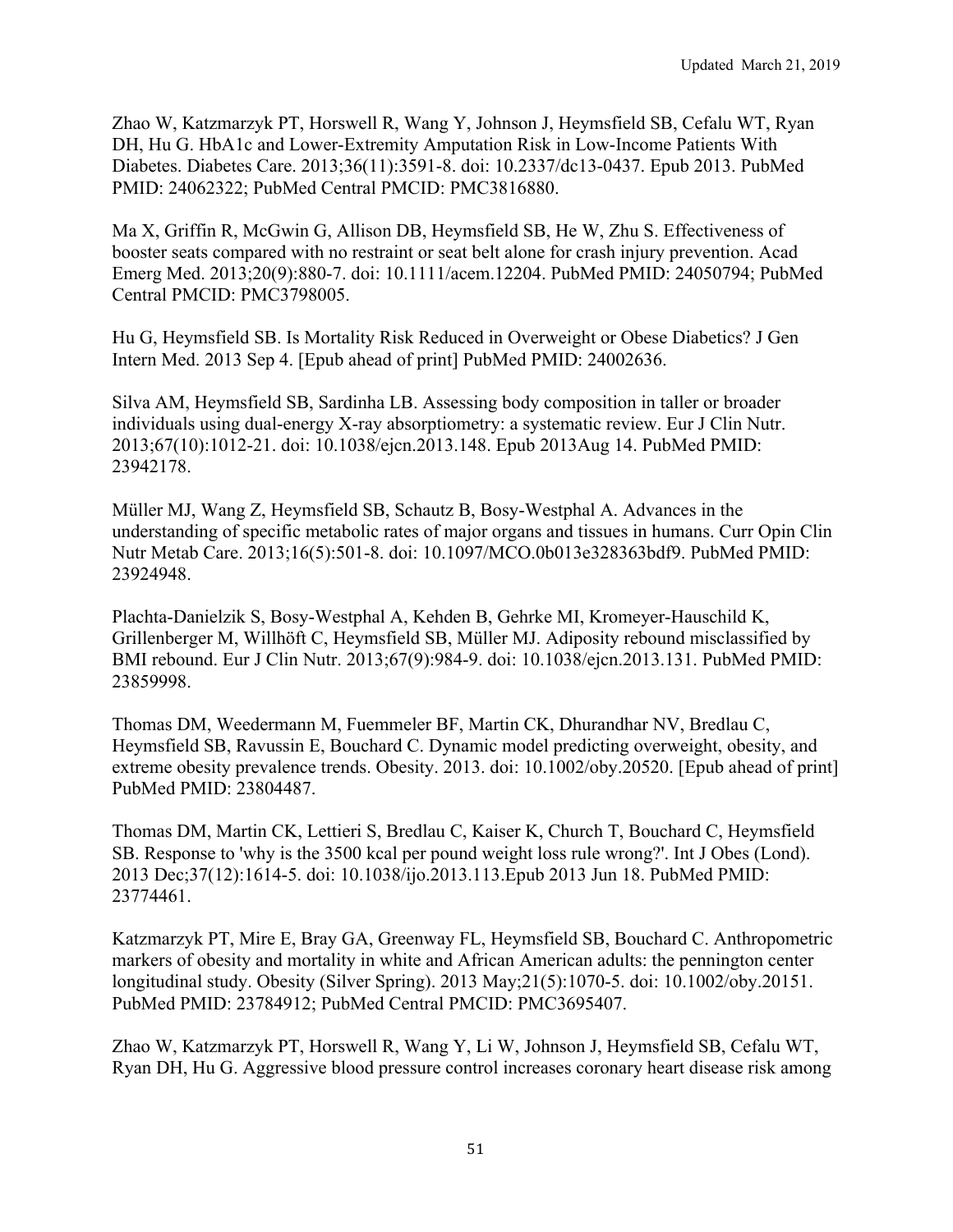diabetic patients. Diabetes Care. 2013 Oct;36(10):3287-96. doi: 10.2337/dc13-0189. Epub 2013 May 20. PubMed PMID: 23690530; PubMed Central PMCID: PMC3781514.

Schoeller DA, Thomas D, Archer E, Heymsfield SB, Blair SN, Goran MI, Hill JO, Atkinson RL, Corkey BE, Foreyt J, Dhurandhar NV, Kral JG, Hall KD, Hansen BC, Heitmann BL, Ravussin E, Allison DB. Self-report-based estimates of energy intake offer an inadequate basis for scientific conclusions. Am J Clin Nutr. 2013Jun;97(6):1413-5. doi: 10.3945/ajcn.113.062125. PubMed PMID: 23689494.

Müller MJ, Baracos V, Bosy-Westphal A, Dulloo AG, Eckel J, Fearon KC, Hall KD, Pietrobelli A, Sørensen TI, Speakman J, Trayhurn P, Visser M, Heymsfield SB. Functional body composition and related aspects in research on obesity and cachexia: report on the 12th Stock Conference held on 6 and 7 September 2013 in Hamburg, Germany. Obes Rev. 2014 May 18. doi: 10.1111/obr.12187. [Epub ahead of print] PubMed PMID: 24835453.

Prado CM, Siervo M, Mire E, Heymsfield SB, Stephan BC, Broyles S, Smith SR, Wells JC, Katzmarzyk PT. A population-based approach to define body-composition phenotypes. Am J Clin Nutr. 2014 Apr 23. [Epub ahead of print] PubMed PMID: 24760978.

Thomas DM, Gonzalez MC, Pereira AZ, Redman LM, Heymsfield SB. Time to Correctly Predict the Amount of Weight Loss with Dieting. J Acad Nutr Diet. 2014 Mar 31. pii: S2212- 2672(14)00111-7. doi: 10.1016/j.jand.2014.02.003. [Epub ahead of print] PubMed PMID: 24699137.

Zheng J, Greenway FL, Heymsfield SB, Johnson WD, King JF, King MJ, Gao C, Chu YF, Finley JW. Effects of three intense sweeteners on fat storage in the C. elegans model. Chem Biol Interact. 2014 May 25;215:1-6. doi: 10.1016/j.cbi.2014.02.016. Epub 2014 Mar 13. PubMed PMID: 24632416.

Heymsfield SB, Avena NM, Baier L, Brantley P, Bray GA, Burnett LC, Butler MG, Driscoll DJ, Egli D, Elmquist J, Forster JL, Goldstone AP, Gourash LM, Greenway FL, Han JC, Kane JG, Leibel RL, Loos RJ, Scheimann AO, Roth CL, Seeley RJ, Sheffield V, Tauber M, Vaisse C, Wang L, Waterland RA, Wevrick R, Yanovski JA, Zinn AR. Hyperphagia: current concepts and future directions proceedings of the 2nd international conference on hyperphagia. Obesity (Silver Spring). 2014 Feb;22 Suppl 1:S1-S17. doi: 10.1002/oby.20646. PubMed PMID: 24574081.

Gonzalez MC, Pastore CA, Orlandi SP, Heymsfield SB. Obesity paradox in cancer: new insights provided by body composition. Am J Clin Nutr. 2014 May;99(5):999-1005. doi: 0.3945/ajcn.113.071399. Epub 2014 Feb 26. PubMed PMID: 24572565.

Heymsfield SB, Adamek M, Gonzalez MC, Jia G, Thomas DM. Assessing skeletal muscle mass: historical overview and state of the art. J Cachexia Sarcopenia Muscle. 2014 Mar;5(1):9-18. doi: 10.1007/s13539-014-0130-5. Epub 2014 Feb 15. PubMed PMID: 24532493; PubMed Central PMCID: PMC3953319.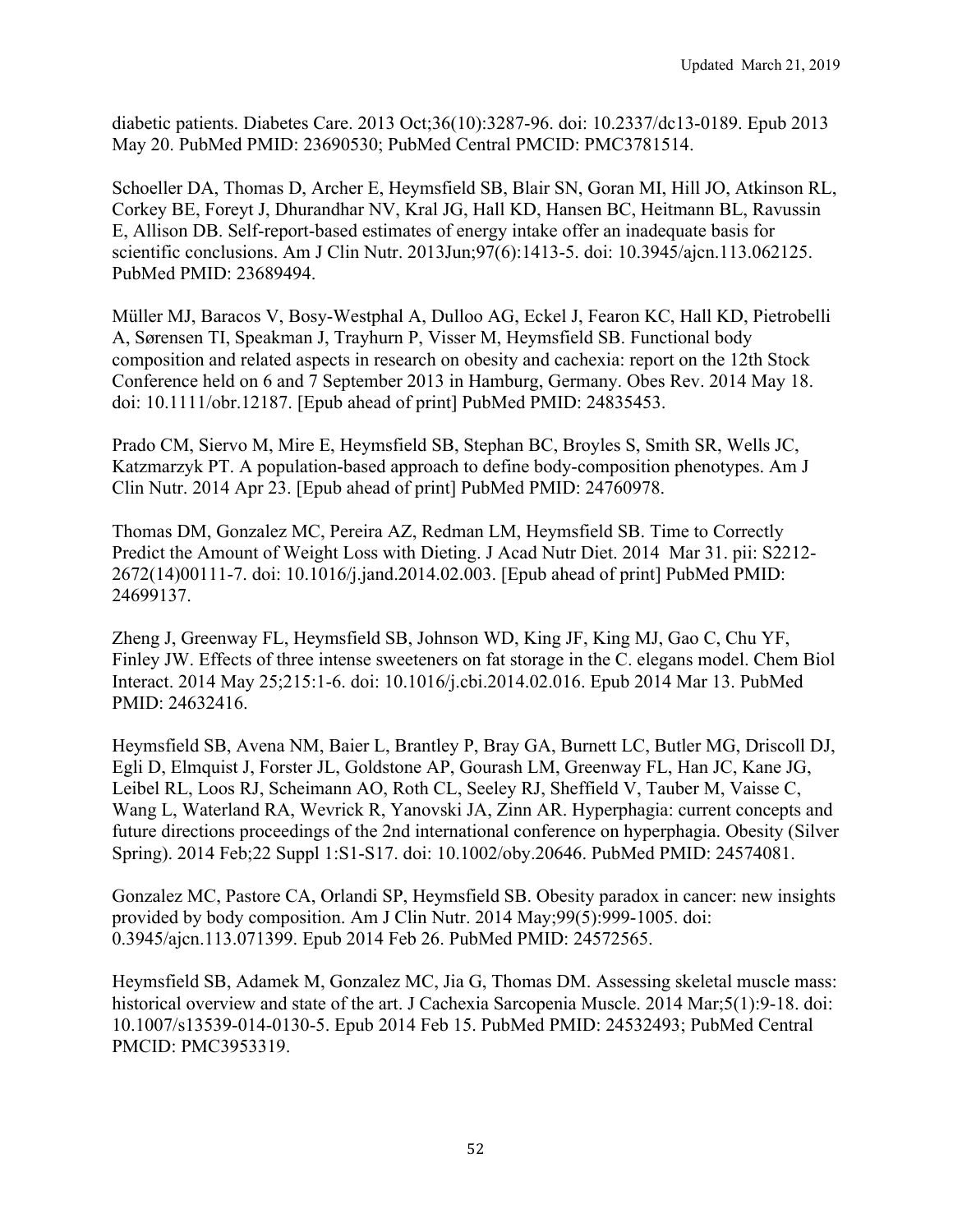Heymsfield SB, Gonzalez MC, Shen W, Redman L, Thomas D. Weight loss composition is onefourth fat-free mass: a critical review and critique of this widely cited rule. Obes Rev. 2014 Apr;15(4):310-21. doi: 10.1111/obr.12143. Epub 2014 Jan 22. PubMed PMID: 24447775; PubMed Central PMCID: PMC3970209.

Thomas DM, Martin CK, Redman LM, Heymsfield SB, Lettieri S, Levine JA, Bouchard C, Schoeller DA. Effect of dietary adherence on the body weight plateau: a mathematical model incorporating intermittent compliance with energy intake prescription. Am J Clin Nutr. 2014 Sep;100(3):787-95. PMID: 25080458

Dawson JA, Hall KD, Thomas DM, Hardin JW, Allison DB, Heymsfield SB. Novel mathematical models for investigating topics in obesity. Adv Nutr. 2014 Sep;5(5):561-2. PMID: 25469395

Brown AW, Hall KD, Thomas D, Dhurandhar NV, Heymsfield SB, Allison DB. Order of magnitude misestimation of weight effects of children's meal policy proposals. Child Obes. 2014 Dec;10(6):542-4. PMID: 25496036

Al-Gindan YY, Hankey C, Govan L, Gallagher D, Heymsfield SB, Lean ME. Derivation and validation of simple equations to predict total muscle mass from simple anthropometric and demographic data. Am J Clin Nutr. 2014 Oct;100(4):1041-51. PMID: 25240071

Zhao W, Katzmarzyk PT, Horswell R, Wang Y, Li W, Johnson J, Heymsfield SB, Cefalu WT, Ryan DH, Hu G. Body mass index and the risk of all-cause mortality among patients with type 2 diabetes mellitus. Circulation. 2014 Dec 9;130(24):2143-51. PMID: 25378546

Heymsfield SB, Peterson CM, Thomas DM, Heo M, Schuna JM Jr, Hong S, Choi W. Scaling of adult body weight to height across sex and race/ethnic groups: relevance to BMI. Am J Clin Nutr. 2014 Dec;100(6):1455-61. PMID: 25411280

Allison DB, Thomas DM, Heymsfield SB. Energy intake and weight loss. JAMA. 2014 Dec 24-31;312(24):2687-8. PMID: 25536264

Skinner AC, Heymsfield SB, Pietrobelli A, Faith MS, Allison DB. Ignoring regression to the mean leads to unsupported conclusion about obesity. Int J Behav Nutr Phys Act. 2015 May 7;12:56. PMID: 25948534

Dhurandhar NV, Schoeller DA, Brown AW, Heymsfield SB, Thomas D, Sørensen TI, Speakman JR, Jeansonne M, Allison DB;Response to 'Energy balance measurement: when something is not better than nothing'. Energy Balance Measurement Working Group. Int J Obes (Lond). 2015 Jul;39(7):1175-1176. PMID: 25924713

Gao Y, Zong K, Gao Z, Rubin MR, Chen J, Heymsfield SB, Gallagher D, Shen W.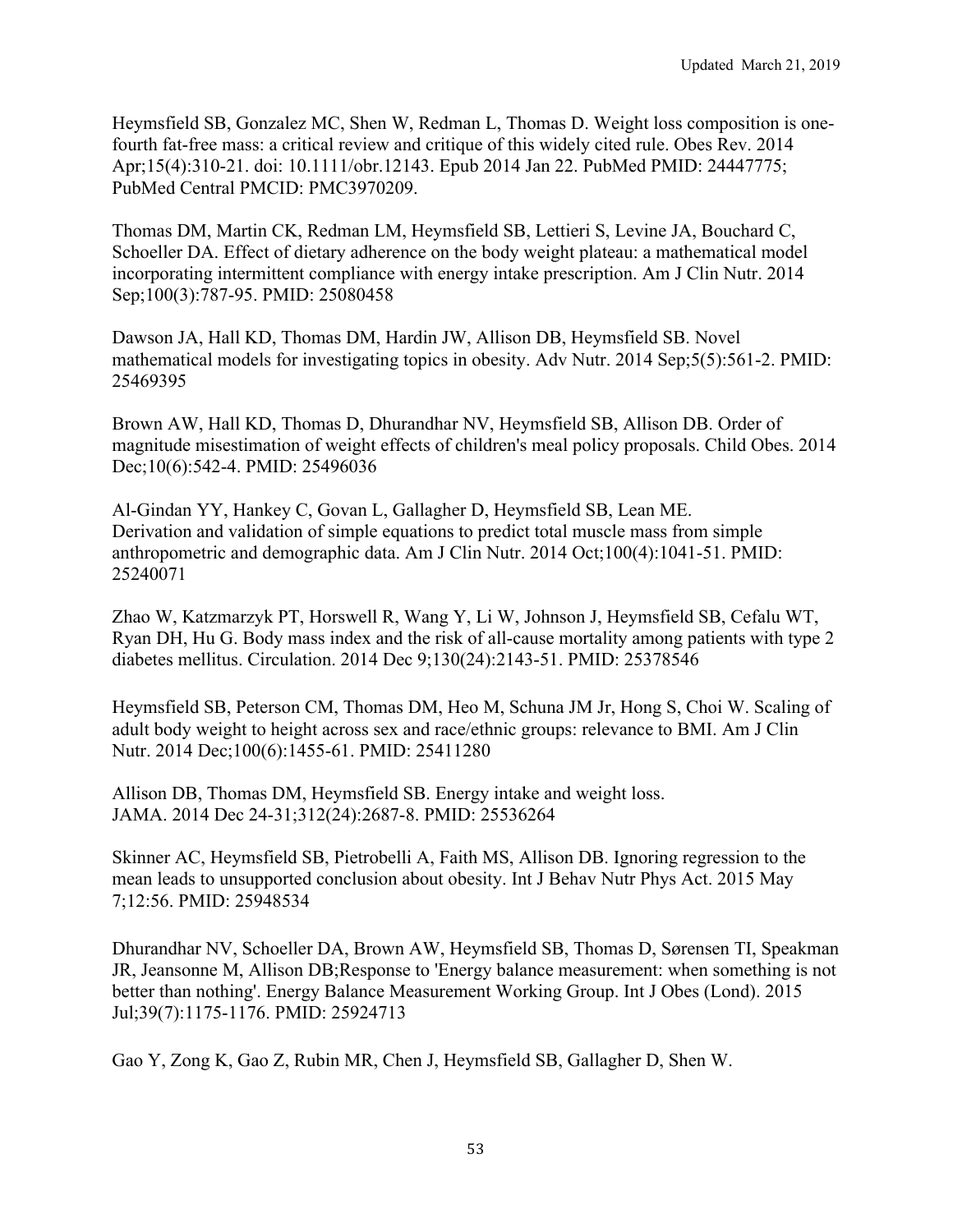Magnetic resonance imaging-measured bone marrow adipose tissue area is inversely related to cortical bone area in children and adolescents aged 5-18 years. J Clin Densitom. 2015 Apr;18(2):203-8. PMID: 25840474

Thomas DM, Ivanescu AE, Martin CK, Heymsfield SB, Marshall K, Bodrato VE, Williamson DA, Anton SD, Sacks FM, Ryan D, Bray GA. Predicting successful long-term weight loss from short-term weight-loss outcomes: new insights from a dynamic energy balance model (the POUNDS Lost study). Am J Clin Nutr. 2015 Mar;101(3):449-54. PMID: 25733628

Heymsfield SB, Ebbeling CB, Zheng J, Pietrobelli A, Strauss BJ, Silva AM, Ludwig DS. Multi-component molecular-level body composition reference methods: evolving concepts and future directions. Obes Rev. 2015 Apr;16(4):282-94. PMID: 25645009

He W, Li Q, Yang M, Jiao J, Ma X, Zhou Y, Song A, Heymsfield SB, Zhang S, Zhu S. Lower BMI cutoffs to define overweight and obesity in China. Obesity (Silver Spring). 2015 Mar; 23(3):684-91. PMID: 25645003

Shah ZK, Elias SN, Abaza R, Zynger DL, DeRenne LA, Knopp MV, Guo B, Schurr R, Heymsfield SB, Jia G. Performance comparison of 1.5-T endorectal coil MRI with 3.0-T nonendorectal coil MRI in patients with prostate cancer. Acad Radiol. 2015 Apr;22(4):467-74. doi: PMID: 25579637

Schoeller D, Archer E, Dawson JA, Heymsfield S. Implausible results from the use of invalid methods. J Nutr. 2015 Jan;145(1):150. PMID: 25527670

Myers CA, Slack T, Martin CK, Broyles ST, Heymsfield SB. Regional disparities in obesity prevalence in the United States: A spatial regime analysis. Obesity (Silver Spring). 2015 Feb;23(2):481-7.PMID: 25521074

Dhurandhar NV, Schoeller D, Brown AW, Heymsfield SB, Thomas D, Sørensen TI, Speakman JR, Jeansonne M, Allison DB; Energy Balance Measurement Working Group. Energy balance measurement: when something is not better than nothing. Int J Obes (Lond). 2015 Jul;39(7):1109-1113. PMID: 25394308

Schuna JM Jr, Peterson CM, Thomas DM, Heo M, Hong S, Choi W, Heymsfield SB. Scaling of adult regional body mass and body composition as a whole to height: Relevance to body shape and body mass index. Am J Hum Biol. 2015 May-Jun;27(3):372-9. PMID: 25381999

Siervo M, Prado CM, Mire E, Broyles S, Wells JC, Heymsfield S, Katzmarzyk PT. Body composition indices of a load-capacity model: gender- and BMI-specific reference curves. Public Health Nutr. 2015 May;18(7):1245-54. PMID: 25221994

Zhao W, Katzmarzyk PT, Horswell R, Li W, Wang Y, Johnson J, Heymsfield SB, Cefalu WT, Ryan DH, Hu G. Blood pressure and heart failure risk among diabetic patients.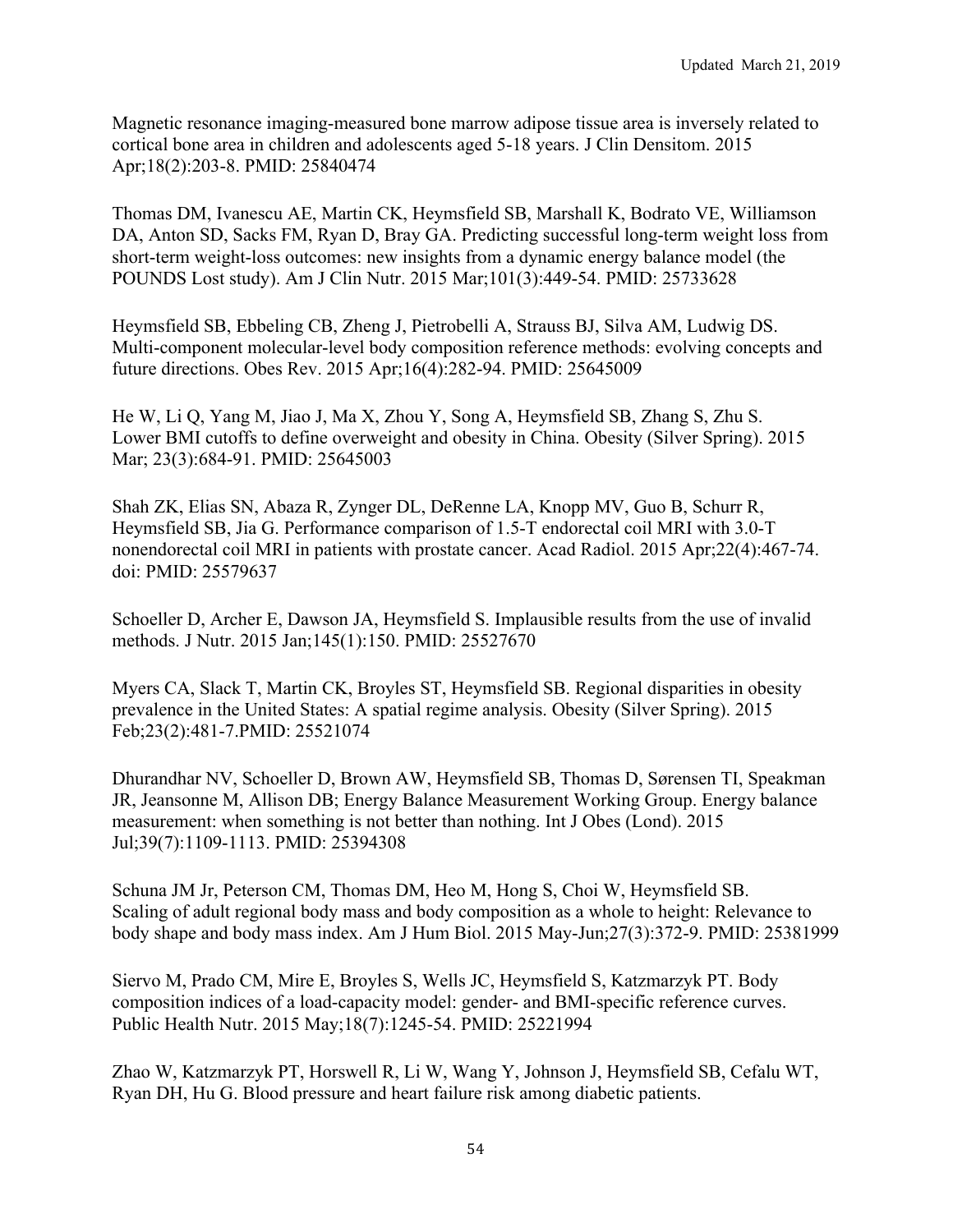Int J Cardiol. 2014 Sep;176(1):125-32. PMID: 25037690

Casazza K, Brown A, Astrup A, Bertz F, Baum C, Brown MB, Dawson J, Durant N, Dutton G, Fields DA, Fontaine KR, Heymsfield S, Levitsky D, Mehta T, Menachemi N, Newby PK, Pate R, Raynor H, Rolls BJ, Sen B, Smith DL Jr, Thomas D, Wansink B, Allison DB. Weighing the Evidence of Common Beliefs in Obesity Research. Crit Rev Food Sci Nutr. 2015 Dec 6;55(14):2014-53. PMID: 24950157

Wong WW, Strizich G, Heo M, Heymsfield SB, Himes JH, Rock CL, Gellman MD, Siega-Riz AM, Sotres-Alvarez D, Davis SM, Arredondo EM, Van Horn L, Wylie-Rosett J, Sanchez-Johnsen L, Kaplan RC, Mossavar-Rahmani Y. Relationship between body fat and BMI in a US hispanic population-based cohort study: Results from HCHS/SOL. Obesity (Silver Spring). 2016 May 17. doi: 10.1002/oby.21495. [Epub ahead of print] PubMed PMID: 27184359.

Shepherd JA, Heymsfield SB, Norris SA, Redman LM, Ward LC, Slater C. Measuring body composition in low-resource settings across the life course. Obesity (Silver Spring). 2016 May;24(5):985-8. doi: 10.1002/oby.21491. Epub 2016 Apr 7. PubMed PMID: 27060932; PubMed Central PMCID: PMC4846565.

Peterson CM, Thomas DM, Blackburn GL, Heymsfield SB. Universal equation for estimating ideal body weight and body weight at any BMI. Am J Clin Nutr. 2016 May;103(5):1197-203. doi: 10.3945/ajcn.115.121178. Epub 2016 Mar 30. PubMed PMID: 27030535; PubMed Central PMCID: PMC4841935.

Thomas DM, Heymsfield SB. Exercise: Is More Always Better? Curr Biol. 2016 Feb 8;26(3):R102-4. doi: 10.1016/j.cub.2015.12.031. PubMed PMID: 26859262.

Myers CA, Slack T, Martin CK, Broyles ST, Heymsfield SB. Change in Obesity Prevalence across the United States Is Influenced by Recreational and Healthcare Contexts, Food Environments, and Hispanic Populations. PLoS One. 2016 Feb 5;11(2):e0148394. doi: 10.1371/journal.pone.0148394. eCollection 2016. PubMed PMID: 26849803; PubMed Central PMCID: PMC4743954.

Belarmino G, Horie LM, Sala PC, Torrinhas RS, Heymsfield SB, Waitzberg DL. Body adiposity index performance in estimating body fat in a sample of severely obese Brazilian patients. Nutr J. 2015 Dec 30;14:130. doi: 10.1186/s12937-015-0119-8. PubMed PMID: 26717977; PubMed Central PMCID: PMC4697330.

Thomas DM, Brown A, Dawson JA, Li P, Heymsfield SB, Allison DB. Letter to the Editor: Exceptional Data in Paper on "The effect of meridian massage on BM, BMI, WC and HC in simple obesity patients: a randomized controlled trial". World J Acupunct Moxibustion. 2015 Mar 30;25(1):66-67. PubMed PMID: 26726287; PubMed Central PMCID: PMC4696399.

Heymsfield SB, Kim JY, Bhagat YA, Zheng J, Insoo Kim, Ahyoung Choi, Seongwook Jo, Jaegeol Cho. Mobile evaluation of human energy balance and weight control: Potential for future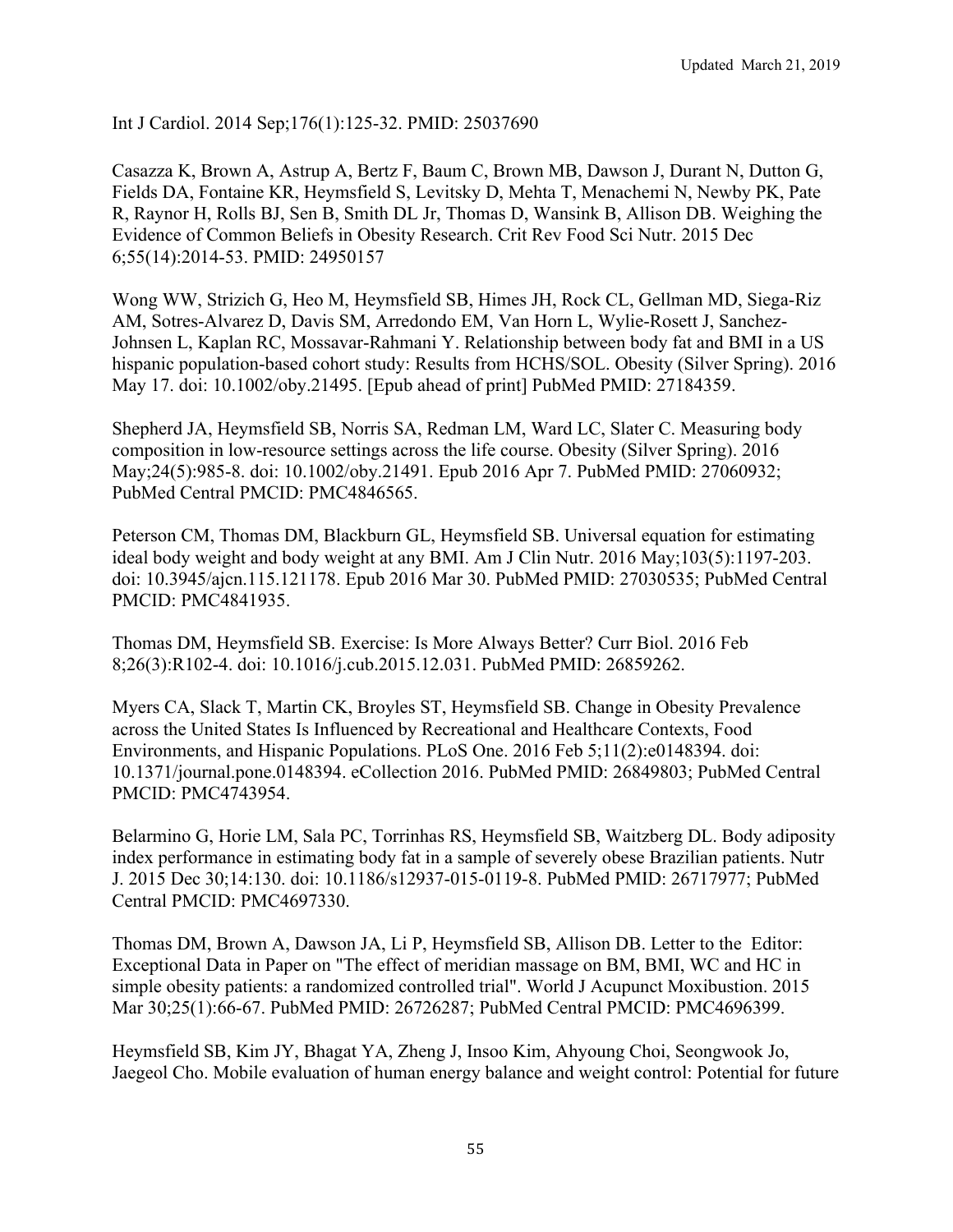developments. Conf Proc IEEE Eng Med Biol Soc. 2015 Aug;2015:8201-4. doi: 0.1109/EMBC.2015.7320298. PubMed PMID: 26738198.

Gonzalez MC, Barbosa-Silva TG, Bielemann RM, Gallagher D, Heymsfield SB. Phase angle and its determinants in healthy subjects: influence of body composition. Am J Clin Nutr. 2016 Mar;103(3):712-6. doi: 10.3945/ajcn.115.116772. Epub 2016 Feb 3. PubMed PMID: 26843156.

Heymsfield SB, Peterson CM, Thomas DM, Heo M, Schuna JM Jr. Why are there race/ethnic differences in adult body mass index-adiposity relationships? A quantitative critical review. Obes Rev. 2016 Mar;17(3):262-75. doi: 10.1111/obr.12358. Epub 2015 Dec 11. Review. PubMed PMID: 26663309.

Heymsfield SB, Hu HH, Shen W, Carmichael O. Emerging Technologies and their Applications in Lipid Compartment Measurement. Trends Endocrinol Metab. 2015 Dec;26(12):688-98. doi: 10.1016/j.tem.2015.10.003. Epub 2015 Nov 17. Review. PubMed PMID: 26596676; PubMed Central PMCID: PMC4673021.

Stevens J, Ou FS, Cai J, Heymsfield SB, Truesdale KP. Prediction of percent body fat measurements in Americans 8 years and older. Int J Obes (Lond). 2016 Apr;40(4):587-94. doi: 10.1038/ijo.2015.231. Epub 2015 Nov 5. PubMed PMID:26538187.

Al-Gindan YY, Hankey CR, Govan L, Gallagher D, Heymsfield SB, Lean ME. Derivation and validation of simple anthropometric equations to predict adipose tissue mass and total fat mass with MRI as the reference method. Br J Nutr. 2015 Dec 14;114(11):1852-67. doi: 10.1017/S0007114515003670. Epub 2015 Oct 5. PubMed PMID: 26435103.

Soileau L, Bautista D, Johnson C, Gao C, Zhang K, Li X, Heymsfield SB, Thomas D, Zheng J. Automated anthropometric phenotyping with novel Kinect-based three-dimensional imaging method: comparison with a reference laser imaging system. Eur J Clin Nutr. 2016 Apr;70(4):475-81. doi: 10.1038/ejcn.2015.132. Epub 2015 Sep 16. PubMed PMID: 26373966.

Choi A, Kim JY, Jo S, Jee JH, Heymsfield SB, Bhagat YA, Kim I, Cho J. Smartphone-Based Bioelectrical Impedance Analysis Devices for Daily Obesity Management. Sensors (Basel). 2015 Sep 2;15(9):22151-66. doi: 10.3390/s150922151. PubMed PMID: 26364636; PubMed Central PMCID: PMC4610453.

Prado CM, Gonzalez MC, Heymsfield SB. Body composition phenotypes and obesity paradox. Curr Opin Clin Nutr Metab Care. 2015 Nov;18(6):535-51. doi: 10.1097/MCO.0000000000000216. PubMed PMID: 26335310.

Belarmino G, Torrinhas RS, Heymsfield SB, Waitzberg DL. Sarcopenia in liver cirrhosis: the role of computed tomography scan in the assessment of muscle mass compared with dual-energy X-ray absorptiometry and anthropometry. Eur J Gastroenterol Hepatol. 2015 Oct;27(10):1228. doi: 10.1097/MEG.0000000000000411. PubMed PMID: 26327499.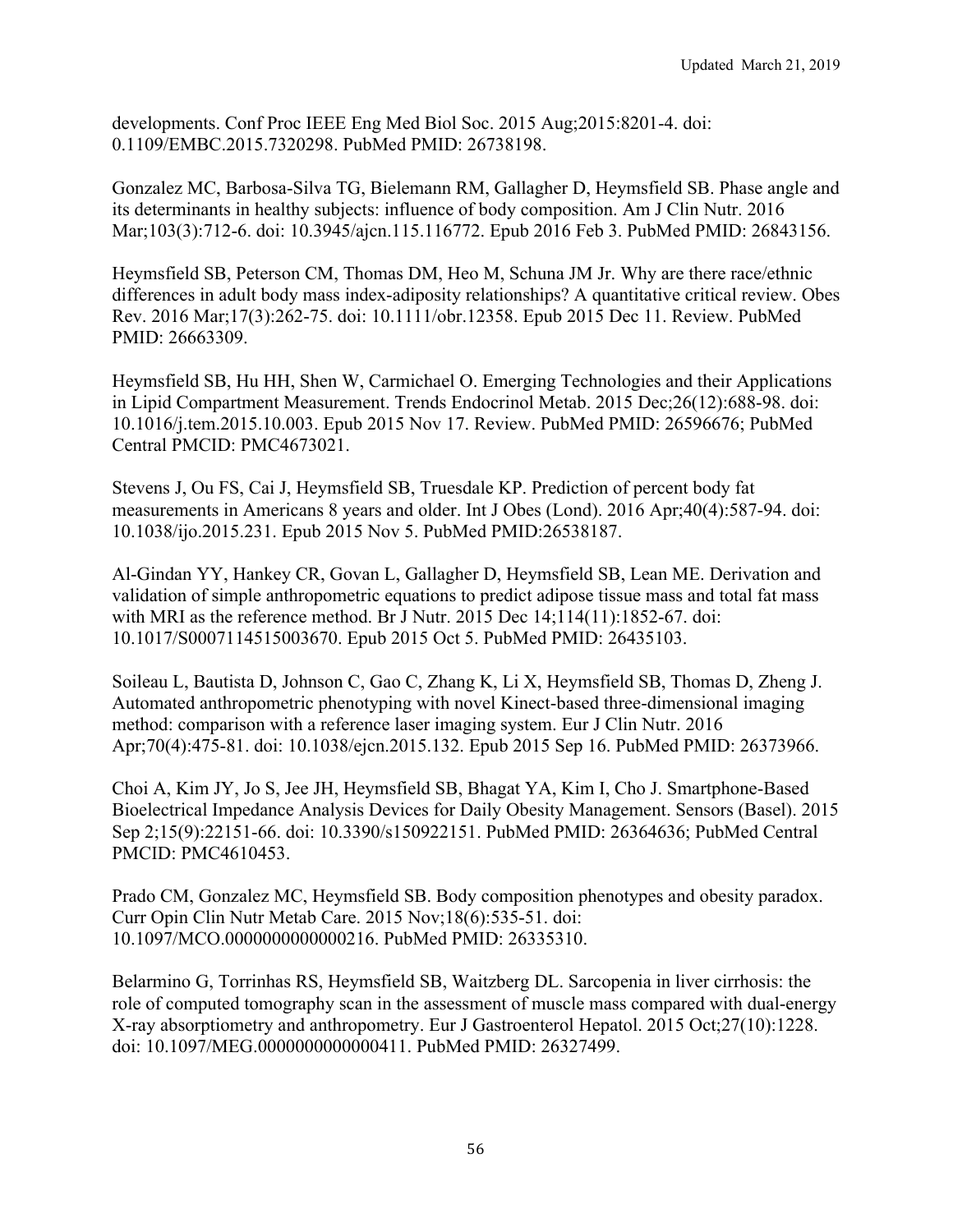Xu W, Chafi H, Guo B, Heymsfield SB, Murray KB, Zheng J, Jia G. Quantitative Comparison of 2 Dual-Energy X-ray Absorptiometry Systems in Assessing Body Composition and Bone Mineral Measurements. J Clin Densitom. 2015 Jul 20. pii: S1094-6950(15)00130-4. doi: 10.1016/j.jocd.2015.06.002. [Epub ahead of print] PubMed PMID: 26206525.

Widen EM, Factor-Litvak PR, Gallagher D, Paxton A, Pierson RN Jr, Heymsfield SB, Lederman SA. The Pattern of Gestational Weight Gain is Associated with Changes in Maternal Body Composition and Neonatal Size. Matern Child Health J. 2015 Oct;19(10):2286-94. doi: 10.1007/s10995-015-1747-5. PubMed PMID: 26179720; PubMed Central PMCID: PMC4575863.

Skinner AC, Heymsfield SB, Pietrobelli A, Faith MS, Allison DB. Ignoring regression to the mean leads to unsupported conclusion about obesity. Int J Behav Nutr Phys Act. 2015 May 7;12:56. doi: 10.1186/s12966-015-0212-6. PubMed PMID: 25948534; PubMed Central PMCID: PMC4427929.

Dhurandhar NV, Schoeller DA, Brown AW, Heymsfield SB, Thomas D, Sørensen TI, Speakman JR, Jeansonne M, Allison DB; Energy Balance Measurement Working Group. Response to 'Energy balance measurement: when something is not better than nothing'. Int J Obes (Lond). 2015 Jul;39(7):1175-6. doi: 10.1038/ijo.2015.81. Epub 2015 Apr 30. PubMed PMID: 25924713; PubMed Central PMCID: PMC4496300.

Heymsfield SB, Gonzalez MC, Lu J, Jia G, Zheng J. Skeletal muscle mass and quality: evolution of modern measurement concepts in the context of sarcopenia. Proc Nutr Soc. 2015 Nov;74(4):355-66. doi: 10.1017/S0029665115000129. Epub 2015 Apr 8. PubMed PMID: 25851205.

Shah ZK, Elias SN, Abaza R, Zynger DL, DeRenne LA, Knopp MV, Guo B, Schurr R, Heymsfield SB, Jia G. Performance comparison of 1.5-T endorectal coil MRI with 3.0-T nonendorectal coil MRI in patients with prostate cancer. Acad Radiol. 2015 Apr;22(4):467-74. doi: 10.1016/j.acra.2014.11.007. Epub 2015 Jan 8. PubMed PMID: 25579637; PubMed Central PMCID: PMC4355101.

Allison DB, Thomas DM, Heymsfield SB. Energy intake and weight loss. JAMA. 2014 Dec 24- 31;312(24):2687-8. doi: 10.1001/jama.2014.15513. PubMed PMID:25536264.

Myers CA, Slack T, Martin CK, Broyles ST, Heymsfield SB. Regional disparities in obesity prevalence in the United States: A spatial regime analysis. Obesity (Silver Spring). 2015 Feb;23(2):481-7. doi: 10.1002/oby.20963. Epub 2014 Dec 17. PubMed PMID: 25521074; PubMed Central PMCID: PMC4310761.

Brown AW, Hall KD, Thomas D, Dhurandhar NV, Heymsfield SB, Allison DB. Order of magnitude misestimation of weight effects of children's meal policy proposals. Child Obes. 2014 Dec;10(6):542-4. doi: 10.1089/chi.2014.0081. PubMed PMID: 25496036; PubMed Central PMCID: PMC4442575.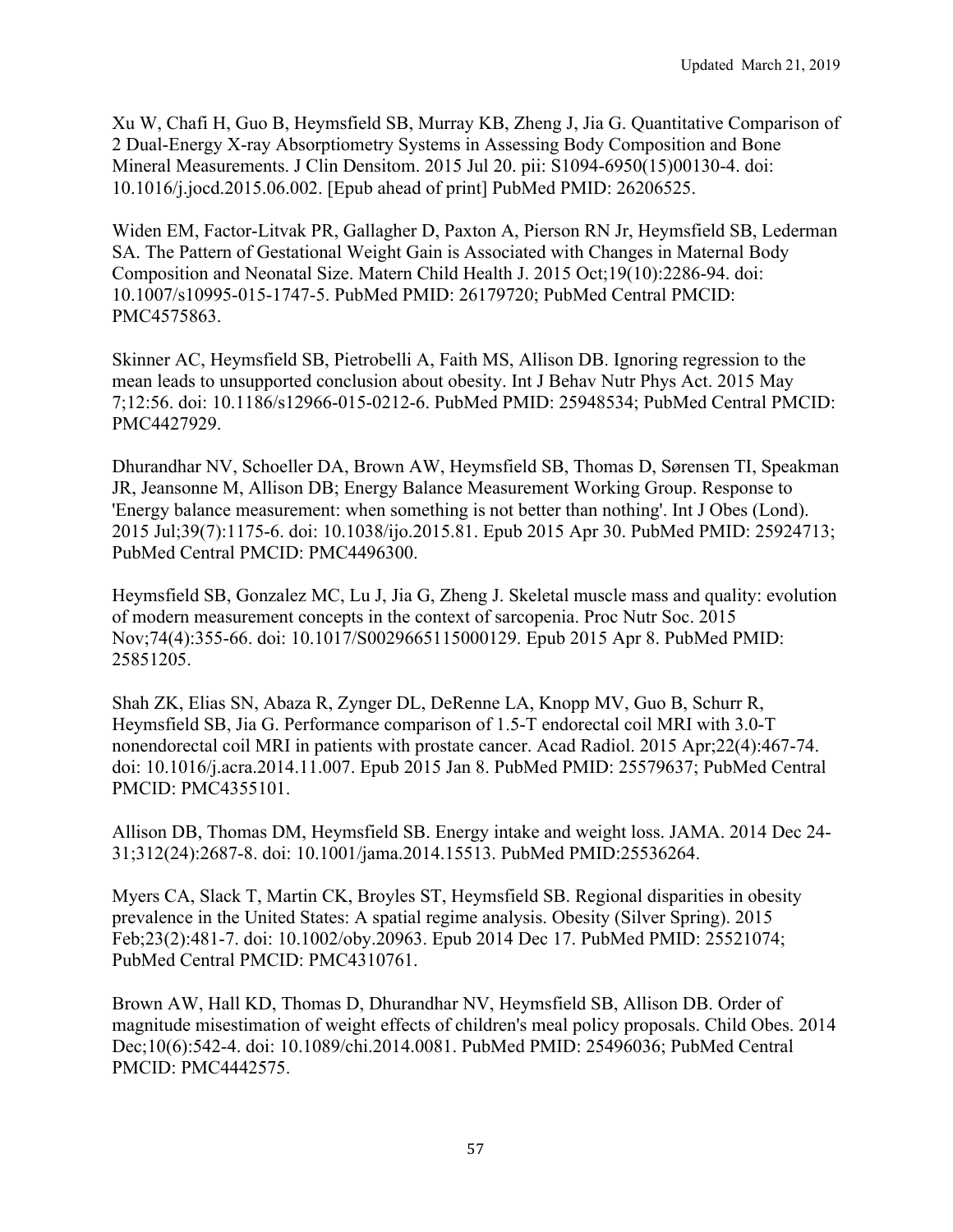Dawson JA, Hall KD, Thomas DM, Hardin JW, Allison DB, Heymsfield SB. Novel mathematical models for investigating topics in obesity. Adv Nutr. 2014 Sep;5(5):561-2. PubMed PMID: 25469395; PubMed Central PMCID: PMC4188233.

Heymsfield SB, Peterson CM, Thomas DM, Heo M, Schuna JM Jr, Hong S, Choi W. Scaling of adult body weight to height across sex and race/ethnic groups: relevance to BMI. Am J Clin Nutr. 2014 Dec;100(6):1455-61. doi: 10.3945/ajcn.114.088831. Epub 2014 Oct 8. PubMed PMID: 25411280; PubMed CentralPMCID: PMC4232013.

Dhurandhar NV, Schoeller D, Brown AW, Heymsfield SB, Thomas D, Sørensen TI, Speakman JR, Jeansonne M, Allison DB; Energy Balance Measurement Working Group. Energy balance measurement: when something is not better than nothing. Int J Obes (Lond). 2015 Jul;39(7):1109-13. doi: 10.1038/ijo.2014.199. Epub 2014 Nov 13. Review. PubMed PMID: 25394308; PubMed Central PMCID: PMC4430460.

Shumilov D, Heymsfield SB, Redman LM, Kalluri K, Dey J. New compartment model analysis of lean-mass and fat-mass growth with overfeeding. Nutrition. 2016 May;32(5):590-600. doi: 10.1016/j.nut.2015.10.018. Epub 2015 Dec 7. PubMed PMID: 26740258.

Rundle AG, Heymsfield SB. Can Walkable Urban Design Play a Role in Reducing the Incidence of Obesity-Related Conditions? JAMA. 2016 May 24-31;315(20):2175-7. doi: 10.1001/jama.2016.5635. PubMed PMID: 27218628.

Bourgeois B, Ng BK, Latimer D, Stannard CR, Romeo L, Li X, Shepherd JA, Heymsfield SB. Clinically applicable optical imaging technology for body size and shape analysis: comparison of systems differing in design. Eur J Clin Nutr. 2017 Sep 6. doi: 10.1038/ejcn.2017.142. [Epub ahead of print] PubMed PMID: 28876331.

Gonzalez MC, Correia MITD, Heymsfield SB. A requiem for BMI in the clinical setting. Curr Opin Clin Nutr Metab Care. 2017 Sep;20(5):314-321. doi:10.1097/MCO.0000000000000395. PubMed PMID: 28768291.

Heymsfield SB. In memoriam Alexander Francis Roche (1921-2017). Am J Hum Biol. 2017 Aug 11. doi: 10.1002/ajhb.23050. [Epub ahead of print] PubMed PMID: 28799680.

Silva AM, Matias CN, Santos DA, Thomas D, Bosy-Westphal A, Müller MJ, Heymsfield SB, Sardinha LB. Energy Balance over One Athletic Season. Med Sci Sports Exerc. 2017 Aug;49(8):1724-1733. doi: 10.1249/MSS.0000000000001280. PubMed PMID: 28514233.

Stevens J, Truesdale KP, Cai J, Ou FS, Reynolds KR, Heymsfield SB. Nationally representative equations that include resistance and reactance for the prediction of percent body fat in Americans. Int J Obes (Lond). 2017 Jul 24. doi: 10.1038/ijo.2017.167. [Epub ahead of print] PubMed PMID: 28736441.

Peterson CM, Su H, Thomas DM, Heo M, Golnabi AH, Pietrobelli A, Heymsfield SB. Tri-Ponderal Mass Index vs Body Mass Index in Estimating Body Fat During Adolescence. JAMA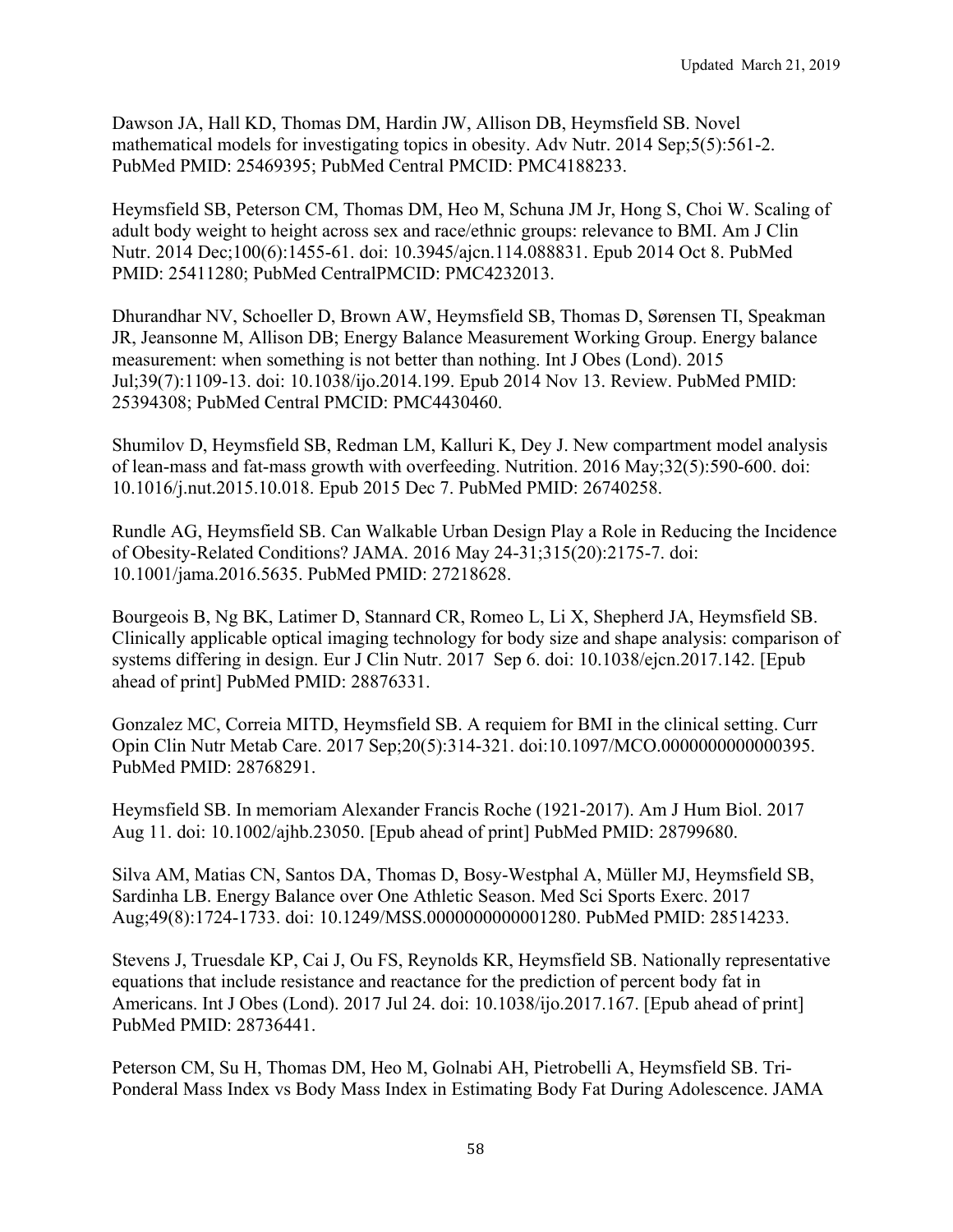Pediatr. 2017 Jul 1;171(7):629-636. doi: 10.1001/jamapediatrics.2017.0460. PubMed PMID: 28505241.

Heymsfield SB, Peterson CM, Thomas DM, Hirezi M, Zhang B, Smith S, Bray G, Redman L. Establishing energy requirements for body weight maintenance: validation of an intake-balance method. BMC Res Notes. 2017 Jun 26;10(1):220.doi: 10.1186/s13104-017-2546-4. PubMed PMID: 28651559; PubMed Central PMCID: PMC5485536.

Shepherd JA, Ng BK, Sommer MJ, Heymsfield SB. Body composition by DXA. Bone. 2017 Jun 16. pii: S8756-3282(17)30209-0. doi: 10.1016/j.bone.2017.06.010. [Epub ahead of print] PubMed PMID: 28625918.

Silva AM, Matias CN, Santos DA, Thomas D, Bosy-Westphal A, Müller MJ, Heymsfield SB, Sardinha LB. Compensatory Changes in Energy Balance Regulation over One Athletic Season. Med Sci Sports Exerc. 2017 Jun;49(6):1229-1235. doi:10.1249/MSS.0000000000001216. PubMed PMID: 28121799.

Liu J, Wang L, Sun J, Liu G, Yan W, Xi B, Xiong F, Ding W, Huang G, Heymsfield S, Mi J. Bone mineral density reference standards for Chinese children aged 3-18: cross-sectional results of the 2013-2015 China Child and Adolescent Cardiovascular Health (CCACH) Study. BMJ Open. 2017 May 29;7(5):e014542. doi: 10.1136/bmjopen-2016-014542. PubMed PMID: 28554916.

Silva AM, Matias CN, Santos DA, Rocha PM, Minderico CS, Thomas D, Heymsfield SB, Sardinha LB. Do Dynamic Fat and Fat-free Mass Changes follow Theoretical Driven Rules in Athletes? Med Sci Sports Exerc. 2017 May 23. doi: 10.1249/MSS.0000000000001332. [Epub ahead of print] PubMed PMID: 28542004.

Zheng J, Gao C, Wang M, Tran P, Mai N, Finley JW, Heymsfield SB, Greenway FL, Li Z, Heber D, Burton JH, Johnson WD, Laine RA. Lower Doses of Fructose Extend Lifespan in Caenorhabditis elegans. J Diet Suppl. 2017 May 4;14(3):264-277. Epub 2016 Sep 28. PubMed PMID: 27680107; PubMed Central PMCID: PMC5225670.

Heymsfield SB, Apovian CM. George Lincoln Blackburn, MD, PhD (1936-2017). Obesity (Silver Spring). 2017 May;25(5):815. doi: 10.1002/oby.21827. Epub 2017 Mar 27. PubMed PMID: 28345799.

Gonzalez MC, Heymsfield SB. Bioelectrical impedance analysis for diagnosing sarcopenia and cachexia: what are we really estimating? J Cachexia Sarcopenia Muscle. 2017 Apr;8(2):187-189. doi: 10.1002/jcsm.12159. Epub 2017 Jan 31. PubMed PMID: 28145079; PubMed Central PMCID: PMC5377383.

Belarmino G, Gonzalez MC, Sala P, Torrinhas RS, Andraus W, D'Albuquerque LA, Pereira RM, Caparbo VF, Ferrioli E, Pfrimer K, Damiani L, Heymsfield SB, Waitzberg DL. Diagnosing Sarcopenia in Male Patients With Cirrhosis by Dual-Energy X-Ray Absorptiometry Estimates of Appendicular Skeletal Muscle Mass. JPEN J Parenter Enteral Nutr. 2017 Apr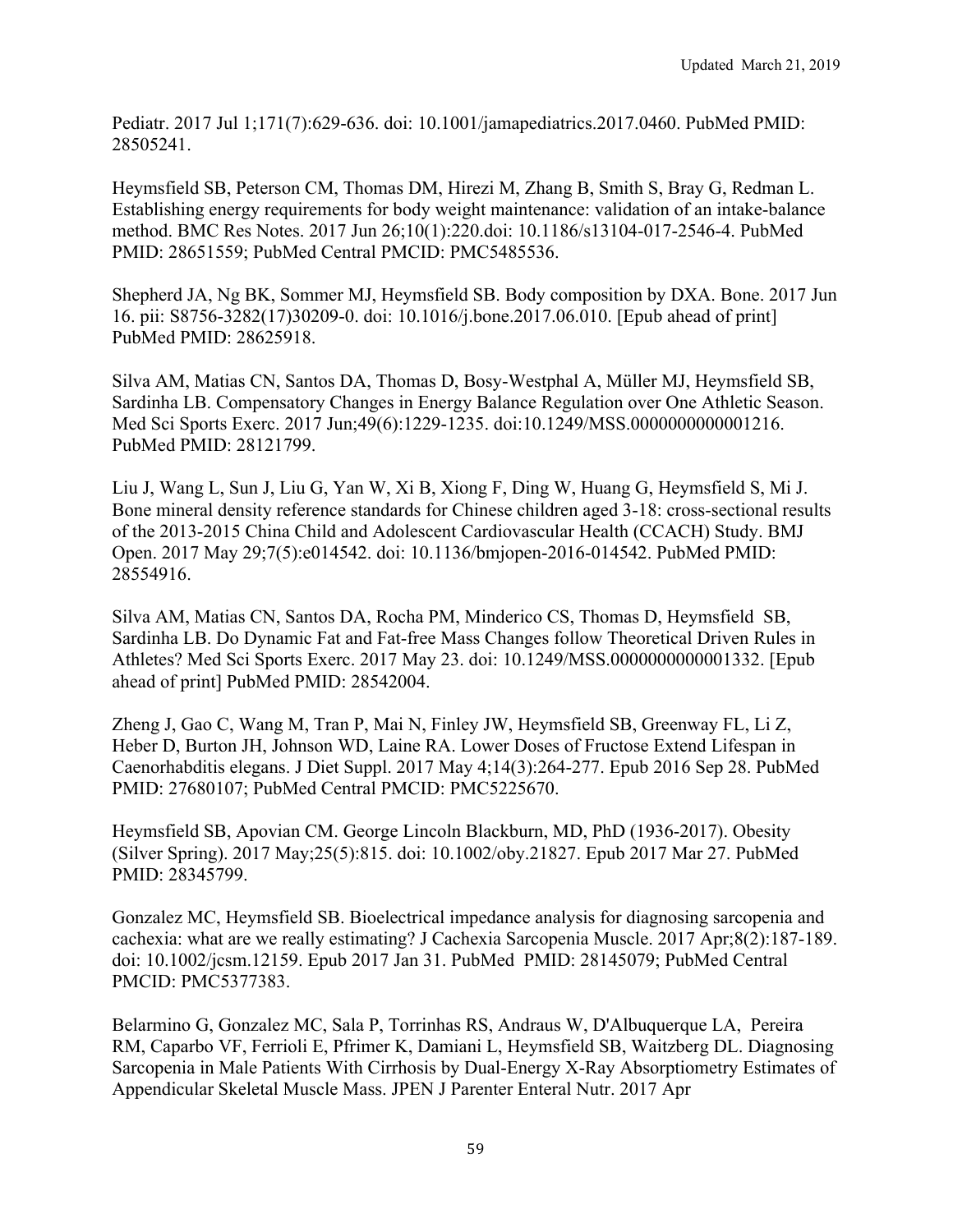1:148607117701400. doi: 10.1177/0148607117701400. [Epub ahead of print] PubMed PMID: 28402708.

Sala P, Torrinhas RS, Fonseca DC, Heymsfield S, Giannella-Neto D, Waitzberg DL. Type 2 Diabetes Remission After Roux-en-Y Gastric Bypass: Evidence for Increased Expression of Jejunal Genes Encoding Regenerating Pancreatic Islet-Derived Proteins as a Potential Mechanism. Obes Surg. 2017 Apr;27(4):1123-1127. doi: 10.1007/s11695-017-2602-0. PubMed PMID: 28213664.

Belarmino G, Gonzalez MC, Torrinhas RS, Sala P, Andraus W, D'Albuquerque LA, Pereira RM, Caparbo VF, Ravacci GR, Damiani L, Heymsfield SB, Waitzberg DL. Phase angle obtained by bioelectrical impedance analysis independently predicts mortality in patients with cirrhosis. World J Hepatol. 2017 Mar 8;9(7):401-408. doi: 10.4254/wjh.v9.i7.401. PubMed PMID: 28321276; PubMed Central PMCID: PMC5340995.

Heymsfield SB, Bourgeois B, Thomas DM. Assessment of human energy exchange: historical overview. Eur J Clin Nutr. 2017 Mar;71(3):294-300. doi: 10.1038/ejcn.2016.221. Epub 2016 Nov 23. PubMed PMID: 27876807.

Thomas DM, Paynter J, Peterson CM, Heymsfield SB, Nduati A, Apolzan JW, Martin CK. A new universal dynamic model to describe eating rate and cumulative intake curves. Am J Clin Nutr. 2017 Feb;105(2):323-331. doi: 10.3945/ajcn.115.127811. Epub 2017 Jan 11. PubMed PMID: 28077377; PubMed Central PMCID: PMC5267295.

Earthman CP, Wolfe RR, Heymsfield SB. Dudrick Research Symposium 2015-Lean Tissue and Protein in Health and Disease. JPEN J Parenter Enteral Nutr. 2017 Feb;41(2):226-237. doi: 10.1177/0148607115619599. Epub 2016 Jul 11. PubMed PMID: 26684735.

Myers CA, Slack T, Broyles ST, Heymsfield SB, Church TS, Martin CK. Diabetes prevalence is associated with different community factors in the diabetes belt versus the rest of the United States. Obesity (Silver Spring). 2017 Feb;25(2):452-459. doi: 10.1002/oby.21725. Epub 2016 Dec 23. PubMed PMID: 28009108; PubMed Central PMCID: PMC5269515.

Heymsfield SB, Wadden TA. Mechanisms, Pathophysiology, and Management of Obesity. N Engl J Med. 2017 Jan 19;376(3):254-266. doi: 10.1056/NEJMra1514009. PubMed PMID: 28099824.

Sala P, Belarmino G, Torrinhas RS, Machado NM, Fonseca DC, Ravacci GR, Ishida RK, Guarda IF, de Moura EG, Sakai P, Santo MA, da Silva ID, Pereira CC, Logullo AF, Heymsfield S, Giannella-Neto D, Waitzberg DL. Gastrointestinal Transcriptomic Response of Metabolic Vitamin B12 Pathways in Roux-en-Y Gastric Bypass. Clin Transl Gastroenterol. 2017 Jan 5;8(1):e212. doi: 10.1038/ctg.2016.67. PubMedPMID: 28055029; PubMed Central PMCID: PMC5288601.

Scherzer R, Heymsfield SB, Rimland D, Powderly WG, Tien PC, Bacchetti P, Shlipak MG, Grunfeld C; Study of Fat Redistribution, Metabolic Change in HIV Infection (FRAM).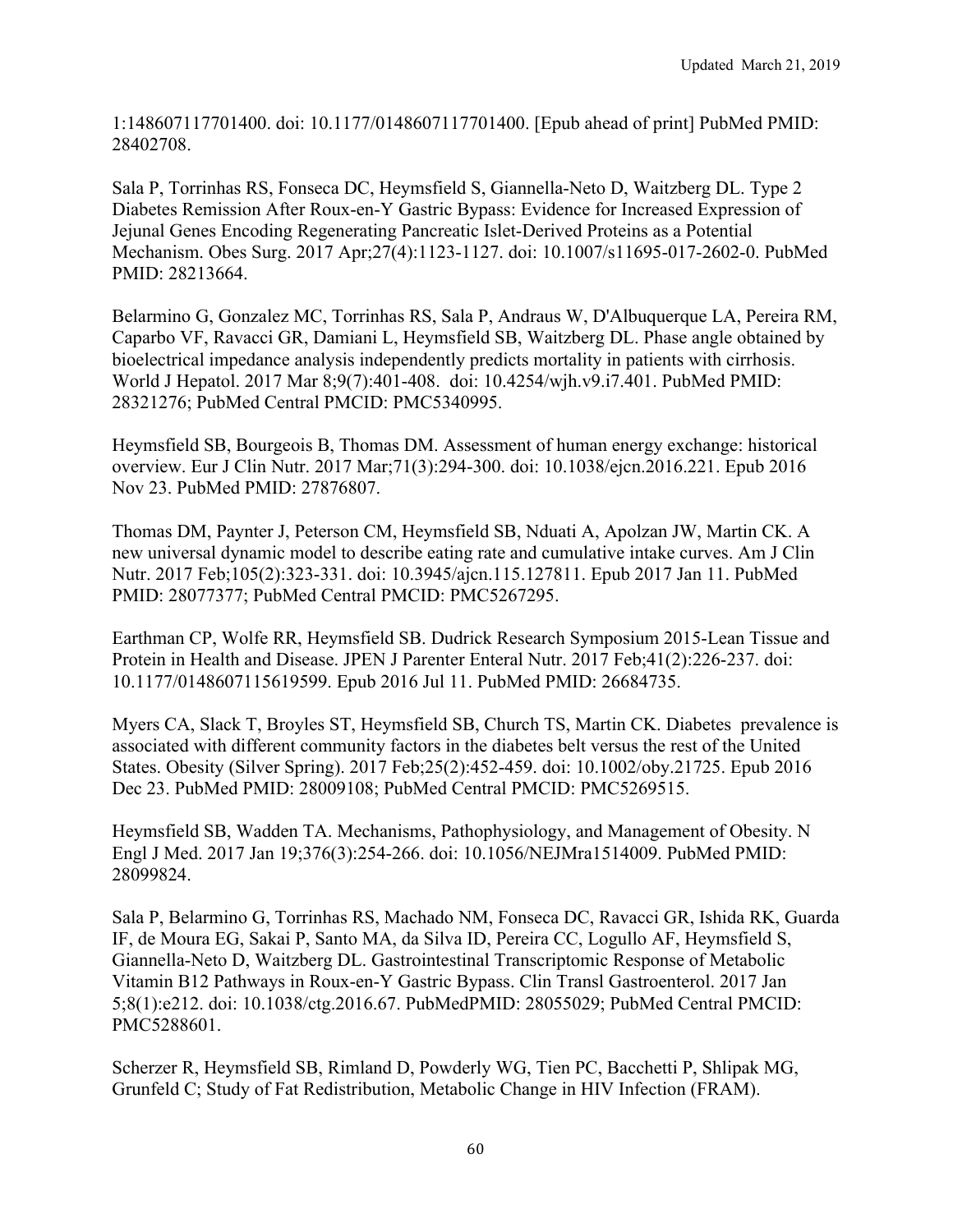Association of serum albumin and aspartate transaminase with 5-year all-cause mortality in HIV/hepatitis C virus coinfection and HIV monoinfection. AIDS. 2017 Jan 2;31(1):71-79. PubMed PMID: 27677166; PubMed Central PMCID: PMC5127775.

Heymsfield SB, Stevens J. Anthropometry: continued refinements and new developments of an ancient method. Am J Clin Nutr. 2017 Jan;105(1):1-2. doi: 10.3945/ajcn.116.148346. Epub 2016 Dec 21. PubMed PMID: 28003202.

Sala P, Belarmino G, Machado NM, Cardinelli CS, Al Assal K, Silva MM, Fonseca DC, Ishida RK, Santo MA, de Moura EG, Sakai P, Guarda IF, da Silva ID, Rodrigues AS, Pereira CA, Heymsfield S, Doré J, Torrinhas RS, Giannella-Neto D, Waitzberg DL. The SURMetaGIT study: Design and rationale for a prospective pan-omics examination of the gastrointestinal response to Roux-en-Y gastric bypass surgery. J Int Med Res. 2016 Dec;44(6):1359-1375. doi: 10.1177/0300060516667862. Epub 2016 Nov 11. PubMed PMID: 27834300.

Kuchnia AJ, Teigen LM, Cole AJ, Mulasi U, Gonzalez MC, Heymsfield SB, Vock DM, Earthman CP. Phase Angle and Impedance Ratio: Reference Cut-Points From the United States National Health and Nutrition Examination Survey 1999-2004 From Bioimpedance Spectroscopy Data. JPEN J Parenter Enteral Nutr. 2016 Sep 26. pii: 0148607116670378. [Epub ahead of print] PubMed PMID: 27670250.

Belarmino G, Gonzalez MC, Torrinhas RS, Sala P, Andraus W, D'Albuquerque LA, Pereira RM, Caparbo VF, Ravacci GR, Damiani L, Heymsfield SB, Waitzberg DL. Phase angle obtained by bioelectrical impedance analysis independently predicts mortality in patients with cirrhosis. World J Hepatol. 2017 Mar 8;9(7):401-408. doi: 10.4254/wjh.v9.i7.401. PubMed PMID: 28321276; PubMed Central PMCID: PMC5340995.

Sala P, Torrinhas RS, Fonseca DC, Heymsfield S, Giannella-Neto D, Waitzberg DL. Type 2 Diabetes Remission After Roux-en-Y Gastric Bypass: Evidence for Increased Expression of Jejunal Genes Encoding Regenerating Pancreatic Islet-Derived Proteins as a Potential Mechanism. Obes Surg. 2017Apr;27(4):1123-1127. doi: 10.1007/s11695-017-2602-0. PubMed PMID: 28213664.

Silva AM, Matias CN, Santos DA, Thomas D, Bosy-Westphal A, MüLLER MJ, Heymsfield SB, Sardinha LB. Compensatory Changes in Energy Balance Regulation over One Athletic Season. Med Sci Sports Exerc. 2017 Jun;49(6):1229-1235. doi: 10.1249/MSS.0000000000001216. PubMed PMID: 28121799.

Thomas DM, Paynter J, Peterson CM, Heymsfield SB, Nduati A, Apolzan JW, Martin CK. A new universal dynamic model to describe eating rate and cumulative intake curves. Am J Clin Nutr. 2017 Feb;105(2):323-331. doi: 10.3945/ajcn.115.127811. Epub 2017 Jan 11. PubMed PMID: 28077377; PubMed Central PMCID: PMC5267295.

Sala P, Belarmino G, Torrinhas RS, Machado NM, Fonseca DC, Ravacci GR, Ishida RK, Guarda IF, de Moura EG, Sakai P, Santo MA, da Silva ID, Pereira CC, Logullo AF, Heymsfield S, Giannella-Neto D, Waitzberg DL. Gastrointestinal Transcriptomic Response of Metabolic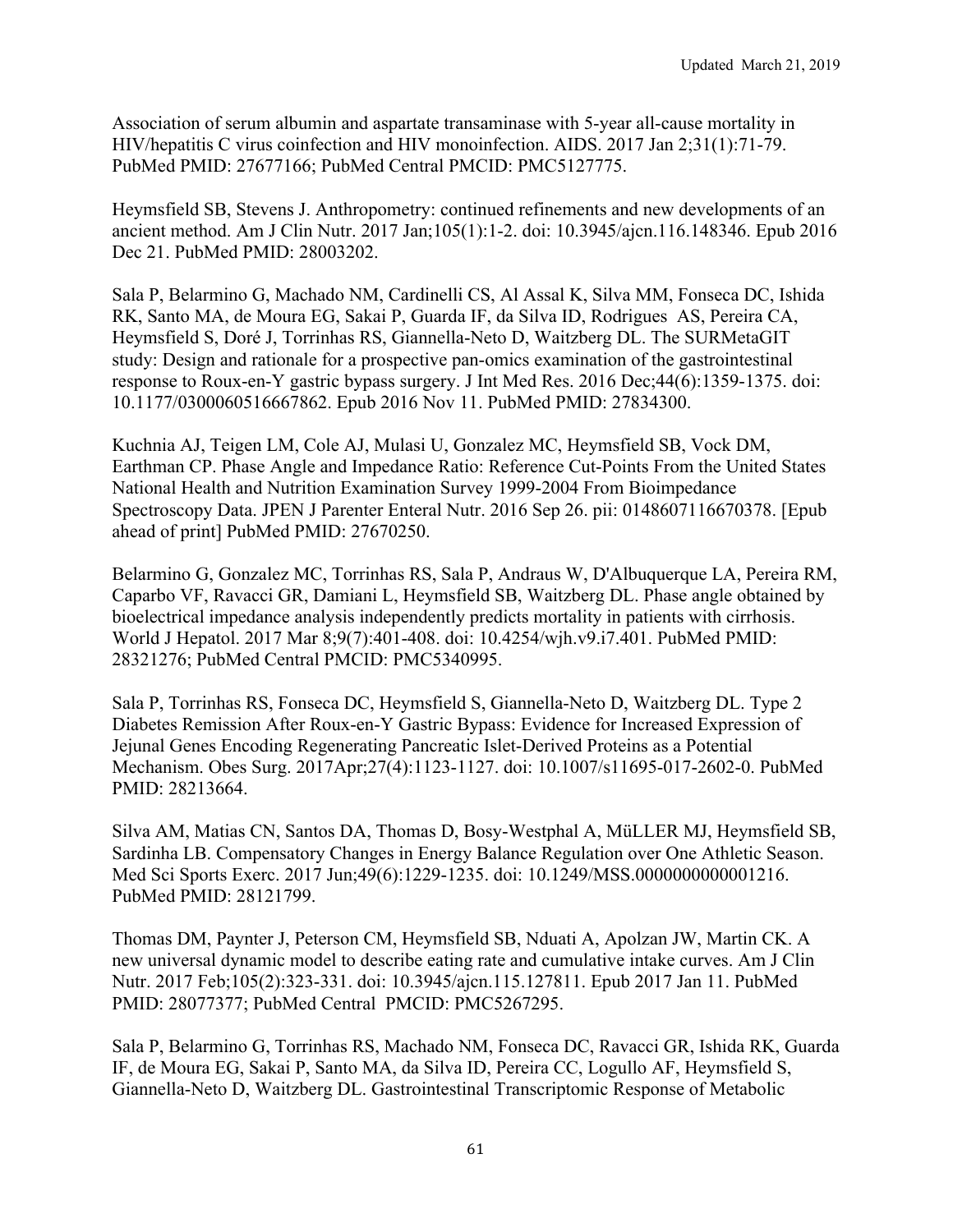Vitamin B12 Pathways in Roux-en-Y Gastric Bypass. Clin Transl Gastroenterol. 2017 Jan 5;8(1):e212. doi: 10.1038/ctg.2016.67. PubMed PMID: 28055029; PubMed Central PMCID: PMC5288601.

Myers CA, Slack T, Broyles ST, Heymsfield SB, Church TS, Martin CK. Diabetes prevalence is associated with different community factors in the diabetes belt versus the rest of the United States. Obesity (Silver Spring). 2017 Feb;25(2):452-459. doi: 10.1002/oby.21725. Epub 2016 Dec 23. PubMed PMID: 28009108; PubMed Central PMCID: PMC5269515.

Zheng J, Gao C, Wang M, Tran P, Mai N, Finley JW, Heymsfield SB, Greenway FL, Li Z, Heber D, Burton JH, Johnson WD, Laine RA. Lower Doses of Fructose Extend Lifespan in Caenorhabditis elegans. J Diet Suppl. 2017 May 4;14(3):264-277. Epub 2016 Sep 28. PubMed PMID: 27680107; PubMed Central PMCID: PMC5225670.

Scherzer R, Heymsfield SB, Rimland D, Powderly WG, Tien PC, Bacchetti P, Shlipak MG, Grunfeld C; Study of Fat Redistribution, Metabolic Change in HIV Infection (FRAM). Association of serum albumin and aspartate transaminase with 5-year all-cause mortality in HIV/hepatitis C virus coinfection and HIV monoinfection. AIDS. 2017 Jan 2;31(1):71-79. PubMed PMID: 27677166; PubMed Central PMCID: PMC5127775.

Kuchnia AJ, Teigen LM, Cole AJ, Mulasi U, Gonzalez MC, Heymsfield SB, Vock DM, Earthman CP. Phase Angle and Impedance Ratio: Reference Cut-Points From the United States National Health and Nutrition Examination Survey 1999-2004 From Bioimpedance Spectroscopy Data. JPEN J Parenter Enteral Nutr. 2017 Nov;41(8):1310-1315. doi: 10.1177/0148607116670378. Epub 2016 Sep 26. PubMed PMID: 27670250.

Bourgeois B, Ng BK, Latimer D, Stannard CR, Romeo L, Li X, Shepherd JA, Heymsfield SB. Clinically applicable optical imaging technology for body size and shape analysis: comparison of systems differing in design. Eur J Clin Nutr. 2017 Nov;71(11):1329-1335. doi: 10.1038/ejcn.2017.142. Epub 2017 Sep 6. PubMed PMID:28876331.

Stevens J, Truesdale KP, Cai J, Ou FS, Reynolds KR, Heymsfield SB. Nationally representative equations that include resistance and reactance for the prediction of percent body fat in Americans. Int J Obes (Lond). 2017 Nov;41(11):1669-1675. doi: 10.1038/ijo.2017.167. Epub 2017 Jul 24. PubMed PMID: 28736441; PubMed Central PMCID: PMC5675766.

Heymsfield SB, Peterson CM, Thomas DM, Hirezi M, Zhang B, Smith S, Bray G, Redman L. Establishing energy requirements for body weight maintenance: validation of an intake-balance method. BMC Res Notes. 2017 Jun 26;10(1):220. doi: 10.1186/s13104-017-2546-4. PubMed PMID: 28651559; PubMed Central PMCID: PMC5485536.

Liu J, Wang L, Sun J, Liu G, Yan W, Xi B, Xiong F, Ding W, Huang G, Heymsfield S, Mi J. Bone mineral density reference standards for Chinese children aged 3-18: cross-sectional results of the 2013-2015 China Child and Adolescent Cardiovascular Health (CCACH) Study. BMJ Open. 2017 May 29;7(5):e014542. doi: 10.1136/bmjopen-2016-014542. PubMed PMID: 28554916; PubMed Central PMCID: PMC5729998.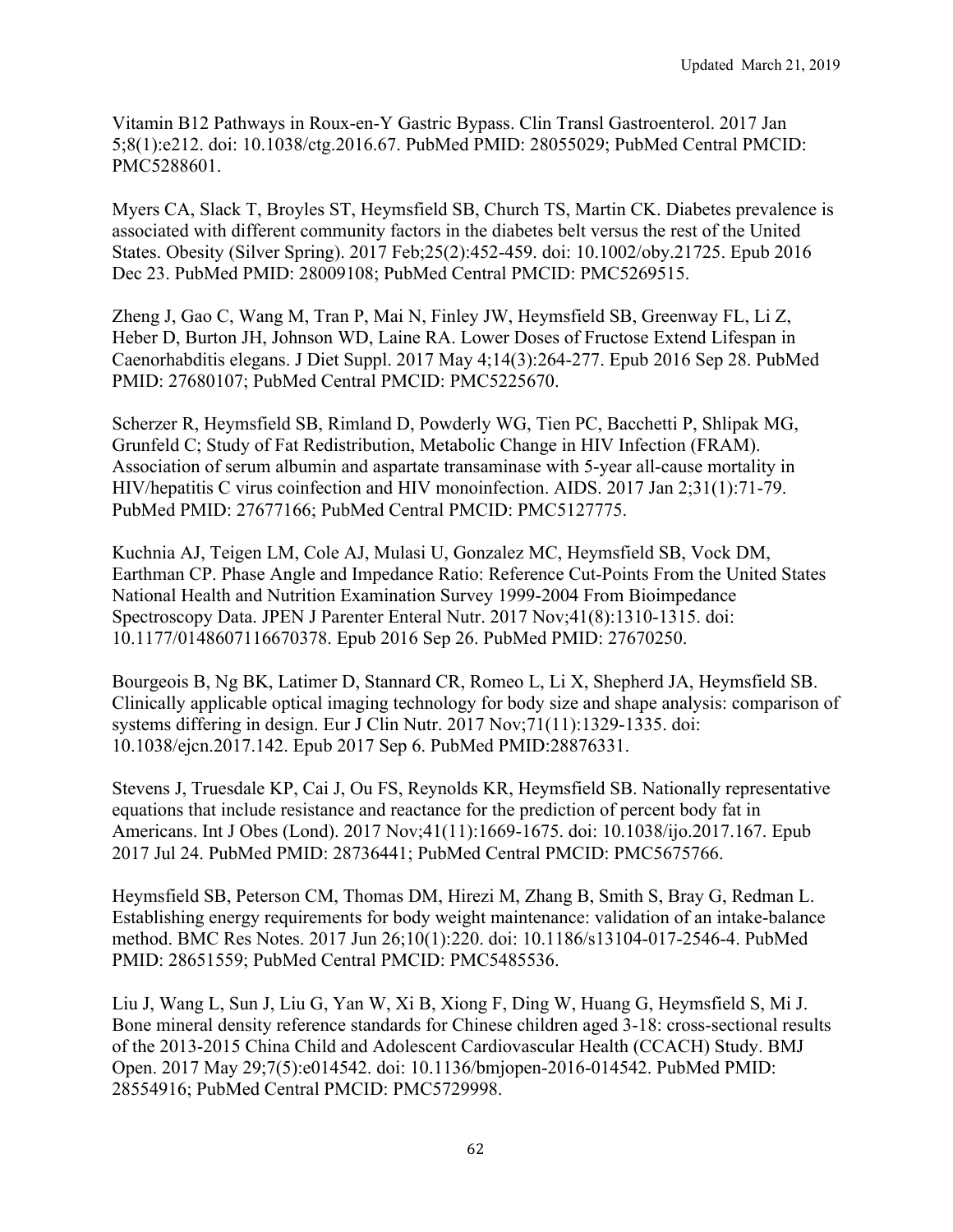Silva AM, Matias CN, Santos DA, Rocha PM, Minderico CS, Thomas D, Heymsfield SB, Sardinha LB. Do Dynamic Fat and Fat-Free Mass Changes follow Theoretical Driven Rules in Athletes? Med Sci Sports Exerc. 2017 Oct;49(10):2086-2092. doi: 10.1249/MSS.0000000000001332. PubMed PMID: 28542004.

Silva AM, Matias CN, Santos DA, Thomas D, Bosy-Westphal A, Müller MJ, Heymsfield SB, Sardinha LB. Energy Balance over One Athletic Season. Med Sci Sports Exerc. 2017 Aug;49(8):1724-1733. doi: 10.1249/MSS.0000000000001280. PubMed PMID: 28514233.

Peterson CM, Su H, Thomas DM, Heo M, Golnabi AH, Pietrobelli A, Heymsfield SB. Tri-Ponderal Mass Index vs Body Mass Index in Estimating Body Fat During Adolescence. JAMA Pediatr. 2017 Jul 1;171(7):629-636. doi: 10.1001/jamapediatrics.2017.0460. PubMed PMID: 28505241; PubMed Central PMCID: PMC5710345.

Belarmino G, Gonzalez MC, Sala P, Torrinhas RS, Andraus W, D'Albuquerque LAC, Pereira RMR, Caparbo VF, Ferrioli E, Pfrimer K, Damiani L, Heymsfield SB, Waitzberg DL. Diagnosing Sarcopenia in Male Patients With Cirrhosis by Dual-Energy X-Ray Absorptiometry Estimates of Appendicular Skeletal Muscle Mass. JPEN J Parenter Enteral Nutr. 2018 Jan;42(1):24-36. doi: 10.1177/0148607117701400. Epub 2017 Dec 6. PubMed PMID: 28402708.

Garla P, Sala P, Torrinhas RSM, Machado NM, Fonseca DC, da Silva MM, Ravacci GR, Belarmino G, Ishida RK, Guarda IFMS, de Moura EGH, Sakai P, Santo MA, da Silva IDCG, Pereira CCA, Heymsfield S, Corrêa-Giannella MLC, Calder PC, Waitzberg DL. Reduced intestinal FADS1 gene expression and plasma omega-3 fatty acids following Roux-en-Y gastric bypass. Clin Nutr. 2018 May 29. pii: S0261-5614(18)30183-3. doi: 10.1016/j.clnu.2018.05.011. [Epub ahead of print]PubMed PMID: 30459098.

Affuso O, Pradhan L, Zhang C, Gao S, Wiener HW, Gower B, Heymsfield SB, Allison DB. A method for measuring human body composition using digital images. PLoS One. 2018 Nov 5;13(11):e0206430. doi: 10.1371/journal.pone.0206430. eCollection 2018. PubMed PMID: 30395607; PubMed Central PMCID: PMC6218036.

Bourgeois B, Fan B, Johannsen N, Gonzalez MC, Ng BK, Sommer MJ, Shepherd JA, Heymsfield SB. Improved strength prediction combining clinically available measures of skeletal muscle mass and quality. J Cachexia Sarcopenia Muscle. 2018 Oct 29. doi: 10.1002/jcsm.12353. [Epub ahead of print] PubMed PMID: 30371008.

Pleuss JD, Talty K, Morse S, Kuiper P, Scioletti M, Heymsfield SB, Thomas DM. A machine learning approach relating 3D body scans to body composition in humans. Eur J Clin Nutr. 2019 Feb;73(2):200-208. doi: 10.1038/s41430-018-0337-1. Epub 2018 Oct 12. Review. PubMed PMID: 30315314.

Belarmino G, Torrinhas RS, Sala P, Horie LM, Damiani L, Lopes NC, Heymsfield SB, Waitzberg DL. A new anthropometric index for body fat estimation in patients with severe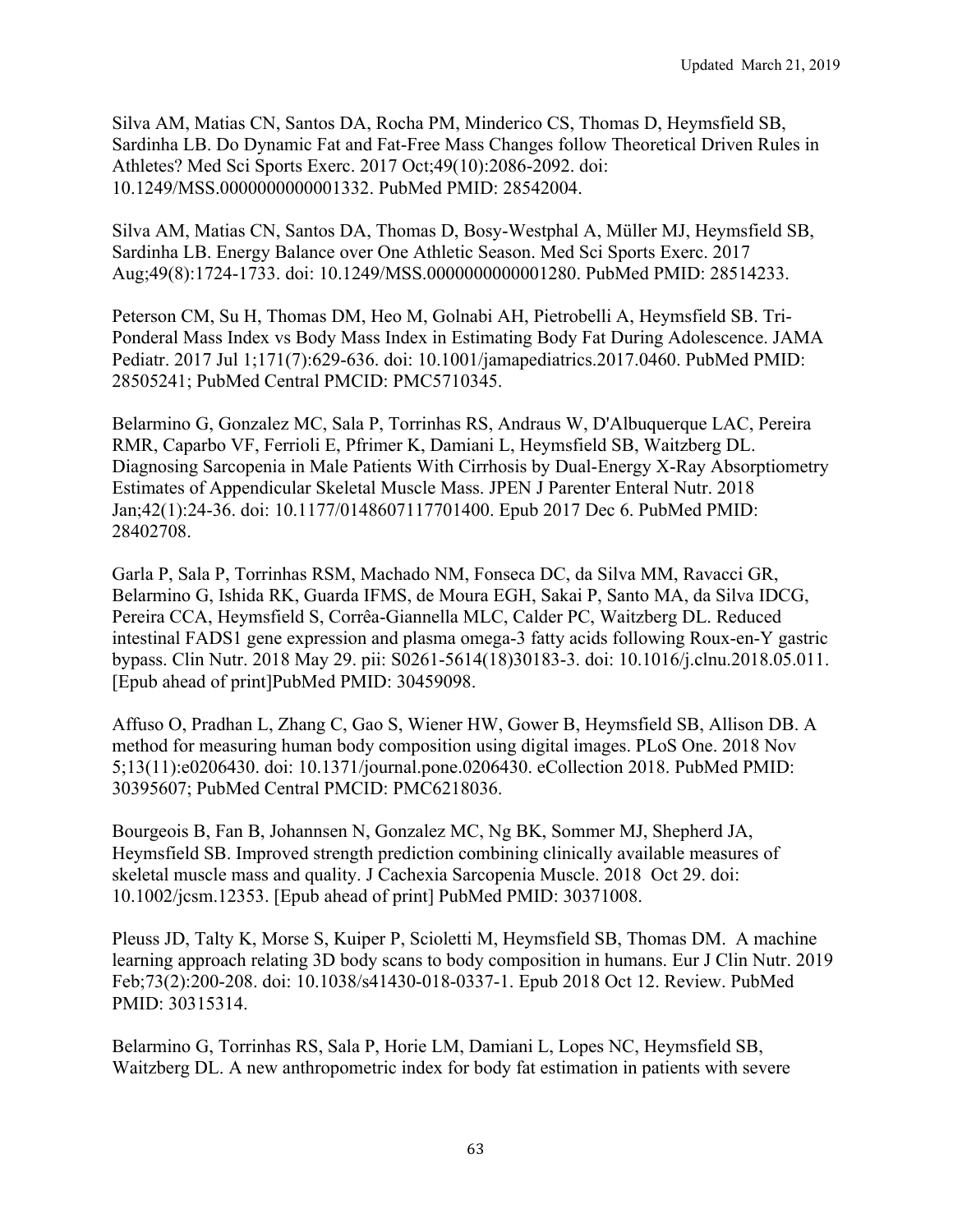obesity. BMC Obes. 2018 Oct 1;5:25. doi: 10.1186/s40608-018-0202-8. eCollection 2018. PubMed PMID: 30288293; PubMed Central PMCID: PMC6166270.

Ng BK, Liu YE, Wang W, Kelly TL, Wilson KE, Schoeller DA, Heymsfield SB, Shepherd JA. Validation of rapid 4-component body composition assessment with the use of dual-energy Xray absorptiometry and bioelectrical impedance analysis. Am J Clin Nutr. 2018 Oct 1;108(4):708-715. doi: 10.1093/ajcn/nqy158. PubMed PMID: 30099474.

Bea JW, Going SB, Wertheim BC, Bassford TL, LaCroix AZ, Wright NC, Nicholas JS, Heymsfield SB, Chen Z. Body composition and physical function in the Women's Health Initiative Observational Study. Prev Med Rep. 2018 May 9;11:15-22. doi: 10.1016/j.pmedr.2018.05.007. eCollection 2018 Sep. PubMed PMID: 30065910; PubMed Central PMCID: PMC6066466.

Plucker A, Thomas DM, Broskey N, Martin CK, Schoeller D, Shook R, Heymsfield SB, Levine JA, Redman LA. Adult energy requirements predicted from doubly labeled water. Int J Obes (Lond). 2018 Aug;42(8):1515-1523. doi: 10.1038/s41366-018-0168-0. Epub 2018 Jul 19. PubMed PMID: 30026590.

Belarmino G, Singer P, Gonzalez MC, Machado NM, Cardinelli CS, Barcelos S, Andraus W, D'Albuquerque LAC, Damiani L, Costa AC, Pereira RMR, Heymsfield SB, Sala P, Torrinhas RSM, Waitzberg DL. Prognostic value of energy expenditure and respiratory quotient measuring in patients with liver cirrhosis. Clin Nutr. 2018 Jul 6. pii: S0261-5614(18)31202-0. doi: 10.1016/j.clnu.2018.07.001. [Epub ahead of print] PubMed PMID: 30007480.

Borga M, West J, Bell JD, Harvey NC, Romu T, Heymsfield SB, Dahlqvist Leinhard O. Advanced body composition assessment: from body mass index to body composition profiling. J Investig Med. 2018 Jun;66(5):1-9. doi: 10.1136/jim-2018-000722. Epub 2018 Mar 25. PubMed PMID: 29581385; PubMed Central PMCID: PMC5992366.

Van Aller C, Lara J, Stephan BCM, Donini LM, Heymsfield S, Katzmarzyk PT, Wells JCK, Prado CM, Siervo M. Sarcopenic obesity and overall mortality: Results from the application of novel models of body composition phenotypes to the National Health and Nutrition Examination Survey 1999-2004. Clin Nutr. 2019 Feb;38(1):264-270. doi: 10.1016/j.clnu.2018.01.022. Epub 2018 Feb 15. PubMed PMID: 29499977.

Bourgeois B, Watts K, Thomas DM, Carmichael O, Hu FB, Heo M, Hall JE, Heymsfield SB. Associations between height and blood pressure in the United States population. Medicine (Baltimore). 2017 Dec;96(50):e9233. doi: 10.1097/MD.0000000000009233. PubMed PMID: 29390353; PubMed Central PMCID: PMC5815765.

Ebbeling CB, Klein GL, Luoto PK, Wong JMW, Bielak L, Eddy RG, Steltz SK, Devlin C, Sandman M, Hron B, Shimy K, Heymsfield SB, Wolfe RR, Wong WW, Feldman HA, Ludwig DS. A randomized study of dietary composition during weight-loss maintenance: Rationale, study design, intervention, and assessment. Contemp Clin Trials. 2018 Feb;65:76-86. doi: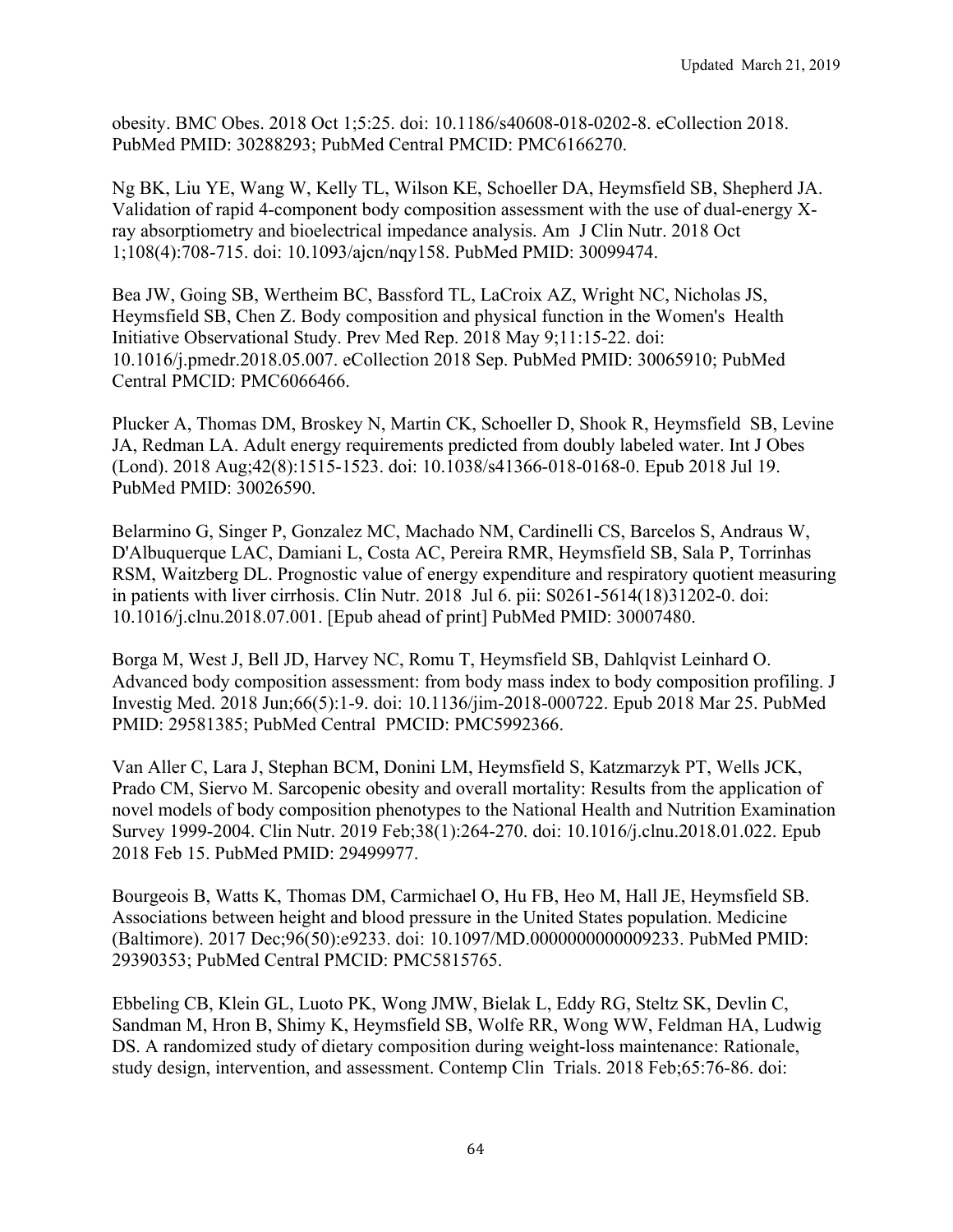10.1016/j.cct.2017.12.004. Epub 2017 Dec 9. PubMed PMID: 29233719; PubMed Central PMCID: PMC6055230.

Hood K, Ashcraft J, Watts K, Hong S, Choi W, Heymsfield SB, Gautam RK, Thomas D. Allometric scaling of weight to height and resulting body mass index thresholds in two Asian populations. Nutr Diabetes. 2019 Jan 9;9(1):2. doi: 10.1038/s41387-018-0068-3. PubMed PMID: 30683839; PubMed Central PMCID: PMC6347591.

## **EPubs**

Chafi H, Elias SN, Nguyen HT, Friel HT, Knopp MV, Guo B, Heymsfield SB, Jia G. Effect of parallel radiofrequency transmission on arterial input function selection in dynamic contrastenhanced 3 Tesla pelvic MRI. J Magn Reson Imaging. 2015 Jun 9. doi: 10.1002/jmri.24969. [Epub ahead of print] PMID:26069205

Heymsfield SB, Gonzalez MC, Lu J, Jia G, Zheng J. Skeletal muscle mass and quality: evolution of modern measurement concepts in the context of sarcopenia. Proc Nutr Soc. 2015 Apr 8:1-12. [Epub ahead of print] PMID: 25851205

## **Chapters/Reviews/Books/Conference Proceedings**

Heymsfield SB, Jain P, Ortiz O, Waki M. Obesity: Cardiac structure and function in markedly obese patients before and after weight loss. In: Wadden TA and VanItallie TB, eds. Treatment of the Seriously Obese Patient. New York: The Guillford Press, 136-162, 1992.

Heymsfield SB, Tighe A, Wang ZM. Nutritional Assessment by Anthropometric and Biochemical Methods. In: Shils ME, Olson JA, Shike M, eds. Modern Nutrition in Health and Disease. Philadelphia: Lea and Febiger, Eighth Edition, 1992.

Sun Y, Cai L, Heymsfield SB. Design of a Device for the Mechanical Energy Output Measurement of a Human During Motion. In: El-Ashram and Youssef HA, eds. Developments in Production Engineering Design and Control, PEDAC' 92 Conference Proceedings, 583-592, 1992.

Heymsfield SB, Wang ZM. Human body composition: the five-level model and its relation to bioimpedance analysis. Rivista Italiana Di Nutrizione Parenterale Ed Enterale 11:71-77, 1993.

Tighe AP, Allison DB, Kral JG, Heymsfield SB. Nutrition support of the obese patient. In: Rombeau JL and Caldwell MD, eds. Parenteral Nutrition, Vol. I, Second Edition. Philadelphia: W.B. Saunders, 1993.

Wang ZM, Heshka S, Heymsfield SB. Application of computerized axial tomography in the study of body composition: Evaluation of lipid, water, protein, and mineral in healthy men. In: Ellis KJ and Eastman JD, eds. In: Human Body Composition: In Vivo Methods, Models, and Assessment. New York: Plenum Press, 343-344, 1993.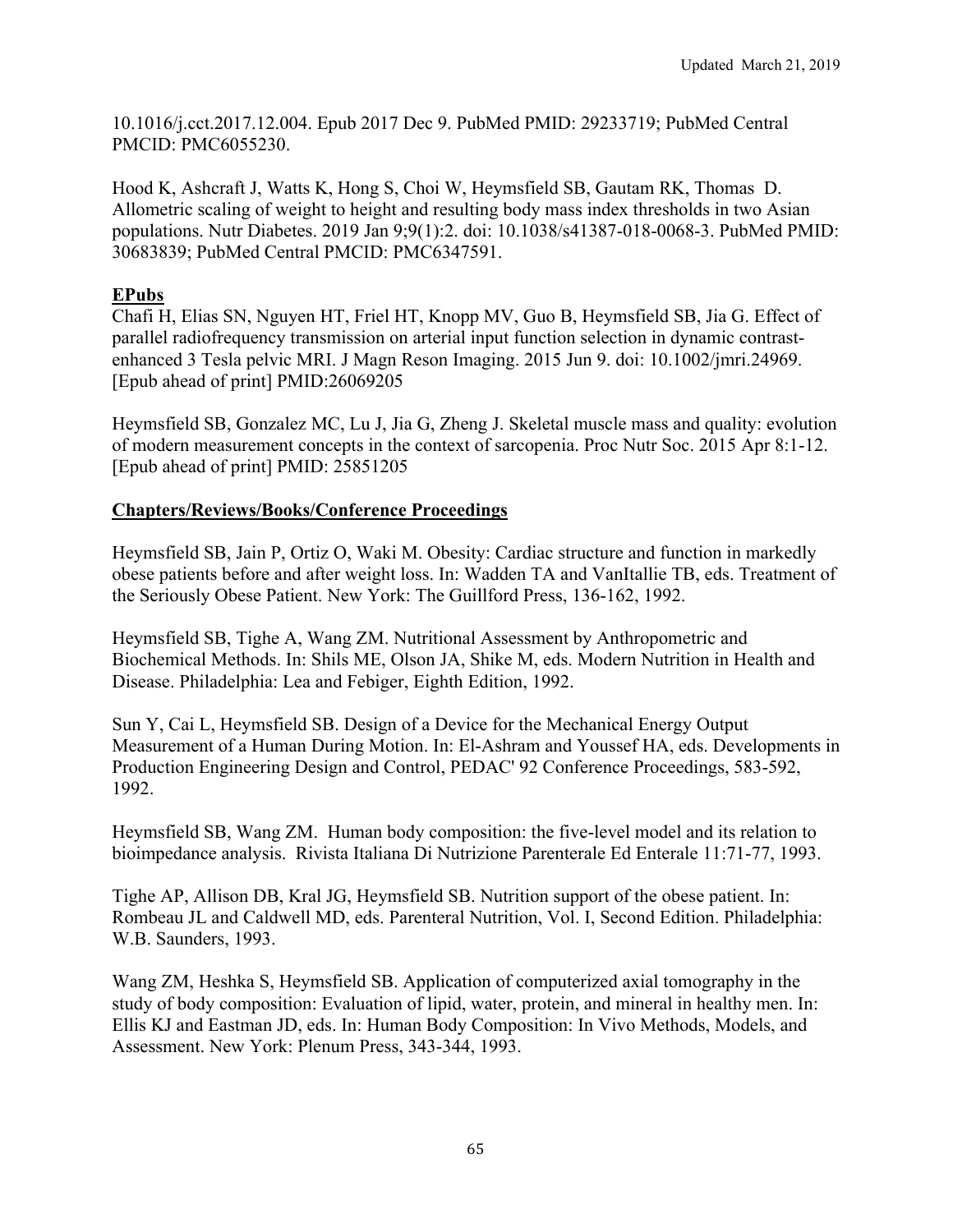Baumgartner RN, Stauber PM, McHugh D, Wayne S, Garry PJ, Heymsfield SB. Body composition in the elderly using multicompartmental methods. In: Ellis KJ, Eastman JD eds: Human Body Composition: In Vivo Methods, Models, and Assessment. New York: Plenum Press, 251-4, 1993.

Wang J, Dilmanian FA, Thornton J, Russell M, Burastero S, Mazariegos M, Heymsfield SB, Pierson RN Jr. In vivo neutron activation analysis (IVNA) for body fat: Comparison with seven methods. In: Ellis KJ, Eastman JD eds. Human Body Composition: In Vivo Methods, Models, and Assessment. New York: Plenum Press, 31-34, 1993.

Pierson Jr. RN, Wang J, Thornton JC, Russell MA, Heymsfield SB, Mazariegos M, Ma RM, Weber DA. Biological homogeneity and precision of measurement: The boundary conditions for normal in body composition. In: Ellis KJ and Eastman JD eds. Human Body Composition: In Vivo Methods, Models, and Assessment. New York: Plenum Press, 15-22, 1993.

Lederman SA, Pierson Jr. RN, Wang J, Paxton A, Thornton J, Wendel J, Heymsfield SB. Body composition measures during pregnancy. In: Ellis KJ and Eastman JD eds. Human Body Composition: In Vivo Methods, Models, and Assessment. New York: Plenum Press, 193-196, 1993.

Mazariegos M, Heymsfield SB, Wang ZM, Wang J, Yasumura S, Dilmanian FA, Pierson Jr. RN. Aging affects body composition: Young vs. elder women pair matched on body mass index. In: Ellis KJ and Eastman JD eds. Human Body Composition: In Vivo Methods, Models, and Assessment. New York: Plenum Press, 245-50, 1993.

VanItallie TB, Yang M-U, Boileau RA, Heymsfield SB. Applications of body composition technology in clinical medicine: some issues and problems. In: Kral JG and Van Itallie TB, eds. Great Britain: Smith Gordon, Ch. 8, 87-97, 1993.

Van Itallie TB, Yang M-U, Boileau RA, Heymsfield SB. Applications of body composition technology in clinical medicine: some issues and insights. In: Kral JG and VanItallie TB, eds. Recent Developments in Body Composition Analysis: Methods and Applications. London: Smith-Gordon, 61-74, 1993.

Heymsfield SB, Waki M, Lichtman S, Baumgartner R. Multicompartment chemical models of human body composition: recent advances and potential applications. In: Kral JG and VanItallie TB, eds. Recent Developments in Body Composition Analysis: Methods and Applications. London: Smith-Gordon, 75-86, 1993.

Heymsfield SB, Wang ZM, Withers R. Multicomponent molecular-level models of body composition analysis. In: Roche A, Heymsfield SB, Lohman T, eds. Human Body Composition. Champaign: Human Kinetics, Chap 7:129-147, 1996.

Wang ZM, Ma R, Pierson RN Jr, Heymsfield SB. Five-level model: reconstruction of body weight at atomic, molecular, cellular, and tissue-system levels from neutron activation analysis.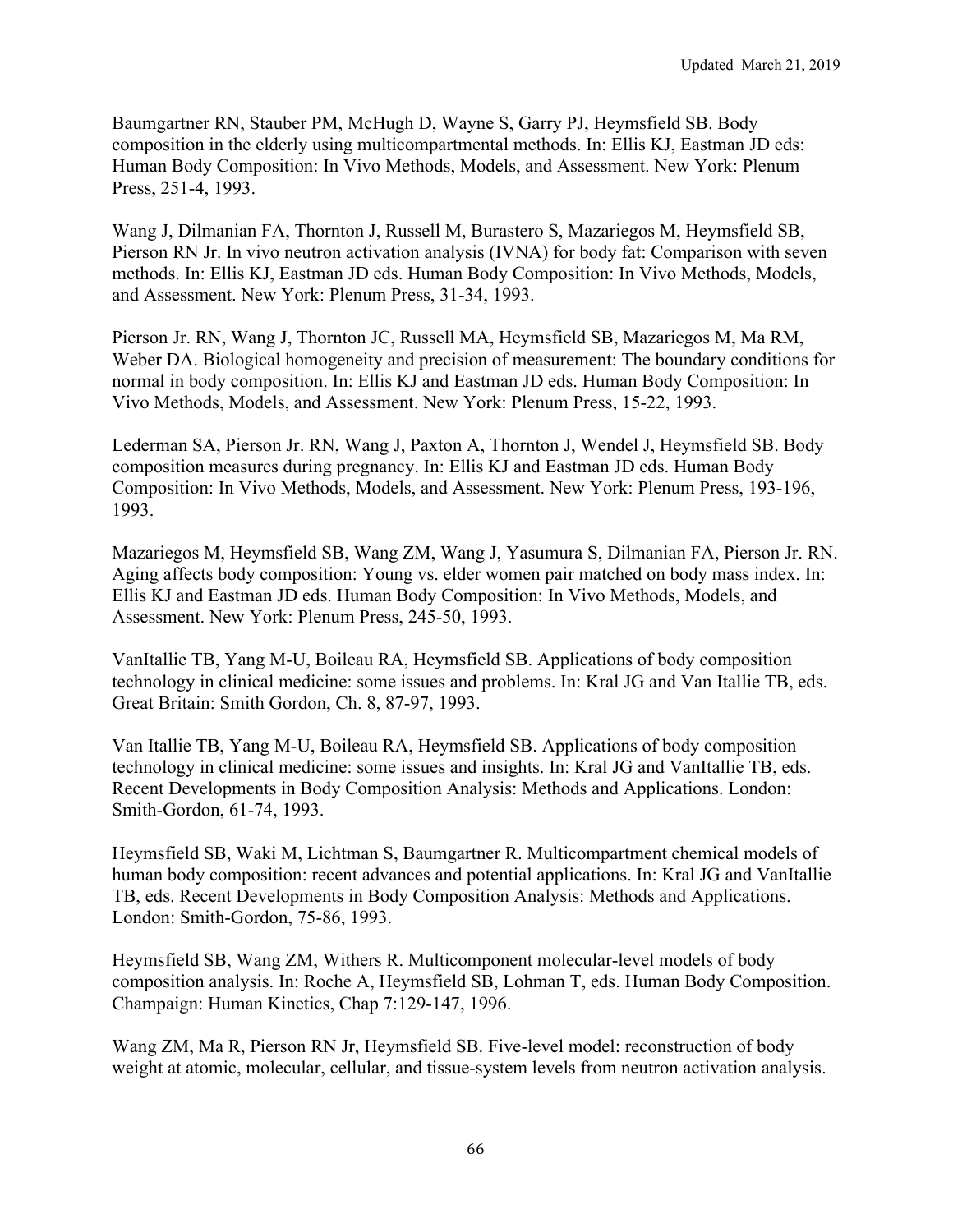Human Body Composition: in vivo methods, models, and assessment. New York: Plenum Press, 125-128, 1993.

Heymsfield SB, Matthews DE. Body composition: research and clinical advances- ASPEN 1993 research workshop. JPEN 18:91-103, 1994.

Heshka S, Buhl K, Heymsfield SB. Obesity: Clinical evaluation of body composition and energy expenditure. In: Blackburn GL and Kanders BS, eds. Obesity: Pathophysiology, Psychology, and Treatment. New York: Chapman & Hall, Inc., Ch. 3, 39-79, 1994.

Heymsfield SB, Wang ZM. The future of body composition research. In: Davies PSW and Cole TJ, eds. Body Composition Techniques in Health and Disease. Cambridge UK: Cambridge University Press, 1995.

Heymsfield SB, Allison DB, Heshka S, Pierson RN Jr. The assessment of body composition. In: Allison DB, ed. Handbook of Methods for the Assessment of Eating Behaviors and Weight Related Problems. Newbury Park, CA: Sage Publications, 515-559, 1995.

Heshka S, Heymsfield SB. Pharmacological treatment of obesity. In: Brownell KD, Fairburn CG, eds. Eating Disorders and Obesity. New York: The Guilford Press, Ch. 89, 504-509, 1995.

Heymsfield SB and Waitzberg DL. Composicao Corporea. In: Waitzberg DL, ed. Nutricao Enterale Parenteral Na Pratica Clinica, 2nd edtion;. Atheneu, Sao Paulo, Brazil, 1995.

Faith MS, Pietrobelli A, Allison DB, Heymsfield SB. Prevention of pediatric obesity: Examining the issues and forecasting research directions. In: Bendich A and Deckelbaum R, eds. Preventive Nutrition. Totowa, NJ: Human Press, Inc., 467-86, 1996.

Heymsfield SB, Lowell B. Medical nutrition education in the United States of America. In: Widhalm K, Leibetseder L, Bauernfried M, eds. Over and Undernutrition in Europe, 7th European Nutrition Conference. Austrian Nutrition Society Proceedings, Vienna 1996.

Heymsfield SB, Wang ZM. Human body composition: conceptual advances. In: Angel A, Anderson H, Bouchard C, Lau D, Leiter L, Mendelson R, eds. Progress in Obesity Research. John Libbey & Company Ltd., 245-257, 1996.

Heymsfield SB, Hoy MK. Obesity. In: R.E. Rakel, ed. Conn's Current Therapy. Philadelphia: W.B. Saunders Co., 510-517. 1996.

Withers RT, Laforgia J, Heymsfield SB, Wang ZM, Pillans RK. Two, three and fourcompartment chemical models of body composition analysis. In: Norton K and Olds T, eds. Anthropometrical. Sydney: University of New South Wales Press, Ch. 8, 199-231, 1996.

Blackburn GL, Milner JA, Hansen BC, Heymsfield SB, Mason AC, Gaul GE. Nutrition societies presidents' forum: future challenges and opportunities for nutrition societies in the 21st century. Am J Clin Nutr 64:813-822, 1996.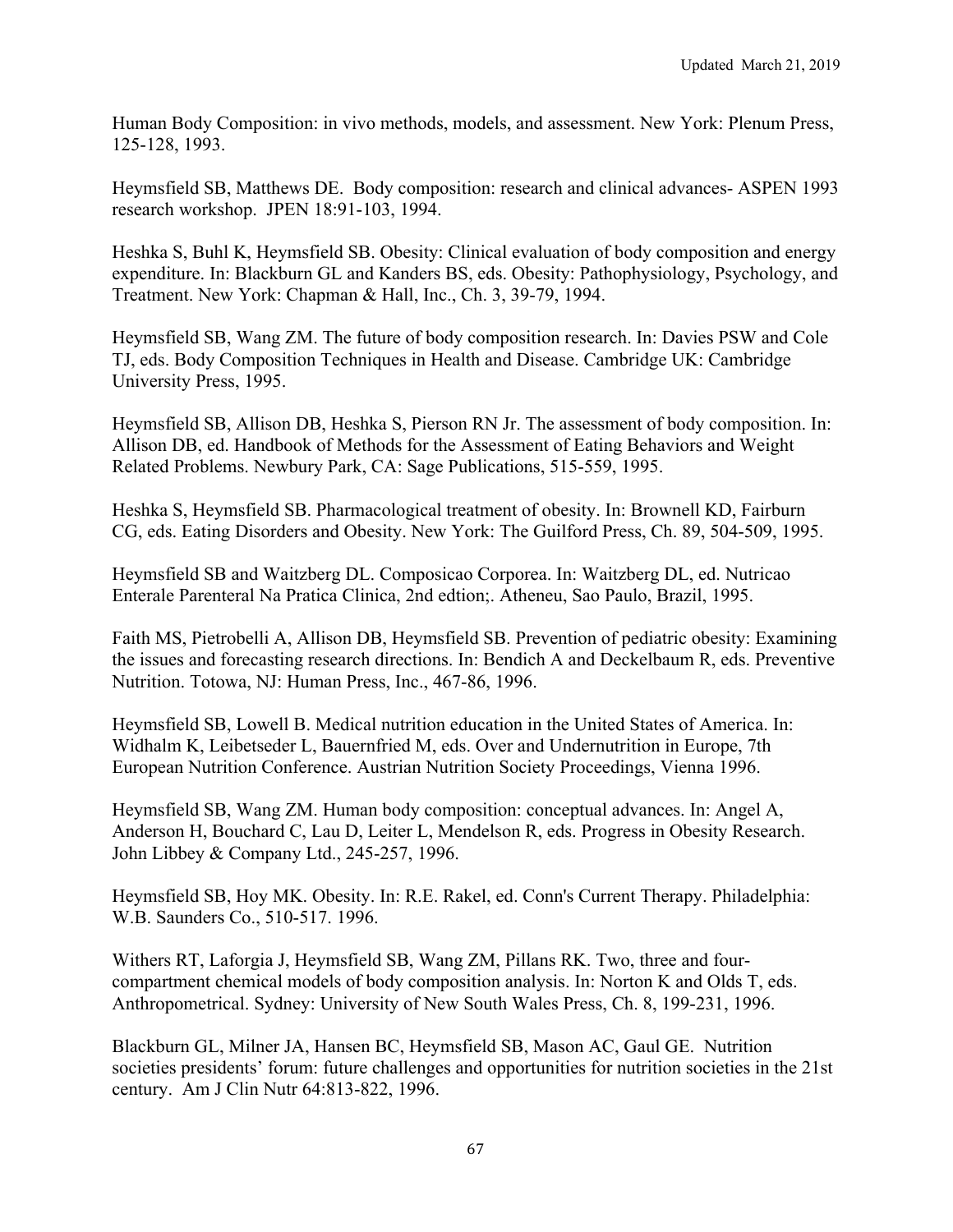Pietrobelli A, Formica C, Wang ZM, Heymsfield SB. Dual-energy x-ray absorptiometry body composition model: review of physical concepts. Am J Physiol 271:941-51, 1996.

Heymsfield SB, Wang ZM, Baumgartner RN, Ross R. Human body composition: advances in models and methods. Ann Rev Nutr 17:527-558, 1997.

Heymsfield SB. Energy exchange-body weight relations: an overview. Supp Line 14(1):3-5, 1997.

Heymsfield SB. Nutrition support at the scientific frontier. JPEN 21:252-258, 1997.

Pietrobelli A, Heymsfield SB. Leptin: stator cellaret. Genes thesis Chirurgic, III(6):5-7, 1997.

Heymsfield SB, Ross R, Wang ZM, Forager D. Imaging techniques of body composition: Advantages of measurement and new uses. In: Emerging Technologies for Nutrition Research. Washington, DC: National Academy Press, Ch.5, pp 127-150, 1997.

Heymsfield SB, Baumgartner RN, Ross R, Allison DB, Wang ZM. Evaluation of total and regional body composition. In: Bray GA, Bouchard C, James WPT, eds. Handbook of Obesity. New York: Marcel Decker, Inc., Ch. 3, 41-77, 1998.

WHO Expert Subcommittee on the Use and Interpretation of Anthropometry in the Elderly. Uses and Interpretation of Anthropometry in the Elderly for the Assessment of Physical Status Report to the Nutrition Unit of the World Health Organization. Jour of Nutr Health and Aging 2: 5-17, 1998.

Pietrobelli A, Wang ZM, Heymsfield SB. Techniques used in measuring human body composition. Cur Open in Clin Nutr and Metab Care 1:439-448, 1998.

Heymsfield SB, Baumgartner RN, Pan SF. Nutrition Assessment of Malnutrition by Anthropometric Methods. In: Shils ME et al. Modern Nutrition in Health and Disease. Baltimore: Williams and Wilkins. Chap. 56, pp. 903-922, 1999.

Wang ZM, Deurenberg P, Wang W, Pietrobelli A, Baumgartner R, Heymsfield SB. Hydration of fat-free body mass: review and critique of a classic body composition constant. Am J Clin Nutr 69: 833-841, 1999.

Wang ZM, Wang ZM, Heymsfield SB. History of the study of human body composition: a brief review. Amer J Hum Biol 11: 157-165, 1999.

Gallagher D, Heymsfield SB, Wang ZM. Skeletal muscle markers. In: The role of protein and amino acids in sustaining and enhancing performance. Chap 12, pp. 255-277. Nat Acad Press (Washington DC), 1999.

Heymsfield BG, Heymsfield SB. Therapeutic Management of Obesity. PCSE 4: 55-58, 2000.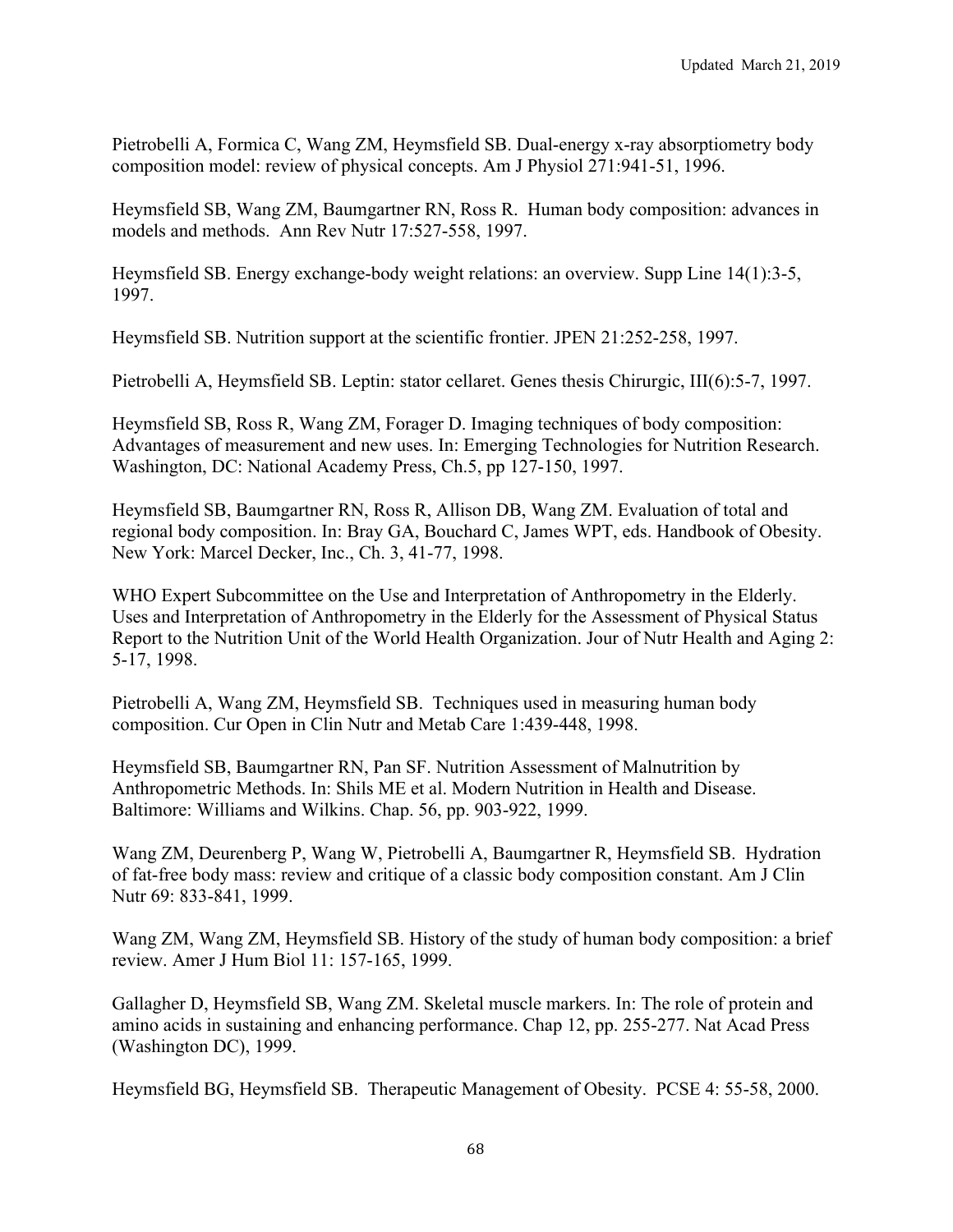Heymsfield BG, Heymsfield SB. Therapeutic Management of Overweight Patients. OB/GYN Special Edition 51-54, 2000.

Allison D, Fontaine K, Heshka S, Mentore J, Heymsfield SB, Alternative Treatments for Weight Loss: A Critical Review. Critical Reviews in Food Science and Nutrition. 41(1): 1-28(2001).

Heymsfield SB, Choban P, Allison D, Flancbaum L. Nutritional Support of the Obese Patient. Clinical Nutrition Parenteral Nutrition, 3<sup>rd</sup> ed: Ch 20, 407-428(2001).

Geliebter A, Funkhauser Heymsfield SB. Meal Replacement Products and Fat A, Substitutes in Weight control and Maintenance. Primary and Secondary Preventive Nutrition 13: 223-233, 2000.

Heymsfield SB. Obesity. IN: EBM Solutions Guidelines for Health Care Providers and Consumers (online database). Issue 1. Nashville, Tenn: EBM Solutions; 2000.

Heymsfield SB, Arredondo ER, Alva CV, Rodriquez AF. Body composition assessment: from atomic level to patient's bed. Nutricion Clinica 2(2): 81-91, 1999.

Withers RT, LaForgia J, Heymsfield SB. Critical appraisal of the estimation of body composition via two, three, and four-compartment models. Am J Hum Biol 11:175-185, 1999.

Hoffman D, Heymsfield SB, Waitzberg DL. Composicao Corporea. In: Waitzberg DL, ed. Nutricao Enterale Parenteral Na Pratica Clinica, 3rd edtion; Atheneu, Sao Paulo, Brazil.

Heymsfield SB. The development of Osteoporosis Diagnosis, China Contemporary Medicine, 7(1) 18-21, 2001.

Heymsfield SB, Heshka S. Measurement of Total Energy Stores. In: Fairburn CG, Brownell KD, eds. Eating Disorders and Obesity, Second Edition. New York: The Guilford Press. Chapter 22, 121-125. 2002.

Heshka S, Heymsfield SB. Pharmacological Treatments on the Horizon. In: Fairburn CG, Brownell KD, eds. Eating Disorders and Obesity, Second Edition. New York: The Guilford Press. Chapter 100, 557-561. 2002.

Lee R, Wang ZM, Heymsfield S. Skeletal Muscle Mass: Regional and Whole-body Measurement Methods. In: Preedy V, Peters T, eds. Skeletal Muscle: Pathology, Diagnosis and Management of Disease. London: Greenwich Medical Media. Chapter 39, 427-439. 2002.

Hoffman D, Huber-Miller RK, Allison DB, Wang Z, Shen W, Heymsfield SB. Human Body Composition. In: Eckel RH, ed. Obesity: Mechanisms and Clinical Management. Philadelphia: Lippincott Williams & Wilkins. Chapter 5, 103-127. 2003.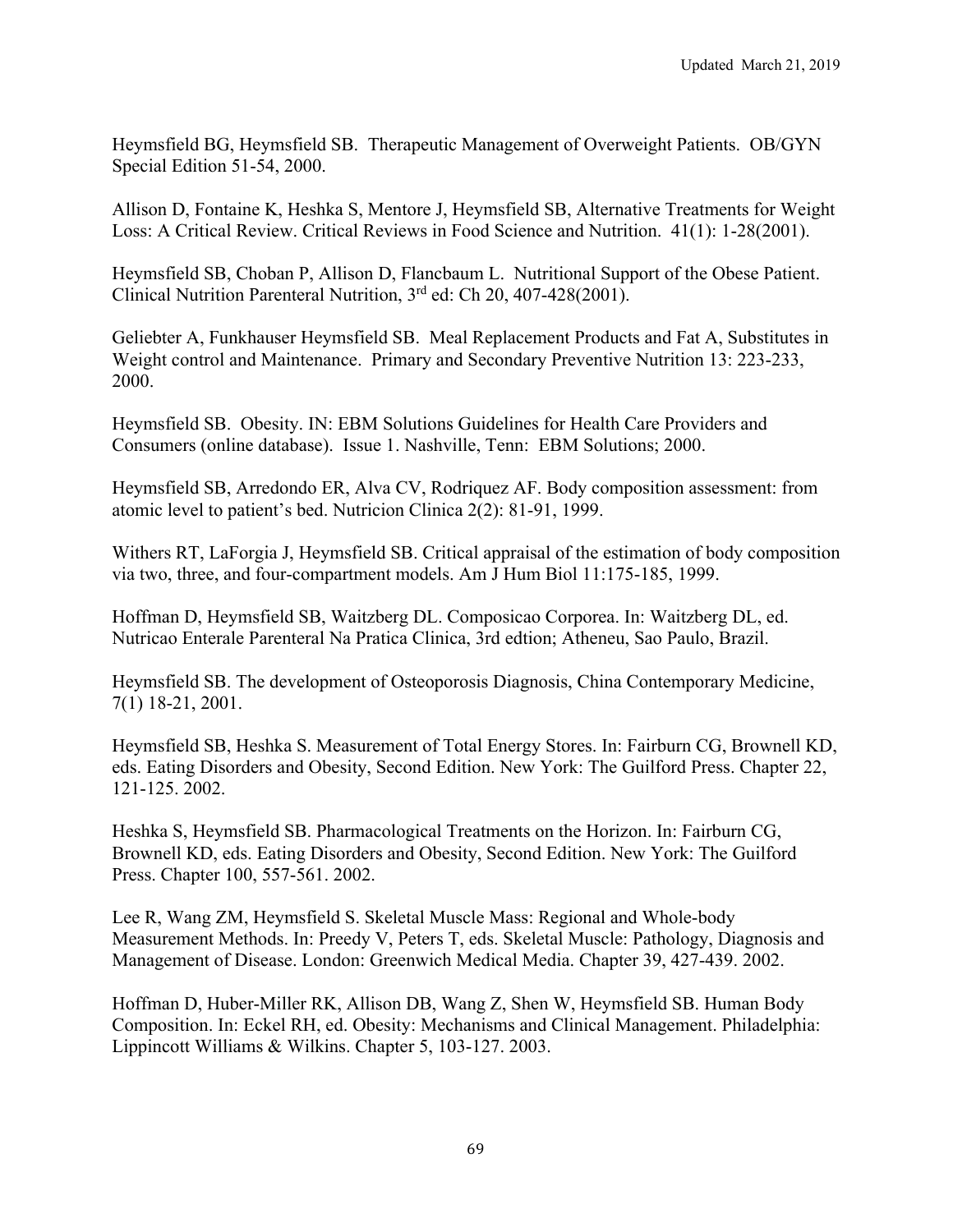Pietrobelli A, Heymsfield SB. Establishing body composition in obesity. J Endocrinol Invest. 2002; 25: 884-892.

Heymsfield SB, Hoffman D, Testolin C, Wang ZM. Evaluation of human adiposity. In: Björntorp P, ed. International Textbook of Obesity. Chichester, UK: John Wiley & Sons. Chapter 6, 85-97. 2001.

Heshka S, Heymsfield SB. Obesity and Gallstones. In: Björntorp P, ed. International Textbook of Obesity. Chichester, UK: John Wiley & Sons. Chapter 28, 399-409. 2001.

Heymsfield SB, Hoffman DJ. Investigación de la composición corporal. In: de Girolami DH, ed. Fundamentos de Valoración Nutricional y Composición Corporal. Buenos Aires: El Ateneo. Chapter 13, 151-168. 2003.

Heymsfield SB. Obesity. In: EBM Solutions Guidelines for Health Care Providers and Consumers [online database]. Issue 3. Nashville, TN: EBM Solutions, Inc. May 2003.

Poehlman E, Turturro A, Bodkin N, Cefalu W, Heymsfield SB, Holloszy J, Kemnitz J. Caloric Restriction Mimetics: Physical Activity and Body Composition Changes. J Gerontol A Biol Sci Med Sci 2001; 56 Spec no 1:45-54.

Saris WH, Heymsfield S. Meeting summary. Obes Res 2001; 9 (Suppl. 4):219S-22S.

Heymsfield SB. Rhoads Lecture: Heat and Life: The Ongoing Scientific Odyssey. Journal of Parenteral and Enteral Nutrition 2002; 26(6):319-332.

St-Onge MP, Heymsfield SB. Overweight and obesity status are linked to lower life expectancy. Nutrition Reviews 2003; 61(9):313-316.

Restrepo PE, Wang ZM, Shen W, Heymsfield SB. Evaluación y vigilancia de la composición corporal del paciente obeso. In: Barranco JG, ed. Obesidad. Mexico City: McGraw Hill. Chapter 11, 103-121. 2004.

Heymsfield SB. Body Composition: an overview. In: Medeiros-Neto G, Halpern A, Bouchard C, ed. Progress in Obesity Research: 9. John Libbey Eurotext Ltd. Chapter 206, 997-1001. 2003.

Lee RC, Heymsfield SB, Shen W, Wang ZM. Total-body and regional skeletal muscle mass measurement methods: an overview. Int J Bod Comp Res 2003; 1(3).

Heymsfield SB. Stress Factor Effecting Homeostasis: Weight Loss and Mineral Status. Paper in press

Heymsfield SB, Harp JB, Rowell PN, Nguyen AM, Pietrobelli A. How much may I eat? Calorie estimates based upon energy expenditure prediction equations. Obes Rev. 2006; 7:361-70.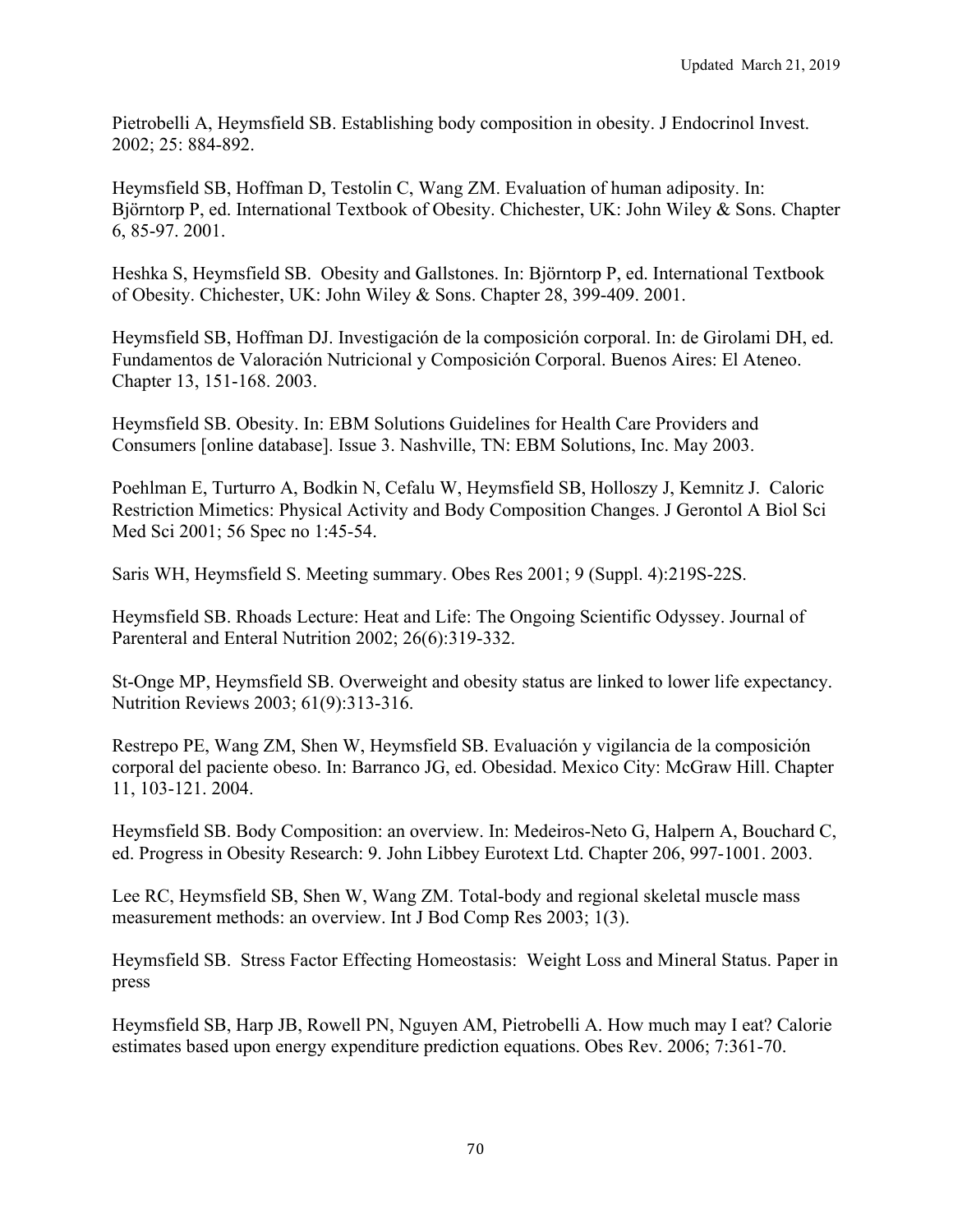Halpern A, Heymsfield SB, Van Gaal L. Pharmacologic treatment of obesity. Journal of Obesity. 2011

Munzberg H, Heymsfield SB. Leptin, Obesity, and Leptin Resistance. In, Leptin, Regulation and Clinical Applications. Ed, Dagogo S. Springer, New York, 2015.

Heymsfield SB, Munzberg H. Leptin Therapy in People With a Normal Leptin Gene. In, Leptin, Regulation and Clinical Applications. Ed, Dagogo S. Springer, New York, 2015.

Heymsfield SB, Bourgeois B, Thomas DM. Why is it Difficult to Lose and Maintain Large Amounts of Weight with Lifestyle and Pharmacologic Treatments? Obesity (Silver Spring). 2017 Dec;25(12):2017. doi: 10.1002/oby.22045. Epub 2017 Oct 29. PubMed PMID: 29081067.

Gonzalez MC, Correia MITD, Heymsfield SB. A requiem for BMI in the clinical setting. Curr Opin Clin Nutr Metab Care. 2017 Sep;20(5):314-321. doi: 10.1097/MCO.0000000000000395. Review. PubMed PMID: 28768291.

Shepherd JA, Ng BK, Sommer MJ, Heymsfield SB. Body composition by DXA. Bone. 2017 Nov;104:101-105. doi: 10.1016/j.bone.2017.06.010. Epub 2017 Jun 16. PubMed PMID: 28625918; PubMed Central PMCID: PMC5659281.

Gonzalez MC, Heymsfield SB. Bioelectrical impedance analysis for diagnosing sarcopenia and cachexia: what are we really estimating? J Cachexia Sarcopenia Muscle. 2017 Apr;8(2):187-189. doi: 10.1002/jcsm.12159. Epub 2017 Jan 31. PubMed PMID: 28145079; PubMed Central PMCID: PMC5377383.

Heymsfield SB, Wadden TA. Mechanisms, Pathophysiology, and Management of Obesity. N Engl J Med. 2017 Jan 19;376(3):254-266. doi: 10.1056/NEJMra1514009. Review. PubMed PMID: 28099824.

Heymsfield SB, Wadden TA. Mechanisms, Pathophysiology, and Management of Obesity. N Engl J Med. 2017 Apr 13;376(15):1492. doi: 10.1056/NEJMc1701944. PubMed PMID: 28402780.

Heymsfield SB, Stevens J. Anthropometry: continued refinements and new developments of an ancient method. Am J Clin Nutr. 2017 Jan;105(1):1-2. doi: 10.3945/ajcn.116.148346. Epub 2016 Dec 21. PubMed PMID: 28003202.

Heymsfield SB, Bourgeois B, Thomas DM. Assessment of human energy exchange: historical overview. Eur J Clin Nutr. 2017 Mar;71(3):294-300. doi: 10.1038/ejcn.2016.221. Epub 2016 Nov 23. Review. PubMed PMID: 27876807.

Earthman CP, Wolfe RR, Heymsfield SB. Dudrick Research Symposium 2015-Lean Tissue and Protein in Health and Disease. JPEN J Parenter Enteral Nutr. 2017 Feb;41(2):226-237. doi: 0.1177/0148607115619599. Epub 2016 Jul 11. PubMed PMID: 26684735.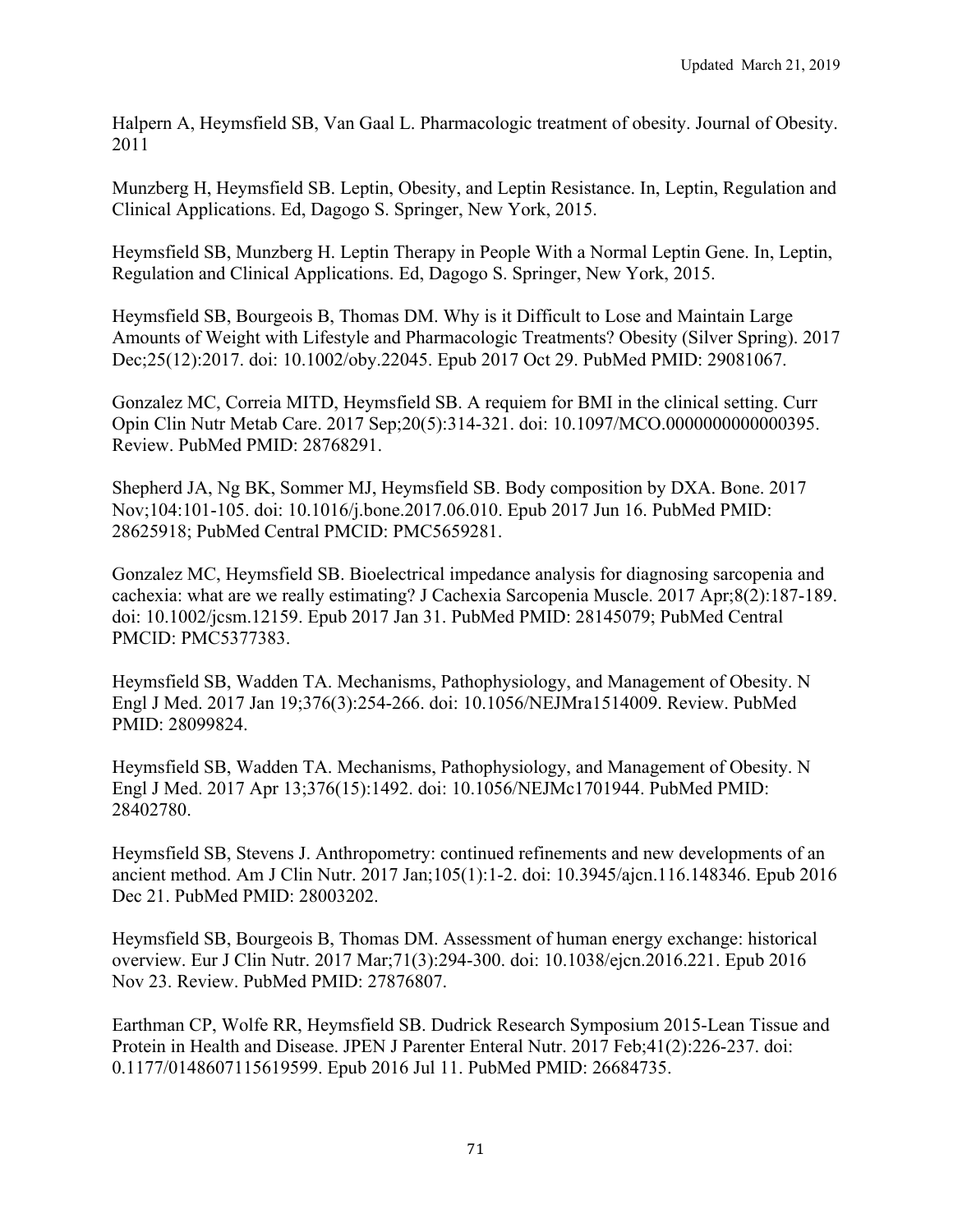Jastreboff AM, Kotz CM, Kahan S, Kelly AS, Heymsfield SB. Obesity as a Disease: The Obesity Society 2018 Position Statement. Obesity (Silver Spring). 2019 Jan;27(1):7-9. doi: 10.1002/oby.22378. PubMed PMID: 30569641.

Heymsfield SB, Thomas DM, Bosy-Westphal A, Müller MJ. The anatomy of resting energy expenditure: body composition mechanisms. Eur J Clin Nutr. 2019 Feb;73(2):166-171. doi: 10.1038/s41430-018-0319-3. Epub 2018 Sep 25. Review. PubMed PMID: 30254244; PubMed Central PMCID: PMC6410366.

Heymsfield SB. A child's walk through nature inspires a research career. Eur J Clin Nutr. 2018 Sep 12. doi: 10.1038/s41430-018-0301-0. [Epub ahead of print] Review. PubMed PMID: 30209360.

Heymsfield SB. Energy expenditure-body size associations: molecular coordination. Eur J Clin Nutr. 2018 Sep;72(9):1314-1319. doi: 10.1038/s41430-018-0214-y. Epub 2018 Sep 5. Review. PubMed PMID: 30185844; PubMed Central PMCID: PMC6375486.

Prado CM, Purcell SA, Alish C, Pereira SL, Deutz NE, Heyland DK, Goodpaster BH, Tappenden KA, Heymsfield SB. Implications of low muscle mass across the continuum of care: a narrative review. Ann Med. 2018 Dec;50(8):675-693. doi: 10.1080/07853890.2018.1511918. Epub 2018 Sep 12. PubMed PMID: 30169116; PubMed Central PMCID: PMC6370503.

Heymsfield SB, Peterson CM, Bourgeois B, Thomas DM, Gallagher D, Strauss B, Müller MJ, Bosy-Westphal A. Human energy expenditure: advances in organ-tissue prediction models. Obes Rev. 2018 Sep;19(9):1177-1188. doi: 10.1111/obr.12718. Epub 2018 Jul 23. Review. PubMed PMID: 30035381; PubMed Central PMCID: PMC6107421.

Müller MJ, Geisler C, Heymsfield SB, Bosy-Westphal A. Recent advances in understanding body weight homeostasis in humans. F1000Res. 2018 Jul 9;7. pii: F1000 Faculty Rev-1025. doi: 0.12688/f1000research.14151.1. eCollection 2018. Review. PubMed PMID: 30026913; PubMed Central PMCID: PMC6039924.

Gonzalez MC, Barbosa-Silva TG, Heymsfield SB. Bioelectrical impedance analysis in the assessment of sarcopenia. Curr Opin Clin Nutr Metab Care. 2018 Sep;21(5):366-374. doi: 0.1097/MCO.0000000000000496. PubMed PMID: 29957677.

Hsia DS, Heymsfield SB. Reducing diabetes risk at an early age. Nat Med. 2018 Jun;24(6):708- 710. doi: 10.1038/s41591-018-0067-x. PubMed PMID: 29875462.

Müller MJ, Geisler C, Blundell J, Dulloo A, Schutz Y, Krawczak M, Bosy-Westphal A, Enderle J, Heymsfield SB. The case of GWAS of obesity: does body weight control play by the rules? Int J Obes (Lond). 2018 Aug;42(8):1395-1405. doi: 10.1038/s41366-018-0081-6. Epub 2018 May 24. Review. PubMed PMID: 29795468.

Heymsfield SB, Bourgeois B, Ng BK, Sommer MJ, Li X, Shepherd JA. Digital anthropometry: a critical review. Eur J Clin Nutr. 2018 May;72(5):680-687. doi: 10.1038/s41430-018-0145-7.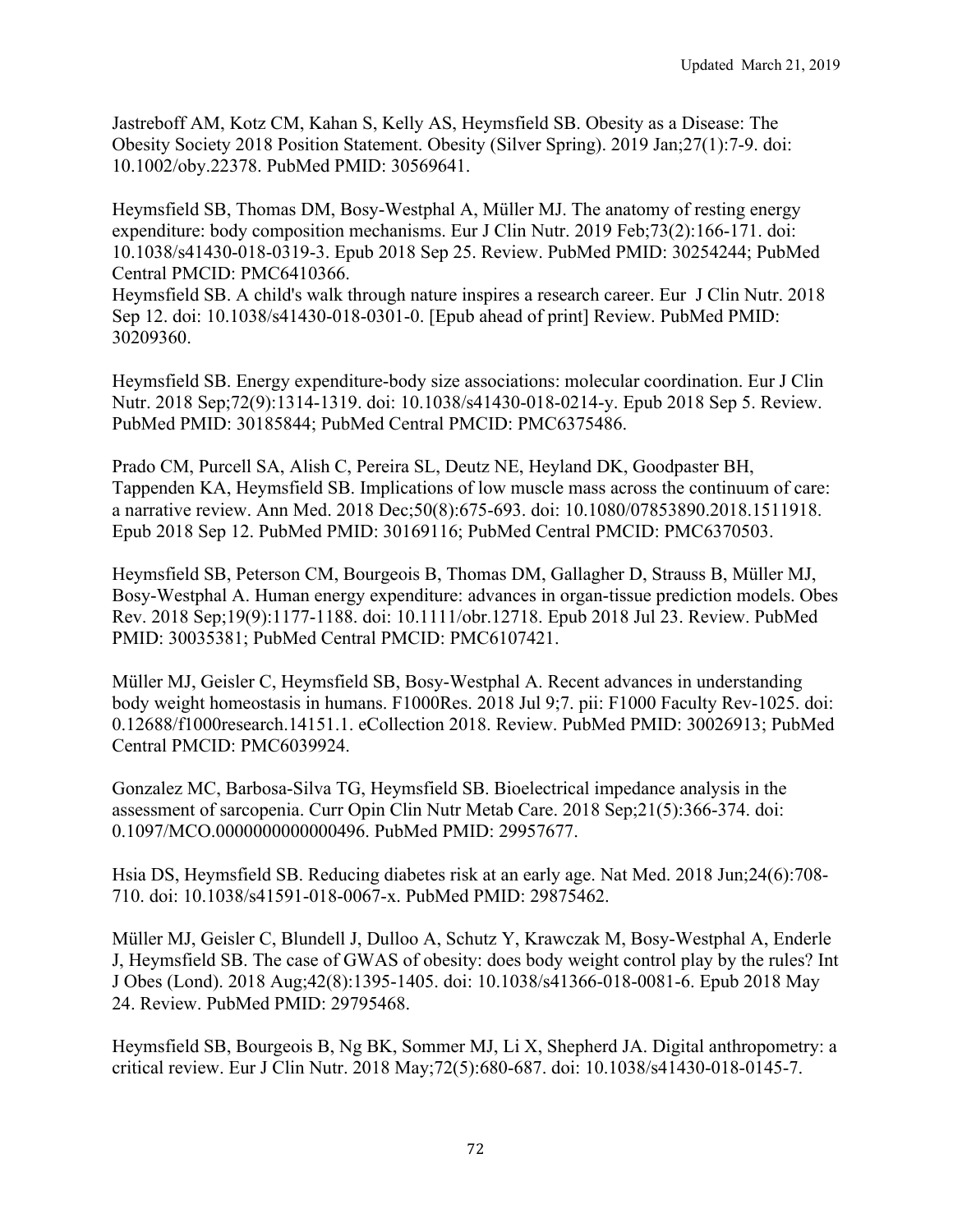Epub 2018 May 10. Review. PubMed PMID: 29748657; PubMed Central PMCID: PMC6411053.

Gordon-Larsen P, Heymsfield SB. Obesity as a Disease, Not a Behavior. Circulation. 2018 Apr 10;137(15):1543-1545. doi: 10.1161/CIRCULATIONAHA.118.032780. PubMed PMID: 29632150.

DeGregory KW, Kuiper P, DeSilvio T, Pleuss JD, Miller R, Roginski JW, Fisher CB, Harness D, Viswanath S, Heymsfield SB, Dungan I, Thomas DM. A review of machine learning in obesity. Obes Rev. 2018 May;19(5):668-685. doi: 10.1111/obr.12667. Epub 2018 Feb 9. Review. PubMed PMID: 29426065.

Gadde KM, Martin CK, Berthoud HR, Heymsfield SB. Obesity: Pathophysiology and Management. J Am Coll Cardiol. 2018 Jan 2;71(1):69-84. doi: 10.1016/j.jacc.2017.11.011. Review. PubMed PMID: 29301630.

# **Books**

Wright RA, Heymsfield SB eds. Nutritional assessment of the adult hospitalized patient. Boston: Blackwell Scientific Publications, Inc, 290 pages, 1984.

Kral JG, Heymsfield SB eds. Morbid obesity I and II Gastroenterology Clinics of North America, 16, numbers 2 and 3, 1987.

Bell SJ, Matarese LE, Heymsfield SB eds. Nutrition assessment anthology. Silver Spring: ASPEN, 1991.

Roche A, Heymsfield SB, Lohman TE eds. Body Composition. Human Kinetics, Champaign, ILL, 1996.

Heymsfield SB, Lohman TG, Wang ZM, Going SB. Human Body Composition, 2nd ed. Human Kinetics, Champaign, IL, 2005.

Heymsfield SB, Lohman TG, Wang Z, Going SB. Composition Corporal. Second Edition. McGraw Hill, 2007.

## **Editorials/Letters/Book Reviews**

(Editorial) Heymsfield SB, Greenwood T, Roongpisuthipong C. Dietetics and enteral nutrition: past, present and future. J Am Diet Assoc 85(6):667-668, 1985.

(Editorial) Heymsfield SB. Nutrition and the Heart: an update. Nutr Clin Prac 192:81-82, 1986.

(Editorial) Howard L, Heird W, Heymsfield SB, Rhoads JE. A report of the conference on clinical nutrition training for physicians. Am J Clin Nutr 44:135-153, 1986.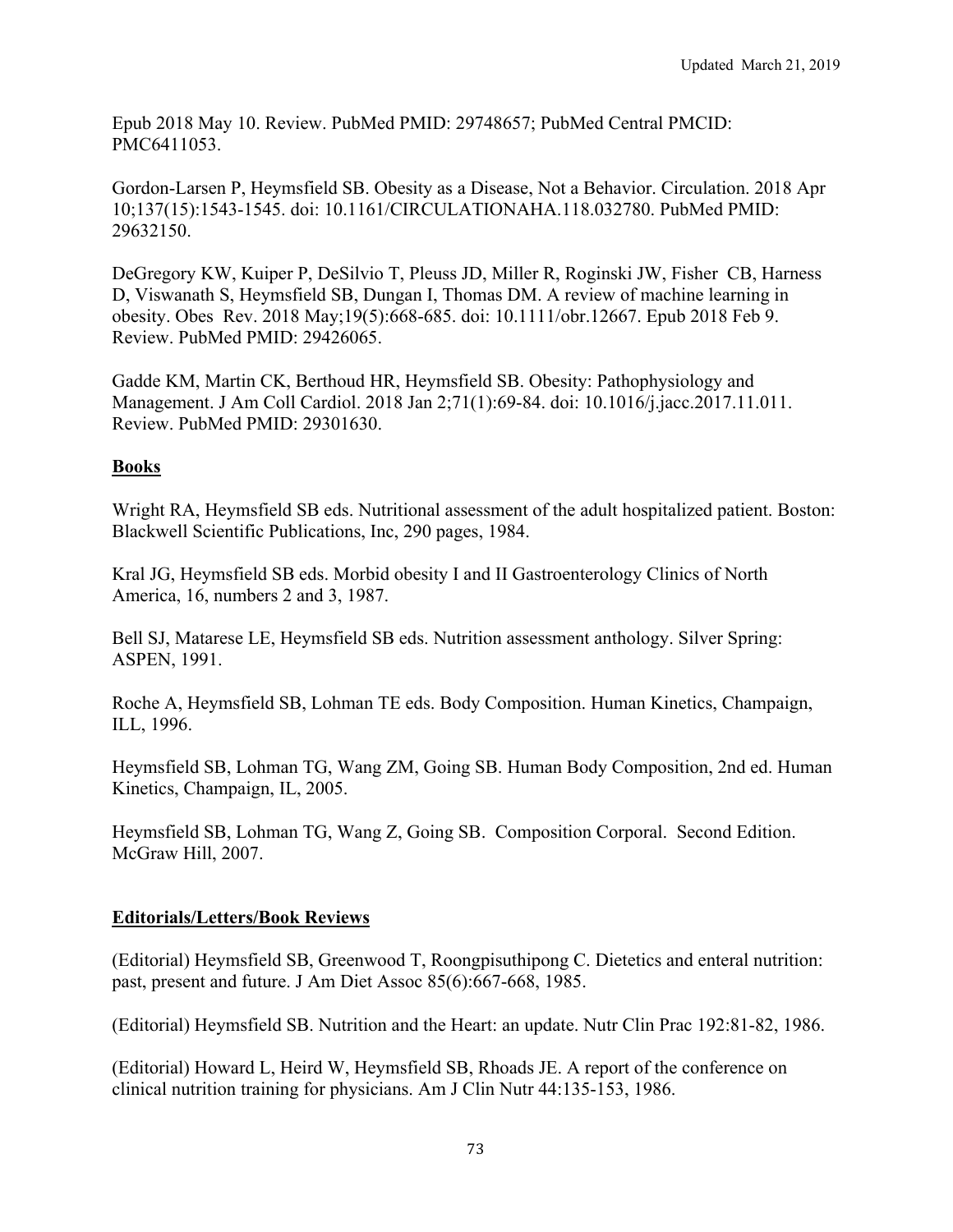(Editorial) Heymsfield SB. The pathogenesis of cardiac cachexia: an overview. Nutr Int 3:103, 1987.

(Editorial) Kral JG, Heymsfield SB. Morbid obesity: definitions, epidemiology, and methodological problems. Gastro Clin N Am 16(2):197-205, 1987.

(Letter) Seaton TB, Heymsfield SB, Rosenthal W. Ursodioxycholic acid and gallstones during weight loss. New Engl J Med 320:1351, 1989.

(Editorial) Heymsfield SB, Waki M, Reinus J. Are patients with chronic liver disease hypermetabolic? Hepatology 11(3):502-505, 1990.

(Book Rev.) Allison DB, Heymsfield SB. Obesity: Theory and Therapy (2nd Edition). JPEN 17(4):396, 1993.

(Letter) Heymsfield SB, Heshka S, Lichtman S. Actual vs. self-reported intake and exercise in obese patients. New Engl J Med 328:1495, 1993.

(Editorial) Heymsfield SB, Wang ZM. Measurement of total body fat by underwater weighing: new insights and uses for an old method. Nutrition 9:472-3, 1993.

(Book Rev.) Allison DB, Heymsfield SB. Obesities. Vague J. JPEN 18(1):87, 1994.

(Book Rev.) Heymsfield SB, Wang ZM, Lohman TG. Advances in body composition assessment. JPEN 18(3):283, 1994.

(Editorial) Gallagher D, Heymsfield SB. Obesity is bad for the heart, but is weight loss good? Obes Res 2:160-163, 1994.

(Book Rev.) Allison DB, Wolper C, Heymsfield SB. A review of improving the long-term management of obesity, by Michael G. Perri, Arthur M. Nezu, and Barbara J Viegener. JPEN 18(1):88, 1994.

(Book Rev.) Allison DB, Heymsfield SB. A review of the obese child, Edited by PL Giorgi, RM Suskind, and C Catassi. JPEN 18(1):89, 1994.

(Editorial) Heymsfield SB. Enteral solutions: is there a solution? Nutr Clin Pract 10:4-7, 1995.

(Book Rev.) Allison DB, Heymsfield SB. Obesity in Europe 93: Proceedings of the Fifth European Congress on Obesity, edited by H Ditschuneit, FA Gries, H Hauner, V Schusdziarra, and JG Wechsler. JPEN 19:424, 1995.

(Editorial) Baumgartner RN and Heymsfield SB, Roche AF. Human body composition and chronic disease. Obes Res 3:73-95, 1995.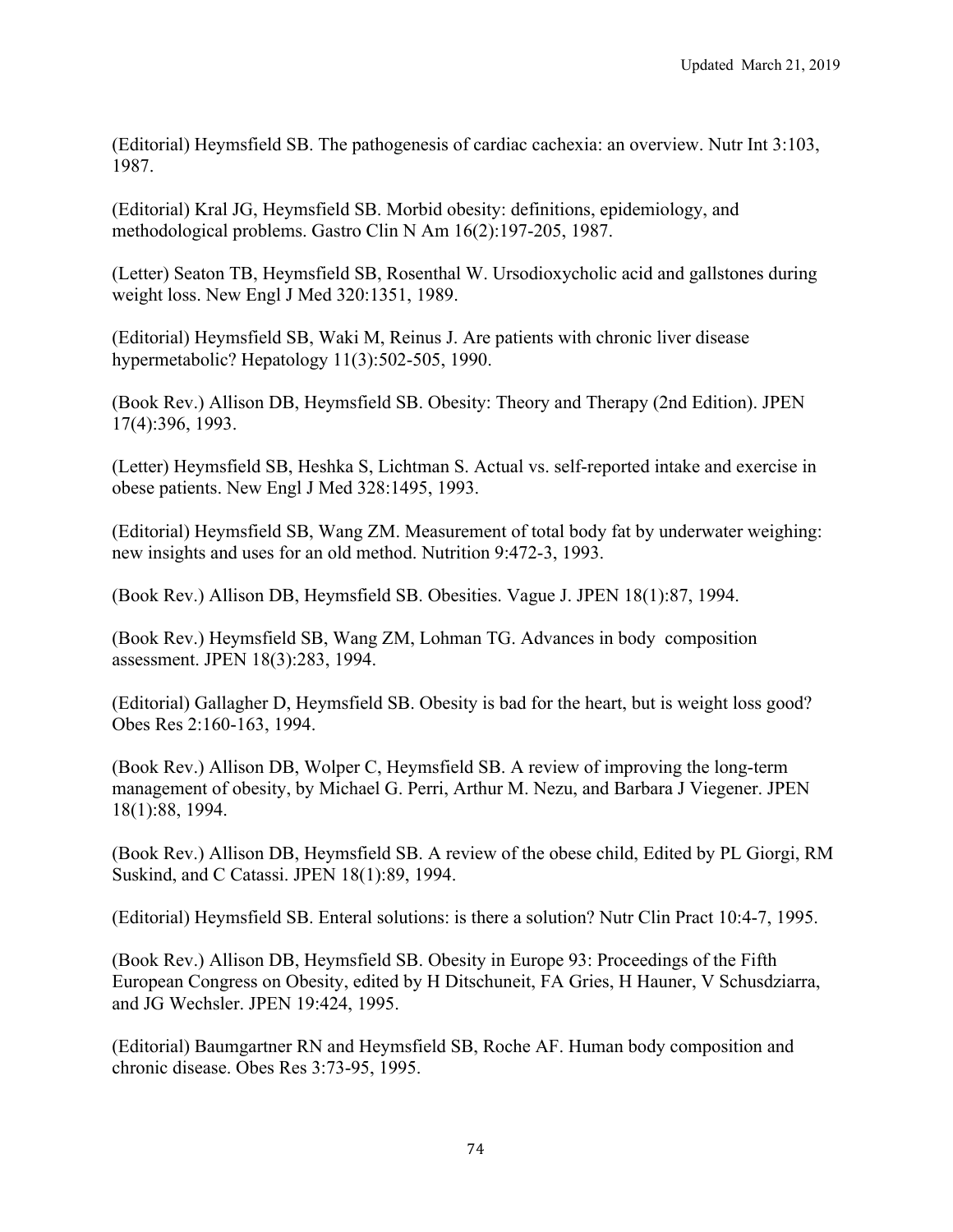(Editorial) Heymsfield SB, Pietrobelli A. Morbid obesity: the price of progress. End Pract 3(5):320-323, 1997.

(Editorial) Pietrobelli A, Allison DB, Heymsfield SB. Practical, low-cost body-composition assessments. Weight Contr Dig 7(6): 675-677, 1997.

(Editorial) Heymsfield S, Nuñez C, Pietrobelli A. Biompedance analysis: what are the next steps? Nutr Clin Pract 12:201-203, 1997.

(Editorial) Roubenoff R, Heymsfield SB, Cannon JG, Kehayias JJ, Rosenberg IH. Standardization of nomenclature of body composition in weight loss. J Clin Nutr 66:192-196, 1997.

(Letter to the editor) Heshka S, Heymsfield SB, Pi-Sunyer FX. Reply to Moran et al. Int J Obes. 22(3): 283-84, 1998.

(Editorial). Kotler D and Heymsfield SB. HIV infection: a model chronic illness for studying wasting diseases. Am J Clin Nutr. 68(3):519-520, 1998.

(Letter to the editor) Heymsfield SB and Kotler DP. Reply to PP Garcia Luna et al. Am J Clin Nutr. 70(2): 301, 1999.

(Letter) Wang Z, Deurenberg P, Wang W, Pietrobelli A, Baumgartner R, Heymsfield SB. Hydration of fat-free body mass: new physiological modeling approach. Am. J. Pysiol. Endocrinol. Metab. 278: E752-E753, 2000.

(Book Review) Allison D and Heymsfield SB. Nutrition, Genetics, and Obesity. New Eng J Med. 2000;342:747.

(Book Review) Heymsfield SB. Fat: Fighting the Obesity Epidemic, by Robert Pool. 227 pp., illustrated. New York, New Eng J Med. 344 (12): 940-941.

(Letter to the editor) Heymsfield SB. Reply to Christopher Nunez et al. Am J Clin Nutr. 73: 845 -846, 2001.

Heymsfield SB, Pietrobelli A, Wang Z, Saris WH. The end of body composition methodology research? Curr Opin Clin Nutr Metab Care. 2005;8:591-594.

Miller GD, Cohen NL, Fulgoni VL, Heymsfield SB, Wellman NS. From nutrition scientist to nutrition communicator: why you should take the leap. Am J Clin Nutr. 2006;83:1272-5.

Heymsfield, SB. The body composition toolkit: 'Fit for Function'. IJBCR. 2006;4:51-7.

(Letter to the Editor) Heymsfield SB, Blackburn GL. Comparison of weight-loss diets. JAMA. 2007;298:173-4.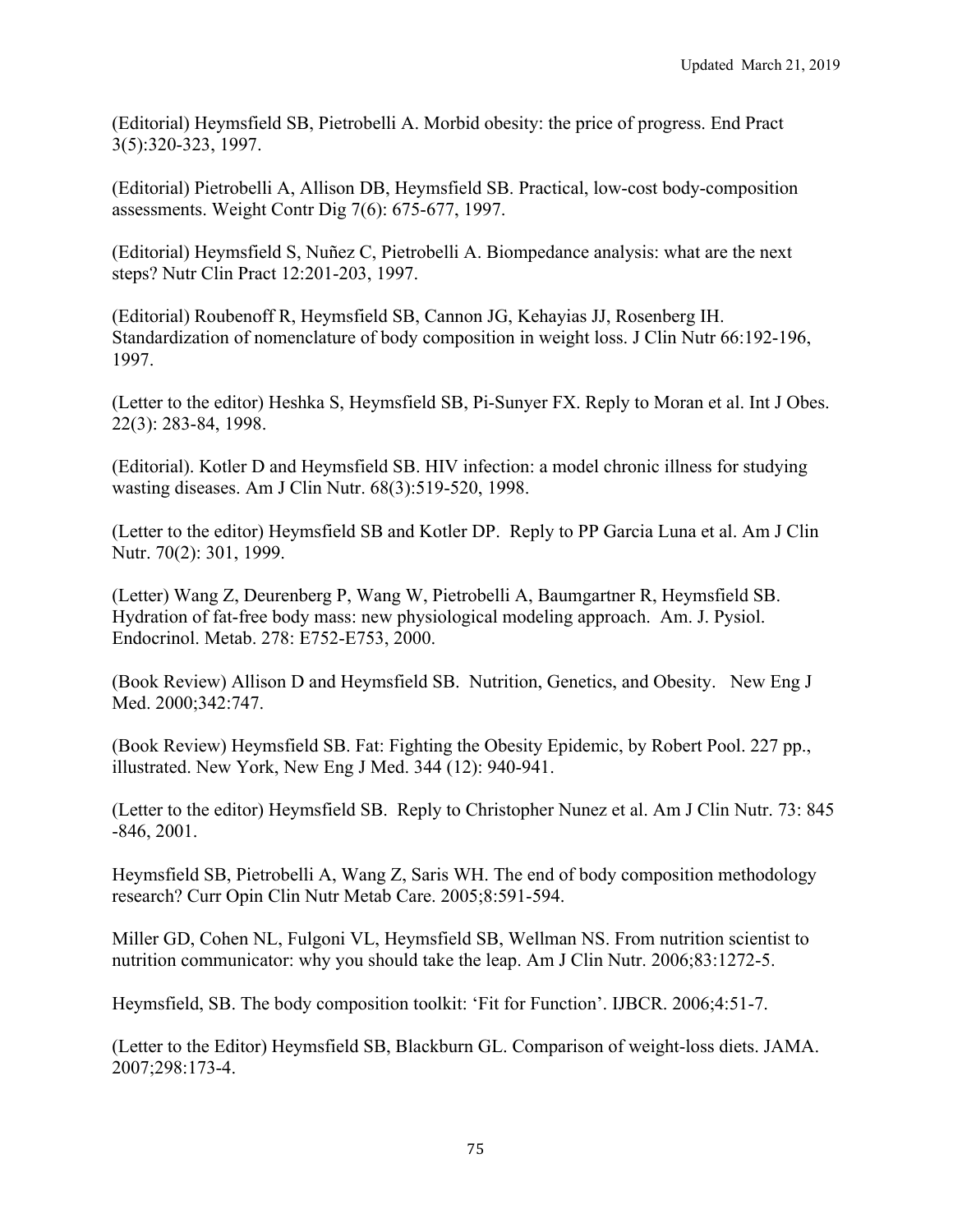(Editorial). Heymsfield SB, Cefalu WT. Does body mass index adequately convey a patient's mortality risk? JAMA. 2013;309:87-8. PMID: 23280230.

Schoeller D. Thomas D, Archer E, Heymsfield SB, Blair S, Goran M, Hill J, Atkinson RL, Corkey B, Foreyt J, Dhurandhar NV, Hall K, Kral J, Hansen BC, Heitmann BL, Ravussin E, Allison DB. Self-Report-Based Estimates of Energy Intake Offer an Inadequate Basis for Scientific Conclusions. Am J Clin Nutr. 2013;97(6):1413-5. PMID: 23689494

Gonzalez MC, Pastore CA, Orlandi SP, Heymsfield SB. Reply to RM Winkels et al. Am J Clin Nutr. 2014 Oct;100(4):1208-9. PMID:25240084

Prado CM, Heymsfield SB. Lean tissue imaging: a new era for nutritional assessment and intervention. JPEN J Parenter Enteral Nutr. 2014 Nov;38(8):940-53. Review. PMID: 25239112

Peterson CM, Thomas DM, Heymsfield SB. The Use of Tri-Ponderal Mass Index and Other Indices in Estimating Visceral Body Fat Percentages in Adolescents-Reply. JAMA Pediatr. 2017 Dec 1;171(12):1228. doi: 10.1001/jamapediatrics.2017.3447. PubMed PMID: 28973147; PubMed Central PMCID: PMC5968816.

Heymsfield SB, Apovian CM. George Lincoln Blackburn, MD, PhD (1936-2017). Obesity (Silver Spring). 2017 May;25(5):815. doi: 10.1002/oby.21827. Epub 2017 Mar 27. PubMed PMID: 28345799.

Thomas DM, Watts K, Roginski J, Martin CK, Heymsfield S, Redman LM, Schoeller DA. Misrepresentation of the Pennington Biomedical Research Center Weight Loss Predictor. Am J Clin Nutr. 2018 Oct 1;108(4):898-901. doi: 10.1093/ajcn/nqy153. PubMed PMID: 30052709. Ludwig DS, Kushi LH, Heymsfield SB. Conflicts of Interest in Nutrition Research. JAMA. 2018 Jul 3;320(1):93. doi: 10.1001/jama.2018.5658. PubMed PMID: 29971389. Dickinson SL, Brown AW, Mehta T, Heymsfield SB, Ebbeling CB, Ludwig DS, Allison DB. Incorrect analyses were used in "Different enteral nutrition formulas have no effect on glucose homeostasis but on diet-induced thermogenesis in critically ill medical patients: a randomized controlled trial" and correctedanalyses are requested. Eur J Clin Nutr. 2019 Jan;73(1):152-153. doi: 10.1038/s41430-018-0197-8. Epub 2018 Jun 27. PubMed PMID: 29946116; PubMed Central PMCID: PMC6310101.

Müller MJ, Krawczak M, Heymsfield S, Schutz Y, Dulloo A, Blundell J, Geisler C, Bosy-Westphal A. Thanks for opening an overdue discussion on GWAS of BMI: a reply to Prof. Speakman et al. Int J Obes (Lond). 2019 Jan;43(1):217-218. doi: 10.1038/s41366-018-0264-1. Epub 2018 Nov 27. PubMed PMID: 30482932.

Thomas DM, Watts K, Roginski J, Martin CK, Heymsfield S, Redman LM, Schoeller DA. Misrepresentation of the Pennington Biomedical Research Center Weight Loss Predictor. Am J Clin Nutr. 2018 Jul 24. doi: 10.1093/ajcn/nqy153. PubMed PMID: 30052709.

Ludwig DS, Kushi LH, Heymsfield SB. Conflicts of Interest in Nutrition Research. JAMA. 2018 Jul 3;320(1):93. doi: 10.1001/jama.2018.5658. PubMed PMID: 29971389.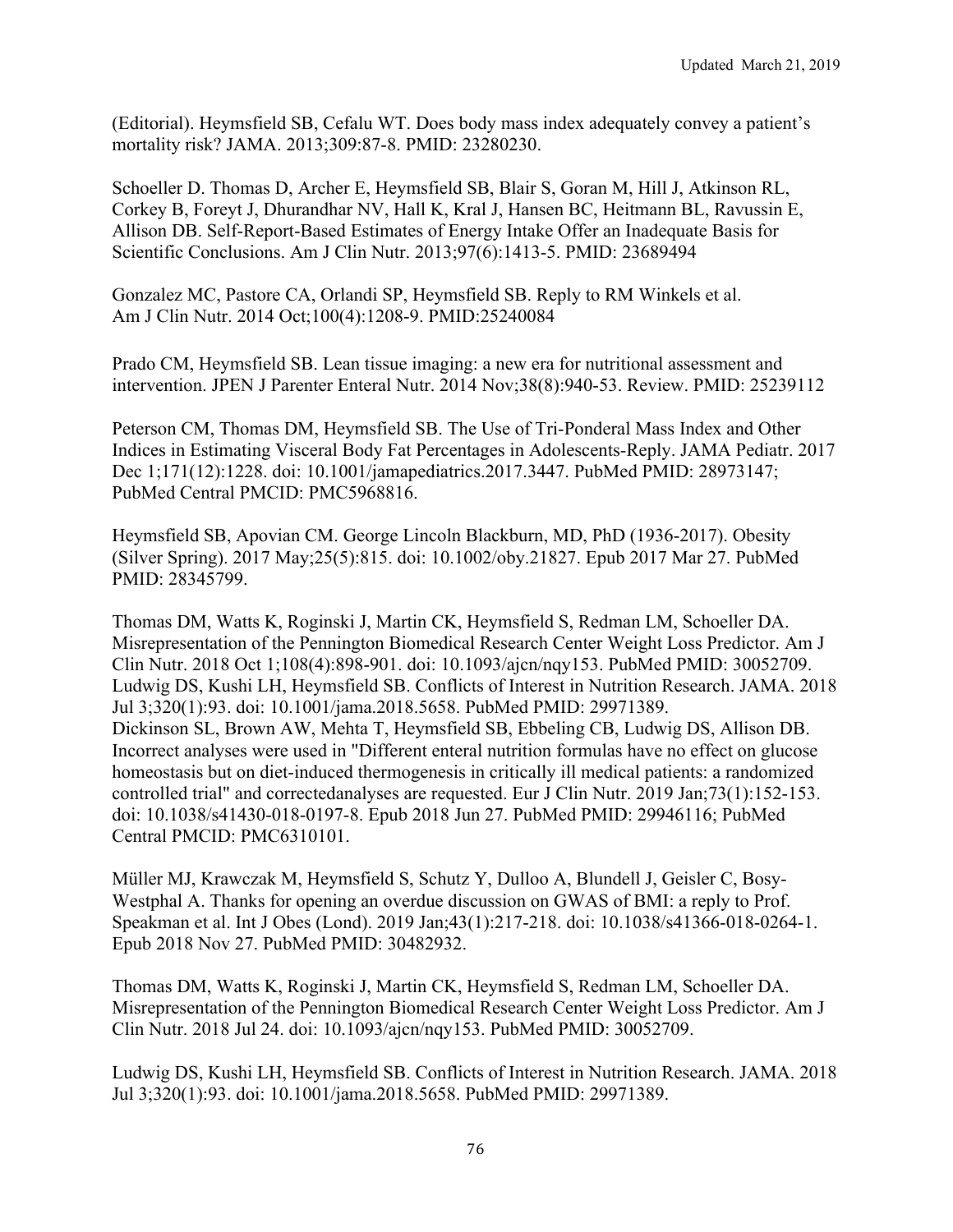Dickinson SL, Brown AW, Mehta T, Heymsfield SB, Ebbeling CB, Ludwig DS, Allison DB. Incorrect analyses were used in "Different enteral nutrition formulas have no effect on glucose homeostasis but on diet-induced thermogenesis in critically ill medical patients: a randomized controlled trial" and corrected analyses are requested. Eur J Clin Nutr. 2018 Jun 27. doi: 10.1038/s41430-018-0197-8. [Epub ahead of print] PubMed PMID: 29946116.

Krzysztof Duda, Joanna Majerczak, Zenon Nieckarz, Steven B. Heymsfield and Jerzy A. Zoladz. Human Body Composition and Muscle Mass. In press, JA Zoladz, Skeletal Muscle Mass; Elsevier. 2019

### **Service**

### **Editorial Boards:**

#### *Current:*

Cell Metabolism Metabolism: Clinical and Experimental **Obesity** 

### *Past:*

Nutrition in Clinical Practice American Journal of Human Biology The Journal of Nutrition, Health & Aging Journal of Parenteral and Enteral Nutrition Adipocytes Age & Nutrition Nutrition Reviews American Journal of Clinical Nutrition Clinical Nutrition International Journal of Body Composition Research

## **Consultative:**

## *Current:*

Board of Advisors, American Society of Parenteral and Enteral Nutrition The Obesity Society, President Louisiana State University Museum of Art, Board Member & Chair-elect Center for Nutrition Research Charitable Trust; Scientific Advisor United States Department of Agriculture, Dietary Guidelines 2020 Committee Member

#### *Past:*

Science Committee, International Ctr. for Assessment of Nutritional Status, Milan, It. National Academy of Sciences, Institute of Medicine, Committee on Military Nutrition National Academy of Sciences, Institute of Medicine, Committee on Testosterone Replacement in Elderly Men

Board of Directors, American Society of Parenteral and Enteral Nutrition Publications Management Committee, American Society of Clinical Nutrition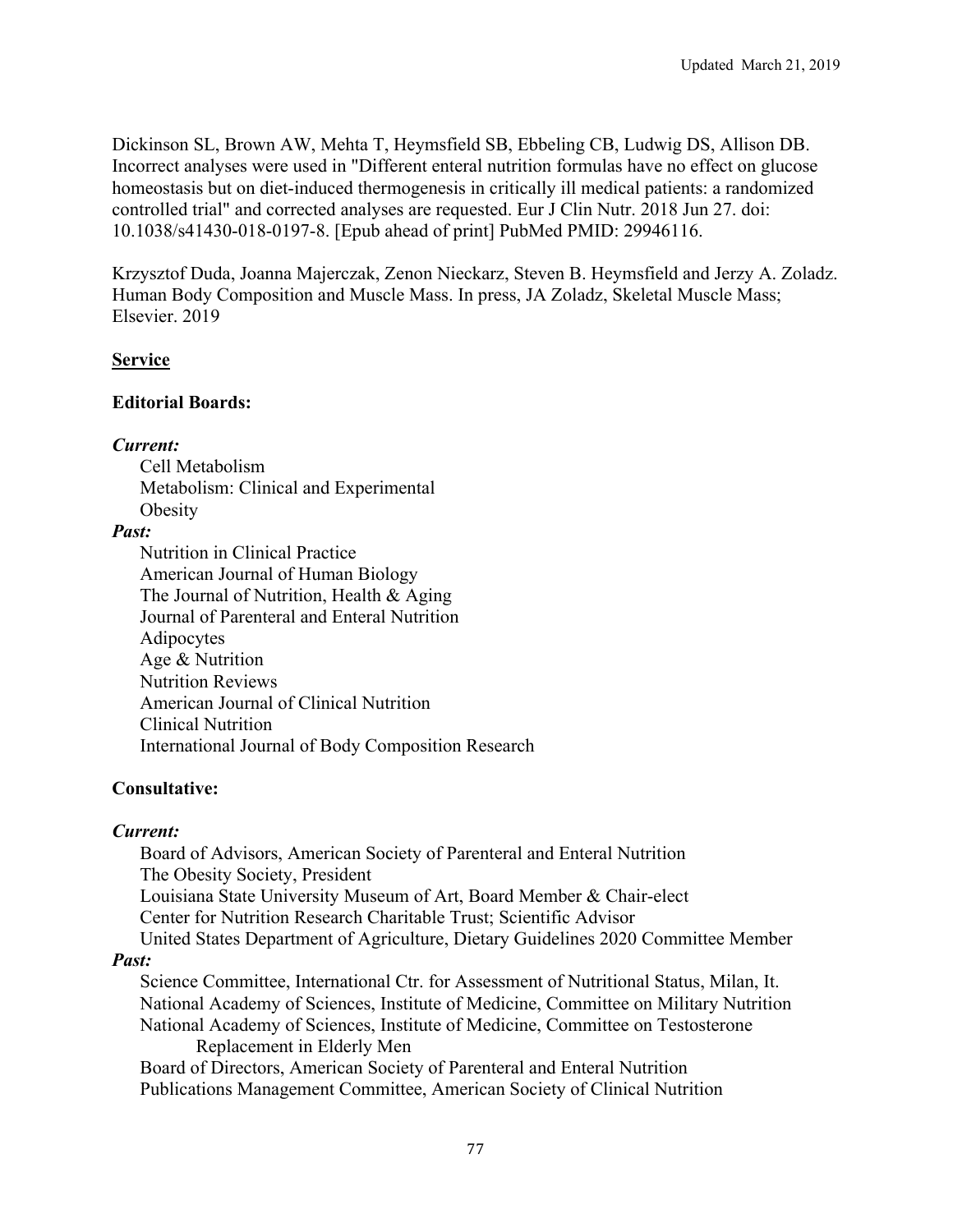United States Pharmacopeial Convention, Advisory Panel on Nutrition and Electrolytes North American Association for the Study of Obesity (NAASO), Nominations Committee Secretary, American Society of Clinical Nutrition

Governmental Relations Committee, American Society of Parenteral and Enteral Nutrition Chair, Nutrition Support Guideline Committee, Amer. Society Parent and Enteral Nutrition Chair, Public Policy Committee, North American Association for the Study of Obesity Chair, Publication Committee, American Society of Parenteral and Enteral Nutrition Chair, Postgraduate Education Committee, American Society of Clinical Nutrition Nominating Committee, American Society of Clinical Nutrition President, Food and Nutrition Council of Greater New York President, American Society of Parenteral and Enteral Nutrition Vice President, American Society of Clinical Nutrition President, American Society of Clinical Nutrition Council, American Society of Clinical Nutrition Budget, Finance, and Audit Committee; and Long Range Planning Committee, American Society of Clinical Nutrition North American Association for the Study of Obesity, IASO representative Public Information Committee, American Society of Clinical Nutrition North American Association for the Study of Obesity (NAASO), Ethics Committee The Obesity Society, Finance Committee The Obesity Society, Development Committee Baton Rouge Mayor's Health City Initiative Board Member American Board of Physician Nutrition Specialists, Board Member Baton Rouge Area Chamber, Board Member and Chair of Healthcare Council American Society for Nutrition, Reviews, Papers, and Guidelines Committee

- Ethics Committee (2006-2009), Council Liaison (2013-2016)
- Audit Committee (2007-2009)
- Council Committee 2007 &  $(2013-2016)$
- Nominating Committee (2007-2010)
- Finance Committee (2009-2012)
- Bariatric Surgery Section, Council Liaison (2014-2016)
- Clinical Committee, Council Liaison (2014-2016)
- Development Committee (2012-2015)
- Health Services Research Section, Council Liaison (2013-2016)
- Membership Committee, Council Liaison (2013-2016)
- Pediatric Obesity Section, Council Liaison (2014-2016)
- Public Affairs Committee (2015-2017)
- History Committee (2018-

American Board of Physician Nutrition Specialists, Board Member Foundation for the National Institutes of Health, Obesity Board Member